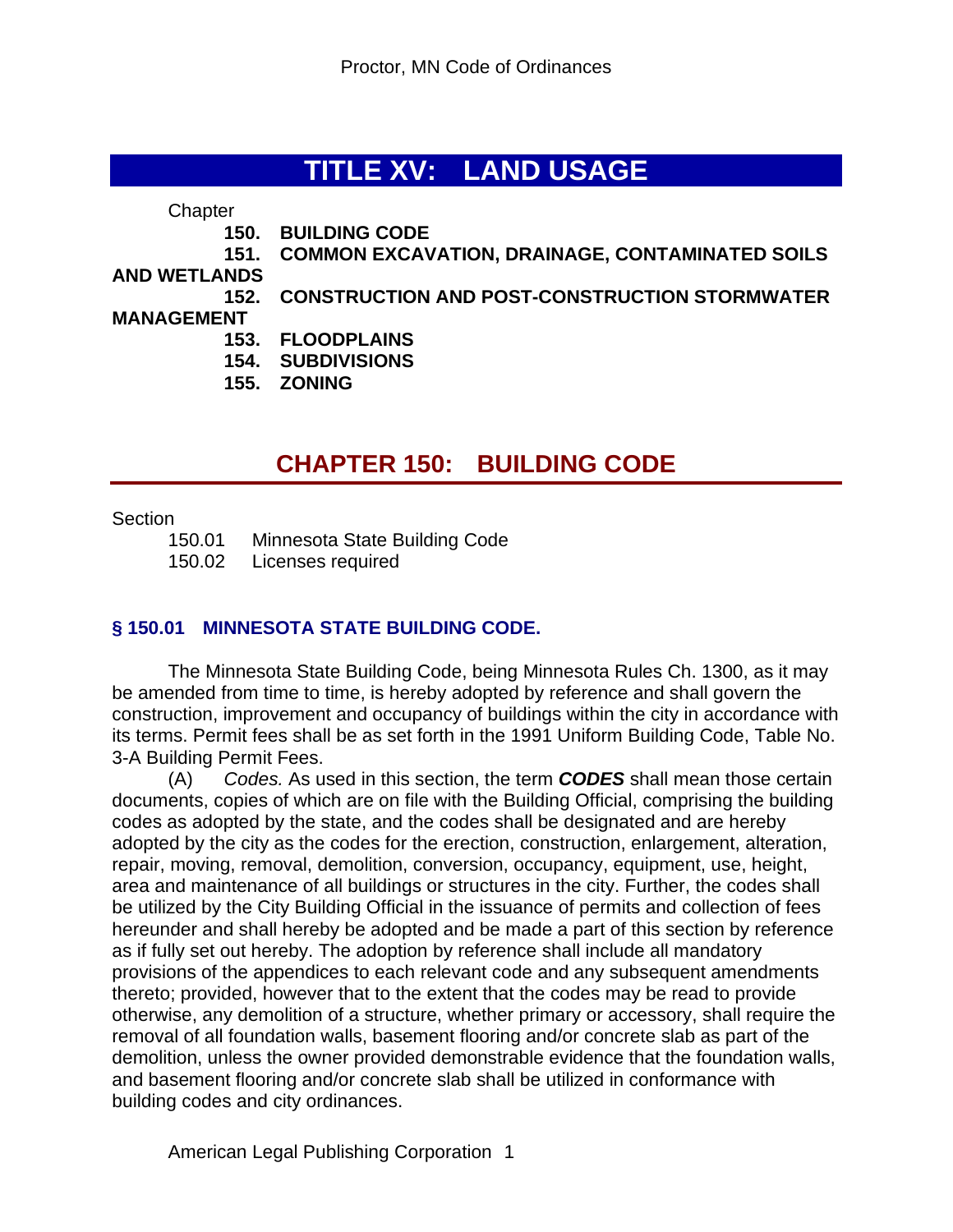(1) *Roofing and roof structures.* All buildings and structures within the city shall have and maintain roofing assemblies, roof coverings and roof structures which are constructed, maintained, improved and meet or exceed the minimum requirements as specified and as otherwise required by the codes.

(2) *Siding and visible address requirement.*

 (a) All buildings and structures within the city shall have and maintain siding material covering the entire exterior wall surface of the structure or building, which siding material shall be constructed, maintained, improved and meet or exceed the minimum requirements as specified and as otherwise required by the codes.

 (b) Additionally, every commercial and residential structure shall have a street address posted in a manner that it is clearly visible from the road with the following additional requirements, as applicable.

 1. All owners of primary structures which are located further than 100 feet from the edge of the driving surface of the nearest road or which are not clear year around from the road because of vegetation, snow conditions, terrain or other obstacles shall display their address number on a signpost. The signpost shall conform with the following standards.

 a. The post shall be located within ten feet of the driveway and at a location which is clearly visible year around from the road. The post must be placed in a location which is at least ten feet from the edge of the road surface for roads with a defined shoulder or at least four feet from the edge of the road surface for roads without a defined shoulder and, in any case, not farther from the road than the end of the right-of-way.

 b. On the signpost must be placed a sign which contains the assigned address number horizontally.

 c. Existing signs which are placed parallel to the road in conformity with the chapter prior to the adoption of the ordinance may remain in place as long as the sign is in good condition and visible from emergency vehicles.

 d. New and replacement signs installed after the adoption of this division (A)(2)(b) must contain the assigned address number on both sides of the sign. The sign shall be installed on the sign post from one edge and extend perpendicularly away from the road. The sign shall measure six inches in height and not less than 14 or more than 20 inches in width. The bottom of the signs shall be placed at a height which is no less than four feet above the level of the road surface. The sign shall contain which numbers not less than four inches tall on a red background. The sign shall contain reflective material.

 2. The occupant of the primary structure shall be responsible for keeping its address numbers clear of snow, dirt, debris or other obstruction.

(B) *Building permit required; fees; penalties.*

(1) *Building permit required.*

 (a) Any alteration, modification, improvement, construction, addition, deletion, enhancement or the like affecting any building or structure within the city limits of the city shall require the equitable or fee owner of the building or structure, his or her designated representative, or the participating contractor or tradesman, to secure a building permit from the City Building Official prior to the commencement of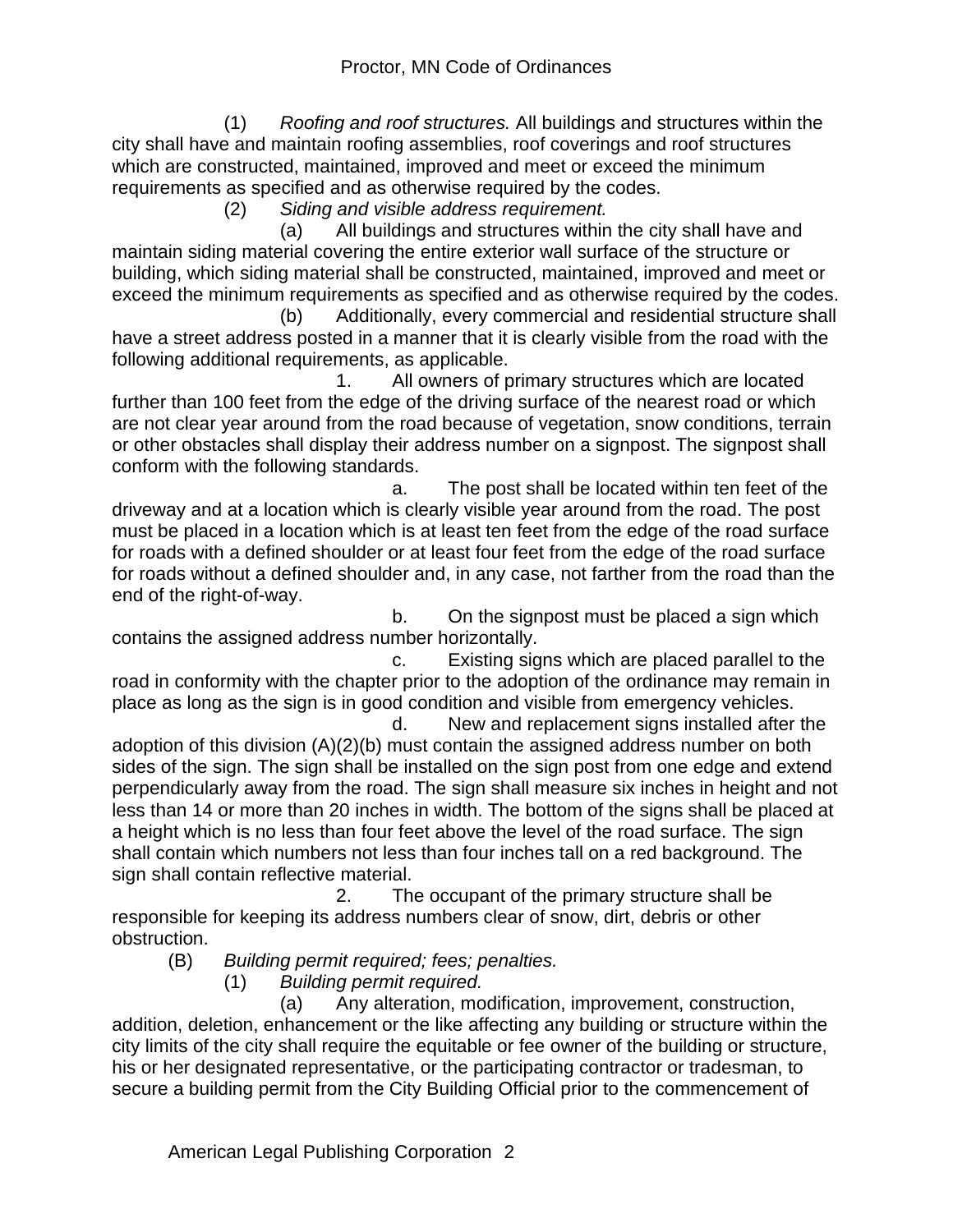work on the building or structure. Inspections by the Building Official shall be as set forth in Chapter 3 of the Uniform Building Code. (For sign fees, see §§ 155.225 through 155.236 of this code of ordinances.)

 (b) The Board of Appeals shall follow the provisions of the Uniform Fire Code, §§ 2.301 and 2.302, in the establishment of rules and regulations and in conducting appellate hearings.

 (2) *Building permit fee.* Fees for building permits and building inspections shall be as set forth in the following schedule. The amount of the fee shall be based on the value of the work to be performed and shall become the property of the city upon payment. The determination of value or valuation for purposes of ascertaining the amount of the building permit and building inspection fees shall be made by the Building Official. The value to be used in computing the building permit and building inspection fees shall be the total value of all construction work for which the permit is issued. The payment of a fee as provided herein shall not relieve the applicant or holder of the permit from the necessity of obtaining additional permits and the payment of other fees that may be prescribed by law or ordinance.

| was may be procombed by law or cramatico.<br><b>Building Permit Fee Schedule</b> |                                         |  |  |  |  |
|----------------------------------------------------------------------------------|-----------------------------------------|--|--|--|--|
| <b>Valuation</b>                                                                 | Fees                                    |  |  |  |  |
| $$1 - $500$                                                                      | Amount set by City Council from time to |  |  |  |  |
|                                                                                  | time by resolution                      |  |  |  |  |
| $$501 - $600$                                                                    | Amount set by City Council from time to |  |  |  |  |
|                                                                                  | time by resolution                      |  |  |  |  |
| $$601 - $700$                                                                    | Amount set by City Council from time to |  |  |  |  |
|                                                                                  | time by resolution                      |  |  |  |  |
| $$701 - $800$                                                                    | Amount set by City Council from time to |  |  |  |  |
|                                                                                  | time by resolution                      |  |  |  |  |
| $$801 - $900$                                                                    | Amount set by City Council from time to |  |  |  |  |
|                                                                                  | time by resolution                      |  |  |  |  |
| $$901 - $1,000$                                                                  | Amount set by City Council from time to |  |  |  |  |
|                                                                                  | time by resolution                      |  |  |  |  |
| $$1,001 - $1,100$                                                                | Amount set by City Council from time to |  |  |  |  |
|                                                                                  | time by resolution                      |  |  |  |  |
| $$1,101 - $1,200$                                                                | Amount set by City Council from time to |  |  |  |  |
|                                                                                  | time by resolution                      |  |  |  |  |
| $$1,201 - $1,300$                                                                | Amount set by City Council from time to |  |  |  |  |
|                                                                                  | time by resolution                      |  |  |  |  |
| $$1,301 - $1,400$                                                                | Amount set by City Council from time to |  |  |  |  |
|                                                                                  | time by resolution                      |  |  |  |  |
| $$1,401 - $1,500$                                                                | Amount set by City Council from time to |  |  |  |  |
|                                                                                  | time by resolution                      |  |  |  |  |
| $$1,501 - $1,600$                                                                | Amount set by City Council from time to |  |  |  |  |
|                                                                                  | time by resolution                      |  |  |  |  |
| $$1,601 - $1,700$                                                                | Amount set by City Council from time to |  |  |  |  |
|                                                                                  | time by resolution                      |  |  |  |  |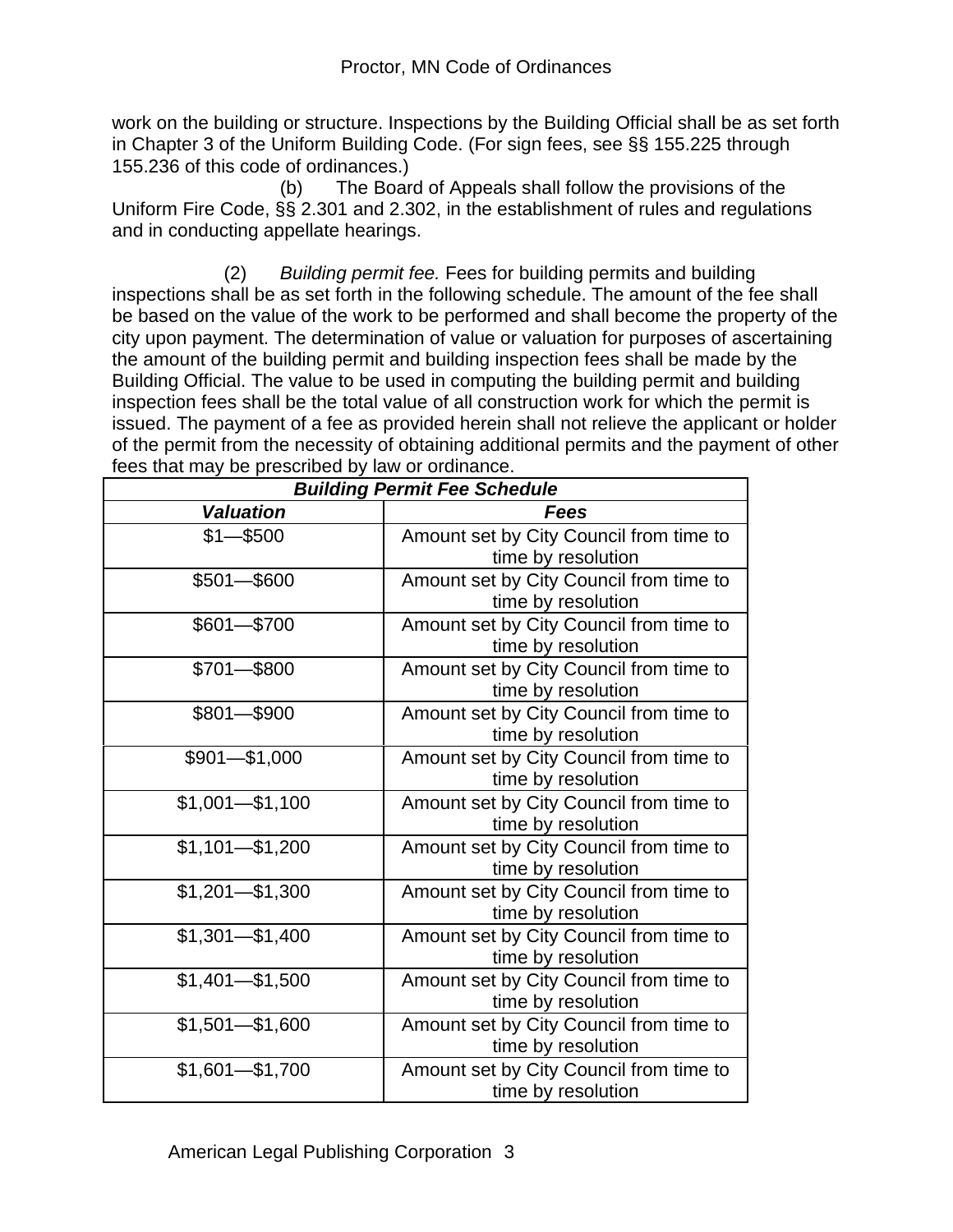| <b>Building Permit Fee Schedule</b> |                                                               |  |  |  |  |
|-------------------------------------|---------------------------------------------------------------|--|--|--|--|
| <b>Valuation</b>                    | Fees                                                          |  |  |  |  |
| $$1,701 - $1,800$                   | Amount set by City Council from time to                       |  |  |  |  |
|                                     | time by resolution                                            |  |  |  |  |
| $$1,801 - $1,900$                   | Amount set by City Council from time to                       |  |  |  |  |
|                                     | time by resolution                                            |  |  |  |  |
| $$1,901 - $2,000$                   | Amount set by City Council from time to                       |  |  |  |  |
|                                     | time by resolution                                            |  |  |  |  |
| $$2,001 - $3,000$                   | Amount set by City Council from time to                       |  |  |  |  |
|                                     | time by resolution                                            |  |  |  |  |
| $$3,001 - $4,000$                   | Amount set by City Council from time to                       |  |  |  |  |
|                                     | time by resolution                                            |  |  |  |  |
| $$4,001 - $5,000$                   | Amount set by City Council from time to                       |  |  |  |  |
|                                     | time by resolution                                            |  |  |  |  |
| $$5,001 - $6,000$                   | Amount set by City Council from time to                       |  |  |  |  |
|                                     | time by resolution                                            |  |  |  |  |
| $$6,001 - $7,000$                   | Amount set by City Council from time to                       |  |  |  |  |
|                                     | time by resolution                                            |  |  |  |  |
| $$7,001 - $8,000$                   | Amount set by City Council from time to                       |  |  |  |  |
|                                     | time by resolution                                            |  |  |  |  |
| $$8,001 - $9,000$                   | Amount set by City Council from time to                       |  |  |  |  |
|                                     | time by resolution                                            |  |  |  |  |
| $$9,001 - $10,000$                  | Amount set by City Council from time to                       |  |  |  |  |
|                                     | time by resolution                                            |  |  |  |  |
| $$10,001 - $11,000$                 | Amount set by City Council from time to                       |  |  |  |  |
|                                     | time by resolution                                            |  |  |  |  |
| \$11,001-\$12,000                   | Amount set by City Council from time to                       |  |  |  |  |
|                                     | time by resolution                                            |  |  |  |  |
| \$12,001-\$13,000                   | Amount set by City Council from time to                       |  |  |  |  |
|                                     | time by resolution                                            |  |  |  |  |
| $$13,001 - $14,000$                 | Amount set by City Council from time to                       |  |  |  |  |
|                                     | time by resolution                                            |  |  |  |  |
| $$14,001 - $15,000$                 | Amount set by City Council from time to                       |  |  |  |  |
| $$15,001 - $16,000$                 | time by resolution                                            |  |  |  |  |
|                                     | Amount set by City Council from time to<br>time by resolution |  |  |  |  |
| $$16,001 - $17,000$                 | Amount set by City Council from time to                       |  |  |  |  |
|                                     | time by resolution                                            |  |  |  |  |
| $$17,001 - $18,000$                 | Amount set by City Council from time to                       |  |  |  |  |
|                                     | time by resolution                                            |  |  |  |  |
| $$18,001 - $19,000$                 | Amount set by City Council from time to                       |  |  |  |  |
|                                     | time by resolution                                            |  |  |  |  |
| \$19,001-\$20,000                   | Amount set by City Council from time to                       |  |  |  |  |
|                                     | time by resolution                                            |  |  |  |  |
| $$20,001 - $21,000$                 | Amount set by City Council from time to                       |  |  |  |  |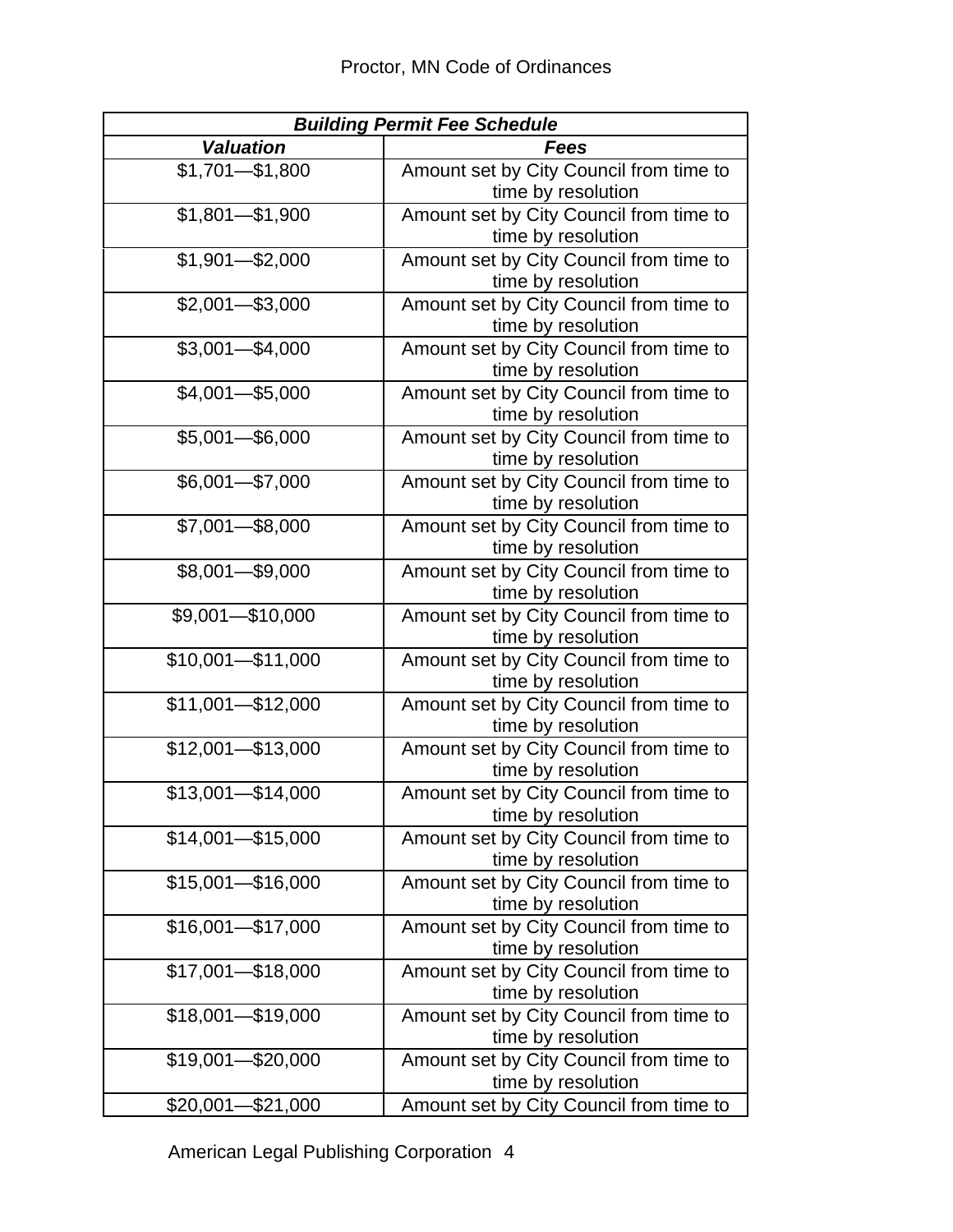| <b>Building Permit Fee Schedule</b> |                                                               |  |  |  |  |
|-------------------------------------|---------------------------------------------------------------|--|--|--|--|
| <b>Valuation</b>                    | Fees                                                          |  |  |  |  |
|                                     | time by resolution                                            |  |  |  |  |
| $$21,001 - $22,000$                 | Amount set by City Council from time to                       |  |  |  |  |
|                                     | time by resolution                                            |  |  |  |  |
| $$22,001 - $23,000$                 | Amount set by City Council from time to                       |  |  |  |  |
|                                     | time by resolution                                            |  |  |  |  |
| $$23,001 - $24,000$                 | Amount set by City Council from time to                       |  |  |  |  |
|                                     | time by resolution                                            |  |  |  |  |
| $$24,001 - $25,000$                 | Amount set by City Council from time to                       |  |  |  |  |
|                                     | time by resolution                                            |  |  |  |  |
| $$25,001 - $26,000$                 | Amount set by City Council from time to                       |  |  |  |  |
|                                     | time by resolution                                            |  |  |  |  |
| $$26,001 - $27,000$                 | Amount set by City Council from time to                       |  |  |  |  |
|                                     | time by resolution                                            |  |  |  |  |
| $$27,001 - $28,000$                 | Amount set by City Council from time to                       |  |  |  |  |
|                                     | time by resolution                                            |  |  |  |  |
| \$28,001-\$29,000                   | Amount set by City Council from time to                       |  |  |  |  |
|                                     | time by resolution                                            |  |  |  |  |
| $$29,001 - $30,000$                 | Amount set by City Council from time to                       |  |  |  |  |
|                                     | time by resolution                                            |  |  |  |  |
| $$30,001 - $31,000$                 | Amount set by City Council from time to                       |  |  |  |  |
| \$31,001-\$32,000                   | time by resolution<br>Amount set by City Council from time to |  |  |  |  |
|                                     | time by resolution                                            |  |  |  |  |
| $$32,001 - $33,000$                 | Amount set by City Council from time to                       |  |  |  |  |
|                                     | time by resolution                                            |  |  |  |  |
| $$33,001 - $34,000$                 | Amount set by City Council from time to                       |  |  |  |  |
|                                     | time by resolution                                            |  |  |  |  |
| \$34,001-\$35,000                   | Amount set by City Council from time to                       |  |  |  |  |
|                                     | time by resolution                                            |  |  |  |  |
| \$35,001-\$36,000                   | Amount set by City Council from time to                       |  |  |  |  |
|                                     | time by resolution                                            |  |  |  |  |
| $$36,001 - $37,000$                 | Amount set by City Council from time to                       |  |  |  |  |
|                                     | time by resolution                                            |  |  |  |  |
| \$37,001-\$38,000                   | Amount set by City Council from time to                       |  |  |  |  |
|                                     | time by resolution                                            |  |  |  |  |
| \$38,001-\$39,000                   | Amount set by City Council from time to                       |  |  |  |  |
|                                     | time by resolution                                            |  |  |  |  |
| \$39,001-\$40,000                   | Amount set by City Council from time to                       |  |  |  |  |
|                                     | time by resolution                                            |  |  |  |  |
| $$40,001 - $41,000$                 | Amount set by City Council from time to                       |  |  |  |  |
|                                     | time by resolution                                            |  |  |  |  |
| $$41,001 - $42,000$                 | Amount set by City Council from time to                       |  |  |  |  |
|                                     | time by resolution                                            |  |  |  |  |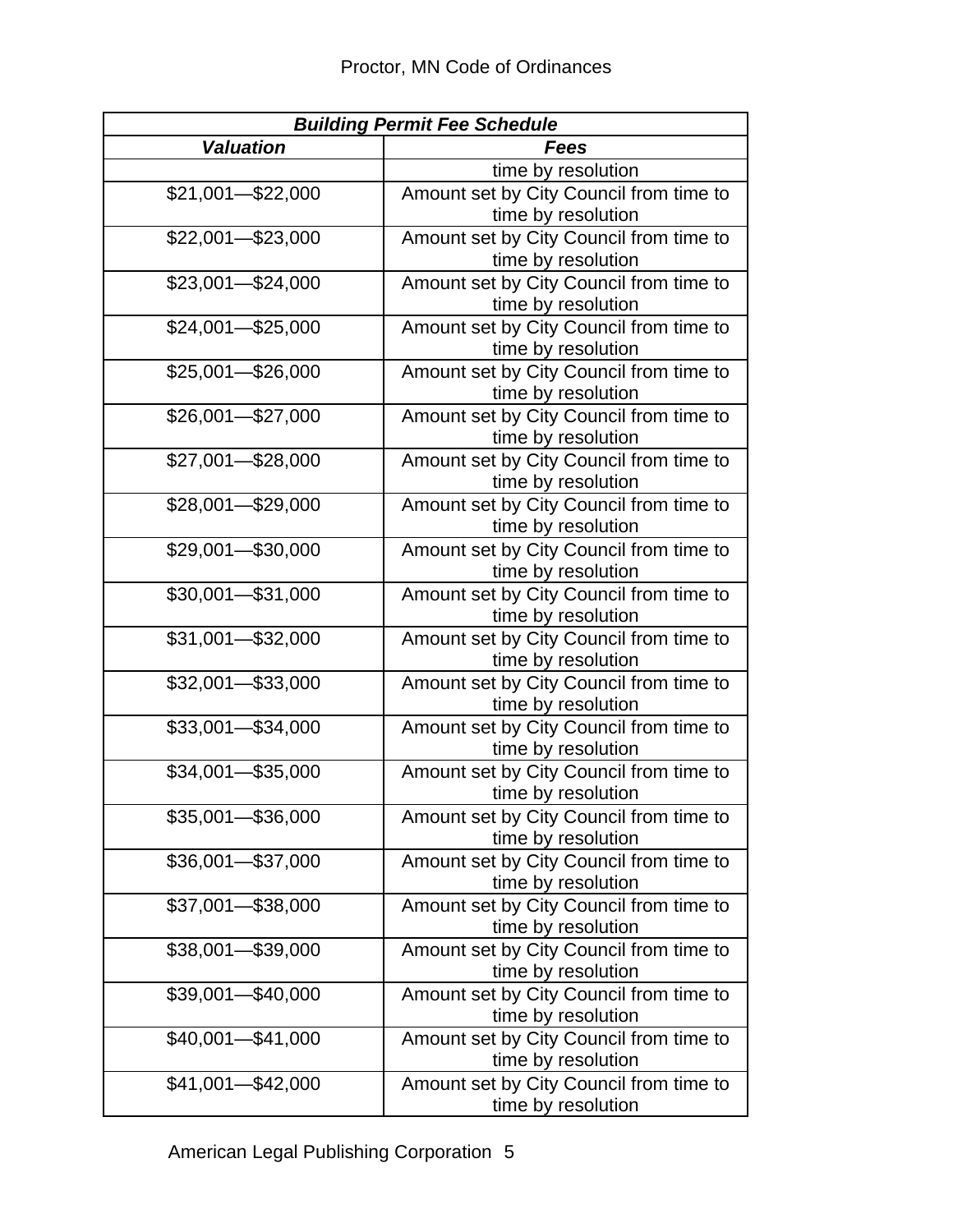| <b>Building Permit Fee Schedule</b>                                           |                                         |  |  |  |  |
|-------------------------------------------------------------------------------|-----------------------------------------|--|--|--|--|
| <b>Valuation</b>                                                              | <b>Fees</b>                             |  |  |  |  |
| \$42,001-\$43,000                                                             | Amount set by City Council from time to |  |  |  |  |
|                                                                               | time by resolution                      |  |  |  |  |
| $$43,001 - $44,000$                                                           | Amount set by City Council from time to |  |  |  |  |
|                                                                               | time by resolution                      |  |  |  |  |
| $$44,001 - $45,000$                                                           | Amount set by City Council from time to |  |  |  |  |
|                                                                               | time by resolution                      |  |  |  |  |
| \$45,001-\$46,000                                                             | Amount set by City Council from time to |  |  |  |  |
|                                                                               | time by resolution                      |  |  |  |  |
| \$46,001-\$47,000                                                             | Amount set by City Council from time to |  |  |  |  |
|                                                                               | time by resolution                      |  |  |  |  |
| $$47,001 - $48,000$                                                           | Amount set by City Council from time to |  |  |  |  |
|                                                                               | time by resolution                      |  |  |  |  |
| \$48,001-\$49,000                                                             | Amount set by City Council from time to |  |  |  |  |
|                                                                               | time by resolution                      |  |  |  |  |
| $$49,001 - $50,000$                                                           | Amount set by City Council from time to |  |  |  |  |
|                                                                               | time by resolution                      |  |  |  |  |
| \$50,001-\$51,000                                                             | Amount set by City Council from time to |  |  |  |  |
|                                                                               | time by resolution                      |  |  |  |  |
| $$51,001 - $52,000$                                                           | Amount set by City Council from time to |  |  |  |  |
|                                                                               | time by resolution                      |  |  |  |  |
| $$52,001 - $53,000$                                                           | Amount set by City Council from time to |  |  |  |  |
|                                                                               | time by resolution                      |  |  |  |  |
| $$53,001 - $54,000$                                                           | Amount set by City Council from time to |  |  |  |  |
|                                                                               | time by resolution                      |  |  |  |  |
| $$54,001 - $55,000$                                                           | Amount set by City Council from time to |  |  |  |  |
|                                                                               | time by resolution                      |  |  |  |  |
| \$55,001-\$56,000                                                             | Amount set by City Council from time to |  |  |  |  |
|                                                                               | time by resolution                      |  |  |  |  |
| \$56,001-\$57,000                                                             | Amount set by City Council from time to |  |  |  |  |
|                                                                               | time by resolution                      |  |  |  |  |
| \$57,001-\$58,000                                                             | Amount set by City Council from time to |  |  |  |  |
|                                                                               | time by resolution                      |  |  |  |  |
| $$58,001 - $59,000$                                                           | Amount set by City Council from time to |  |  |  |  |
|                                                                               | time by resolution                      |  |  |  |  |
| \$59,001-\$60,000                                                             | Amount set by City Council from time to |  |  |  |  |
|                                                                               | time by resolution                      |  |  |  |  |
| \$60,001-\$100,000                                                            | Amount set by City Council from time to |  |  |  |  |
|                                                                               | time by resolution                      |  |  |  |  |
| for the first \$60,000, an amount set by City Council from time to time by    |                                         |  |  |  |  |
| resolution for each additional \$1,000 or fraction thereof, plus surcharge of |                                         |  |  |  |  |
| 0.0005 times valuation                                                        |                                         |  |  |  |  |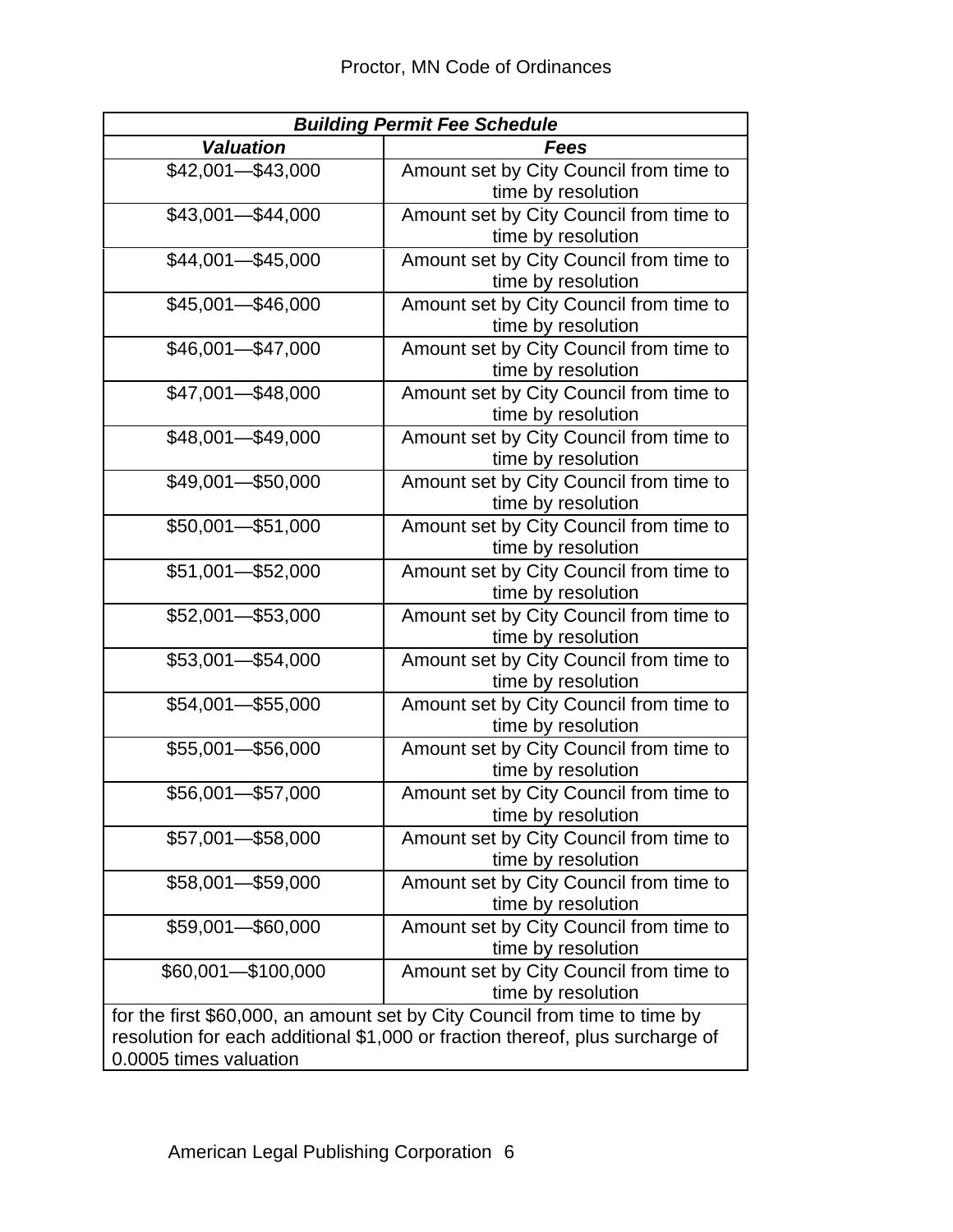(3) *Existing violations.* No building permit shall be issued by the city to any person with existing zoning or Building Code violations.

 (4) *Failure to obtain building permit prior to commencing work; penalty.* Whenever any work for which a permit is required has been commenced without first obtaining the permit, the fee specified shall be doubled. The Building Official may waive up to 90% of the additional fee if the Building Official determines, in his or her discretion, that the violation was deminimus and unintentional, except that in all circumstances the minimum additional fee of an amount set by City Council from time to time by resolution. The payment of the fee shall not exempt any person from compliance with all other laws and ordinances nor from any penalty prescribed by law or ordinance.

(5) *Other fees.*

(a) *Plan review fee.*

 1. In the event the Building Official deems it necessary to conduct a detailed plan review of the drawings, blueprints and plans of a proposed project prior to issuance of a permit, the Building Official shall assess and collect from the owner(s), the contractor or their designated representative a plan review fee. For residential structures, the plan review fee shall be to 50% of the building permit cost. For commercial structures, the plan review fee shall be 65% of the building permit cost. In the event circumstances exist requiring extended plan review time, then the Building Official may assess additional costs based upon the city schedule charges and fees.

 2. The plan review fees specified in this section are separate fees from the permit fees specified in division (B)(2) above, and are in addition to permit fees and other fees.

 (b) *Variance (Board of Adjustment) fee.* The fee for the processing and determination of a request for a variance shall be subject to the city schedule of charges and fees.

 (c) *Rezoning fee.* The fee for the processing and determination of a request for rezoning shall be subject to the city schedule of charges and fees.

 (d) *Platting/subdivision review fee.* The fee for the processing and determination of a request for plat and/or subdivision approval or amendment shall be subject to city schedule of charges and fees.

 (e) *Special use permits/conditional use permits/community unit development fee.* Any project, development or proposed construction requiring a special use permit, conditional use permit shall be subject to the city schedule of charges and fees.

 (f) *Building Code Board of Appeals fee.* The fee for processing and determination of any matter before the Building Code Board of Appeals, or the City Council sitting in that capacity pursuant to § 155.325 of this code of ordinances, shall be subject to the city schedule of charges and fees.

(g) *Housing Code inspection fee.* See division (F) below.

 (h) *Request for vacation of alleys or streets.* Any request for vacation of an alley or street shall be subject to the city schedule of charges and fees.

(C) *Procedures for code violations.* Upon receipt of citizen complaints or upon receipt of any information from any source which indicates a building or structure fails to conform to the standards adopted at division (A) above, the City Building Official shall personally view the property complained of and shall meet with the property owner(s) to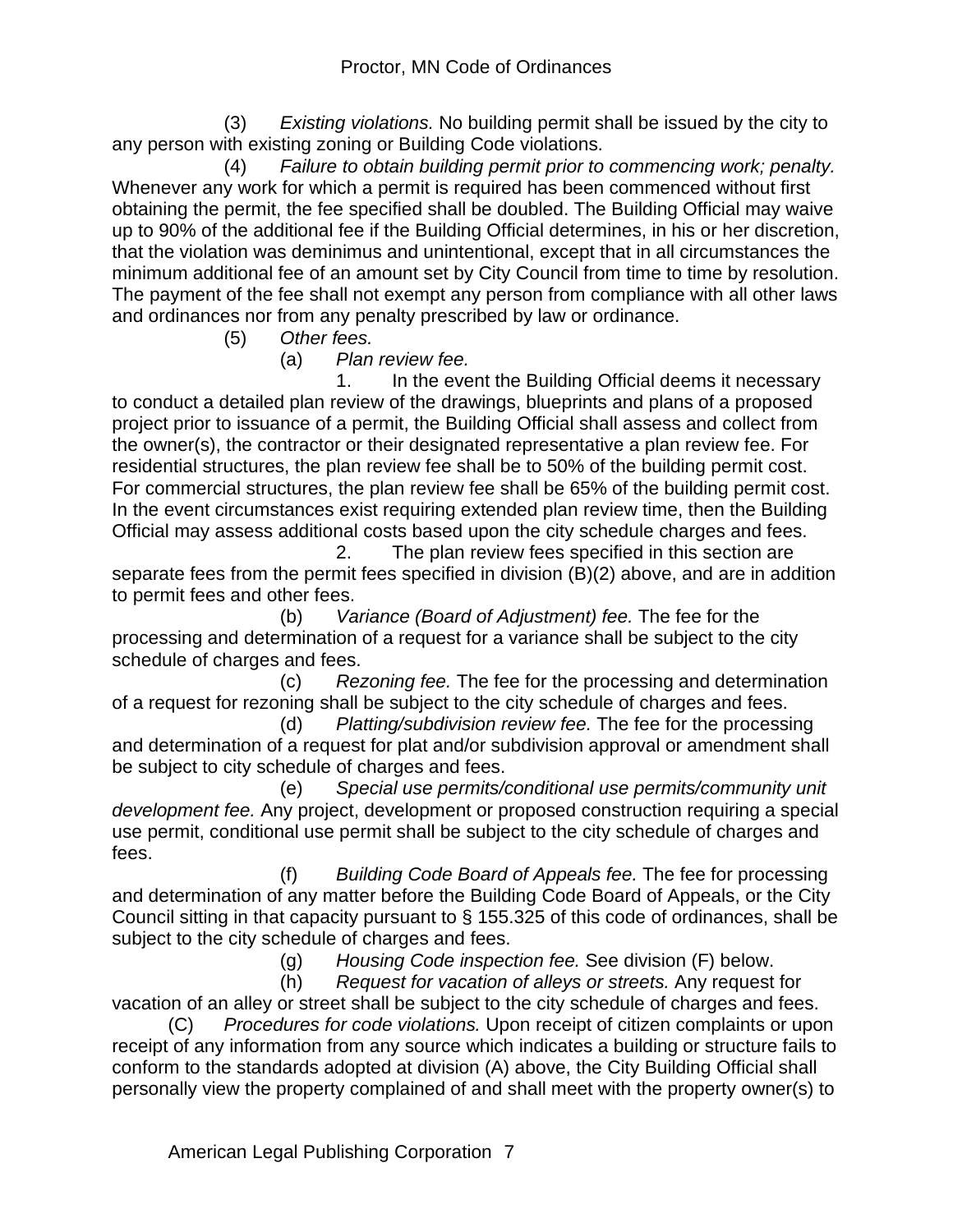discuss the situation. If the property owner(s) is/are unavailable or unknown, notice shall be posted by the City Building Official upon the property asking the owner(s) to contact the Inspector's office within ten days. In the event the owner(s) refuse(s) to abate or repair the problem with in 20 days or does not contact the official within the ten days following posting, the Building Official shall cause a citation for any code violation found to be issued by the City Police Department. Questions involving matters appropriate for resolution by the Building Code Board of Appeals shall be referred to that body by the Building Official.

(D) *Penalties.* Each day of violation shall constitute a separate and distinct offense and be subject to the penalties set forth infra at § 10.99.

(E) *Building Code Board of Appeals.* There shall be established a Building Code Board of Appeals in conformance with the Uniform Building Code (§ 204), adopted by reference herein at division (A) above. The Board shall consist of the members of the City Planning Commission. The Board shall adopt rules and regulations as set forth in § 204 of the Uniform Building Code.

(F) *Housing Code inspection fees.* In the event the Building Official is requested or required to inspect any structure for compliance with the ICBO Housing Code, the fee for any inspection shall be per the city schedule of charges and fees.

(G) *Plumbing permit fee.* Subject to the city schedule of charges and fees. (Prior Code, § 1003.01) (Ord. 02-05, passed 4-4-2005; Ord. 02-06, passed 6-5-2006; Ord. 03-06, passed 7-5-2006; Ord. 02-08, passed 6-16-2008) Penalty, see § 10.99

# **§ 150.02 LICENSES REQUIRED.**

(A) *Contractor's license required.* Any residential building contractor and/or remodeler, as those terms are defined within M.S. § 326B.01, as it may be amended from time to time, shall be required to present to the Building Official of the city proof of current compliance with the state's residential contracting licensure procedure, to include presentation to the Building Official of a current and valid license. No building permit shall be issued by the city to any contractor or remodeler for any project unless the licensing requirements of the statute are met or the project is exempt from the licensing requirements of the statute.

(B) *Plumbing, electrical license required.* Any plumbing or electrical contractor, plumber or electrician as those terms are defined by M.S. §§ 326.01 et seq., as it may be amended from time to time, therein, shall be required to present to the Building Official of the city proof of current compliance with the state's plumbing and electrical licensure procedure, to include presentation to the Building Official of a current and valid license including providing the city with proof of the bond as required by M.S. § 326B.0921, as it may be amended from time to time. No building permit shall be issued by the city to any plumber or electrician for any project involving improvements to commercial or rental property, or for residential properties being improved for resale, unless the licensing requirements of the statute are met; the exemptions from the licensing requirements provided for by statute shall not be applicable if the exemptions are inconsistent with this section (including population exceptions).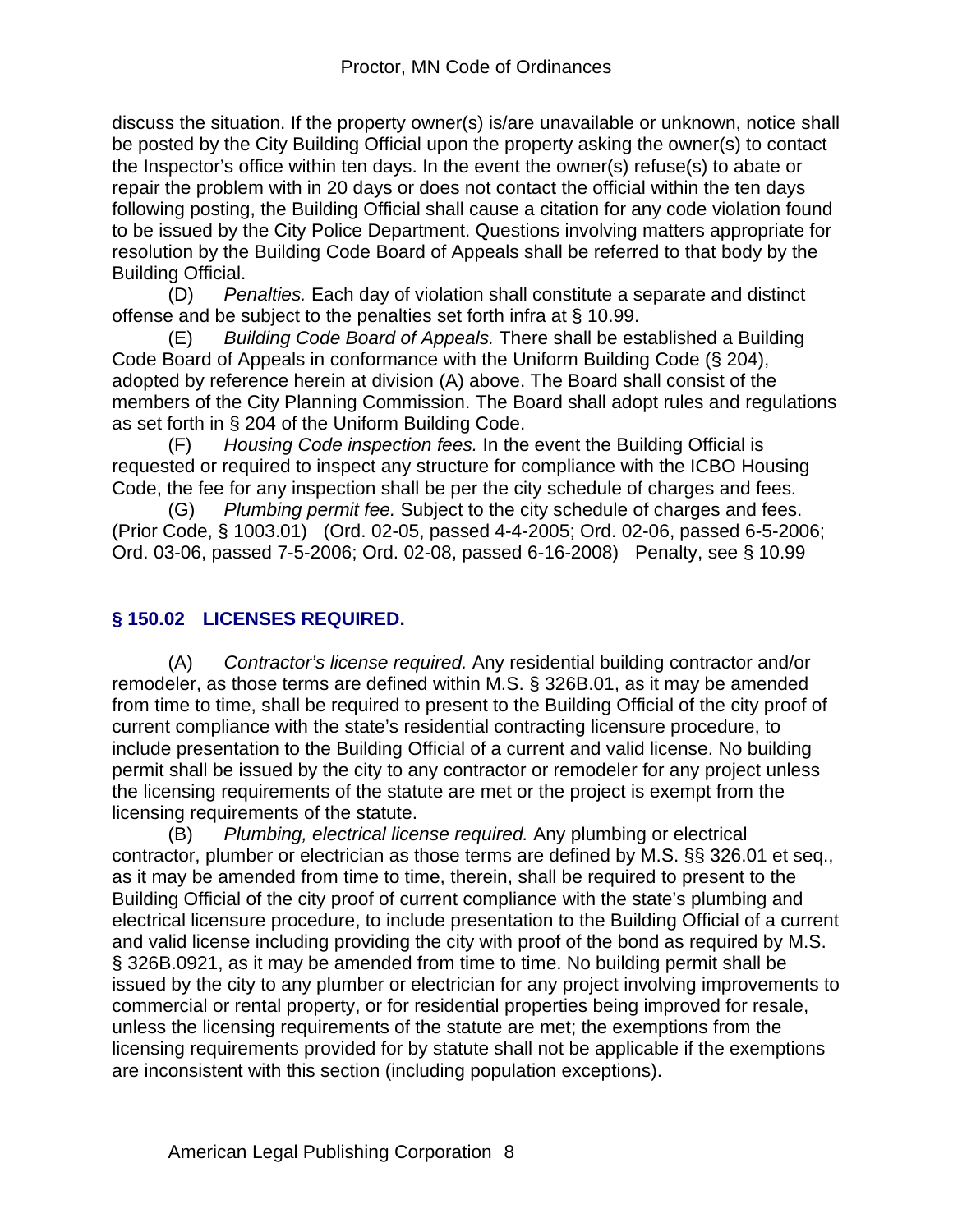(Prior Code, § 1003.02) (Ord. 11-05, passed 8-1-2005; Ord. 10-06, passed 12-18-2006) Penalty, see § 10.99

# **CHAPTER 151: COMMON EXCAVATION, DRAINAGE, CONTAMINATED SOILS AND WETLANDS**

**Section** 

#### *General Provisions*

- 151.01 Common excavation and drainage alterations
- 151.02 Contaminated soils; definitions
- 151.03 General provisions

#### *Wetland Protection*

- 151.15 Findings and intent
- 151.16 Purpose
- 151.17 Delineation of wetlands
- 151.18 No net loss
- 
- 151.19 Standards<br>151.20 Wetland alt Wetland alteration
- 151.21 Permit required
- 151.22 Filling
- 151.23 Dredging/excavation/grading
- 151.24 Stormwater runoff
- 151.25 Mitigation
- 151.26 Application and issuance of permit<br>151.27 Inspection of work
- Inspection of work
- 151.28 Expiration and renewal of permit
- 151.29 Exemptions
- 151.30 Variances
- 151.31 Enforcement procedures
- 151.32 Definitions
- 151.99 Penalty

# **GENERAL PROVISIONS**

# **§ 151.01 COMMON EXCAVATION AND DRAINAGE ALTERATIONS.**

(A) *Prohibitions.* No person shall engage in the common excavation of soils, rock, gravel or the like upon any parcel of land located within the city so as to permanently interrupt, alter or disturb the existing and/or natural drainage of ground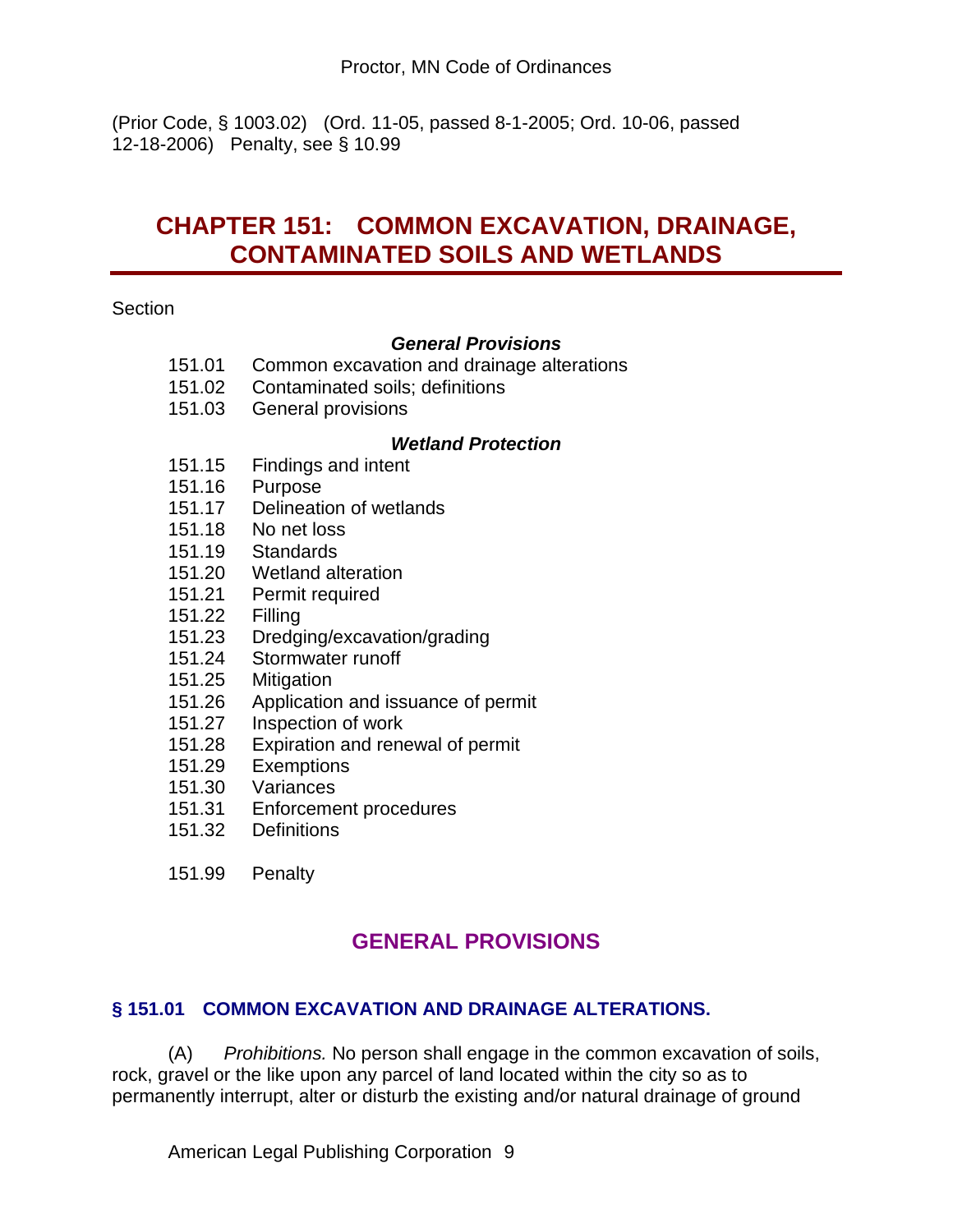water upon the parcel; provided, that upon submission of the excavation plans to the city prior to commencement of the excavation and the approval of the plans by the city, the planned excavation may be undertaken and the existing and/or natural drainage of the site may be altered, interrupted or disturbed in accordance with the plans.

(B) *Plan review fee.* All plans reviewed pursuant to division (A) above shall be subject to the payment of an excavation permit fee to be paid to the Clerk-Treasurer prior to review of the plans by the city.

(C) *Temporary interruption.* Nothing in this chapter shall prohibit the temporary interruption, alteration or disturbance of ground water drainage within the city. By definition, the term *TEMPORARY* shall mean that the drainage is altered, interrupted or disturbed for no more than a period of seven days.

(D) *Wetlands considerations.* Any excavations or drainage alterations which may impact upon any wetlands, as defined by this chapter, shall be reviewed in accordance with §§ 151.15 through 151.32.

(Prior Code, § 903.01) (Ord. 02-05, passed 4-4-2005)

# **§ 151.02 CONTAMINATED SOILS; DEFINITIONS.**

For the purpose of this chapter, the following definitions shall apply unless the context clearly indicates or requires a different meaning.

*CONTAMINANT.* Any toxic or non-toxic, flammable or non-flammable, corrosive or otherwise dangerous substance, whether the substance is naturally occurring or manufactured. Normal farming practices shall be excluded from the provision of this definition.

*MATERIAL.* Any processed or human-made substance or thing; it specifically includes all types of human-made ground cover such as cement, concrete, blacktop and wood. It also specifically includes any item which has been used to store, transport or dispense a contaminant.

**PERSON.** Any human being, any municipality or any other governmental or political subdivision or public agency, any public or private corporation, any partnership, firm, association or other organization, any receiver, trustee, assignee, agent or other legal representative of any of the foregoing or any other legal entity.

*SOIL.* Any substance of the earth; the term specifically includes earth, sand, gravel, boulders and rock.

**SPILL** or **LEAK.** Any discharge of any volume of any contaminant, whether the discharge is intentional or accidental.

(Prior Code, § 903.02)

# **§ 151.03 GENERAL PROVISIONS.**

(A) *Activities prohibited.*

 (1) No person shall cause, permit or allow land or property, whether or not under his or her ownership or management, to be used for the storage, dumping, depositing and/or incinerating of any contaminated soil or any type of contaminated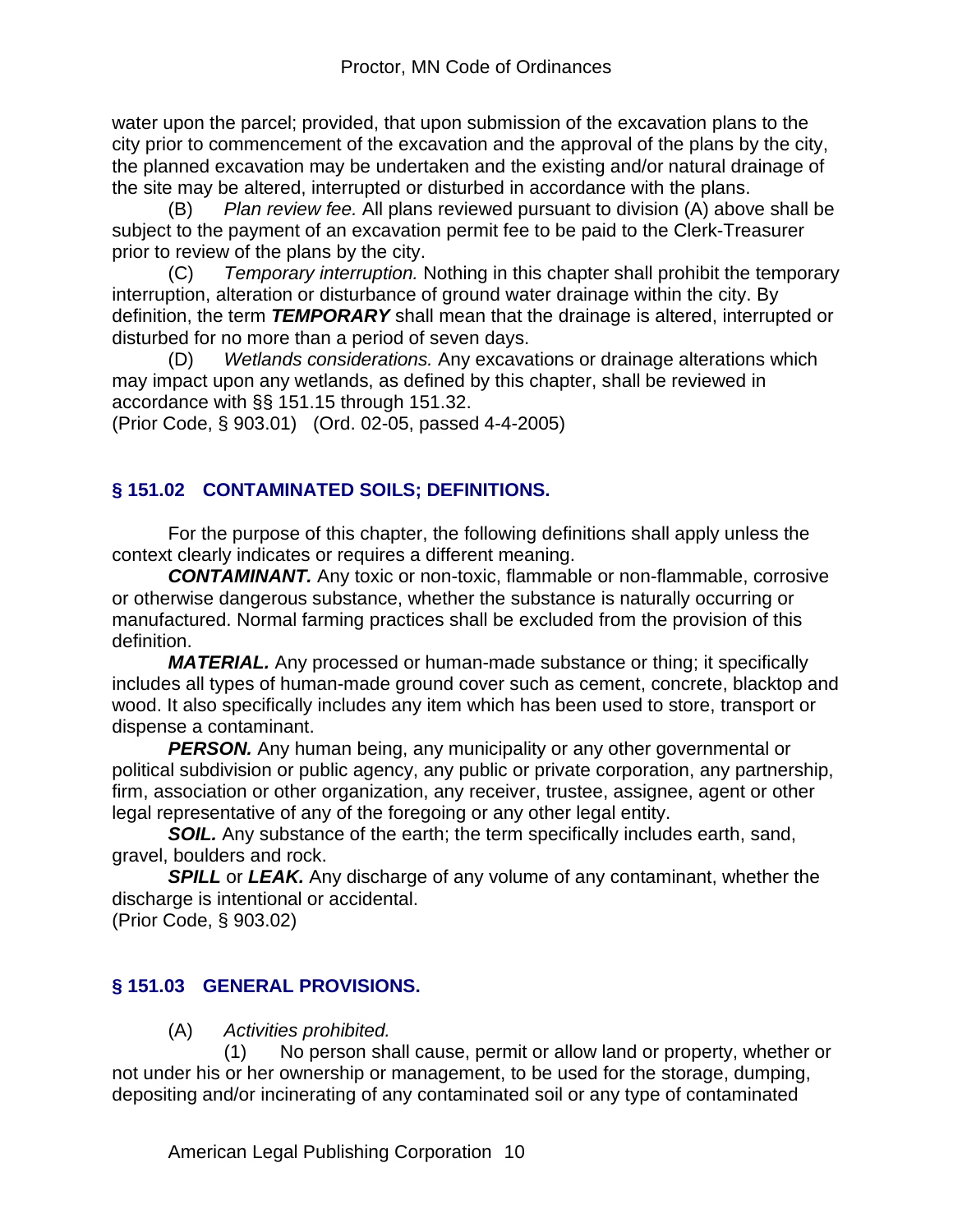material. This provision shall not apply to storage of a contaminant in a container approved by the authority having jurisdiction over the storage of that substance and labeled as to its contents.

 (2) No person shall cause, permit or allow any amount of any contaminant, to be spilled or leaked onto soil or material, whether or not under his or her ownership or control.

(B) *Violations.*

 (1) A person violating the provisions of this chapter shall be guilty of a misdemeanor resulting in a payment of a fine only, except that the City Attorney, on his or her discretion, may seek injunctive relief depending on the exigency of the situation.

 (2) Each day that a violation of this chapter continues may be treated as a separate offense.

(C) *Conditional use permit.* The City Council, upon due consideration and recommendation by the Planning and Zoning Commission, may grant a conditional use permit allowing the landfarming and/or incineration of contaminated soils with the city. Any conditional use permit application shall first be reviewed by the wetlands technical panel. (See § 151.26(A) and the Planning and Zoning Commission pursuant to § 155.270 of this code of ordinances.)

(Prior Code, § 903.03) Penalty, see § 151.99

# **WETLAND PROTECTION**

# **§ 151.15 FINDINGS AND INTENT.**

(A) Wetlands help maintain water quality, serve to reduce flooding and erosion, act as sources of food and habitat for a variety of fish and wildlife, and are an integral part of the community's natural landscape. Wetlands provide the aesthetic benefits of open space and can be used to provide a natural separation of land uses. It is the intent of this subchapter to establish a policy of sound stewardship through coordination of regulations which conserve, protect, enhance and result in the no net loss of these environmentally sensitive resources. In addition, it is the intent of the city to promote the restoration of degraded wetlands.

(B) (1) The intent of this subchapter is to avoid alteration and destruction of wetlands.

 (2) When this is not feasible, mitigation must be provided to recreate the lost or altered wetlands value and function.

(Prior Code, § 903.04)

# **§ 151.16 PURPOSE.**

The purpose of this chapter is to assure the general health, safety and welfare of the residents through preservation and conservation of wetlands and sound management of development by: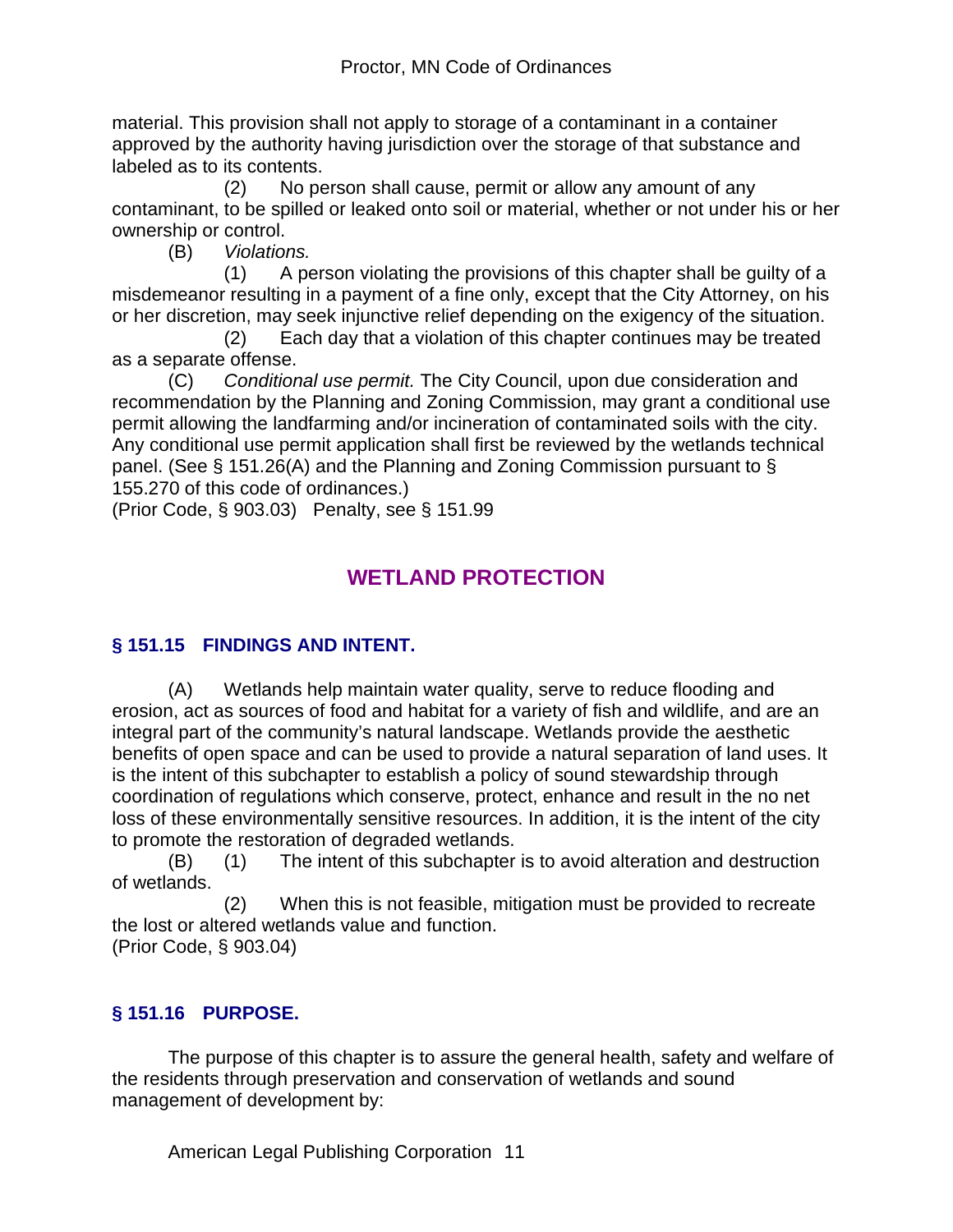(A) Establishment of wetlands and regulations that are coordinated with flood protection and water quality programs;

(B) Requiring sound management practices that will protect, conserve, maintain, enhance and improve the present quality of wetlands within the community;

(C) Requiring measures designed to maintain and improve water quality in streams and watercourses;

(D) Protecting and enhancing the scenic value of wetlands;

(E) Restricting and controlling the harmful effects of land development of wetlands;

(F) Allowing only development that is planned to be compatible with wetland protection and enhancement;

(G) Providing standards for the alteration of wetlands when alteration is allowed;

(H) Mitigating the impact of development adjacent to wetlands;

(I) Educating and informing the public about the numerous benefits and features of wetlands and the impacts of urbanization; and

(J) Obtaining protective easements over or acquiring fee title to wetlands as appropriate.

(Prior Code, § 903.04)

# **§ 151.17 DELINEATION OF WETLANDS.**

(A) Wetlands shall be subject to the requirements established herein, as well as restrictions and requirements established by other applicable city ordinances and regulations. The wetlands protection regulations shall not be construed to allow anything otherwise prohibited in the zoning district where the wetland area is located.

(B) A wetland is land that meets the definition of *WETLANDS* set forth in § 151.32.

(C) If an applicant questions whether a wetland exists or disputes its delineation, the applicant shall have the burden to supply detailed information for review supporting the applicant's position. The applicant shall provide appropriate technical information, including, but not limited to, topographical survey and soil data, deemed necessary for the city to determine the exact wetland boundary. Data for wetland determination shall be certified by a registered engineer, surveyor or a qualified wetland consultant. The applicant may appeal the Planning Commission's determination of the wetland boundary and type to the City Council.

(D) This subchapter establishes three wetland types and one body type:

 (1) *Wetlands, Ag/Urban.* Wetlands that have been influenced by agricultural or urban (residential, commercial or industrial) land uses are called Ag/Urban. Influences include: over nutrification; soil erosion and sedimentation; and water quality degradation. As a result of these influences there is a loss of plant species such as reed canary grass and reduction in wildlife habitat.

 (2) *Wetlands, natural.* Natural wetlands are still in their natural state and typically show little sign of impact from surrounding land usage. The vegetative community of these wetlands are characterized by a diversity of plant species with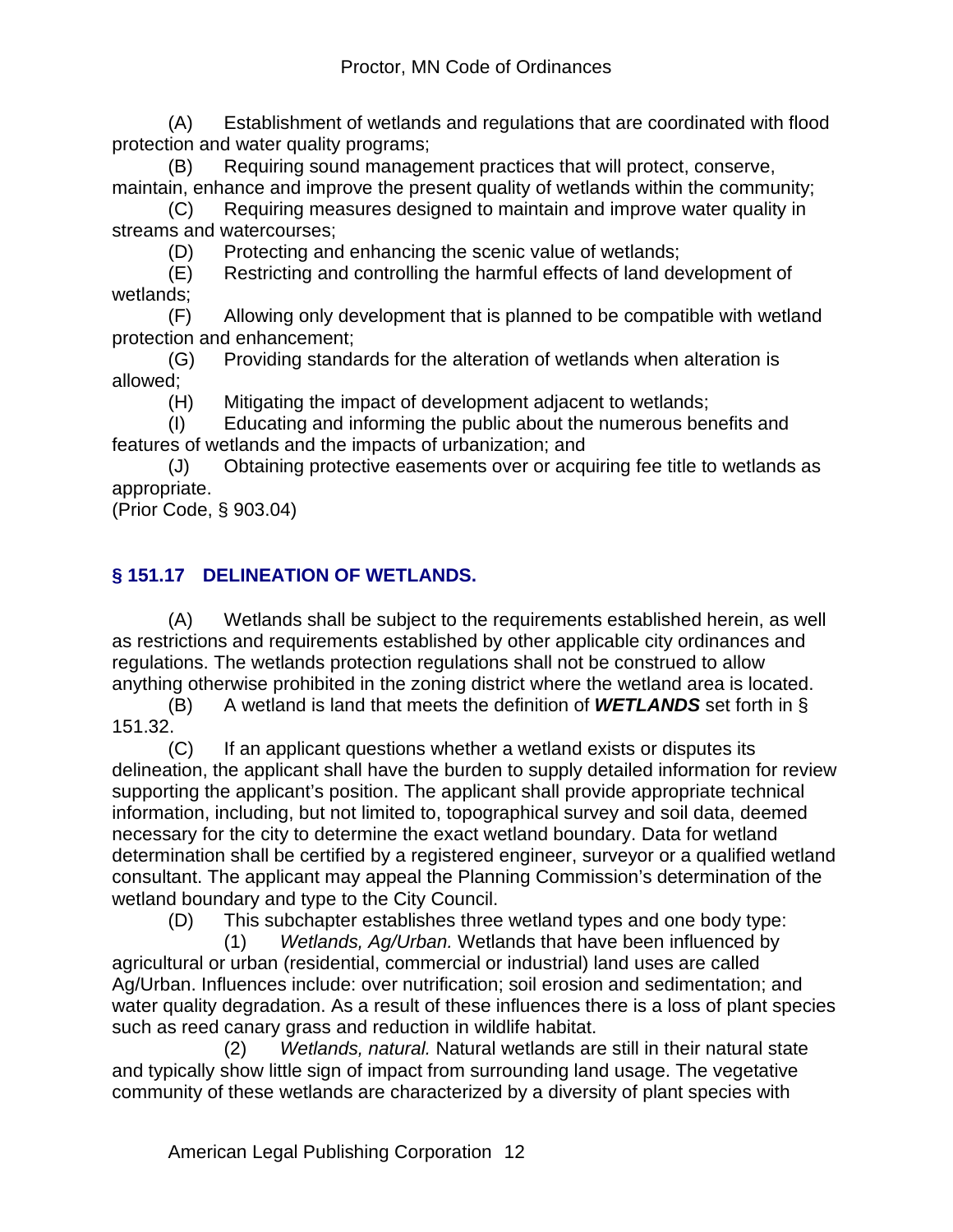mixed dominance of species. Other key factors include: presence of natural indicator species; good wildlife habitat; and being aesthetically pleasing.

 (3) *Wetlands, pristine.* Wetlands that exist in a natural state and have special and unusual qualities worth protecting at a high level are call pristine. These qualities include: rare or unusual species present; and habitat for rare wildlife species.

 (4) *Utilized.* Utilized water bodies created for the specific purpose of surface water runoff retention and/or water quality improvements. These water bodies are not to be classified as wetlands even if they take on wetland characteristics. Wetland alteration permits shall not be required to undertake work on these water bodies.

(Prior Code, § 903.04)

# **§ 151.18 NO NET LOSS.**

(A) To achieve no net loss of wetland, except as provided elsewhere in this subchapter or authorized by a wetland alteration permit issued by the city, a person may not drain, grade, fill, burn, remove healthy native vegetation or otherwise alter or destroy a wetland of any size or type.

(B) Any alteration to a wetland, permitted by a wetland alteration permit, will be fully mitigated so that there is no net loss of wetlands. (Prior Code, § 903.04) Penalty, see § 151.99

# **§ 151.19 STANDARDS.**

The following standards apply to all lands within and abutting a wetland.

(A) Septic and soil absorption system must be a setback minimum of 150 feet from the ordinary high water mark of the wetland.

(B) The lowest ground floor elevation is three feet above ordinary high water mark of the wetland.

(C) Docks or walkways shall be elevated six to eight inches above the ordinary high water mark or six to eight inches above the ground level, whichever is greater.

(D) Access across a wetland shall be by means of a boardwalk and only upon approval of a wetland alteration permit.

(Prior Code, § 903.04) Penalty, see § 151.99

# **§ 151.20 WETLAND ALTERATION.**

(A) An applicant for a wetland alteration permit shall adhere to the following principals in descending order of priority:

 (1) Avoiding the direct or indirect impact of the activity that may destroy or diminish the wetland;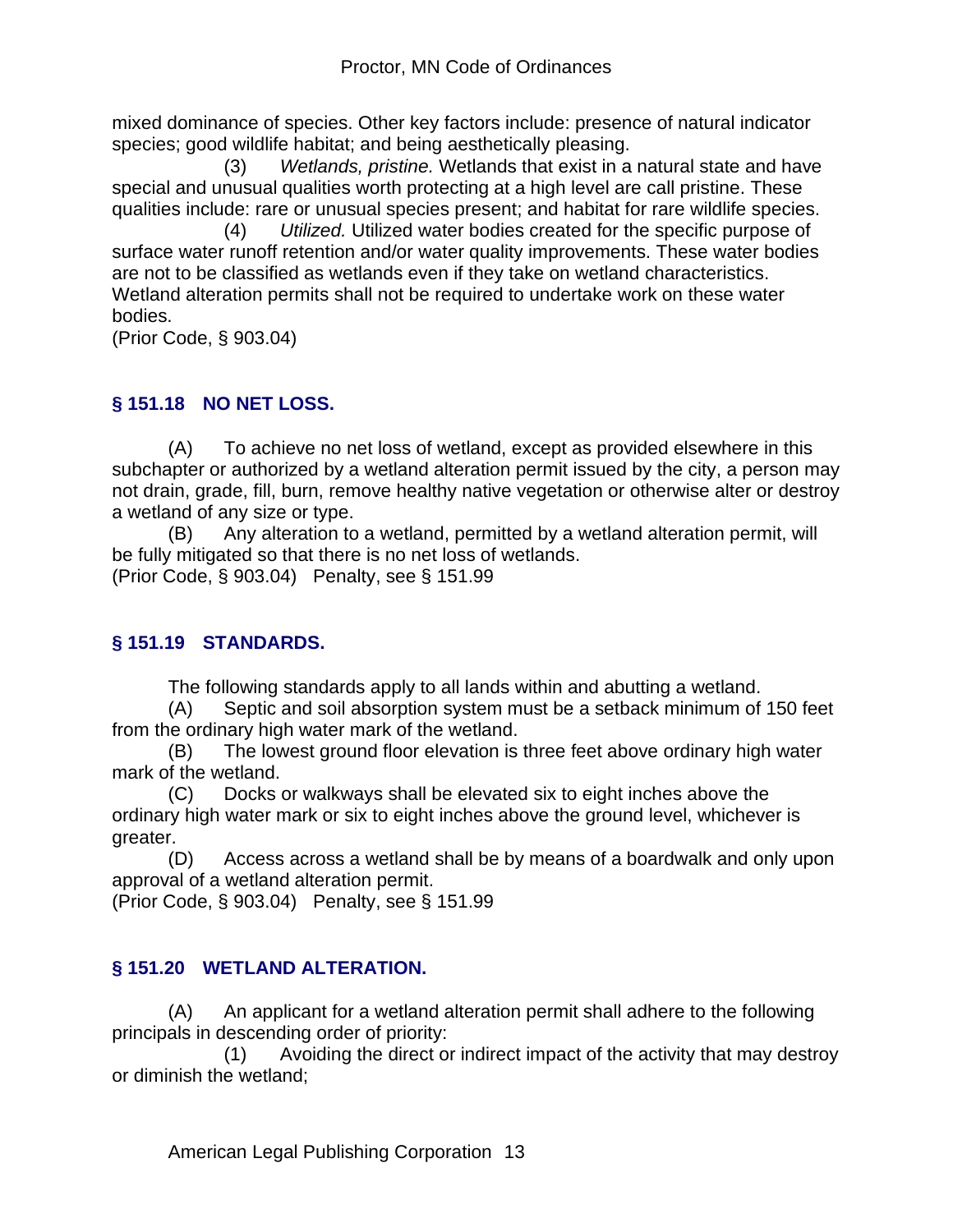(2) Minimizing the impact by limiting the degree or magnitude of the wetland activity and its implementation;

 (3) Rectifying the impact by repairing, rehabilitating or restoring the affected wetland environment;

 (4) Reducing or eliminating the impact over time by preservation and maintenance operations during the life of the activity; and

 (5) Compensating for the impact by replacing or providing substitute wetland resources or environments.

(B) A wetland alteration permit shall not be issued unless the proposed development complies with the provisions of § 151.25 as well as the standards, intent and purpose of this subchapter. If the city determines that the required calculations in a particular instance are needlessly burdensome because of the area and nature of a proposal, it may agree to a substitute analysis.

(Prior Code, § 903.04) (Ord. 08-04, passed 1-18-2005)

# **§ 151.21 PERMIT REQUIRED.**

(A) Drainage, grading, filling, burning, removal of healthy native vegetation or otherwise altering or destroying a wetland of any size or type requires a wetland alteration permit.

(B) Activity in a wetland requiring a wetland alteration permit includes, but is not limited to:

(1) Construction of new streets and utilities;

 (2) Creation of ponds or dams and alteration of the natural drainageways of watercourses. This shall only be allowed as part of a mitigation project or to restore or improve the function and value of the wetland;

(3) Installation of boardwalks;

 (4) Creation of sedimentation and water quality improvement basins in part of a mitigation project or used to restore or improve the function and value of the wetland. These basins may not be created in "pristine" wetlands and may only be created in "natural" wetlands if the city determines that there is no reasonable alternative; and

 (5) Discharge of stormwater runoff in a manner that impacts the wetland.

(Prior Code, § 903.04) Penalty, see § 151.99

# **§ 151.22 FILLING.**

When a wetland alteration permit is issued allowing filling in a wetland, the following standards shall be followed.

(A) Filling must be consistent with the city floodplain regulations.

(B) Filling shall not cause total natural nutrient stripping capacity of the wetland to be diminished to an extent that is detrimental to any area river, lake or stream.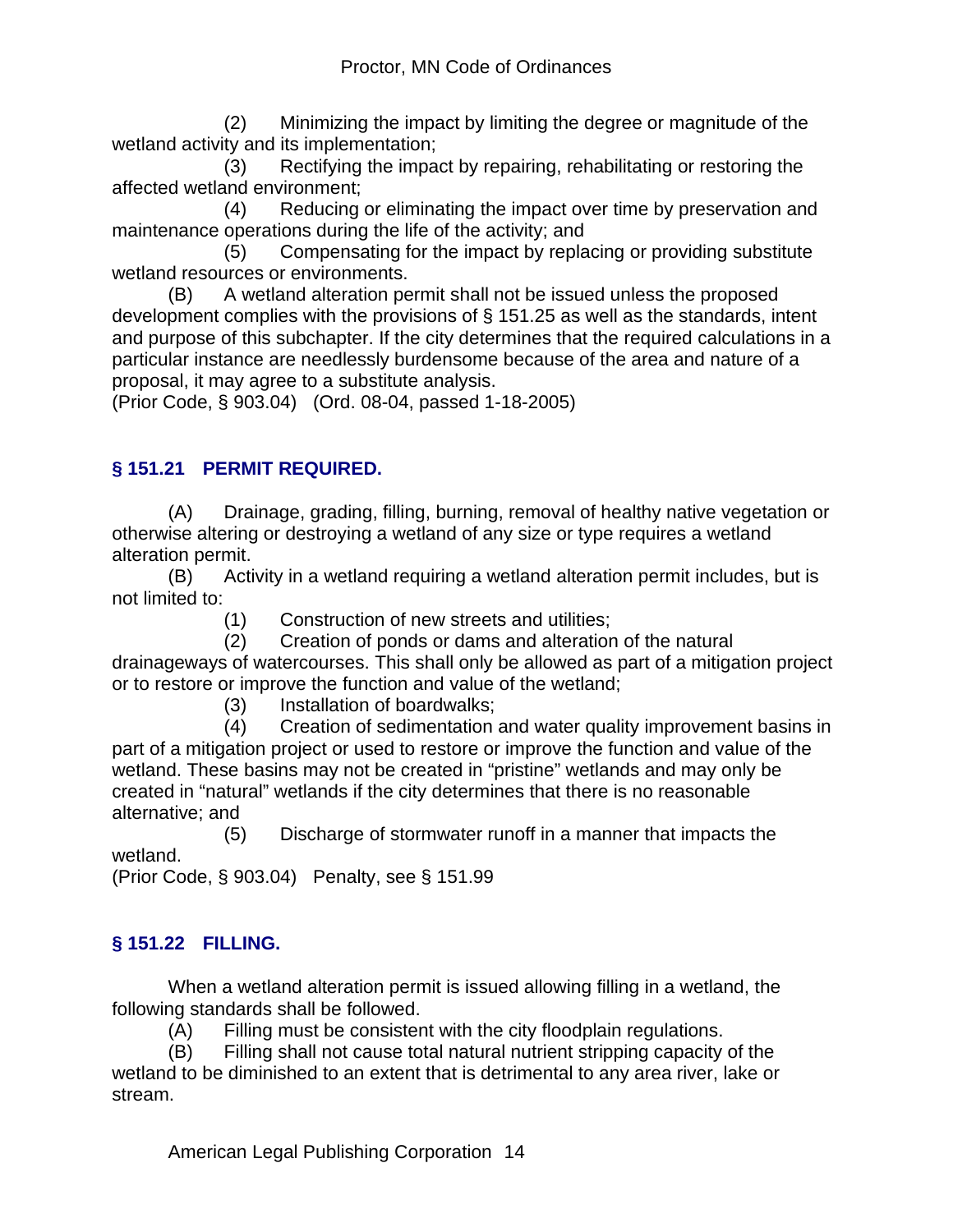(C) Only fill free of chemical pollutants and organic wastes may be used.

(D) Filling shall be carried out so as to minimize the impact on vegetation.

(E) Filling in wetland areas will not be permitted during waterfowl breading season or fish spawning season unless it is determined by the city that the wetland is not used for waterfowl breeding or fish spawning.

(F) Filling in wetland areas will be required to be mitigated in accordance with the requirements of this subchapter.

(Prior Code, § 903.04) Penalty, see § 151.99

# **§ 151.23 DREDGING/EXCAVATION/GRADING.**

When a wetland alteration permit is issued allowing dredging, excavating or grading in a wetland, the following standards shall be followed.

(A) The dredging will not have a net adverse effect on the ecological and hydrological characteristics of the wetland.

(B) It shall be located as to minimize the impact on vegetation.

(C) It shall not adversely change water flow.

(D) The size of the dredged area shall be limited to the minimum required for the proposed action.

(E) Disposal of the dredged material is prohibited within the wetland area.

(F) Disposal of any dredged material shall include proper erosion control and nutrient retention measures.

(G) Dredging in any wetland area is prohibited during waterfowl breeding season or fish spawning season unless it is determined by the city that the wetland is not used for waterfowl breeding or fish spawning.

(H) Dredging in wetland areas will be required to be mitigated in accordance with the requirements of this subchapter if the activity results in a loss of functional wetland. Dredging to create water quality improvement basins may be allowed by the city where reasonable alternatives are not available or where the wetland is of low quality and designed for this purpose by the city floodplain regulations. (Prior Code, § 903.04) Penalty, see § 151.99

# **§ 151.24 STORMWATER RUNOFF.**

When a wetland alteration permit is issued allowing stormwater runoff to discharge directly into a wetland, the following standards shall be followed.

(A) An increase over the natural volume of stormwater runoff from a development may be allowed when necessary for use of property, but only when it will not have a net adverse effect upon the ecological and hydrological characteristics of the existing wetlands. The restrictions on runoff set out below shall not be exceeded. Since the total increase in runoff which can be permitted is limited, the city, when considering wetland alteration permit applications, shall consider, in addition to the following, apportionment of increased runoff opportunity to all wetland property within the surrounding wetland area.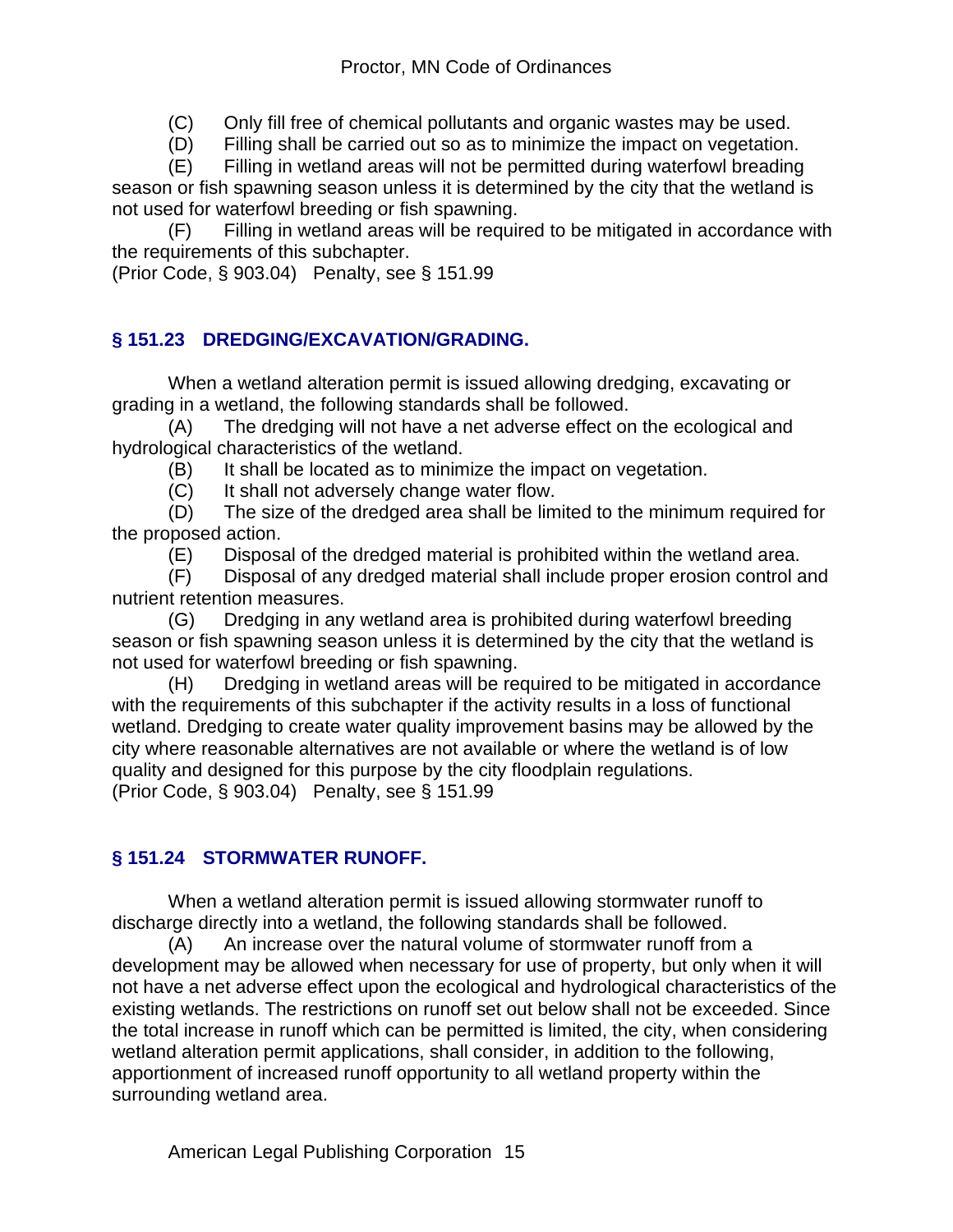(B) Stormwater runoff from a development may be directed to the wetland only when free of debris and substantially free of chemical pollutants and silt and only at rates which do not disturb vegetation habitat or increase turbidity. Sheet flow and other overland drainage of runoff shall be encouraged.

(C) The allowed total increased runoff, in combination with the total fill allowed, shall not cause total natural flood storage or nutrient stripping capacity of the wetland to be reduced in a manner inconsistent with requirements established by the city floodplain regulations.

(Prior Code, § 903.04)

## **§ 151.25 MITIGATION.**

(A) *Mitigation intent.* Where wetland alteration is approved and mitigation is required, mitigation must result in an improvement to the wetland function and value of the replacement property. Mitigation plans must address water quality and improvement and maintenance of pre-existing hydrological balance and wildlife habitat. The wetland function and value will include improvement of water quality, maintaining hydrological balance and provision of wildlife habitat. Mitigation will be performed at ratios required by state law to achieve replacement of the wetland function and value. Mitigation will not always be based solely on an acre to acre replacement but may be based on replacement of habitat units (HU) through the use of habitat evaluation procedures. When significant improvements in the wetland value and function result, acre for acre surface area replacement may not be required.

(B) *Mitigation standards.* Mitigation of wetlands for function and value should be restored, created and enhanced to have the following characteristics:

- (1) Relatively stable water levels subject to natural fluctuations;
- (2) Pretreatment of inflow water to improve quality;
- (3) High level of upland/lowland intermingling;
- (4) A ratio of open water to aquatic vegetation between 1:1 and 1:2;
- (5) High degree of intermingling of open water and aquatic vegetation;
- (6) High level of plant species diversity;
- (7) Restoration of native plant species in upland and lowland areas;
- (8) Undisturbed upland/lowland edge (i.e., buffer);
- (9) Meandered wetland edge;
- (10) Irregular bottom contours mix of shallow and deep water; and

 (11) Shallow side and bottom slopes, preferable 10:1 to 30:1 around and within wetland; steeper slopes may be used to provide open water and greater vegetation variability.

- (C) *Mitigation techniques.*
	- (1) Mitigation will be performed at a ratio required by state law.

 (2) Mitigation should always result in an improvement to the wetland function and value. The wetland function and value will include improvements of water quality, maintaining hydrological balance and provisions of wildlife habitat.

 (3) Mitigation will not always be based solely on an acre to acre replacement but may be based on replacement of habitat units (HU) through the use of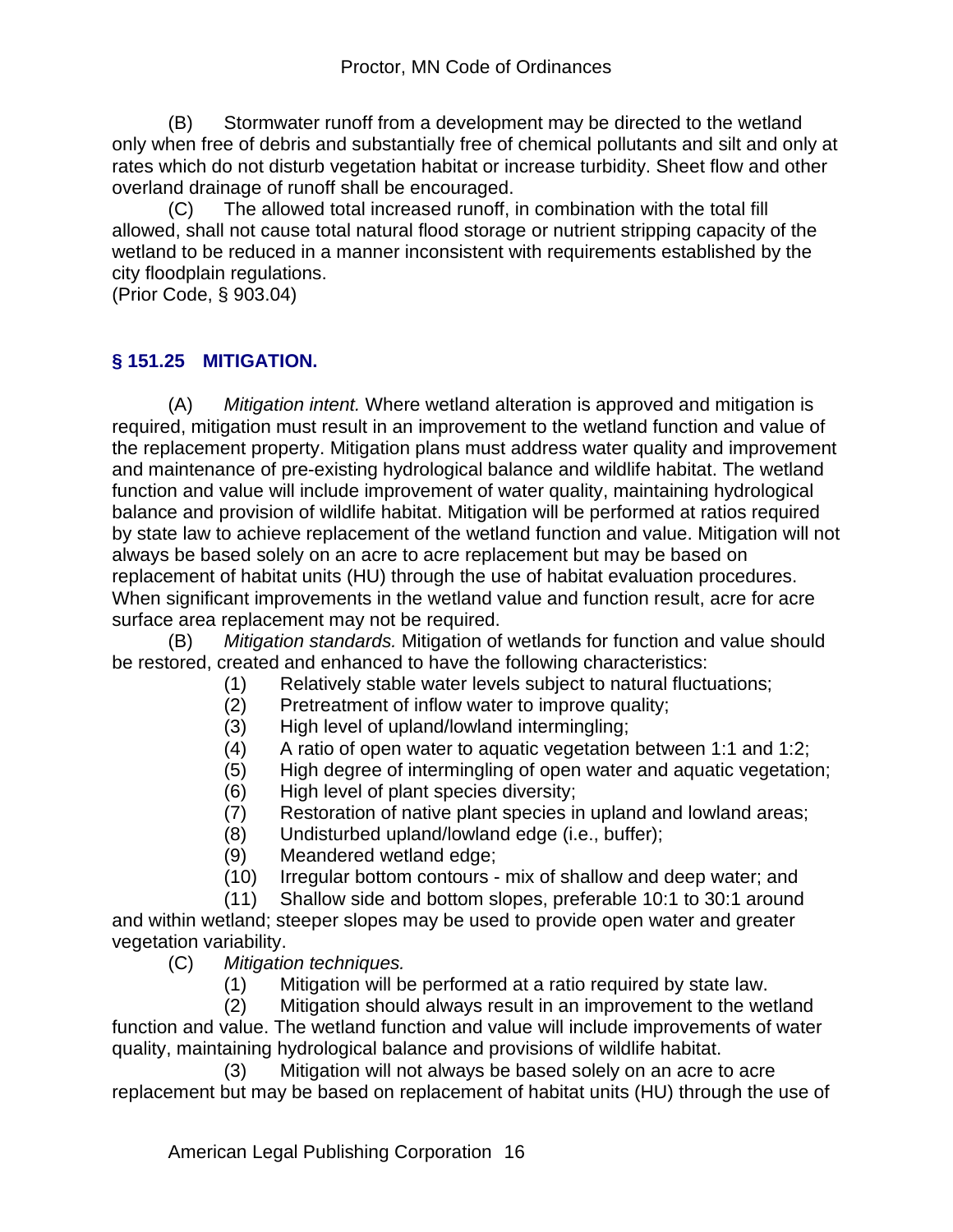habitat elevation procedures (appendix) at a ratio of 2:1. When significant improvements in the wetland value result, direct surface area replacement on a 2:1 basis may not be required. The City Council will determine when wetland impact will be allowed and the nature of mitigation which will be acceptable.

(4) Mitigation shall provide a buffer strip as set forth in this subchapter.

 (5) Mitigation shall maintain or enhance the wetland hydrological balance through the following:

- (a) Restoration of deteriorated wetlands;
- (b) Flooding of previously drained wetland basins;
- (c) Creation of new wetlands; and
- (d) Enhancement of existing wetlands.

 (6) Mitigation shall provide for pretreatment of water prior to its entering the wetland to improve water quality if required by the city.

 (7) Mitigation, through the buffer strip, shall provide landscaping for nesting and food for wildlife habitat. The buffer strip landscape shall provide for wildlife cover and utilize a diversity of native flora (i.e., trees, shrubs, grasses, herbaceous plants) to encourage wildlife diversity and provide visual variety.

 (8) Wetland mitigation should be undertaken on-site. If this is not feasible, mitigation should occur locally within the sub-watershed. If this is not possible, mitigation should occur outside the sub-watershed elsewhere in the city. If mitigation cannot be accomplished on-site or if the city deems it necessary to perform mitigation off-site, the applicant shall be responsible for contributing into the city's Wetland Mitigation Fund. The mitigation performed off-site shall meet the above requirements.

 (9) The city may determine that the public interest is best served by requiring off-site wetland mitigation. When this situation arises or when the applicant is unable to restore wetlands on-site, the city will require payment into this dedicated Wetland Mitigation Banking Fund. This Fund shall be used solely to create new and/or expand and improve existing wetlands according to the priorities outlined in this subchapter. The City Council shall establish the fee structure on an annual basis. Fees shall be based upon the average price for similar property elsewhere in the city.

(D) *Construction management and long term wetland maintenance.*

 (1) The permit holder shall follow the city's best management practices to minimize direct impacts due to erosion and construction practices and to safeguard wildlife habitat.

 (2) (a) The permit holder shall conduct a monitoring program and evaluation until construction is completed. A letter of credit of performance bond from the permit holder shall be held to ensure compliance similar to any other public improvement. The city will ensure that the permit holder is delivering the wetland that was promised. The permit holder shall demonstrate compliance with the designed wetland as-built plans.

 (b) Where feasible, the city shall require the permit holder to satisfy long term management requirements. (Prior Code, § 903.04)

#### **§ 151.26 APPLICATION AND ISSUANCE OF PERMIT.**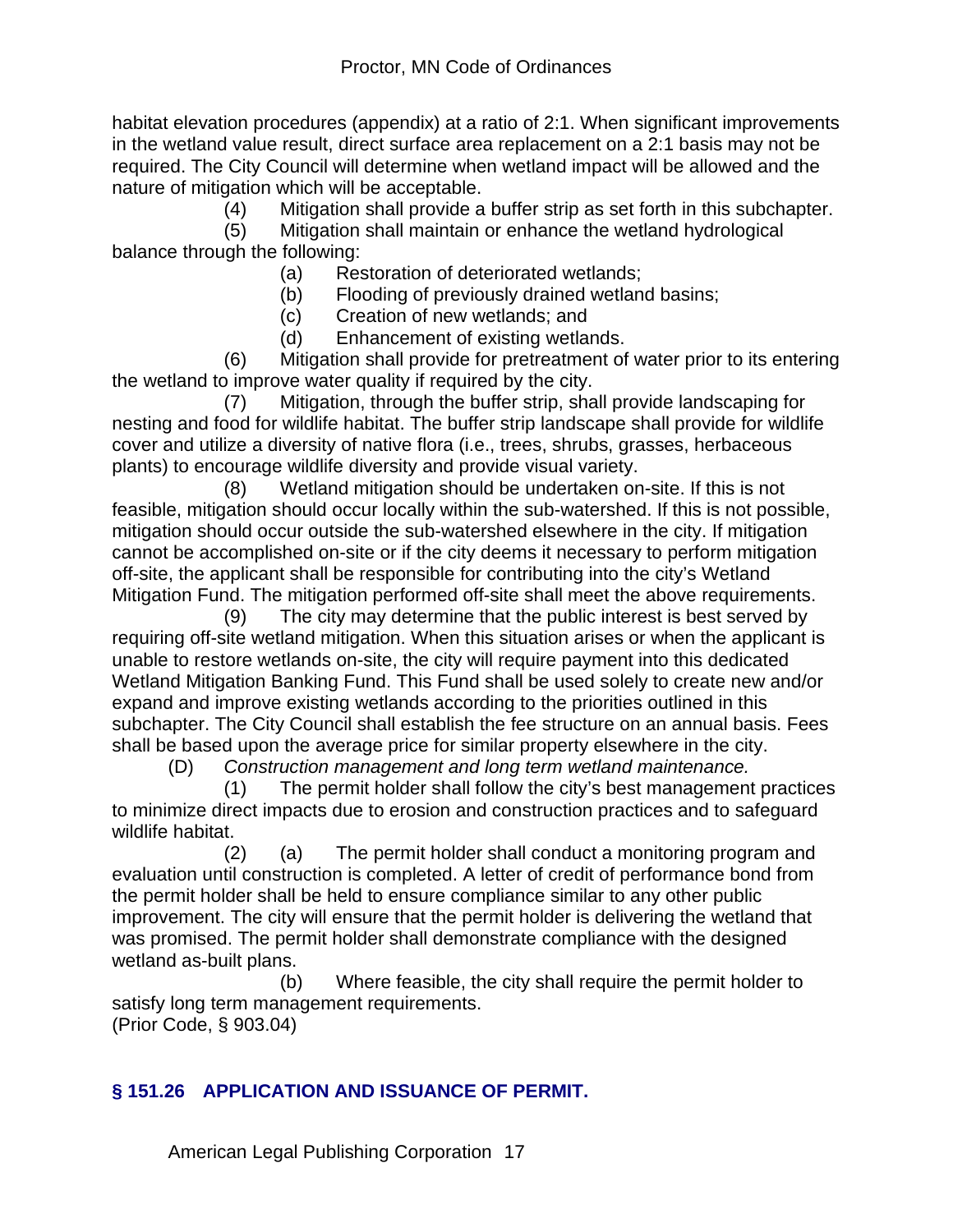(A) *Wetlands technical panel.* The City Council, City Administrator, Building Official and/or the Planning and Zoning Commission may refer any proposed building permit, subdivision application, conditional use permit, common excavation or drainage permit or any other situation which may be deemed by the referring person or body to adversely impact wetlands within the city to the city wetlands technical panel for review. The wetlands technical panel shall consist of a technical professional employee of the State Board of Water and Soil Resources, a technical professional employee of the South St. Louis County Soil and Water Conservation District and an employee of the city designated by the City Council. All matters referred to the wetlands technical panel shall be considered by the panel and a recommendation made thereon to the Planning and Zoning Commission.

(B) *Permit process.* 

 (1) The applicant for a wetland alteration permit shall furnish the information required by the city including, but not limited to, a site plan, topographical data, hydrological data and habitat evaluation procedures for the review of a wetland alteration permit application. The wetlands technical panel shall use discretion regarding the level and complexity of information required to review the request. A wetland alteration permit shall not be issued without having been first reviewed the wetlands technical panel and the Planning and Zoning Commission and approved by the City Council, following the review and hearing procedures set forth for conditional use permits. The applicant shall have the burden of proving that the proposed use or activity complies with the purposes, intent and other provisions of this subchapter.

 (2) (a) The City Council may establish reasonable conditions which are specifically set forth in the permit to ensure compliance with requirements contained in this subchapter.

| (b)                    |    | These conditions may, among other matters:              |
|------------------------|----|---------------------------------------------------------|
|                        | 1. | Limit the size, kind or character of the proposed work; |
|                        | 2. | Require the construction of other structures;           |
|                        | 3. | Require replacement of vegetation and wetland           |
| function and value;    |    |                                                         |
|                        | 4. | Establish required monitoring procedures and            |
| maintenance activity;  |    |                                                         |
|                        | 5. | Stage the work over time;                               |
|                        | 6. | Require the alteration of the site design to ensure     |
| buffering; and         |    |                                                         |
|                        | 7. | Require the provision of a performance security.        |
| (Prior Code, § 903.04) |    |                                                         |
|                        |    |                                                         |

# **§ 151.27 INSPECTION OF WORK.**

The city may cause inspection of work for which a wetland alteration permit is issued, at the applicant's expense, to be made periodically during the course of the work and shall cause final inspection to be made following the completion of the work. (Prior Code, § 903.04)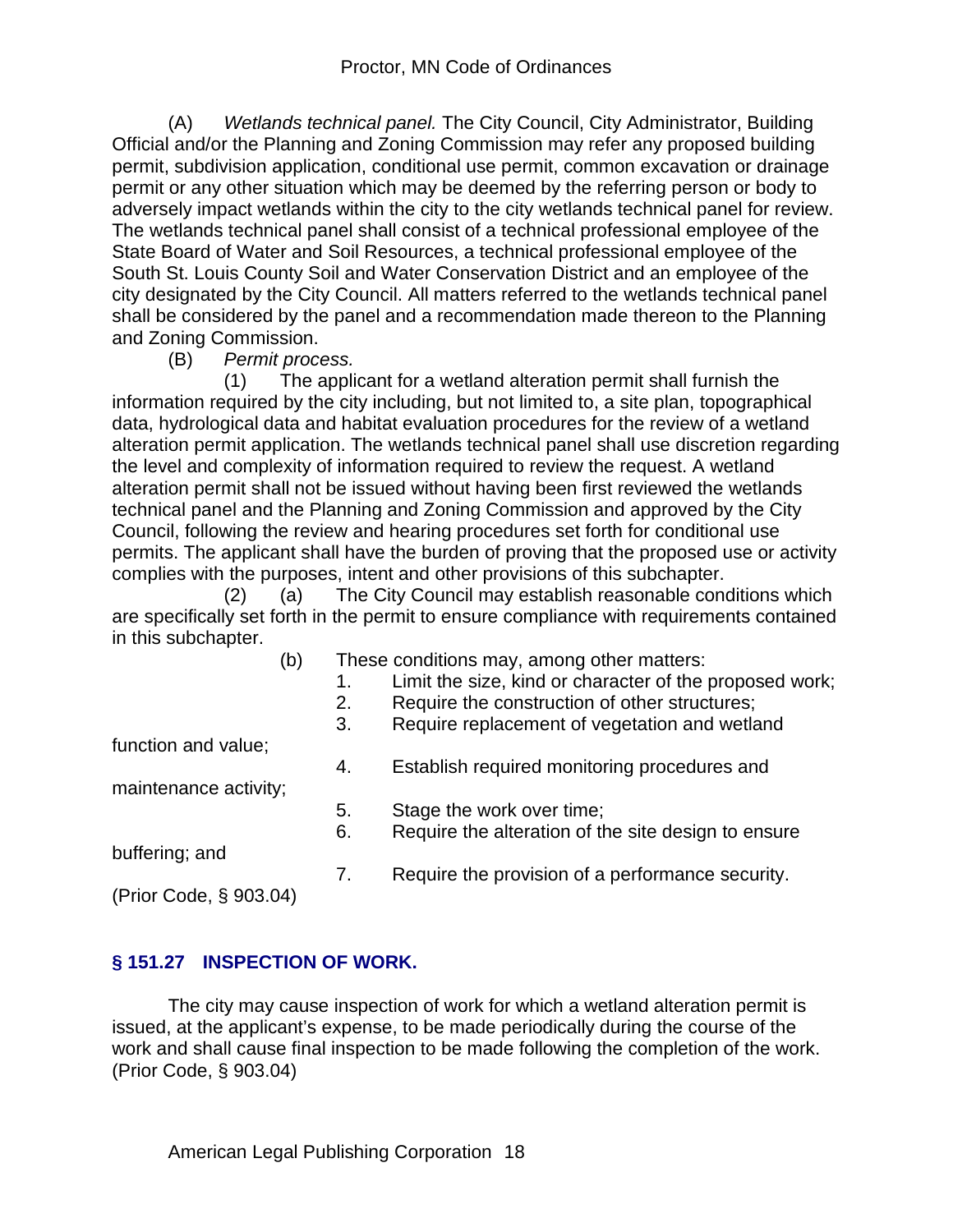## **§ 151.28 EXPIRATION AND RENEWAL OF PERMIT.**

(A) Unless otherwise specified by the City Council, the person issued a wetland alteration permit shall begin and complete the development authorized by the permit within one year after the date the City Council approves the permit application.

(B) The permittee shall provide written notice to the city 24 hours prior to the commencement and completion of the development project. No project shall be deemed to have been completed until approved by the city after receipt of notice of completion.

(C) If the permittee fails to commence work on the development within the time specified in this section, the permit shall be void. The City Council may renew a void permit at its discretion. If the City Council does not renew the permit, the holder of the void permit may make original application for a new permit.

(D) The permittee may make written application to the City Council for an extension of the time to commence work, but only if the permittee submits the application prior to the date already established to commence work. The application of an extension shall state the reasons the permittee requires an extension. (Prior Code, § 903.04)

# **§ 151.29 EXEMPTIONS.**

(A) Activities exempted by M.S. § 103G.2241, as it may be amended from time to time, from state wetlands protection shall be exempted from the provisions of this chapter. However, certificates of exemption must be obtained from the city and filed with the County Recorder prior to starting work.

(B) The statutory exemptions include, but are not limited to:

 (1) Activities necessary to repair and maintain existing public or private drainage systems as long as wetlands that have been in existence for more that 20 years are not drained;

 (2) Activities authorized under and conducted in accordance with an applicable general permit issued by the United States Army Corps of Engineers under § 404 of the Federal Clean Water Act, 33 U.S.C. § 1344, except that nationwide permit in 33 C.F.R. § 330.5, limited to when a new road crosses a wetland and all of 33 C.F.R. § 330.5;

 (3) Placement, maintenance, repair, enhancement or replacement of utility or utility-type service, including the transmission, distribution or furnishing, at wholesale or retail, of natural or manufactured gas, electricity, telephone or radio service or communications if:

 (a) The impacts of the proposed project on the hydrological and biological characteristics of the wetland have been avoided and minimized to the extent possible; and

 (b) The proposed project significantly modifies or alters less that one-half acre of wetland.

 (4) Activities associated with routine maintenance of utility and pipeline rights-of-way; provided, the activities do not result in additional intrusion into the wetland;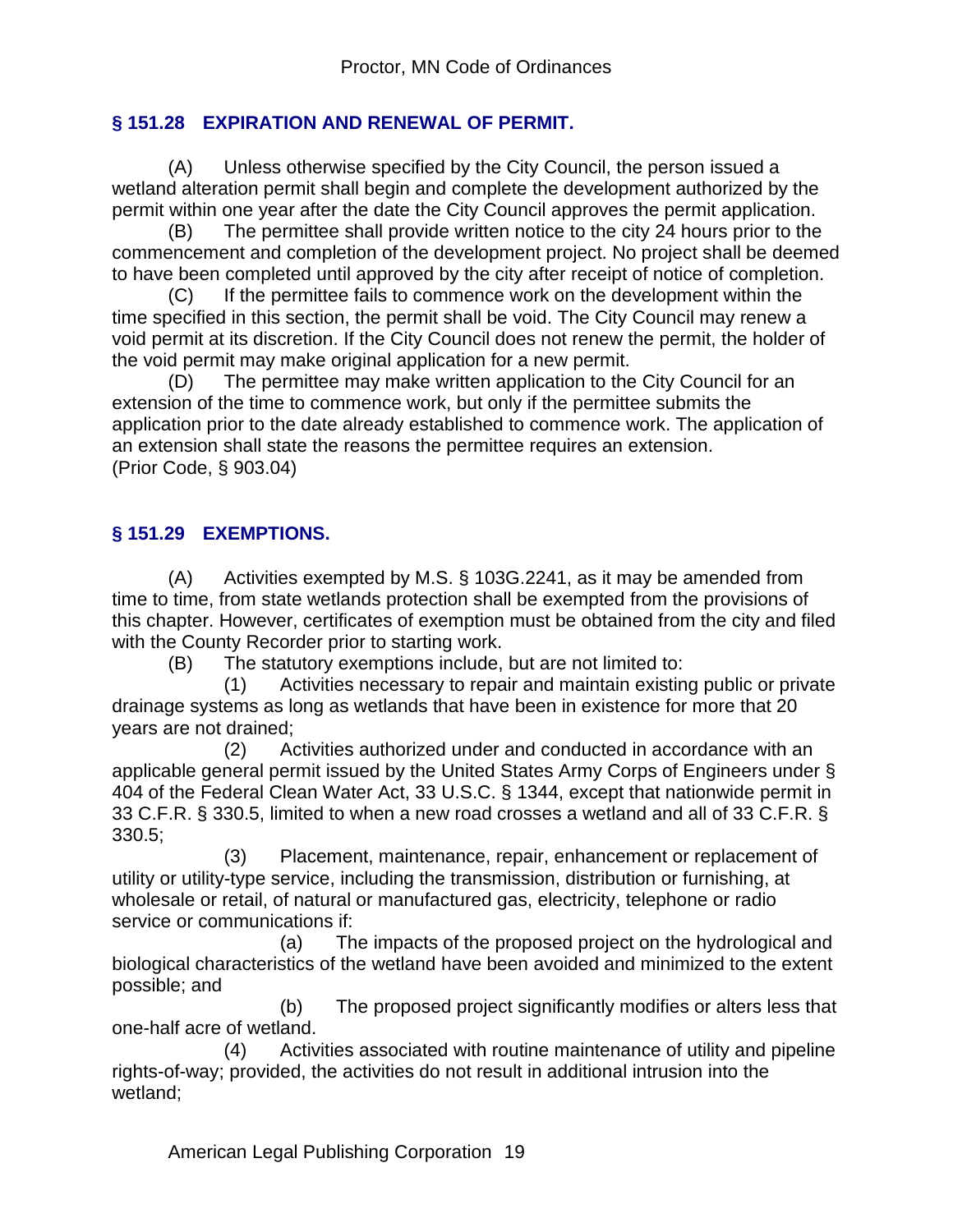(5) Alteration of a wetland associated with the operation, maintenance or repair of an interstate pipeline;

 (6) Activities associated with routine maintenance or existing public highways, roads, street and bridges; provided, the activities do not result in additional intrusion into the wetland and do not result in the draining or filling, wholly or partially, of a wetland;

 (7) Emergency repair and normal maintenance and repair of existing public works; provided, the activity does not result in additional intrusion of the public works into the wetland and does not result in the draining or filling, wholly or partially, of a wetland;

 (8) Normal maintenance and minor repair of structures causing no additional intrusion of an existing structure into the wetland, and maintenance and repair of private crossings that do not result in the draining or filling, wholly or partially, of a wetland; and

 (9) Development projects and ditch improvement projects in the state that have received preliminary or final plat approval or infrastructure that has been installed or having local site plan approval, conditional use permits or similar official approval by the city or other approving governmental body or agency after August 1, 1987.

(Prior Code, § 903.04)

# **§ 151.30 VARIANCES.**

Variances from the requirements of this subchapter may be granted in accordance with the variance provisions of § 155.310 of this code of ordinances. (Prior Code, § 903.04)

# **§ 151.31 ENFORCEMENT PROCEDURES.**

(A) Wetland reviews conducted by the city shall be coordinated with state wetland protection statutes and rules.

(B) Notice of requested wetland alteration permits shall be mailed to all property owners located within 500 feet of the requested activity. Notification requirements established by state wetland protection statutes and official rules shall be coordinated with city approval.

(Prior Code, § 903.04)

# **§ 151.32 DEFINITIONS.**

For the purpose of this subchapter, the following definitions shall apply unless the context clearly indicates or requires a different meaning.

*BUFFER STRIP.* An area of nondisturbed ground cover abutting a wetland left undisturbed to filter sediment, materials and chemicals.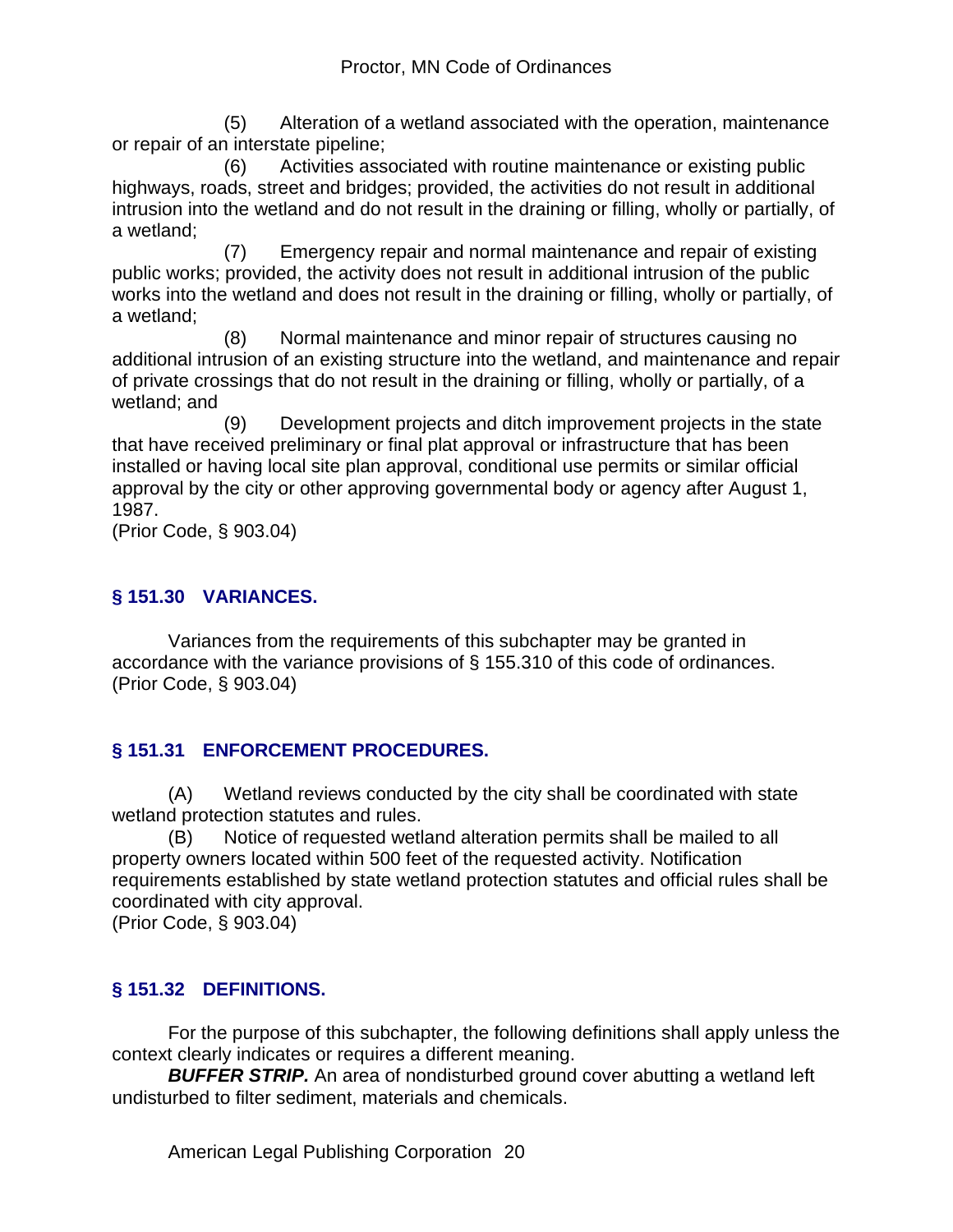*CLASS A WETLANDS.* Wetland types 3, 4, 5, 6, 7 and 8. In cases of wetlands adjoining public water designated as lake or pond, this class shall also include type 2 wetlands. A type 2 wetland shall also be deemed *CLASS A WETLAND* when adjoining a stream designated as public water to the extent that it encroaches upon the 100-year floodplain of the stream.

*CLASS B WETLANDS.* Type 2 wetlands not adjoining public water designated as lake or pond nor within the 100-year floodplain of a stream designed as public water.

## *HABITAT EVALUATION PROCEDURES (HEP).*

 (1) A species-habitat data management system for impact assessment developed by the U.S. Fish and Wildlife Service.

 (2) Its purpose is to document predicted impacts to fish and wildlife from proposed land and water resource development projects. Habitat quality for selected key species is described by an index, the habitat suitability index (HSI).

*HABITAT SUITABILITY INDEX (HSI).* A fish or wildlife species-specific index value rating the ability of key habitat components to supply essential life requirements for the species. Index value ranges between 0 to 1.0.

**HABITAT UNITS (HU).** Habitat suitability index (HSI) multiplied by the area of habitat being evaluated. *HUs* are used for comparing habitat quality from one wetland to the next or for measuring the effectiveness of mitigation. *HUs* integrate both quality and quantity of habitat.

**PRINCIPAL STRUCTURE.** The main building as distinguished from an accessory building or structure.

*UTILIZED.* Utilized water bodies created for the specific purpose of surface water runoff retention and/or water quality improvements. These water bodies are not to be classified as wetlands even if they take on wetland characteristics. Wetland alteration permits shall not be required to undertake work on these water bodies.

*VEGETATION, NATIVE.* The pre-settlement group of plant species native to the North American continent which were not introduced as a result of European settlement.

*WETLAND TYPES.* Classifications of wetlands as defined in U.S. Department of Interior, Fish and Wildlife Service, Circular 39, *Wetlands of the U.S. 1956*.

*WETLAND WATERSHED.* The area of land from which water drains into a Class A or Class B wetland.

#### *WETLANDS.*

 (1) Lands transitional between terrestrial and aquatic systems where the water table is usually at or near the surface or the land is covered by shallow water.

 (2) For purposes of this definitions, *WETLANDS* must have the following three attributes:

(a) Have a predominance of hydric soils;

 (b) Are inundated or saturated by surface or ground water at a frequency and duration sufficient to support a prevalence of hydrophytic vegetation typically adapted for life in saturated soil conditions; and

 (c) Under normal circumstances support a prevalence of the vegetation.

 (3) Wetlands do not include types 3, 4 and 5 wetlands, as defined in U.S. Fish and Wildlife Service Circular No. 39, (1971 edition), not included within the definition of public water, that are 22 or more acres in size.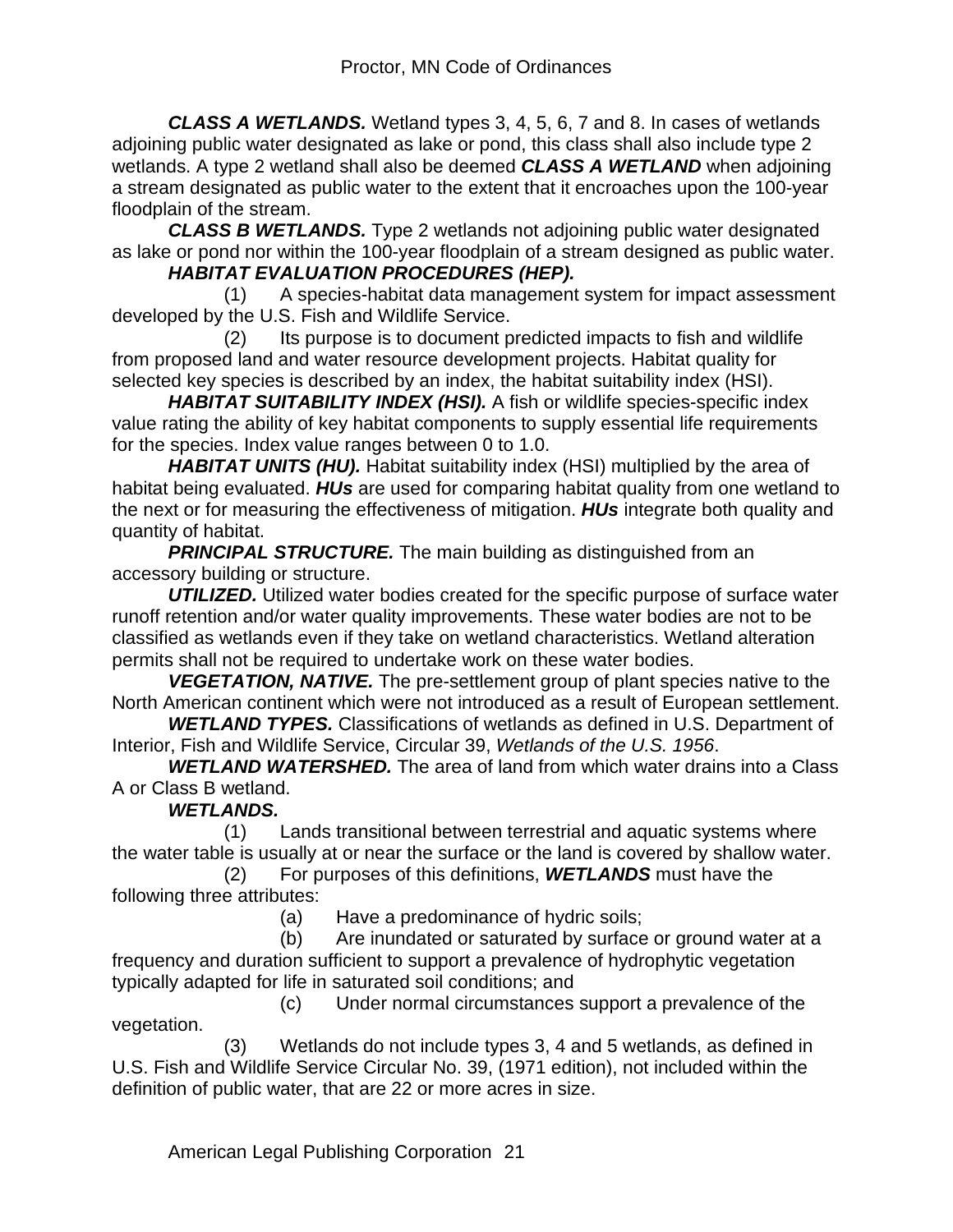*WETLANDS, Ag/URBAN.* Wetlands that have been influenced by agricultural or urban (residential, commercial or industrial) land usage are called *Ag/URBAN*. Influences include: over nurturification, soil erosion and sedimentation, and water quality degradation. As a result of these influences there is a loss of plant species diversity, overcrowding and domination by invasive species such as reed canary grass, and reduction of wildlife habitat.

*WETLANDS, NATURAL.* Natural wetlands are still in their natural state and typically show little sign of impact from surrounding land usage. The vegetative community of these wetlands are characterized by a diversity of plant species with mixed dominance of species. Other key factors include: presence of natural indicator species; good wildlife habitat; and being aesthetically pleasing.

*WETLANDS, PRISTINE.* Wetlands that exist in a natural state and have special and unusual qualities worth protecting at a high level are called *PRISTINE*. These qualities include: outstanding vegetation community; native species population; rare or unusual species present; and habitat for rare wildlife species. (Prior Code, § 903.04)

# **§ 151.99 PENALTY.**

(A) Any person violating any provision of this chapter, for which no other penalty is provided, shall be subject to the penalty provisions of § 10.99.

(B) (1) Violation of §§ 151.15 through 151.32 or of the terms of a permit issued thereunder shall be a misdemeanor punishable by 90 days in jail and/or a fine of amount set by City Council from time to time by resolution.

(2) Any person who alters a wetland in violation of  $\S$ § 151.15 through 151.32 shall apply for a wetland alteration permit and shall pay a filing fee double the regular fee. The City Council may require the violator to restore the wetland or take other mitigative measures.

(Prior Code, § 903.04)

# **CHAPTER 152: CONSTRUCTION AND POST-CONSTRUCTION STORMWATER MANAGEMENT**

#### **Section**

- 152.01 Purpose and intent
- 152.02 Definitions
- 152.03 Applicability
- 152.04 Required excavation/fill permit
- 152.05 Excavation/fill permit process and data requirements
- 152.06 Erosion and sediment control site plan and plan narrative
- 152.07 Maintenance of structure BMPs
- 152.08 Inspection and fees
- 152.09 Enforcement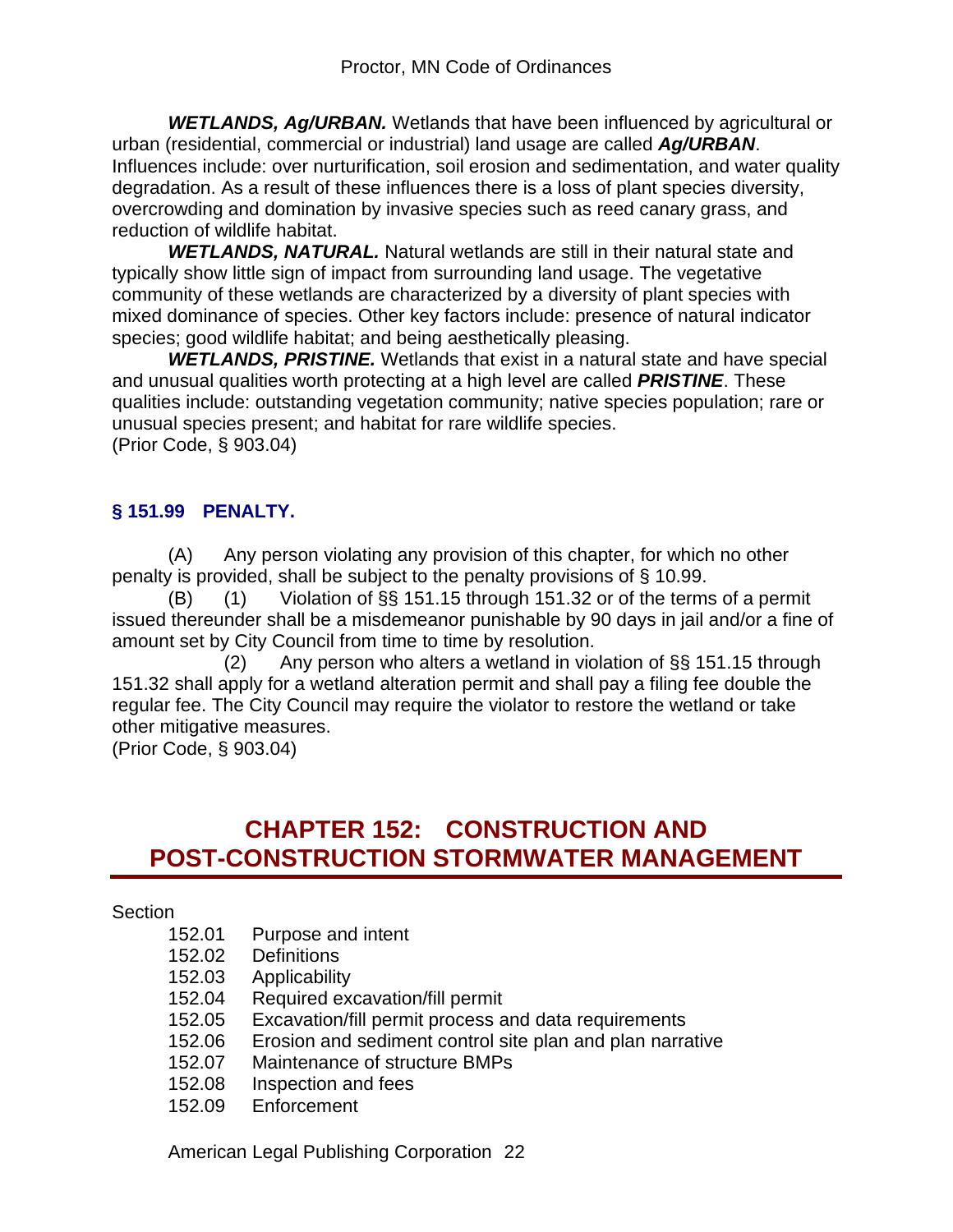- 152.10 Costs
- 152.11 Stop work order
- 152.12 Appeal notice of violation
- 152.13 Enforcement measures after appeal
- 152.14 Cost of abatement of the violation
- 152.15 Remedies not exclusive
- 152.99 Penalty

# **§ 152.01 PURPOSE AND INTENT.**

The purpose of this regulatory mechanism is to set forth minimum requirements for stormwater management that will prevent or reduce water pollution during and after land-disturbance activities to safeguard persons, protect property and prevent damage to the environment in the city.

(Ord. 01-15, passed 3-2-2015)

## **§ 152.02 DEFINITIONS.**

For the purpose of this chapter, the following definitions shall apply unless the context clearly indicates or requires a different meaning.

*BEST MANAGEMENT PRACTICES* or *BMP.* Practices to prevent or reduce the pollution of the waters of the state, including schedules of activities, prohibitions or practices, and other management practices, and also includes treatment requirements, operating procedures and practices to control site runoff, spillage or leaks, sludge or waste disposal or drainage from raw material storage.

*CITY.* The City of Proctor.

*COMMON PLAN OF DEVELOPMENT OR SALE.* A contiguous area where multiple separate and distinct land-disturbing activities may be taking place at different times, on different schedules, but under one proposed plan. One plan is broadly defined to include design, permit application, advertisement or physical demarcation indicating that land-disturbing activities may occur.

*CONSTRUCTION ACTIVITY.* A disturbance to the land that results in a change in the topography, existing soil cover (both vegetative and non-vegetative) or the existing soil topography that may result in accelerated stormwater runoff, leading to soil erosion and movement of sediment into surface waters or drainage systems. This may include clearing, grading, filling and excavating.

**DEWATERING.** The removal of surface or ground water to dry and/or solidify a construction site to enable construction activity. *DEWATERING* may require a State Department of Natural Resources water appropriation permit and, if dewatering water is contaminated, discharge of the water may require an individual MPCA NPDES/SDS permit.

*ENERGY DISSIPATION.* Methods employed at pipe outlets to prevent erosion caused by the rapid discharge of water scouring soils.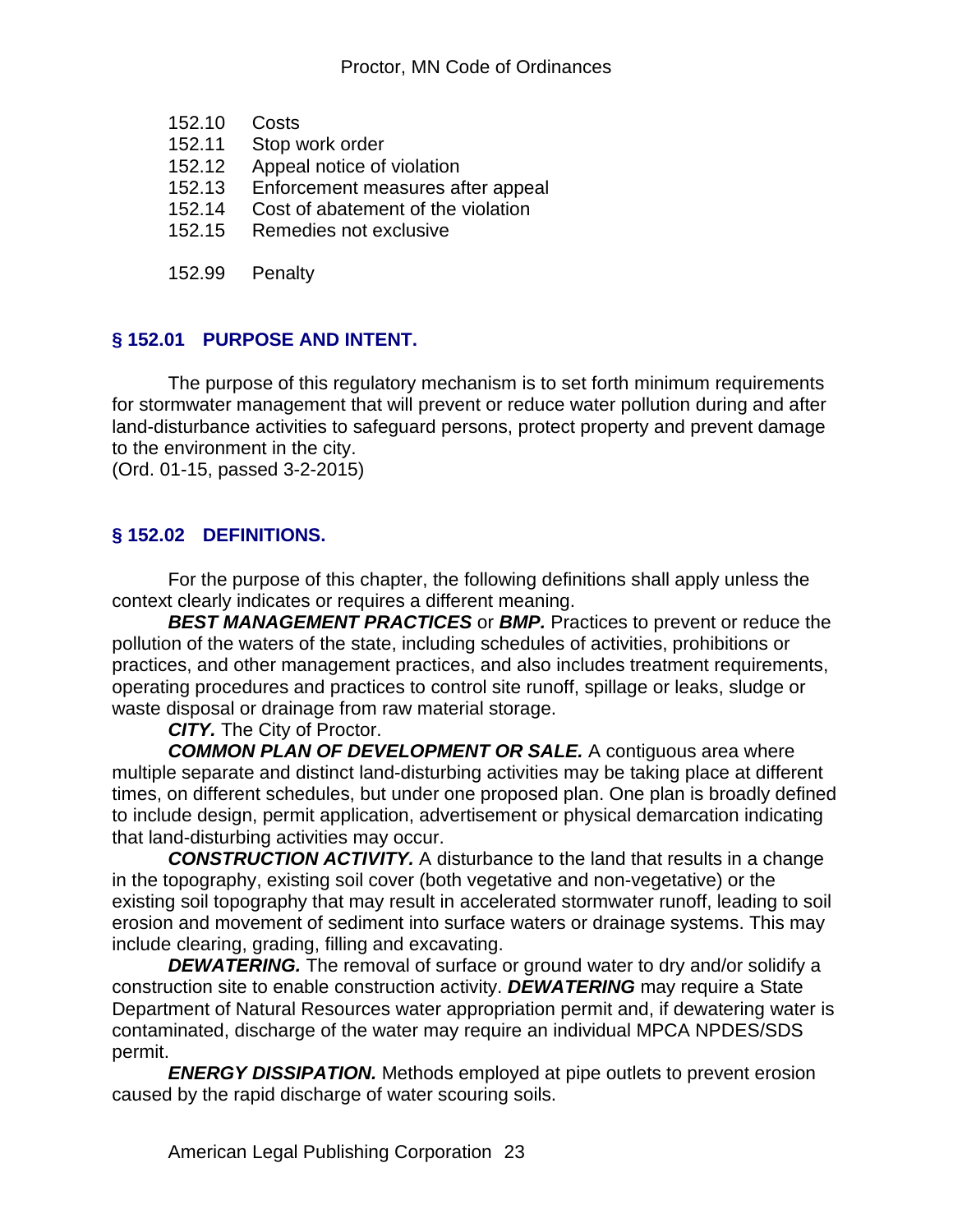*EROSION CONTROL MEASURE.* A measure that prevents soil particle exposure and detachment.

*GREEN INFRASTRUCTURE.* A wide array of practices at multiple scales that manages wet weather and that maintains or restores natural hydrology by infiltrating, evapotranspiring or harvesting and using stormwater. On a regional scale, *GREEN*  **INFRASTRUCTURE** is the preservation or restoration of natural landscape features, such as forests, floodplains and wetlands, coupled with policies such as infill and redevelopment that reduce overall imperviousness in a watershed. On the local scale, *GREEN INFRASTRUCTURE* consists of site and neighborhood-specific practices.

*KARST (ACTIVE).* A geographic area underlain by carbonate bedrock (or other forms of bedrock that can erode or dissolve) with less than 50 feet of sediment cover.

*LAND-DISTURBANCE.* Any project or activity, including removal of vegetation, excavations, clearing, filling, stockpiling, grading or other earth change that directly or indirectly affects slopes, water bodies, the moving of ground cover or which may result in the movement of sediment.

*MPCA CONSTRUCTION PERMIT.* The current State Pollution Control Agency general permit to discharge stormwater associated with construction activity under the national pollution discharge elimination system state disposal system program (NPDES/SDS).

*MUNICIPAL SEPARATE STORM SEWER SYSTEM* or *MS4.* The conveyance or system of conveyances including roads with drainage systems, municipal streets, catch basins, curbs, gutters, ditches, human-made channels or storm drains owned and operated by the city.

*NEW DEVELOPMENT.* All construction activity that is not defined as redevelopment and areas where new impervious is being created.

*OWNER.* Includes the plural as well as the singular, and where appropriate shall include a natural person, partnership, firm, association, public or quasi-public corporation, private corporation or a combination of any of them, with legal or equitable interest in the parcel of record or as identified on the land-disturbance permit.

*RECEIVING WATER.* Any lake, river, stream or wetland that receives stormwater discharges from the MS4.

*REDEVELOPMENT.* Any construction activity where, prior to the start of construction, the areas to be disturbed have 15% or more of existing impervious surface(s).

*SATURATED SOIL.* The highest seasonal elevation in the soil that is in a reduced chemical state because of soil voids being filled with water. *SATURATED*  **SOIL** is evidenced by the presence of redoximorphic features or other information.

**SEDIMENT CONTROL MEASURE.** A measure that prevents eroded sediment from leaving the site.

**STEEP SLOPES.** Slopes that are 1:3 (V:H) (33.3%) or steeper in grade.

*STORMWATER.* Stormwater runoff, snow melt runoff and surface runoff and drainage.

*STORMWATER POLLUTION PREVENTION PLAN* or *SWPPP.* A comprehensive plan developed to manage and reduce the discharge of pollutants in stormwater.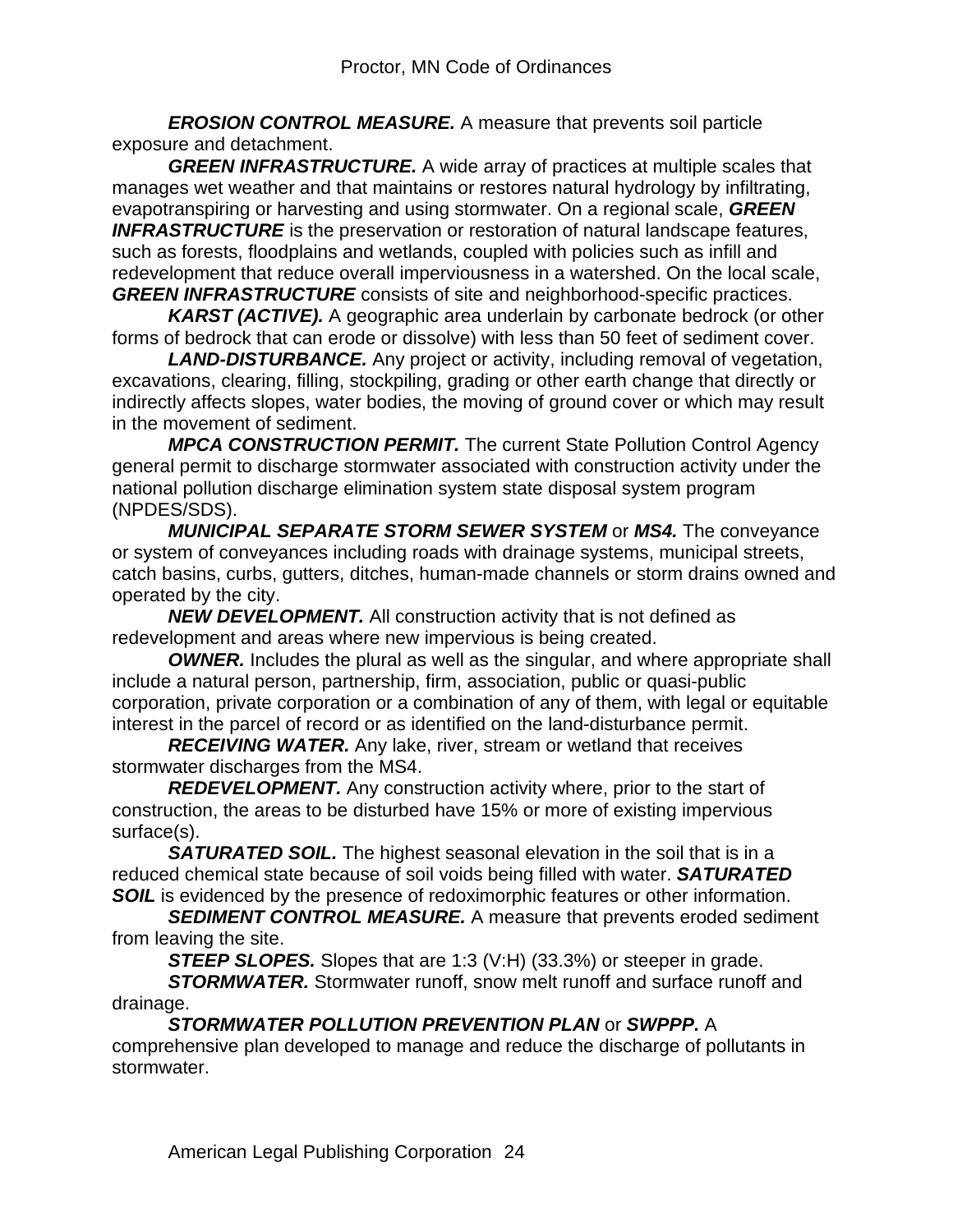*STRUCTURAL STORMWATER BMPs.* Stationary and permanent BMPs designed, constructed and operated to prevent or reduce the discharge of pollutants in stormwater.

*WATERS OF THE STATE.* All streams, lakes, ponds, marshes, watercourses, waterways, wells, springs, reservoirs, aquifers, irrigation systems, drainage systems and all other bodies or accumulations of water, surface or underground, natural or artificial, public or private, which are contained within, flow through or border upon the state or any portion thereof.

(Ord. 01-15, passed 3-2-2015)

#### **§ 152.03 APPLICABILITY.**

This chapter shall apply to all land disturbance and construction activity that disturbs land of equal to or greater than 2,500 square feet, or includes the disturbance of less than 2,500 square feet of total land area that is part of a larger common plan of development or sale if the larger common plan will ultimately disturb equal to or greater than 2,500 square feet as deemed necessary by the city to safeguard persons, protect property and prevent degradation to the environment in the city. (Ord. 01-15, passed 3-2-2015)

#### **§ 152.04 REQUIRED EXCAVATION/FILL PERMIT.**

The permit authorizes, subject to the terms and conditions of this chapter, land disturbance and the discharge of stormwater.

(A) Prior to the commencement of any land-disturbing activities on lands subject to this chapter, the owner shall obtain an excavation/fill permit from the city.

(B) The following activities are not required to obtain an excavation/fill permit:

 (1) Any emergency activity that is immediately necessary for the protection of life, property or natural resources;

 (2) Nursery, home gardening and agricultural operations conducted as a permitted main or accessory use; and

(3) Maintenance work conducted by city employees.

(Ord. 01-15, passed 3-2-2015) Penalty, see § 152.99

#### **§ 152.05 EXCAVATION/FILL PERMIT PROCESS AND DATA REQUIREMENTS.**

(A) An excavation/fill permit application and applicable application fee shall be filed with the city on an approved form, with accompanying documents including erosion and sediment control site plan and plan narrative and stormwater pollution prevention plan (SWPPP), as applicable, meeting the requirements of this chapter and the city stormwater management design standards.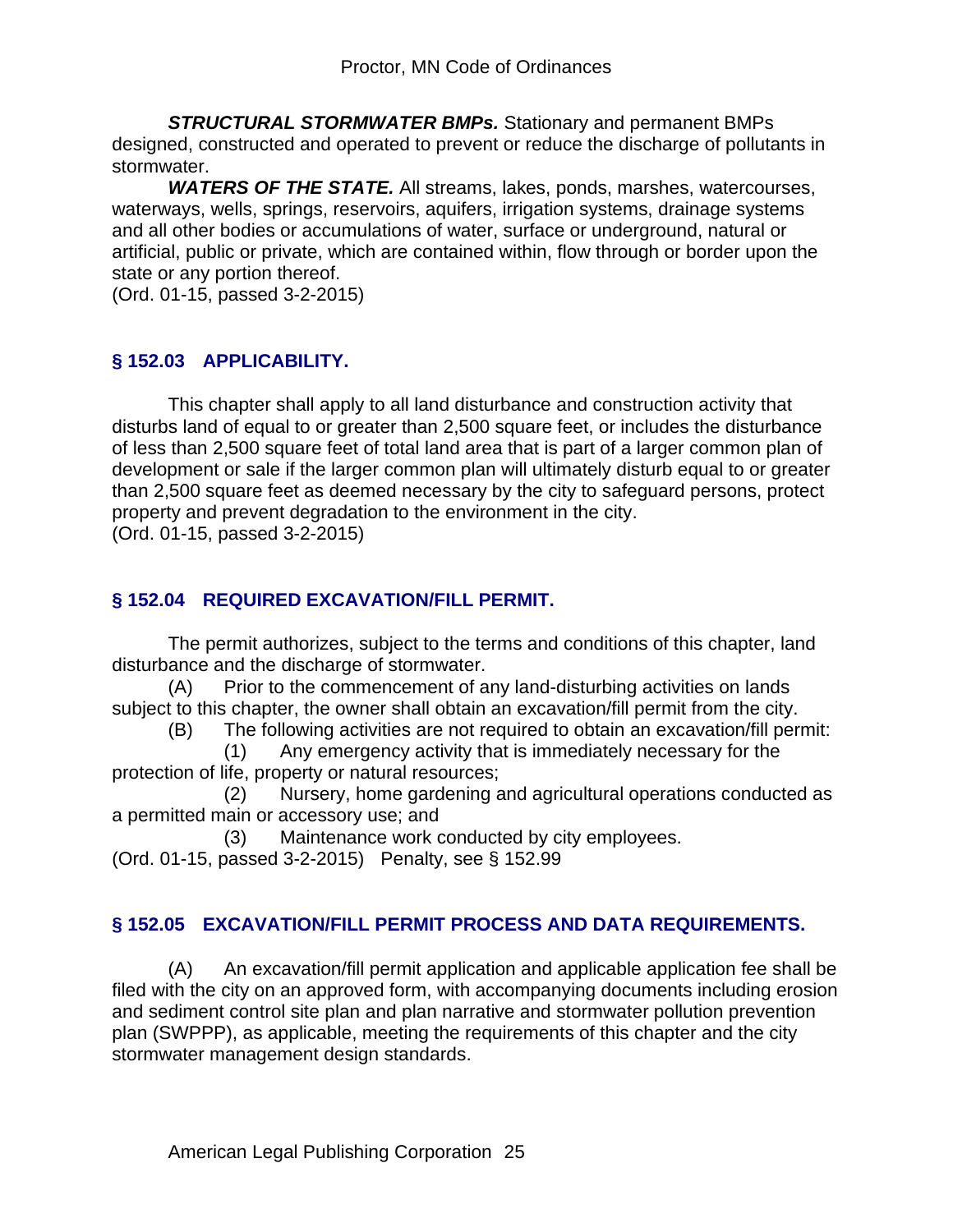(B) The city representative will review each excavation/fill permit application. It is the responsibility of the owner/applicant to meet the provisions of this chapter and the city stormwater management design standards.

- (C) The city shall in writing either:
	- (1) Approve the permit application;

 (2) Approve the permit application subject to reasonable conditions as may be necessary to secure substantially the objectives of this regulation, and issue the permit subject to these conditions; or

 (3) Disapprove the permit applications, indicating the reason(s) and procedure for submitting a revised application and/or submission. (Ord. 01-15, passed 3-2-2015)

#### **§ 152.06 EROSION AND SEDIMENT CONTROL SITE PLAN AND PLAN NARRATIVE.**

(A) A document or plan will be prepared and submitted to the city for approval by the developer prior to land-disturbance activity.

(B) This plan will outline practices that will minimize soil erosion or sediment transport.

 (1) The erosion and sediment control plan and plan narrative shall address the following criteria:

- (a) Stabilization of denuded areas and soil stockpiles;
- (b) Establishment of permanent vegetation;
- (c) Protection of adjacent properties;
- (d) Timing and stabilization of sediment trapping measures;
- (e) Use of sediment basins;
- (f) Cut and fill slopes;
- (g) Stormwater management criteria for controlling off-site

erosion;

- (h) Stabilization of waterways and outlets;
- (i) Storm sewer inlet protection;
- (j) Working in or crossing waterbodies;
- (k) Underground utility construction;
- (1) Construction access routes;
- (m) Disposition of temporary erosion and sediment control

measures; and

#### (n) Maintenance of erosion and sediment control measures.

- (2) The site plan shall include:
	- (a) Location map;
	- (b) North arrow;
	- $(c)$  Scale (one inch = 100 feet or greater detail);
	- (d) Benchmark;
- (e) Existing contours, two-foot intervals extending 200 feet

beyond property boundary;

(f) Final contours;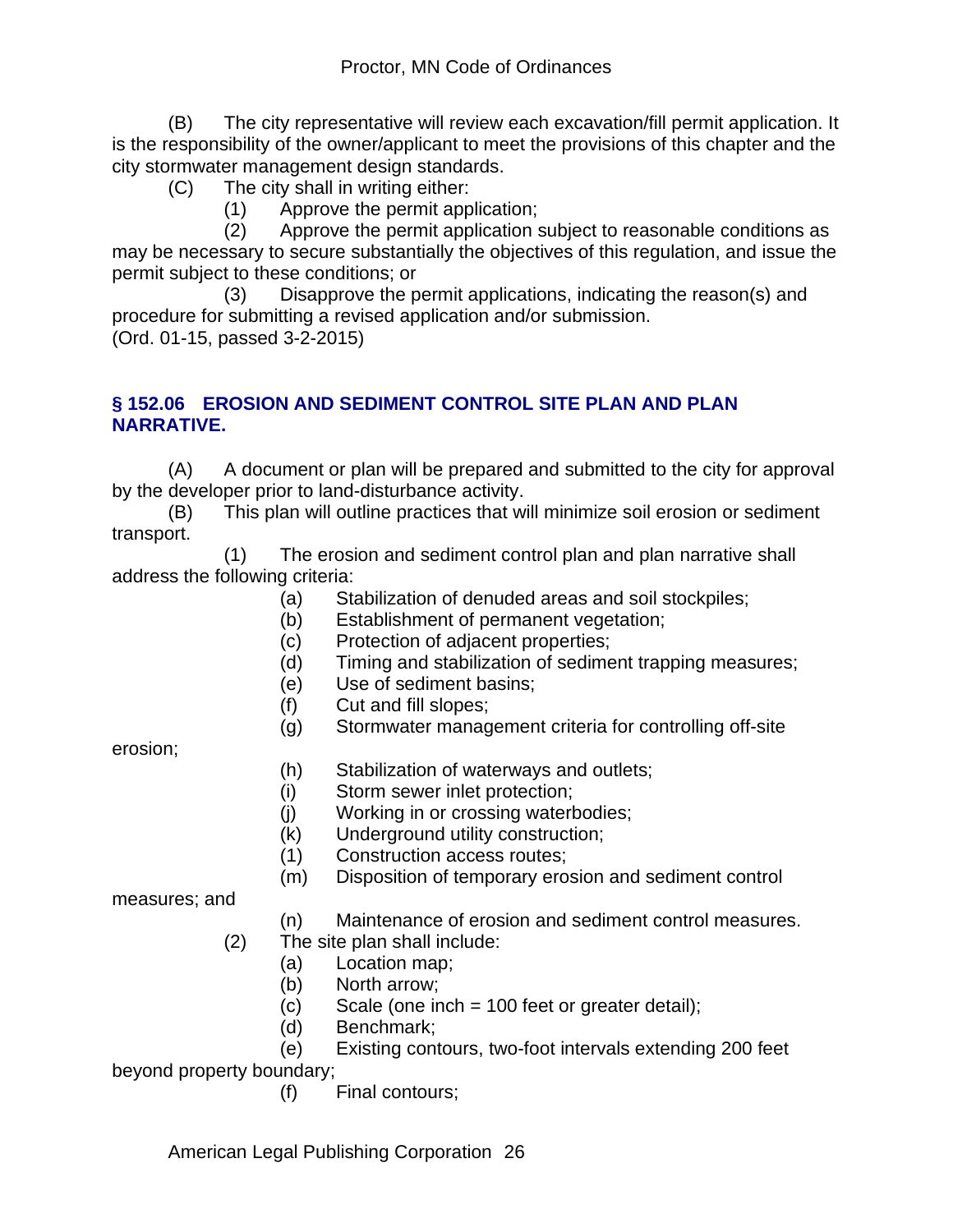#### Proctor, MN Code of Ordinances

- (g) Existing vegetation trees, shrubs, grasses;
- (h) Soil boundaries;
- (i) Property boundary and lot lines;
- (j) Elevations and grades street grades, pond elevations and

the like;

- (k) Drainage direction arrows;
- (1) Critical erosion areas;
- (m) Limits of clearing and grading;
- (n) Utility plans;
- (o) Location of other practices;
- (p) Signature of plan preparer; and
- (q) Name of responsible individual.
- (3) The plan narrative shall include:
	- (a) Project description;
	- (b) Phasing of construction;
	- (c) Existing site conditions;
	- (d) Adjacent areas affected by project;
	- (e) Critical areas identified;
	- (f) Erosion and sediment control measures;
	- (g) Soil descriptions;
	- (h) Permanent stabilization methods;
	- (i) Stormwater management considerations;
	- (j) Maintenance schedule for erosion and sediment control

measures; and

(k) Calculations made for practice design.

(Ord. 01-15, passed 3-2-2015)

# **§ 152.07 MAINTENANCE OF STRUCTURE BMPs.**

Any structural BMPs which are designed and installed to meet the post-construction stormwater management requirements set forth in the city stormwater management design standards shall meet the following requirements.

(A) *Private facilities.*

 (1) A permanent public easement shall be provided to the city for access for inspection and/or maintenance purposes. Costs incurred by the city for any maintenance of private systems will be billed and/or assessed to the owner/operator.

 (2) The owner shall enter into a maintenance agreement with the city. The agreement shall include as an attachment a maintenance plan which identifies and defines inspection and maintenance responsibilities. Agreements are transferrable to any party that becomes the owner/operator of the site.

 (3) If site configurations or structural stormwater BMPs change, causing decreased BMP effectiveness, new or improved structural stormwater BMPs must be designed and implemented to meet the requirements set forth in the city stormwater management design standards for post-construction stormwater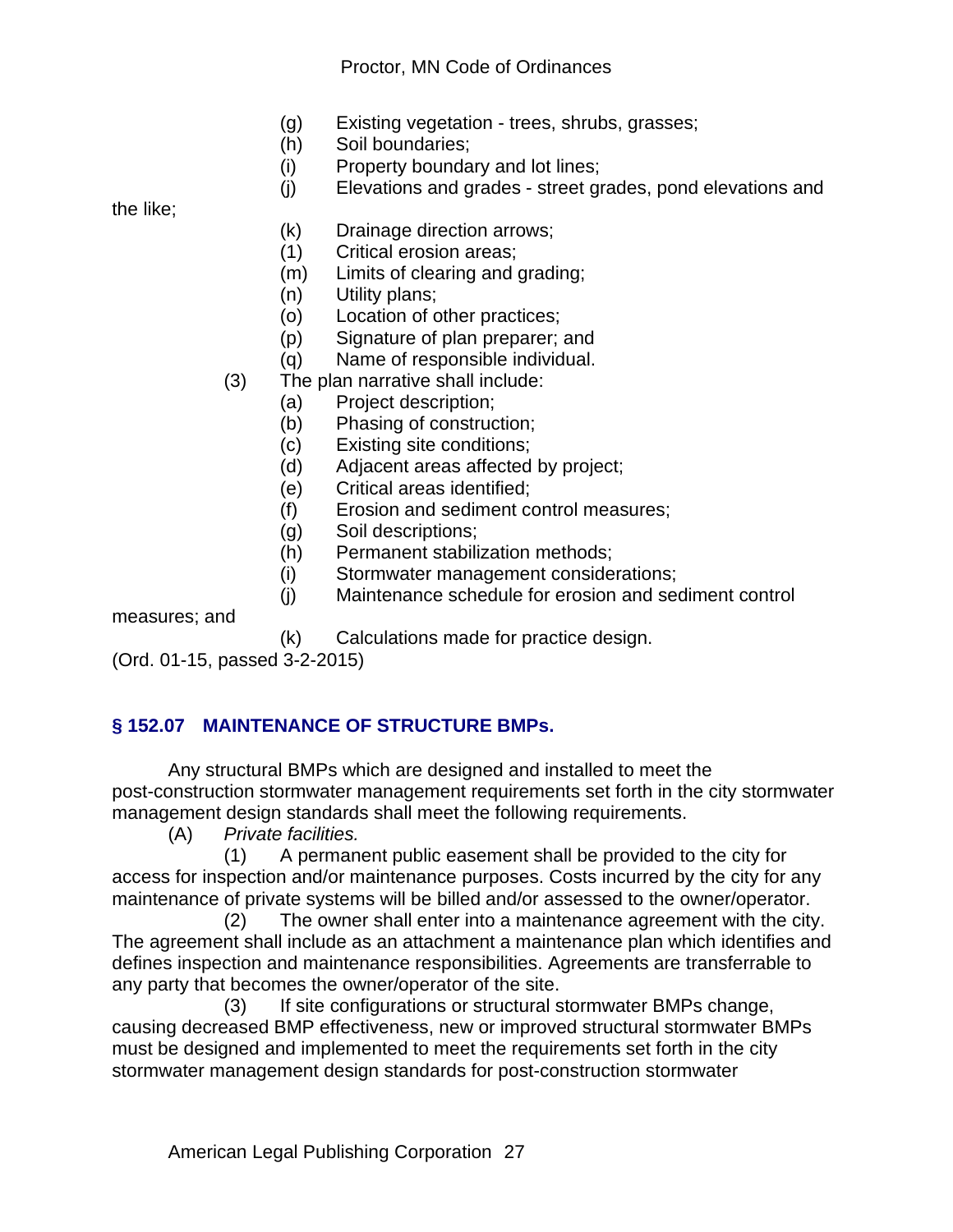management. New and/or improved BMP design information and plans must be submitted to the city for review and approval.

(B) *Public facilities.* A permanent public easement shall be provided to the city for access for inspection and/or maintenance purposes prior to final acceptance of the project.

(Ord. 01-15, passed 3-2-2015)

# **§ 152.08 INSPECTION AND FEES.**

(A) The city or city representative shall review all documents and material submitted showing compliance with this chapter and the city stormwater management design standards. The costs associated with the review process including, but not limited to, staff hours, engineering fees, administrative tasks, reproductions and other expenses associated with the review, shall be charged back to the applicant, including any follow-up reviews for incomplete or noncompliant submittals.

(B) The city or city representative may make inspections of the temporary and/or permanent stormwater management measures prior to construction, during the construction and/or after construction is complete. Upon inspection, the city shall notify the owner/operator wherein the work fails to comply with this chapter, the city stormwater management design standards or the site specific stormwater pollution prevention plan (SWPPP) as approved.

(C) The owner or his or her agent shall make regular inspections of the property, construction activity, land-disturbance activity and/or permanent stormwater management features after construction is complete in accordance with this chapter, the city stormwater management design standards and the site specific stormwater pollution prevention plan (SWPPP) as approved. All inspections shall be documented in written form and made available upon request to the city or city representative. Records shall be retained and made accessible for a period of at least five years.

(D) The city or city representative shall be allowed access to enter the property of the applicant as deemed necessary to make inspections to ensure the validity and compliance with this chapter, the city stormwater management design standards and the site specific stormwater pollution prevention plan (SWPPP) as approved.

(E) See schedule of charges and fees for associated fees. (Ord. 01-15, passed 3-2-2015)

# **§ 152.09 ENFORCEMENT.**

(A) *Violations.*

 (1) It shall be unlawful for any person to violate any provision or fail to comply with any of the requirements of this chapter. Any person who has violated or continues to violate the provisions of this chapter may be subject to the enforcement actions outlined in this section or may be restrained by injunction or otherwise abated in a manner provided by law.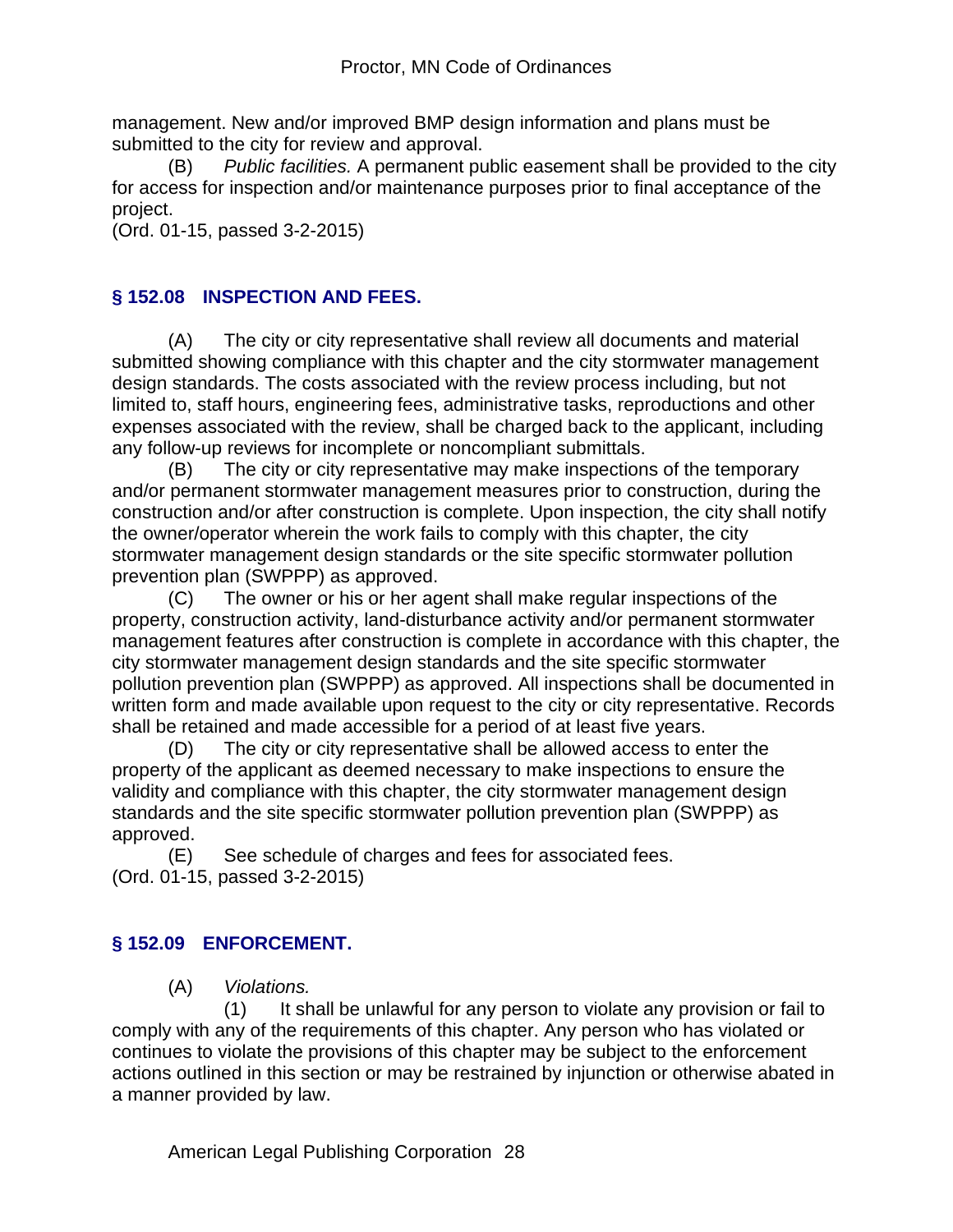(2) In the event the violation constitutes an immediate danger to public health or public safety, the city is authorized to enter upon the subject private property, without giving prior notice, to take any and all measures necessary to abate the violation and/or restore the property. The city is authorized to seek costs of the abatement as outlined in § 152.13.

(B) *Warning notice.* When the city finds that any person has violated, or continues to violate any provision of this chapter, or any order hereunder, the city may serve upon that person a written warning notice, specifying the particular violation believed to have occurred and requesting a violator to immediately investigate the matter and to seek a resolution whereby any offending violation will cease. Investigation and/or resolution of the matter in response to the warning notice in no way relieves the alleged violator of liability for any violations occurring before or after the receipt of the warning notice. Nothing in this section shall limit the authority of the city to take any action, including emergency action or any other enforcement action, without first issuing a warning notice.

(C) *Violation notice.*

 (1) Whenever the city finds that a person has violated a prohibition or failed to meet a requirement of this chapter, the city may order compliance by violation notice to the responsible person.

(2) The violation notice shall contain:

(a) The name and address of the alleged violator;

 (b) The address when available or a description of the building structure or land upon which the violation is occurring, or has occurred;

(c) A statement specifying the nature of the violation;

 (d) A description of the remedial measures necessary to restore compliance with this chapter and a time schedule for the completion of the remedial action;

 (e) A statement that the determination of violation may be appealed to the city by filing a written notice of appeal within ten days of service of notice of violation; and

 (f) A statement specifying that, should the violator fail to restore compliance within the established time schedule, the work will be done by a designated governmental agency or a contractor and the expense thereof shall be charged to the violator.

(3) The notice may require without limitation, at the violator's expense:

(a) The performance of monitoring, analysis and reporting;

(b) The elimination of the violation(s);

(c) That violating discharges, practices or operations shall

cease and desist;

 (d) The abatement or remediation of stormwater pollution or contamination hazards and restoration of any affected property;

 (e) Payment of a fine to cover administrative and remediation costs; and

 (f) The implementation of source control or treatment BMPs. (Ord. 01-15, passed 3-2-2015) Penalty, see § 152.99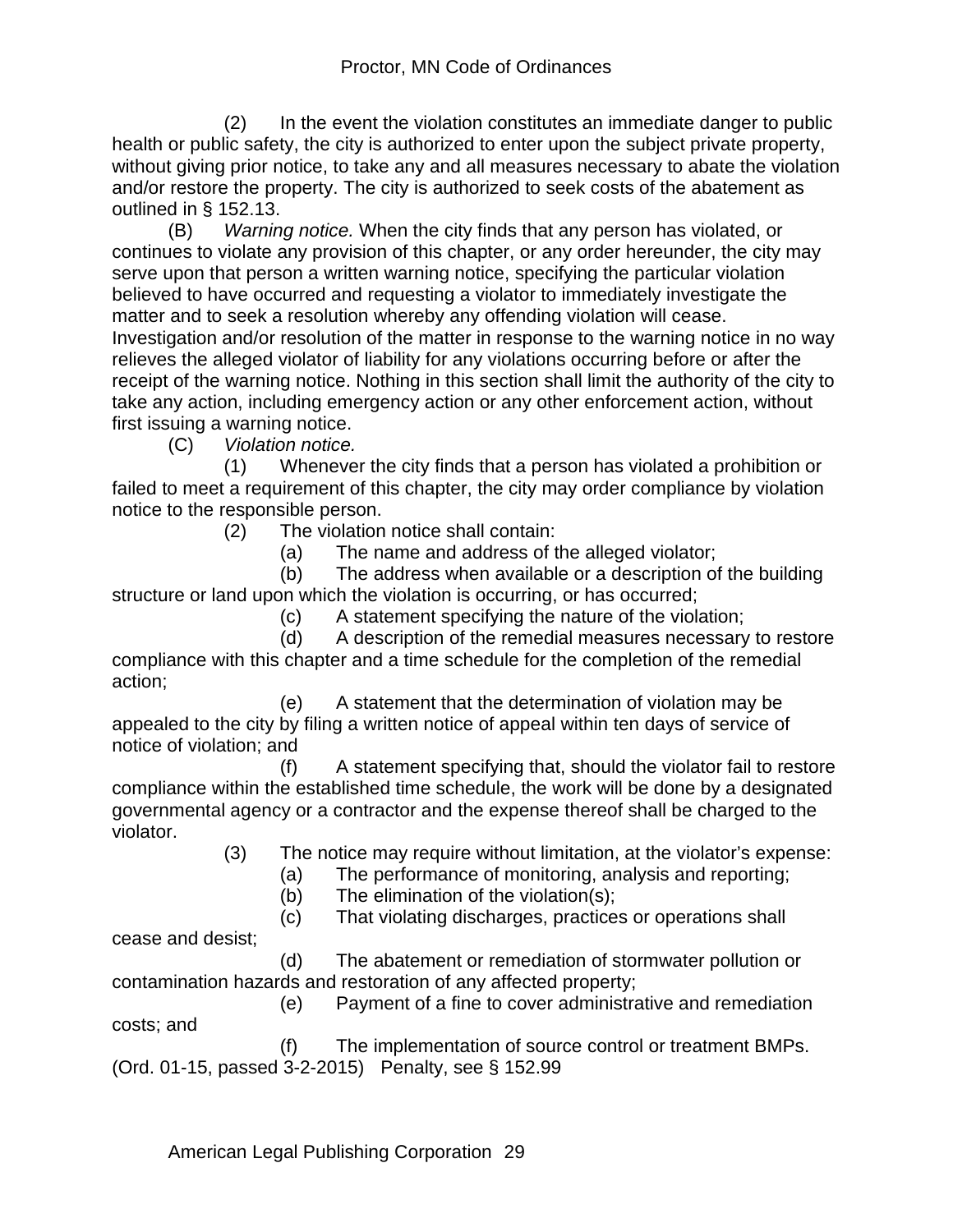## **§ 152.10 COSTS.**

In addition to the other penalties provided herein, the city may recover engineering fees court costs, court reporter's fees, attorney fees and other expenses of litigation or enforcement by an appropriate action against the person or entity found to have violated this chapter or the orders, rules, regulations and permits issued hereunder.

(Ord. 01-15, passed 3-2-2015)

## **§ 152.11 STOP WORK ORDER.**

In the event that any person holding an excavation/fill permit pursuant to this chapter violated the terms of the permit and is found noncompliant with the permit or implements site development construction practices in a manner as to materially adversely affect the health, welfare or safety of persons residing or working in the neighborhood or development site so as to be materially detrimental to the public welfare or injurious to property or improvements in the neighborhood or development site so as materially detrimental to the public welfare or injurious to property or improvements in the neighborhood, the city may suspend or revoke the excavation/fill permit. The city shall notify the owner in writing with a notice of violation of the approved excavation/fill permit to remove the conditions or remedy the defects. The notice shall require the owner to stop work immediately and remove or abate the violations within 48 hours of notification.

(Ord. 01-15, passed 3-2-2015)

#### **§ 152.12 APPEAL NOTICE OF VIOLATION.**

Any person receiving a notice of violation may appeal the determination of the city. The notice of appeal must be received within ten days from the date of the notice of violation, except in the instance where a stop work order is issued as described above in § 152.11, then the notice of appeal must be received within 48 hours from the date of the stop work order. Hearing on the appeal before the appropriate authority or his or her designee shall take place within 30 days from the date of receipt of the notice of appeal. The decision of the municipal authority or its designee shall be final. (Ord. 01-15, passed 3-2-2015)

#### **§ 152.13 ENFORCEMENT MEASURES AFTER APPEAL.**

If the violation has not been corrected pursuant to the requirements set forth in the notice of violation, or in the event of an appeal, within two days of the decision of the municipal authority upholding the decision of the city, then representation of the city shall enter upon the subject private property and are authorized to take any and all measures necessary to abate the violation and/or restore the property. It shall be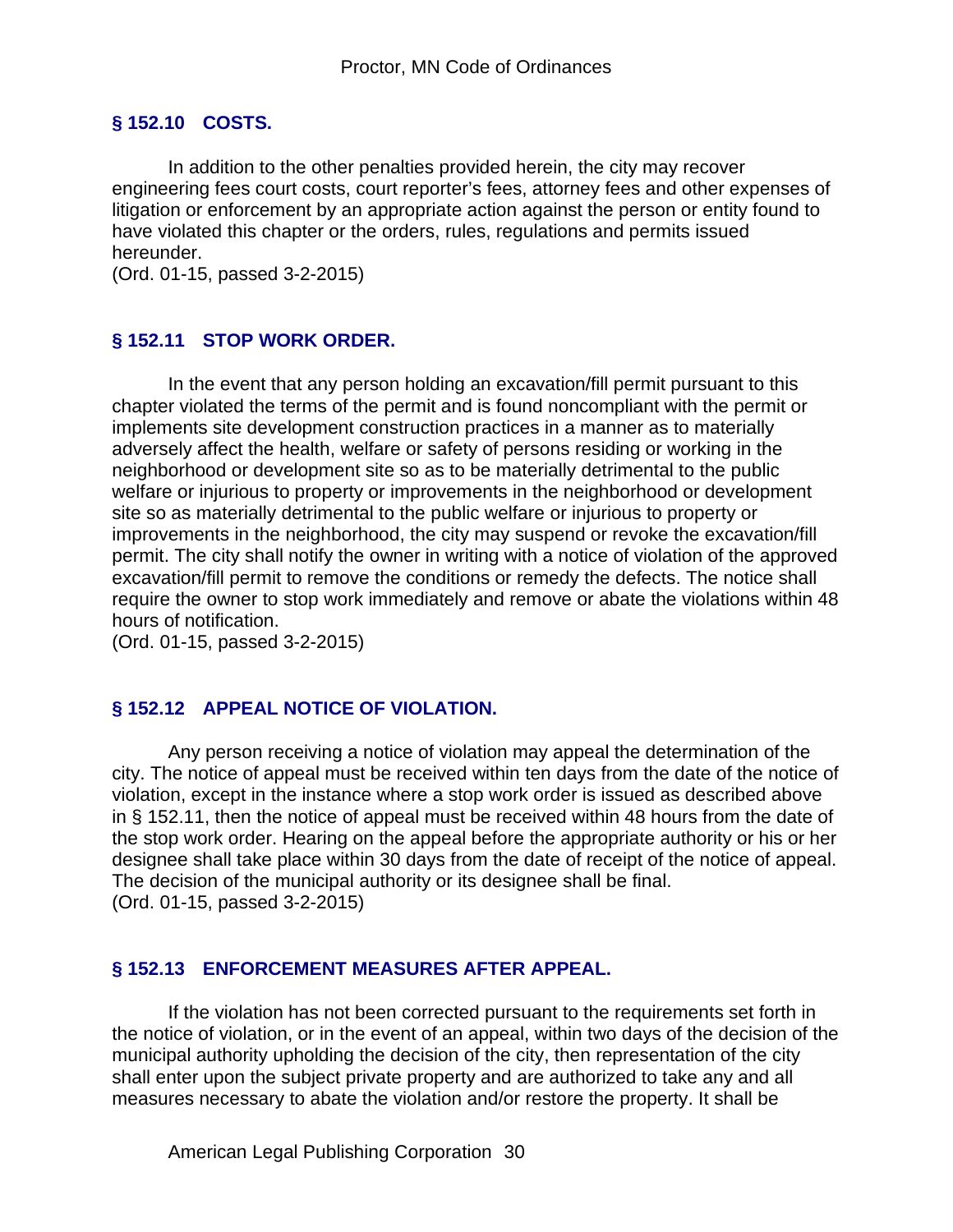unlawful for any person, owner, agent or person in possession of any premises to refuse to allow the government agency or designated contractor to enter upon the premises for the purposes set forth above.

(Ord. 01-15, passed 3-2-2015) Penalty, § 152.99

#### **§ 152.14 COST OF ABATEMENT OF THE VIOLATION.**

(A) Within 45 days after abatement of the violation, the owner of the property will be notified of the cost of abatement, including administrative costs. The property owner may file a written protest objecting to the amount of the assessment within 30 days. If the amount due is not paid within a timely manner as determined by the decision of the municipal authority or by the expiration of the time in which to file an appeal, the charges shall become a special assessment against the property and shall constitute a lien on the property for the amount of the assessment.

(B) Any person violating any of the provisions of this chapter shall become liable to the city by reason of the violation. The liability shall be paid in not more than 12 equal payments. Interest at the rate of 8% per annum shall be assessed on the balance beginning on the first day following discovery of the violation.

(Ord. 01-15, passed 3-2-2015)

#### **§ 152.15 REMEDIES NOT EXCLUSIVE.**

(A) The remedies listed in this chapter are not exclusive of any other remedies available under any applicable federal, state or local law and it is within the discretion of the city to seek cumulative remedies.

(B) The city may recover all attorney fees, court costs and other expenses associated with enforcement of this chapter, including sampling and monitoring expenses.

(Ord. 01-15, passed 3-2-2015)

#### **§ 152.99 PENALTY.**

(A) *Civil penalties.* In the event the alleged violator fails to take the remedial measure set forth in the notice of violation or otherwise fails to cure the violations described therein within 48 hours, or a greater period as the city shall deem appropriate, after the city has taken one or more of the actions described above, the city may impose a penalty not to exceed an amount set by City Council from time to time by resolution (depending on the severity of the violation) for each day the violation remains un-remedied after receipt of the notice of violation.

(B) *Criminal penalties.* Any person violating any of the provisions of this chapter shall be guilty of a misdemeanor.

(Ord. 01-15, passed 3-2-2015)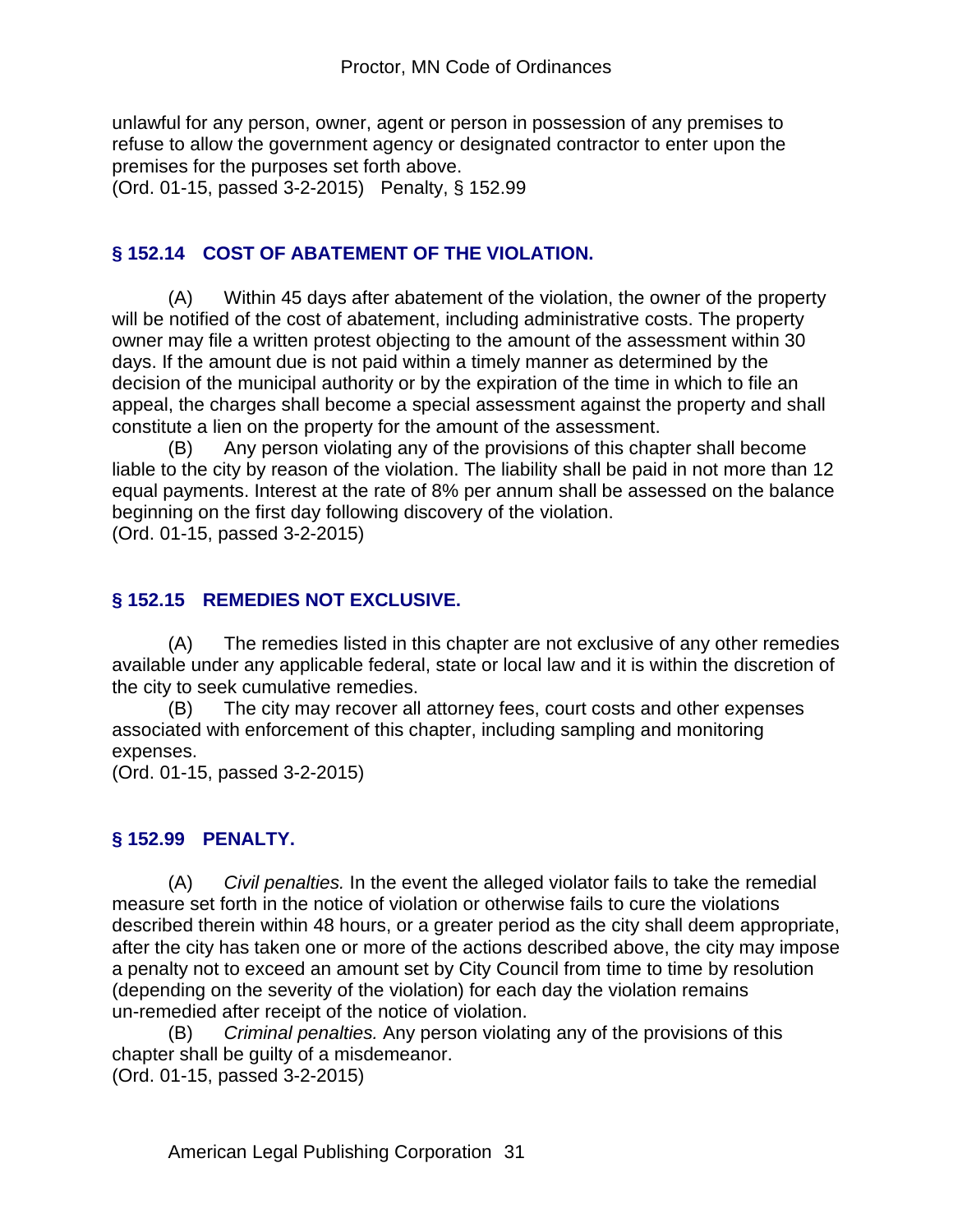# **CHAPTER 153: FLOODPLAINS**

**Section** 

153.01 Adopted by reference

#### **§ 153.01 ADOPTED BY REFERENCE.**

The city's floodplain policy, copies of which are on file in the city's offices, is adopted and incorporated as part of this code of ordinances as fully as if set out at length herein.

(Policy adopted - -, amended 6-17-1991, amended 12-16-1991)

# **CHAPTER 154: SUBDIVISIONS**

**Section** 

- 154.01 Definitions
- 154.02 Procedure
- 154.03 Design standards
- 154.04 Improvements
- 154.05 Pre-application plans and data
- 154.06 Preliminary plats
- 154.07 Final plats
- 154.08 Variance
- 154.09 Inspection
- 154.10 Maintenance
- 154.11 Acceptance
- 154.12 Conveyance of property by metes and bounds
- 154.13 Building permits
- 154.14 Regulation of subdivisions, transfer of part of parcel

#### **§ 154.01 DEFINITIONS.**

For the purpose of this chapter, the following definitions shall apply unless the context clearly indicates or requires a different meaning.

*ENGINEER.* The City Engineer or engineering consultant of the Council.

*PEDESTRIAN/BICYCLE WAYS.* Paved ways for the exclusive use of pedestrians and/or bicycle riders.

#### *STREETS* and *ALLEYS.*

 (1) The term *STREET* means a way for vehicular traffic, whether designated as a street, highway, thoroughfare, parkway, throughway, road, avenue, boulevard, lane, place, drive or however otherwise designated.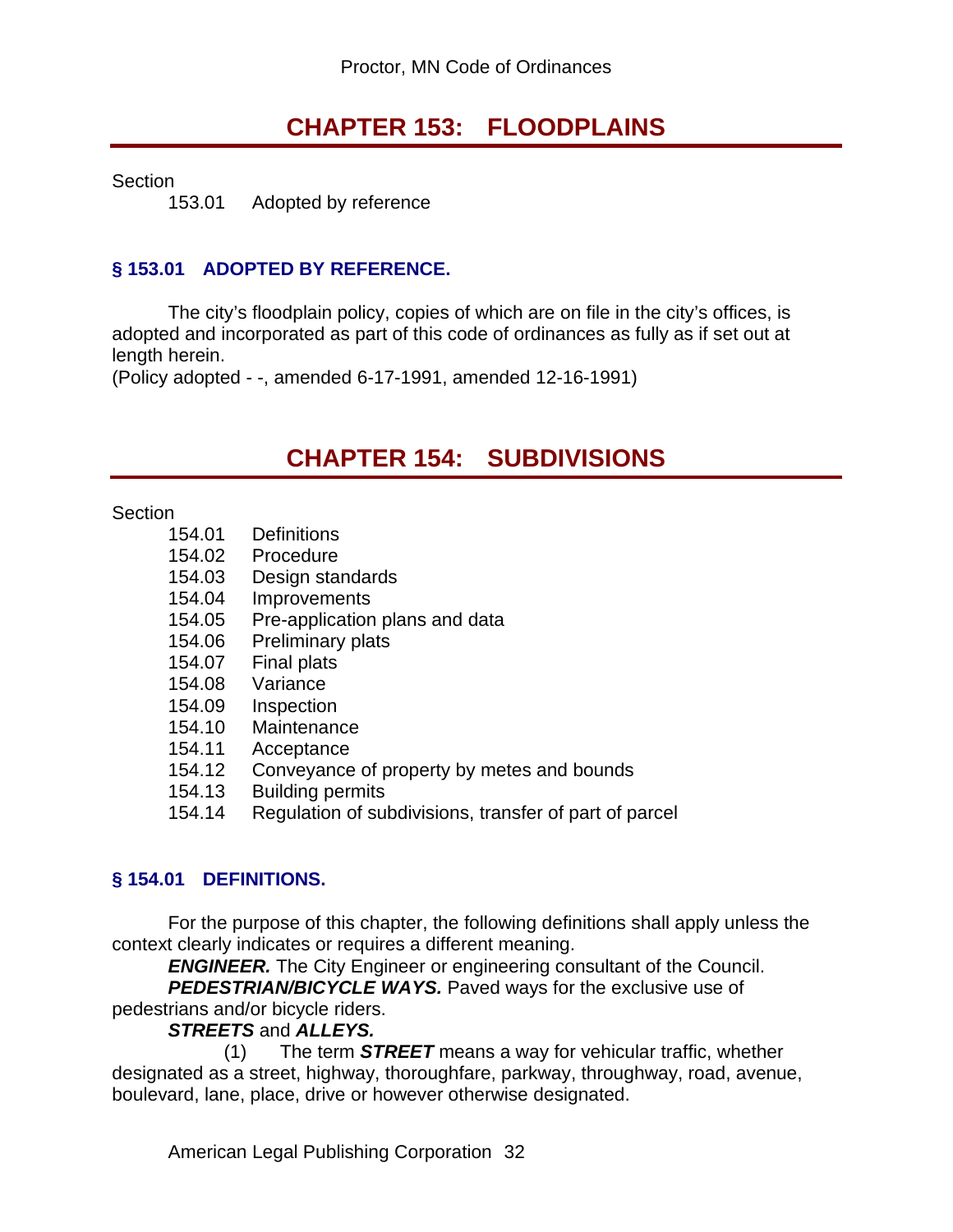(2) The following shall be types of *STREETS*.

 (a) *ALLEYS.* Minor ways which are used primarily for vehicular service access to the back or the side of properties otherwise abutting on a street.

 (b) *ARTERIAL STREETS AND HIGHWAYS.* Those which are used primarily for fast or heavy traffic.

 (c) *COLLECTOR STREETS.* Those which carry traffic from minor streets to the major system of arterial streets and highways, including the principal entrance streets of a residential development and streets for circulation within a development.

 (d) *MARGINAL ACCESS STREETS.* Minor streets which are parallel to and adjacent to arterial streets and highways and which provide access to abutting properties and protection from through traffic.

 (e) *MINOR STREETS.* Those which are used primarily for access to the abutting properties.

*SUBDIVISION* or *SUBDIVIDE.* The subdivision of a parcel of land into two or more lots or parcels for the purpose of transfer of ownership or building development or, if a new street is involved, any division of a parcel of land; provided that a division of the land for agricultural purposes into lots or parcels of five acres or more and not involving a new street shall not be deemed a *SUBDIVISION*. The term includes resubdivision and, when appropriate to the context, shall relate to the process of subdividing or to the land subdivided.

(Prior Code, § 1001.01)

# **§ 154.02 PROCEDURE.**

(A) *Pre-application.*

 (1) Previous to the filing of an application for conditional approval of the preliminary plat (preliminary subdivision plan or general subdivision plan), the subdivider shall submit to the Planning Commission plans and data as specified in § 154.05. This step does not require formal application, fee or filing of the plat with the Planning Commission.

 (2) Within 15 days of submission, the Planning Commission shall inform the subdivider that the plans and data as submitted or as modified do or do not meet the general objectives of these regulations. When the Planning Commission finds the plans and data do not meet the general objectives of these regulations, it shall express its reasons therefor. Approval under this division (A) does not constitute approval of any type of preliminary or final plat.

(B) *Conditional approval of preliminary plat.*

 (1) On reaching conclusions informally as recommended in division (A) above regarding the general program and objectives, the subdivider shall cause to be prepared a preliminary plat, together with improvement plans and other supplementary material as specified in § 154.06.

 (2) Twelve copies of the preliminary plat and supplementary material specified shall be submitted to the Planning Commission with written application for conditional approval at least 25 days prior to the meeting at which it is to be considered.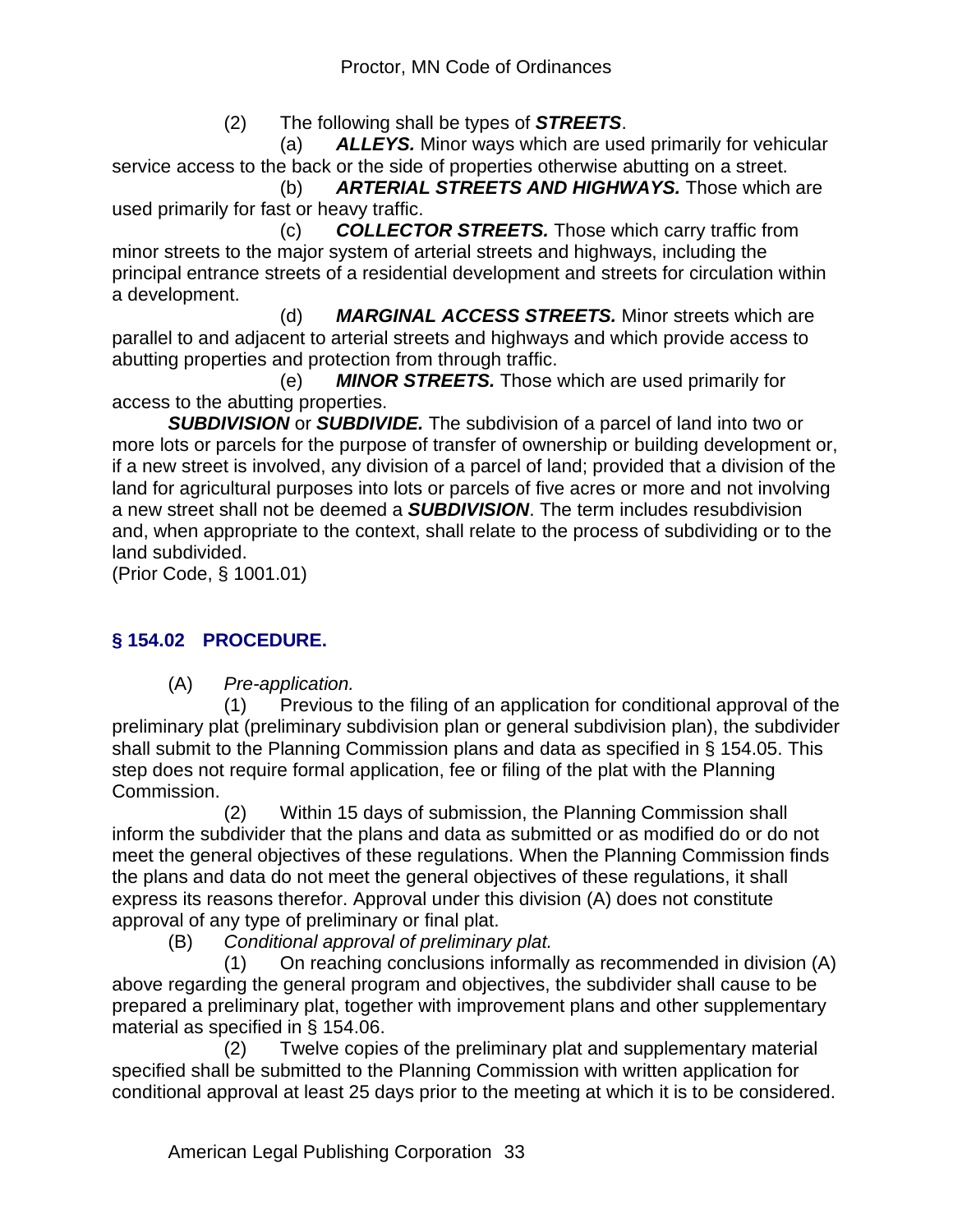The Planning Commission shall give notice of public hearing on the preliminary plat by at least ten days' published notice in the official newspaper and shall submit copies of the preliminary plat and supplementary material specified to the Public Utilities, Flood Control Commission, Police Department and Fire Department for a report upon the features of the plat of concern to each Department, and to the City Engineer for his or her report upon the accuracy of the surveys, the adequacy of the monuments, the proposed street improvements, other special features of concern and to check the plat boundary survey with the County Surveyor to determine the coinciding of the plat boundary lines with the boundary line of adjoining plats, tracts or other subdivision lines or markers.

 (3) The Planning Commission shall hold the hearing and receive testimony from persons interested in the plat and either during the hearing or at its conclusion shall review other data submitted in response to the requests in division  $(B)(2)$  above.

 (4) The Planning Commission shall, within 40 days of initial submission, act thereon as submitted or modified and shall make recommendations in regard to the plat and its reasons therefor following:

 (a) Review of the preliminary plat and other material submitted for conformity thereof to these regulations;

(b) Testimony at the hearing and agency response; and

 (c) Recommended changes deemed advisable and the kind and extent of improvements to be made.

 (5) The action of the Planning Commission shall be noted on three copies of the preliminary plat, referenced and attached to any conditions determined. One copy shall be returned to the subdivider, one retained by the Planning Commission and one sent to the City Council for its action.

 (6) Conditional approval of a preliminary plat shall not constitute approval of the final plat (subdivision plat). Rather, it shall be deemed an expression of approval to the layout submitted on the preliminary plat as a guide to the preparation of the final plat which will be submitted for approval of the Planning Commission and for recording upon fulfillment of the requirements of these regulations and conditions of the conditional approval, if any.

(C) *Final plat.*

 (1) The final plat shall conform substantially to the preliminary plat as approved and, if desired by the subdivider, it may constitute only that portion of the approved preliminary plat which he or she proposes to record and develop at the time; provided, however, that the portion conforms to all requirements of these regulations.

 (2) Applications for approval of the final plat shall be submitted in writing to the Planning Commission at least 15 days prior to the meeting at which it is to be considered.

 (3) The Planning Commission shall make recommendations to the City Council which shall act to approve or disapprove the plat. The action shall be taken within 60 days of initial application for final plat approval.

 (4) Five copies of the final plat and other exhibits required for approval shall be prepared as specified in § 154.07, and shall be submitted to the Planning Commission within six months after approval of the preliminary plat; otherwise, the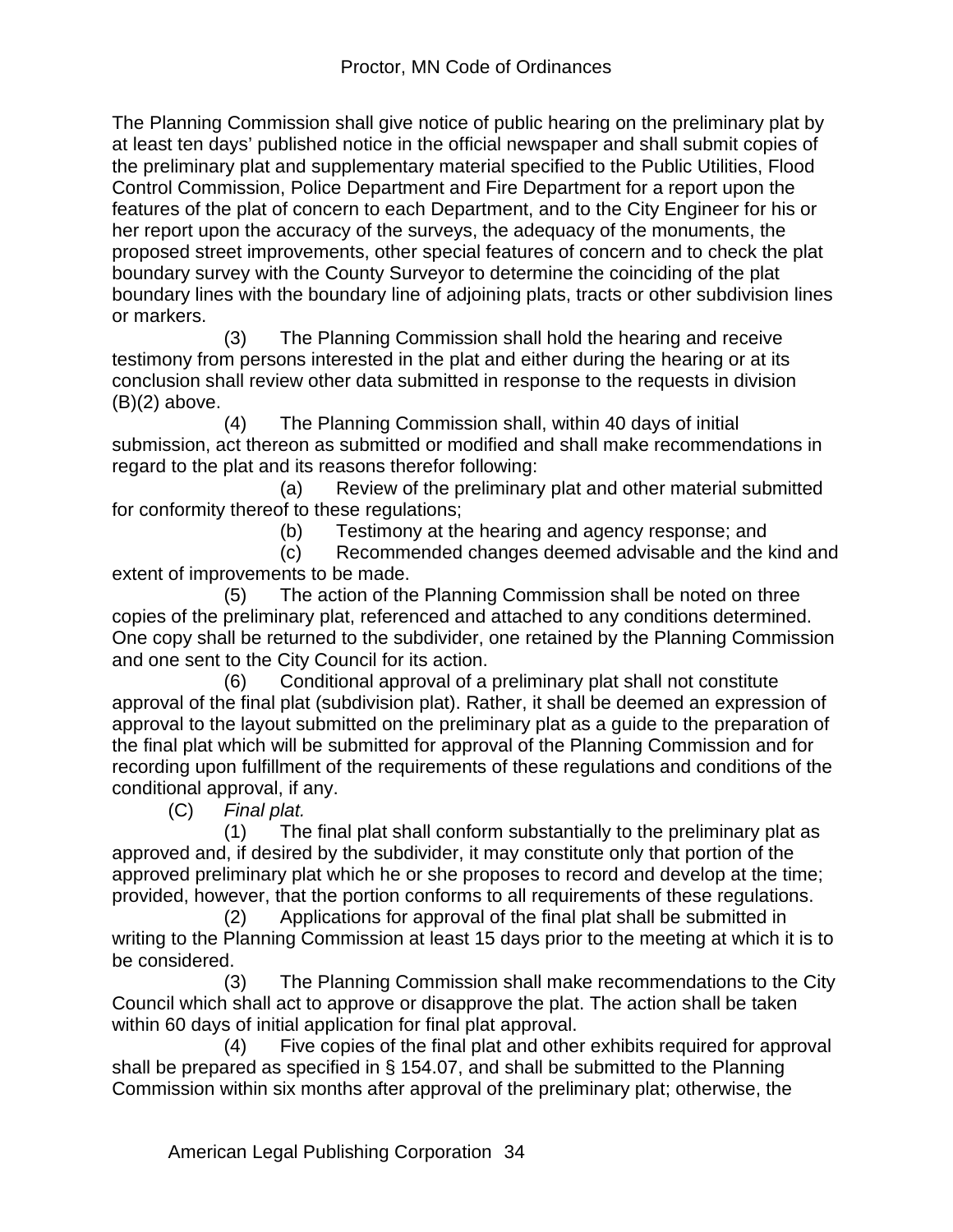approval shall become null and void unless an extension of time is applied for and granted by the Planning Commission.

(Prior Code, § 1001.02) (Ord. 04-04, passed 6-7-2004)

## **§ 154.03 DESIGN STANDARDS.**

(A) *Application.* All plats shall comply with the design standards set forth in this section.

(B) *Community unit development.* The design standards of this section may be modified in the case of a plan utilizing an unusual concept of development which meets the requirement of and has gained approval. The community unit development provision is intended to encourage original and imaginative subdivision design which preserves the natural amenities of the site and provides for the general welfare of the city. All modification of the subdivision regulations shall conform with the community unit development requirements of the zoning chapter.

(C) *Dedication of lands for public purposes.* The developer shall dedicate a reasonable portion of the subdivision to the public for use as public streets, roads, sewers, electric, gas and water facilities, stormwater drainage and holding areas for ponds, and similar utilities and improvements. In addition, the developer shall dedicate a reasonable portion of the subdivision to the public or preserve the same for public use at the option of the Council as parks, playgrounds, trails or open space; provided, however, that the city may chose, at its option, to accept an equivalent amount in cash from the developer for all or part of the portion required to be dedicated for public use based upon the fair market value of the land no later than at the time of final approval. Any cash payments received hereunder shall be placed in a special fund which shall be used only for the purposes of acquisition of additional open spaces described above or maintenance thereof. In determining what is a reasonable portion of the subdivision to be dedicated, the Council shall consider all relevant factors relating to the subdivision, including the additional burden to be placed upon city's public facilities as set forth herein.

(D) *Natural features.* Existing natural features which would add value to the subdivision and the city such as trees, steep slopes, watercourses, historic spots and similar irreplaceable assets, shall be preserved, insofar as possible, through harmonious design of the subdivision.

(E) *Streets.* The Council shall not approve any plat unless all streets shown thereon are designed and located as to accommodate the probable volume of traffic thereon, afford adequate light and air, facilitate fire protection, provide access of firefighting equipment to buildings, and provide a coordinated system of streets conforming to the city street plan and shall specifically comply with the following.

 (1) In the case of subdivision for commercial, industrial and public purposes, no street giving access upon a major street shall be located closer than 100 feet along the same side of the major street, to any other driveway, or public or private street in the same or another subdivision.

(2) Local streets shall be so planned as to discourage through traffic.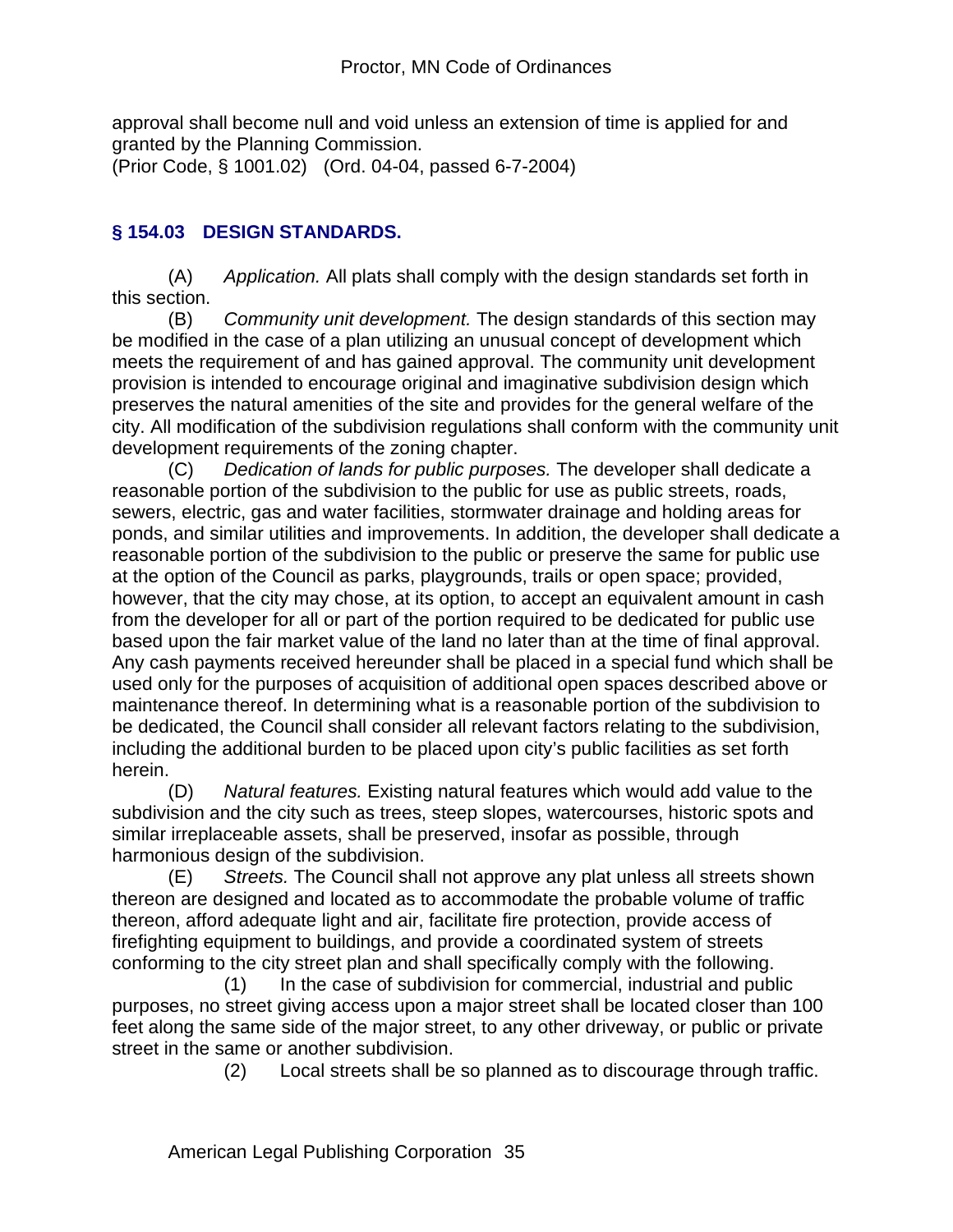(3) Cul-de-sacs shall normally not be longer than 400 feet, including a turnaround which shall be provided at the closed end with an outside curb radius of at least 40 feet and a right-of-way radius of not less than 50 feet.

 (4) Alleys shall not be provided in residential districts but shall be included in commercial and industrial areas where needed for loading and unloading or access purposes.

 (5) The minimum distance between centerlines of parallel or approximately parallel streets intersecting a cross street from opposite directions shall be 125 feet.

(6) Intersections of more than two streets at one point shall be avoided.

 (7) Dead-end streets shall be prohibited unless provided with a turnaround or cul-de-sac arrangement.

 (8) Right-of-way requirements may be increased for specific thoroughfares if existing or anticipated traffic flow warrants it or if drainage easements parallel the thoroughfares. The increased width will be set by the Council after recommendation of the Planning Commission and Engineer.

| <b>STREET DESIGN STANDARDS</b>                        |                                      |                             |                         |             |                                 |  |  |  |
|-------------------------------------------------------|--------------------------------------|-----------------------------|-------------------------|-------------|---------------------------------|--|--|--|
|                                                       | Major<br><b>Streets</b>              | Collector<br><b>Streets</b> | Local<br><b>Streets</b> | Culs-de-Sac | Pedestrian/<br><b>Bike Ways</b> |  |  |  |
| Horizontal alignment<br>(minimum radii of centerline) | Subject to approval of City Engineer |                             |                         |             |                                 |  |  |  |
| Maximum angle for                                     | 90                                   | 80                          | 70                      | 70 degrees  |                                 |  |  |  |
| intersection                                          | degrees                              | degrees                     | degrees                 |             |                                 |  |  |  |
| Maximum grade subject to<br>approval of City Engineer | 3%                                   | 4%                          | 5%                      | 5%          |                                 |  |  |  |
| Minimum curb radius                                   | 35 ft.                               | 12 ft.                      | 12 ft.                  | 12 ft.      |                                 |  |  |  |
| Paving width                                          | 44                                   | 40                          | 28                      | 28          | 8                               |  |  |  |
| Right-of-way width                                    | 80                                   | 70                          | 50                      | 50          | 10                              |  |  |  |
| Vertical curves (minimum<br>sight distance)           | 500                                  | 350                         | 200                     | 100         |                                 |  |  |  |

(F) *Blocks.* Blocks shall ordinarily not exceed 1,000 feet in length. Where it is necessary for blocks to exceed this length, pedestrian ways and/or easements may be required near the center of the block.

(G) *Lots.* The lot and yard sizes shall conform with the requirements of the city zoning regulations, Chapter 155 of this code of ordinances, and the lot shall be designed in accord with the following design standards.

 (1) Every lot shall be provided with access adequate for the use of public safety vehicles and other public and private street system, improved in accordance with this chapter and connected to the general street system.

 (2) Side lines of lots shall be approximately right angles to straight streets and on radial lines on curved streets. Some variation from this rule is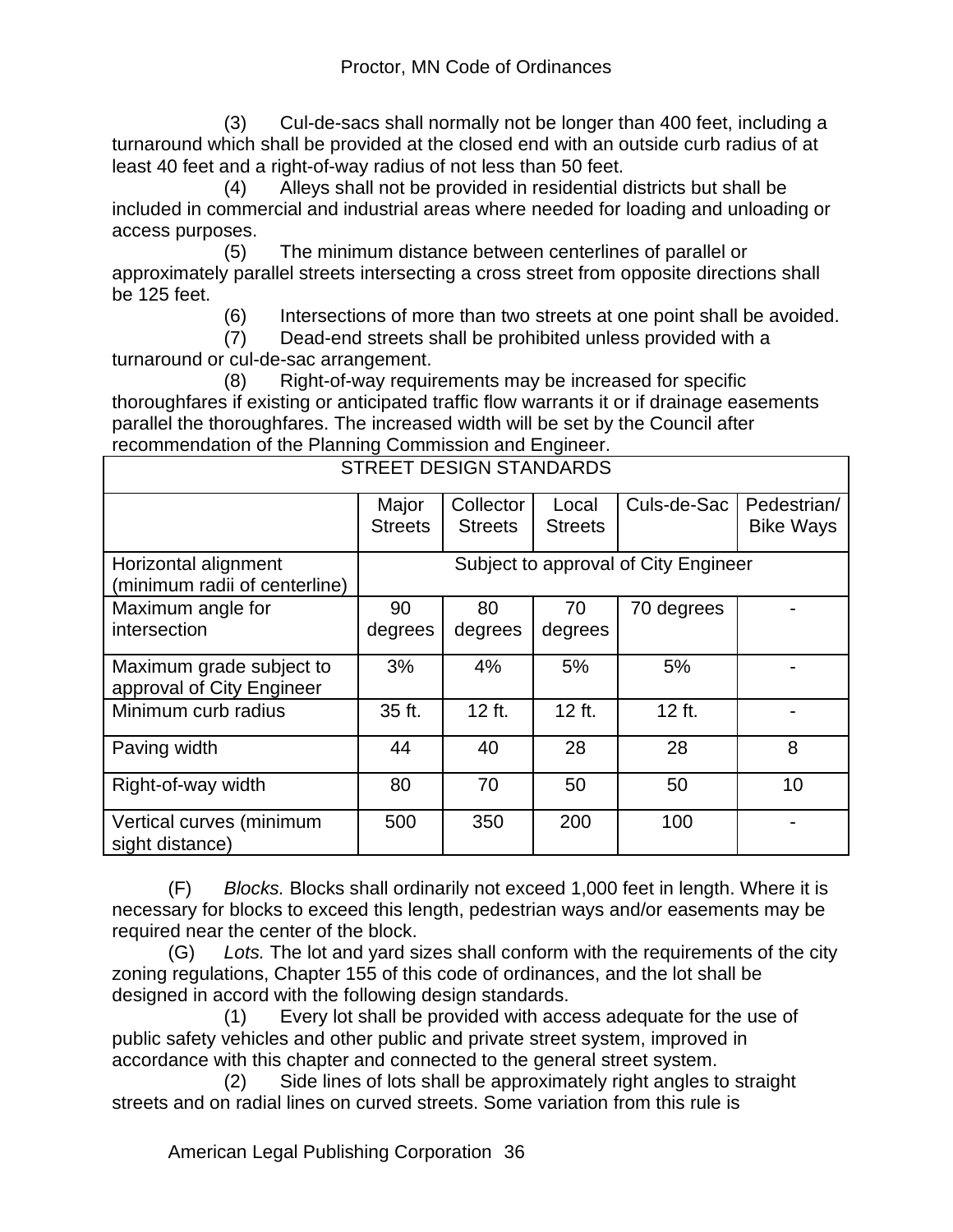permissible, but pointed or very irregular lots shall be avoided unless it is clearly evident that the variation shall improve the overall neighborhood design.

(3) Double frontage lots shall be avoided.

 (4) When a tract is subdivided into larger than required building lots and there is no covenant preventing resubdivision of the lots, the lots or parcels shall be so arranged as to permit a logical location and opening of future streets and resubdividing with provisions for adequate utility connections for each subdivision.

(H) *Easements.* Shall be required at a minimum of 20 feet. Where a subdivision is traversed by a watercourse, there shall be provided a stormwater easement or drainage right-of-way of width sufficient for the purpose.

(I) *Water and sewer systems.* The water supply and sewage disposal systems for the subdivision shall meet the design standards and requirements of the city and all regulations promulgated by the State Department of Health.

(J) *Commonly-owned conservation areas.*

 (1) The developer may include areas within the plat which are to be commonly-owned and which are to be set aside and not improved in order to preserve the natural features thereof.

 (2) The city, in its discretion, may permit the developer to deviate from the minimum lot size requirements after consideration of the commonly-owned conservation areas; provided, however, that the aggregate deviation from the minimum lot size permitted by virtue of commonly-owned conservation areas shall not exceed the size of the commonly-owned conservation areas.

(Prior Code, § 1001.03)

## **§ 154.04 IMPROVEMENTS.**

(A) *General.* All of the required improvements specified in this section shall be constructed in accordance with the city standards for construction and all other applicable city, county and state regulations.

(B) *Monuments and markers.* Concrete monuments shall be set at the intersection of all lines forming angles in the boundary of the subdivision. Iron or steel markers shall be set at the beginning and ending of all curves along street property lines, at all points where lot lines intersect curves, either front or rear, at all angles in property lines of lots, and at all other lot corners.

(C) *Streets.* The streets shall be graded if required by the Planning Commission to the grades and dimensions shown on plans and profiles and approved by the Planning Commission and shall include the following improvements.

 (1) Suitable drainage structures, culverts, storm sewers, ditches and related installations shall be provided to ensure adequate drainage of all points along the streets.

(2) Concrete curbs and gutters shall be required on all streets.

 (3) The base course shall consist of latest State Department of Highways approved material having a thickness of not less than eight inches. The Council shall have the right to determine whether this thickness is adequate for the type of street that has been proposed.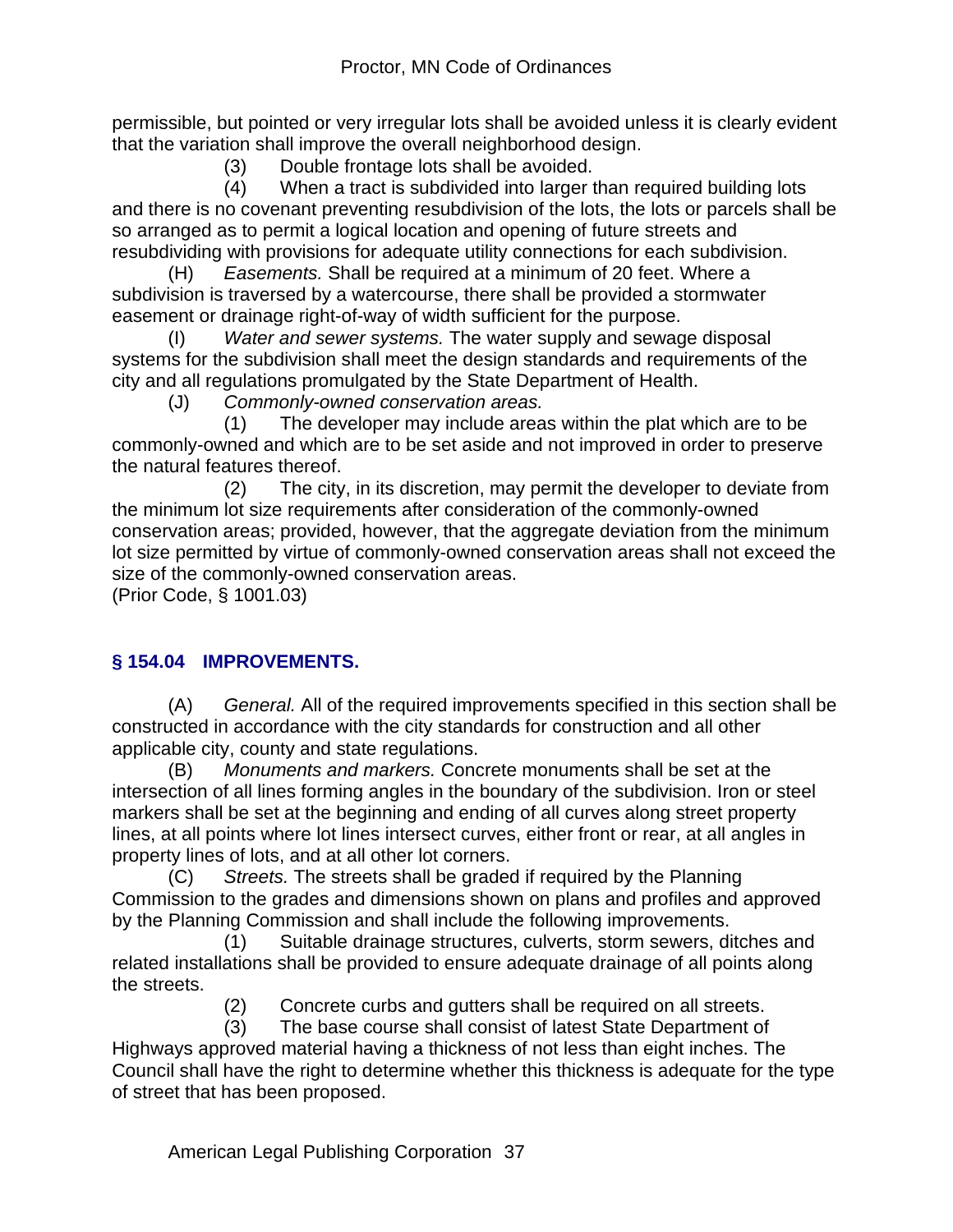(4) "Blacktop" paving, as specified by the Engineer, shall be required on all streets.

 (5) Street shoulders shall be constructed which are uniformly and thoroughly compacted by rolling and level with tops of curbs.

(D) *Sidewalks.* Paved sidewalks shall be installed along all streets.

(E) *Storm drainage.* The construction of a storm drainage system shall conform to the following requirements.

(1) Drainage ditches or channels shall have a minimum gradient of 1%.

 (2) Open watercourses shall have adequate capacity and erosion control to ensure safe and healthful disposal of stormwater.

 (3) When top soil has been removed from the surface of a lot on a slope where erosion will cause a displacement of loose material, the subdivider shall be required to seed or provide other means to prevent the wash from damaging adjacent property or accumulating on street surfaces.

(F) *Water supply.*

 (1) Where public water supply is available, as determined by the Planning Commission, the subdivider shall connect to the public water supply and construct a system of water mains with a connection for each lot.

(2) Where public water is not available:

 (a) The subdivider shall supply acceptable evidence of the availability of water. The subdivider may be required to make one or more test wells in the area to be platted if the evidence is deemed not acceptable. Copies of well logs from the test wells which are obtained shall include the name and address of the well driller and shall be submitted with the plan to the Council; and

 (b) If a private water supply is permitted, individual private wells shall be located at least 25 feet from property lines, 50 feet from all septic tanks, approximately 100 feet from all tile disposal fields and other sewage disposal facilities, ten feet from all cast iron sewer lines, 30 feet from any vitrified sewer tile lines, and shall not be located within any floor plan.

(G) *Sewers.* Where the municipal sewer system is reasonably accessible to the subdivision, the subdivider shall provide the subdivision with a complete sanitary sewer system to be connected to the municipal sanitary sewer. Where the municipal sewer system is not reasonably accessible to the subdivision and, in the judgment of the Planning Commission, extension of the municipal sewage system to the subdivision will not take place in the foreseeable future, private sewage disposal systems on individual lots consistent with all city, county and state regulations applicable thereto.

(H) *Utilities.* Every lot in a subdivision shall be capable of being served by utilities, and easements acceptable to the utility companies shall be provided. Electric, gas and other utility distribution lines shall be installed within public rights-of-way or within properly designated easements. To the fullest extent possible, underground utility lines shall be encouraged but not installed beneath existing or proposed paved areas.

(I) *Trees.* Trees shall be planted or existing trees maintained along the streets. The location and types of trees must meet the approval of the Planning Commission.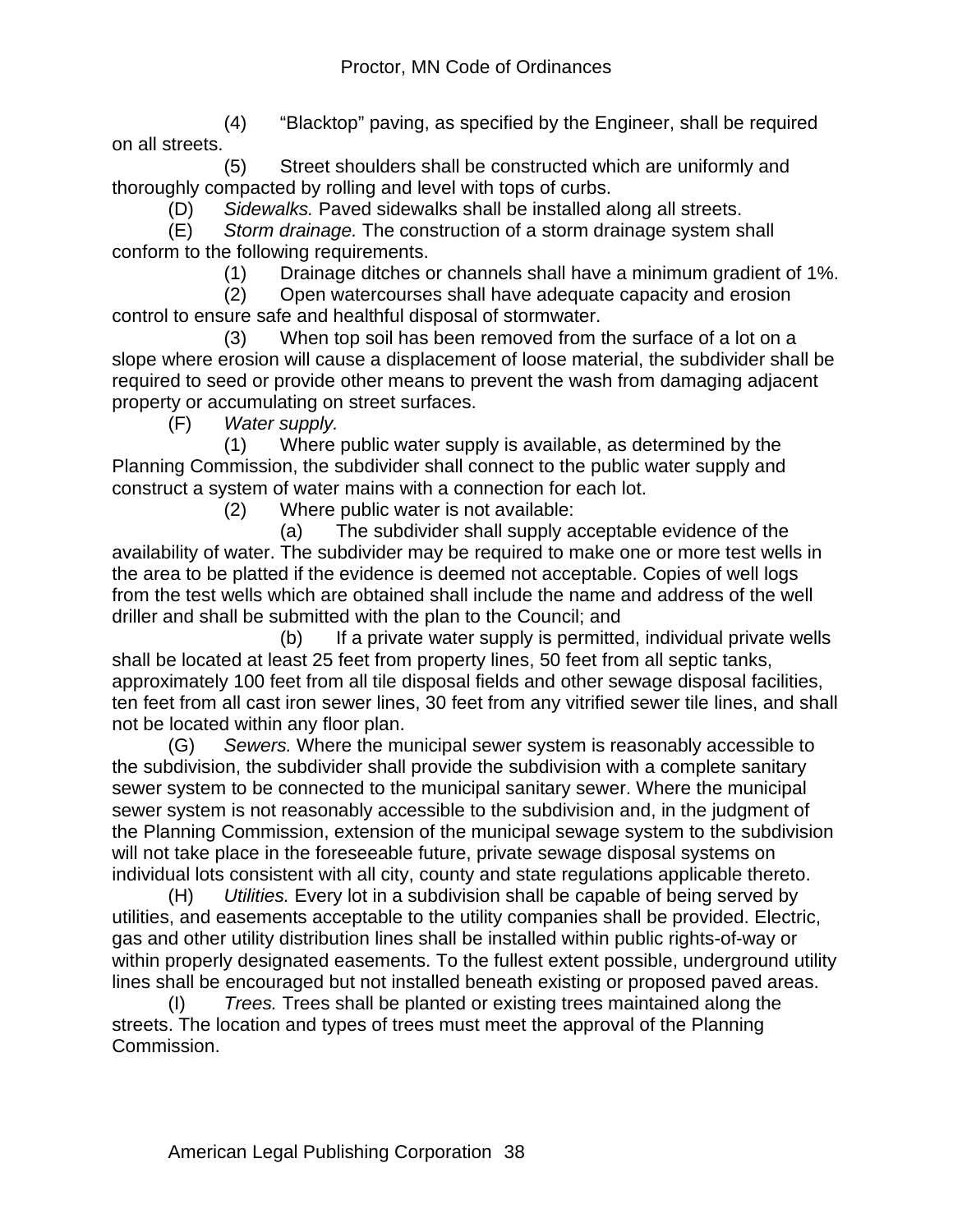(J) *Street signs.* Street name signs of a type adopted or approved by the Planning Commission shall be installed at each street intersection by the subdivider on a location specified by the engineer.

(Prior Code, § 1001.04)

### **§ 154.05 PRE-APPLICATION PLANS AND DATA.**

The following information shall be submitted prior to the submission of the preliminary plat.

(A) *General subdivision information.* General subdivision information shall describe or outline the existing conditions of the site and the proposed development as necessary to supplement the drawings required below. This information shall include, but is not necessarily limited to, data on existing covenants, land characteristics, available community facilities and utilities, and information describing the subdivision proposal such as number of residential lots, typical lot width and depth, price range, business areas, playgrounds, park areas, other public areas, proposed protective covenants and proposed utilities and street improvements.

(B) *Location map.* Location map shall show the relationship of the proposed subdivision to existing community facilities which serve or influence it. Include development name and location, main traffic arteries, public transportation lines, shopping centers, elementary and high schools, parks and playgrounds, principal places of employment, other community features such as railroad stations, airports, hospitals and churches, title, scale, north arrow and date.

(C) *Sketch plan on topographic survey.* Sketch plan on topographic survey shall show in simple sketch form the proposed layout of streets, lots and other features in relation to existing conditions. The sketch plan may be a free-hand pencil sketch made directly on a print of the topographic survey. In any event, the sketch plan shall include either the existing topographic data showing prevalent water flows, general slopes of the lands and anticipated wetlands.

(Prior Code, § 1001.05)

#### **§ 154.06 PRELIMINARY PLATS.**

(A) *Data for preliminary plats.* The following information shall be submitted as a basis for the preliminary plat and shall include existing conditions as follows, except when otherwise specified by the Planning Commission:

- (1) *Boundary lines.* Bearings and distances;
- (2) *Easements.* Location, width and purpose;

 (3) *Streets on and adjacent to the tract.* Name and right-of-way width and location; type, width and elevation of surfacing; any legally established center-line elevations; walks, curbs, gutters, culverts and the like;

 (4) *Mailbox location in culs-de-sac.* In the event that the planned improvement contains cul(s)-de-sac, the location of all mailboxes to be installed in the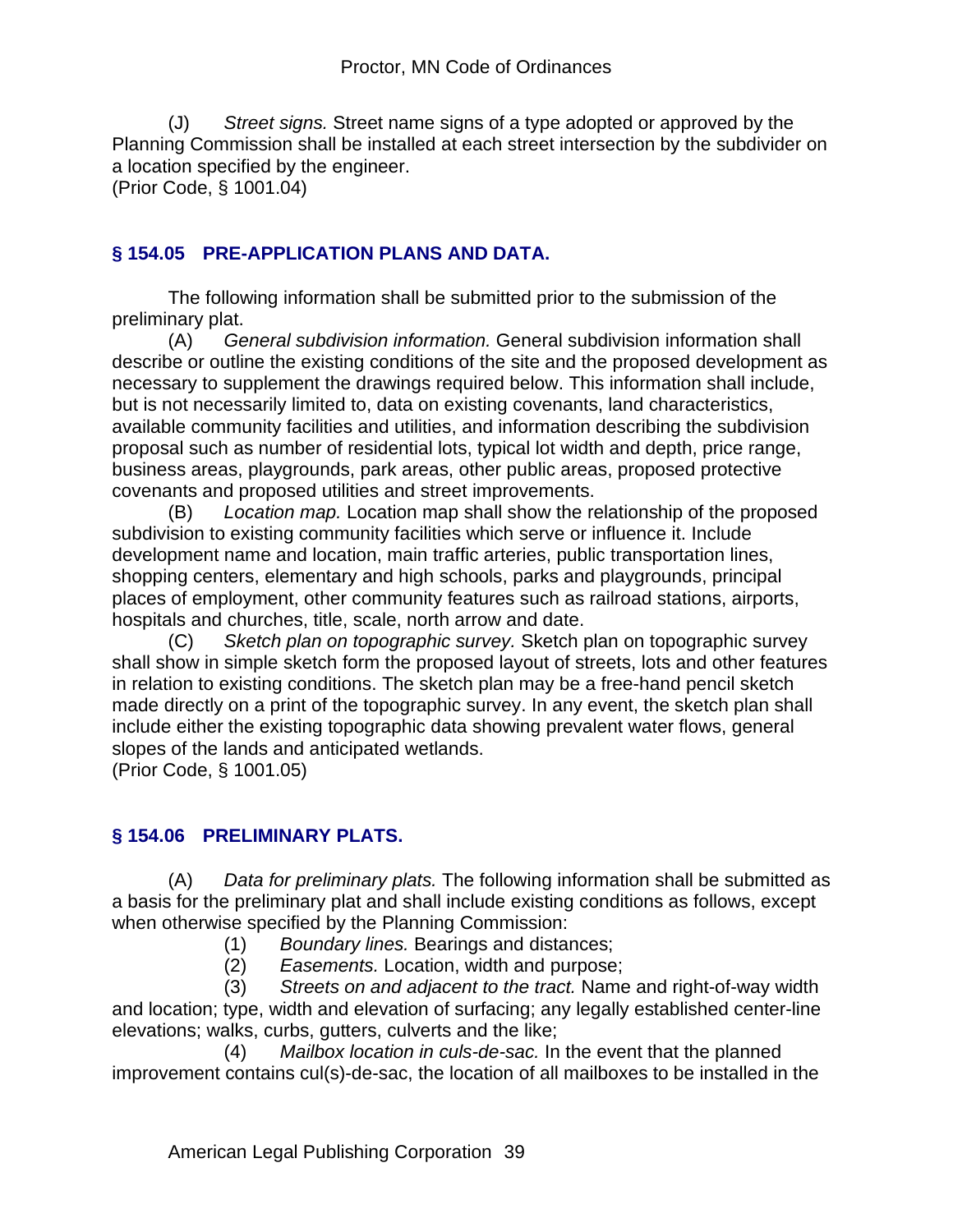cul(s)-de-sac must be identified, and all of the mailboxes shall be gang mailboxes. The mailboxes shall be installed in the location(s) depicted on the preliminary plat;

 (5) *Utilities on and adjacent to the tract.* Location, size and invert elevation of sanitary, storm and combined sewers; location and size of water mains; location of gas lines, fire hydrants, electric and telephone pole, and street lights; if water mains and sewers are not on or adjacent to the tract, indicate the direction and distance to and size of nearest ones, showing invert elevation of sewers;

 (6) *Ground elevations on the tract, based on a datum plane approved by the City Engineer.* For land that slopes less than approximately 2%, show spot elevations at all breaks in grade, along all drainage channels or swales, and at selected points not more than 100 feet apart in all directions; for land that slopes more than approximately 2%, either show contours with an interval of not more than five feet if ground slope is regular and the information is sufficient for planning purposes or show contours with an interval of not more than two feet if necessary because of irregular land or need for detailed data for preparing plans and construction drawings;

 (7) *Subsurface conditions on the tract, if required by the Planning Commission.* Location and results of tests made to ascertain subsurface soil, rock and ground water conditions, depth to ground water unless tests pits are dry at a depth of five feet, location and results of soil percolation tests if individual sewage disposal systems are proposed;

 (8) *Other conditions on the tract.* Watercourses, marshes, rock outcrop, wooded areas, isolated preservable trees one foot or more in diameter, houses, barns, shacks and other significant features. No plat will be approved for a subdivision which covers an area subject to periodic flooding or which contains extremely poor drainage facilities and which make adequate drainage of the streets and lots impossible;

 (9) *Other conditions on adjacent land.* Approximate direction and gradient of ground slope, including any embankments or retaining walls, character and location of buildings, railroads, power lines, towers and other nearby nonresidential land uses or adverse influences, owners of adjacent unplatted land; for adjacent platted land refer to subdivision plat by name, recordation date and number and show approximate percent built-up, typical lot size and dwelling type;

 (10) *Photographs, if required by the Planning Commission.* Camera locations, directions of views and key numbers;

(11) *Zoning.* Zoning on and adjacent to the tract;

(12) *Proposed public improvements.* Highways or other major

improvements planned by public authorities for future construction on or near the tract; (13) *Key plan.* Key plan showing location of the tract;

 (14) *Title and certificates.* Present tract designation according to official records in office of appropriate recorder, title under which proposed subdivision is to be recorded with names and addresses of owners, notation stating acreage, scale, north arrow, datum, benchmarks, certification of registered civil engineer or surveyor, date of survey;

 (15) *Commonly-owned conservation areas.* Location, dimensions and notable natural features; and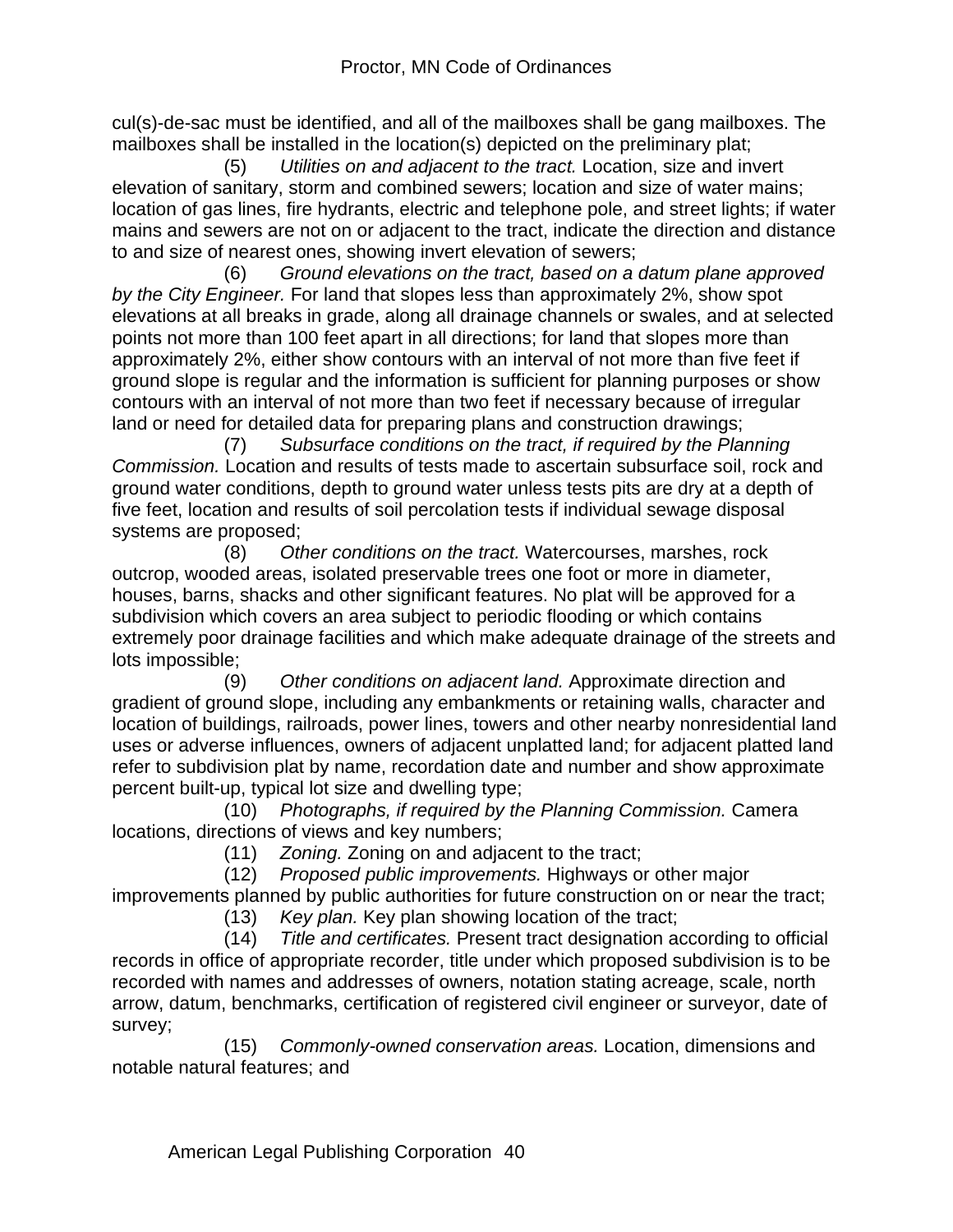(16) *Wetlands.* Any and all wetlands required to be delineated by state or federal law must be identified on the preliminary plat.

(B) *Form of preliminary plat.* The preliminary plat shall be at a scale of 200 feet to one inch or larger (preferred scale of 100 feet to one inch). It shall show all existing conditions required in division (A) above and shall show all proposals including the following:

 (1) Streets: names, right-of-way and roadway widths, approximate grades and gradients, similar data for alleys, if any;

(2) Other rights-of-way or easements: location; width; and purpose;

(3) Location of utilities, if not shown on other exhibits;

(4) Lot lines, lot numbers and block numbers;

 (5) Sites, if any, to be reserved or dedicated for parks, playgrounds or other public uses;

 (6) Sites, if any, for multi-family dwellings, shopping centers, churches, industry or other non-public uses, exclusive of single-family dwellings;

(7) Minimum building setback lines;

 (8) Site data, including number of residential lots, typical lot size and acres in parks and the like; and

(9) Title, scale, north arrow and date.

(C) *Other preliminary plans.* When required by the Planning Commission, the preliminary plat shall be accompanied by profiles showing existing ground surface and proposed street grades, including extensions for a reasonable distance beyond the limits of the proposed subdivision, typical cross-sections of the proposed grading, roadway and sidewalk, and preliminary plan of proposed sanitary and stormwater sewers with grades and sizes indicated. All elevations shall be based on a datum plane approved by the City Engineer.

(D) *Protective covenants.* Proposed protective covenants whereby the subdivider proposes to regulate land use in the subdivision and otherwise protect the proposed development shall be submitted with the preliminary plat. (Prior Code, § 1001.06) (Ord. 08-04, passed 1-18-2005; Ord. 05-06, passed 8-21-2006)

**§ 154.07 FINAL PLATS.**

(A) *Final plat data and form.* The final plat shall be drawn in ink on Mylar, or modern day replacement, on sheets 30 inches wide by 18 inches long and shall be at a scale of 100 feet to one inch or larger. Where necessary, the plat may be on several sheets accompanied by an index sheet showing the entire subdivision. For large subdivisions, the final plat may be submitted for approval progressively in contiguous sections satisfactory to the Planning Commission. Additionally, the applicant shall provide to the Planning Commission at least five 11 inches by 17 inches paper copies of the final plat prior to approval and one signed and recorded paper copy with recording information thereon after approval and recording have been accomplished. The final plat shall show the following: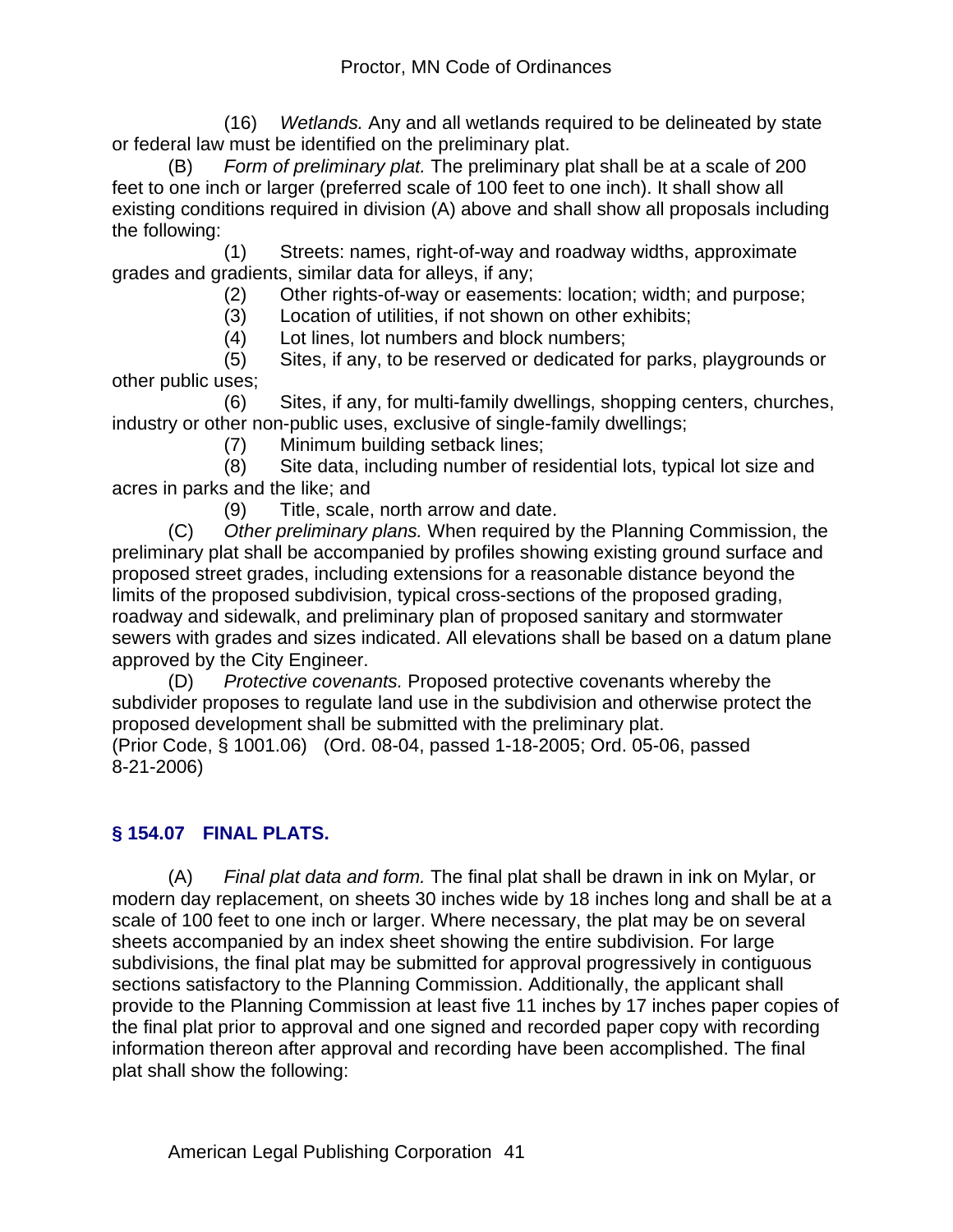(1) Primary control points, approved by the City Engineer, or descriptions and "ties" to the control points to which all dimensions, angles, bearings and similar data on the plat shall be referred;

 (2) Tract boundary lines, right-of-way lines of streets, easements and other rights-of-way, and property lines of residential lots and other sites; with accurate dimensions, bearings or deflection angles, and radii, arcs and central angles of all curves;

- (3) Name and right-of-way width of each street or other right-of-way;
- (4) Location, dimensions and purpose of any easements;
- (5) Number to identify each lot or site;

 (6) Purpose for which sites, other than residential lots, are dedicated or reserved;

(7) Location of description of monuments;

 (8) Reference to recorded subdivision plats of adjoining platted land by record name, date and number;

 (9) Certification by surveyor or engineer certifying to accuracy of survey and plat;

(10) Certification of title showing that applicant is the landowner;

 (11) Statement of owner dedicating street, rights-of-way and any sites for public uses; and

(12) Title, scale, north arrow and date.

(B) *Street cross-sections.* There shall be submitted with the final plat street cross-sections and profiles drawn to city standard scales and elevations and shall be based on a datum approved by the City Engineer. The profiles and cross-sections shall be approved by the City Engineer.

(C) *Other data.* Other certificates, affidavits, endorsements or deductions as may be required by the Planning Commission in the enforcement of these regulations. (For fees, see § 150.01(B).)

(D) *Deadline for recording.* The final plat and any and all necessary exhibits shall be properly recorded with the County Recorder's office within six months after approval thereof; otherwise, the approval shall become null and void unless an extension of time is applied for and granted by the Planning Commission. (Prior Code, § 1001.07) (Ord. 05-04, passed 6-7-2004)

## **§ 154.08 VARIANCE.**

(A) *Hardship.* Where the Planning Commission finds that extraordinary hardships may result from strict compliance with these regulations, it may vary the regulations so that substantial justice may be done and the public interest secured; provided that the variation will not have the effect of nullifying the intent and purpose of the general community plan or these regulations.

(B) *Conditions.* In granting variances, the Planning Commission may require conditions such as will, in its judgment, secure substantially the objectives of the standards or requirements so varied or modified.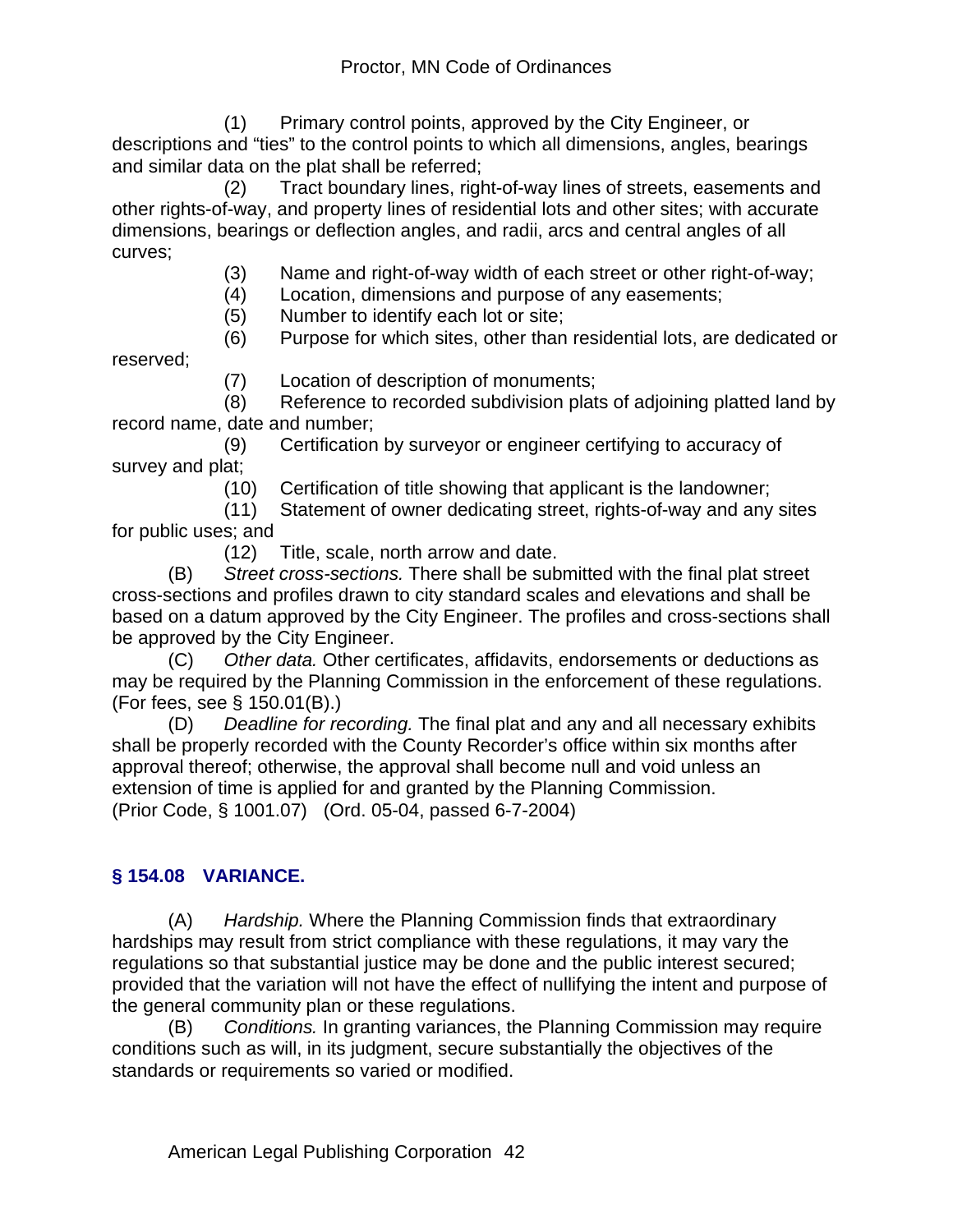(C) *Multiple hearings.* Whenever multiple hearings relating to the same property take place on the same date as hearings required under this chapter, the applicant shall be obligated to pay only the highest applicable application fee. (Prior Code, § 1001.08)

#### **§ 154.09 INSPECTION.**

When the plans of street and other improvements have been approved as provided in this chapter, the subdivider shall first notify the Clerk-Treasurer of his or her intention to proceed with the construction or installation of streets and improvements; notification shall be made at least one week before any construction or installation shall commence so as to give the city officials an opportunity to inspect the site prior to commencement of work and to inspect installation or construction of the streets and improvements during the course of work being performed. In order to defray a part of the costs incurred by the city in inspecting the installation of the improvements required by this chapter, the subdivider shall, before he or she proceeds with any construction or installation, present a certified check or money order made payable to the Council in an amount equal to 1.5% of the engineer's estimate of the cost of the improvements. (Prior Code, § 1001.09)

#### **§ 154.10 MAINTENANCE.**

Prior to any street or other improvement being accepted by the city as hereinafter provided, the subdivider shall post a maintenance bond and/or other security naming the city as obligee in an amount deemed adequate by the Council to insure maintenance of the improvements for a period of a least 12 months from the date of acceptance by the city.

(Prior Code, § 1001.10)

#### **§ 154.11 ACCEPTANCE.**

After streets and improvements have been installed and constructed pursuant to the requirements contained in this chapter and in the event that the subdivider desires to have the city accept the streets or improvements, the subdivider shall notify the proper city officials that the construction or installation has been completed and shall supply the city with a minimum of five copies of the as-built plan on which the street or improvement in question has been constructed or installed. The five copies of the plan shall show thereon the signatures of all agencies and individuals who have approved the plan and contain a notice thereon as to where and when the plan was recorded in the County Register of Deeds office. The portion of street or improvement which the subdivider desires to have the city accept shall be shaded or colored in yellow on each of the five copies. The plan shall also clearly designate the number of lineal feet of the street or improvement which the subdivider desires to be accepted by the city.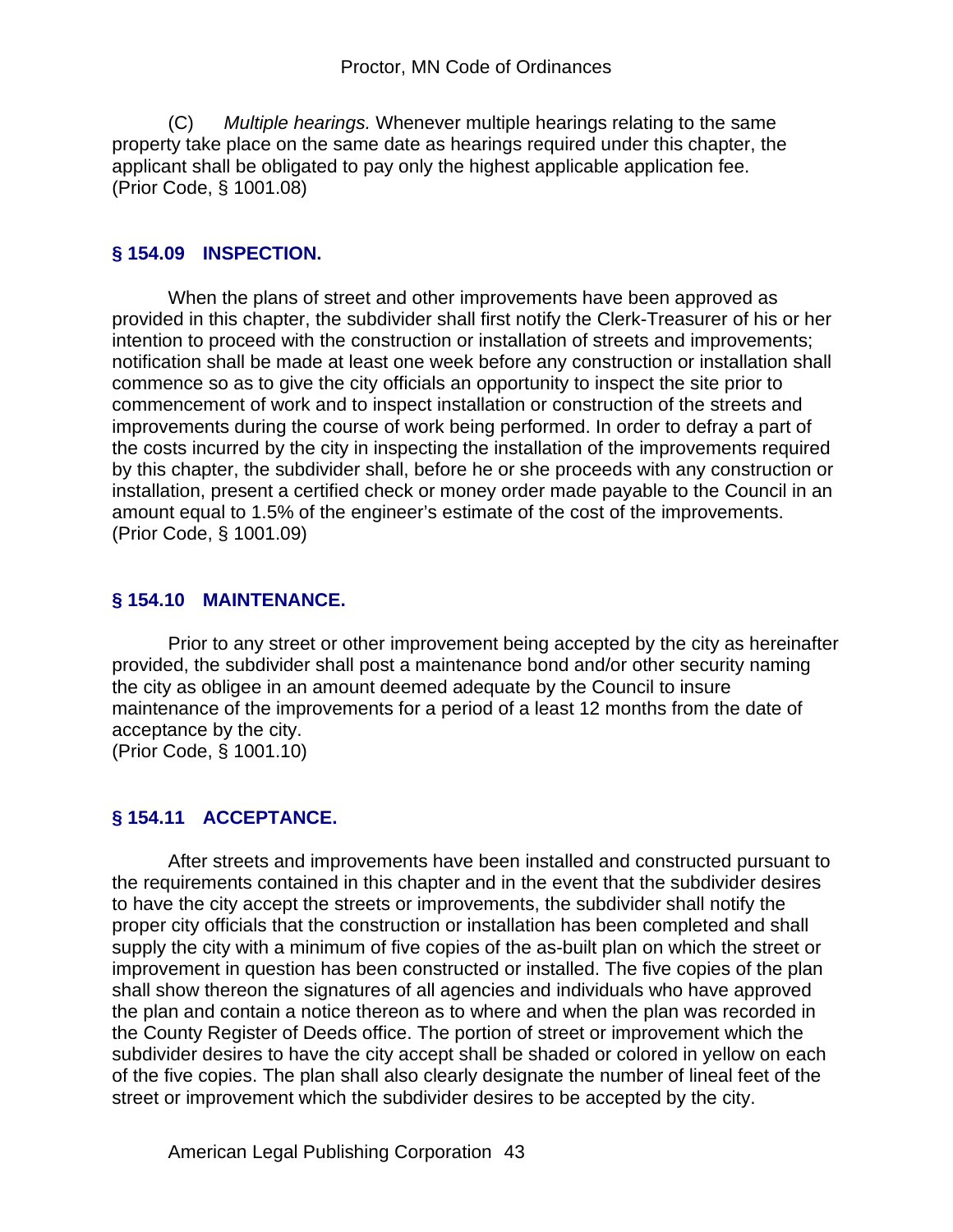(Prior Code, § 1001.11)

#### **§ 154.12 CONVEYANCE OF PROPERTY BY METES AND BOUNDS.**

No land within the city shall be conveyed by metes and bounds or by reference to an unapproved registered land survey made after April 21, 1961, or to a plat not approved under city subdivision regulations; nor shall the conveyance be recorded in the office of the County Recorder, except for those exceptions set forth in M.S. § 462.358, subd. 4b paragraphs (1) through (6), as it may be amended from time to time; provided, however, that where the Council finds compliance with the foregoing restriction will create unnecessary hardship and failure to comply does not interfere with the purpose of the subdivision regulations, the Council may waive the compliance by adoption of a resolution to that effect and the conveyance may then be made and filed or recorded.

(Prior Code, § 1001.12)

#### **§ 154.13 BUILDING PERMITS.**

No building permit shall be issued by the city for work on any land or lot which is described and/or conveyed in violation of § 154.12 or any other provision of this chapter or M.S. § 462.358. (See §§ 150.01 and 151.02 regarding applicable codes and fees.) (Prior Code, § 1001.13)

#### **§ 154.14 REGULATION OF SUBDIVISIONS, TRANSFER OF PART OF PARCEL.**

(A) *Purpose.* The purpose of this section is to allow the city to ensure subdivision regulations, restrictions and ordinances are followed relative to each transfer of real property which may be controlled by Chapter 239 of the Laws of 1983, codified as M.S. § 272.162, as it may be amended from time to time.

(B) *Procedure.* Pursuant to M.S. § 272.162, as it may be amended from time to time, each parcel of land subject to the chapter shall not be presented to and approved by the County Auditor for transfer until the transfer and parcel have been reviewed by the Clerk-Treasurer for the city to determine if the transfer is appropriate and conforms with existing city ordinances and regulations. (Prior Code, § 1002.24)

# **CHAPTER 155: ZONING**

**Section** 

*General Provisions*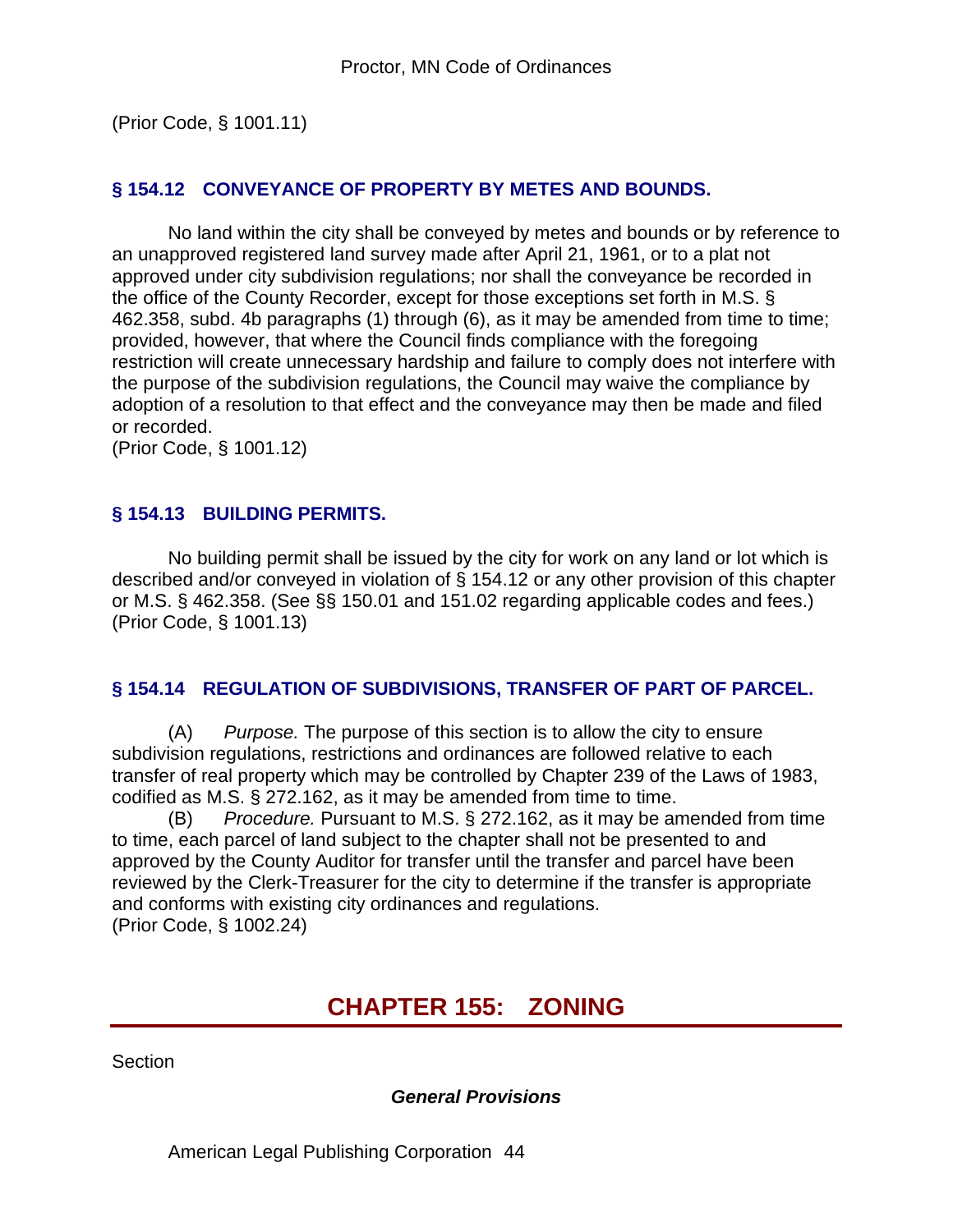- 155.001 Definitions
- 155.002 Provisions of chapter declared to be minimum requirements
- 155.003 Complaints regarding violations

#### *Establishment of Districts*

- 155.015 Official zoning map
- 155.016 Replacement of official zoning map
- 155.017 Rules for interpretation of district boundaries
- 155.018 Application for district regulations
- 155.019 Districts enumerated

#### *Height and Area Requirements*

- 155.030 Standards
- 155.031 Allowable percentage of lot coverage
- 155.032 Exceptions for height
- 155.033 Exceptions for front yard
- 155.034 Exceptions for side yards
- 155.035 Exceptions for rear yard
- 155.036 Exceptions for lot area per family
- 155.037 Fences, walls and hedges
- 155.038 Accessory buildings
- 155.039 Access

#### *"O/R" Open Space/Recreational District*

- 155.050 Generally
- 155.051 Permitted uses
- 155.052 Conditional use permit process
- 155.053 Minimum parcel size

#### *"S" Suburban District*

- 155.065 Generally
- 155.066 Permitted uses
- 155.067 Conditional uses

#### *"R-1a" One-Family Residential District*

- 155.080 Generally
- 155.081 Permitted uses
- 155.082 Conditional uses

#### *"R-1b" One-Family Residential District*

- 155.095 Generally
- 155.096 Permitted uses

#### *"R-1-c"*

155.110 Generally

#### *"R-2" Two-Family Residential District*

- 155.125 Generally
- 155.126 Permitted uses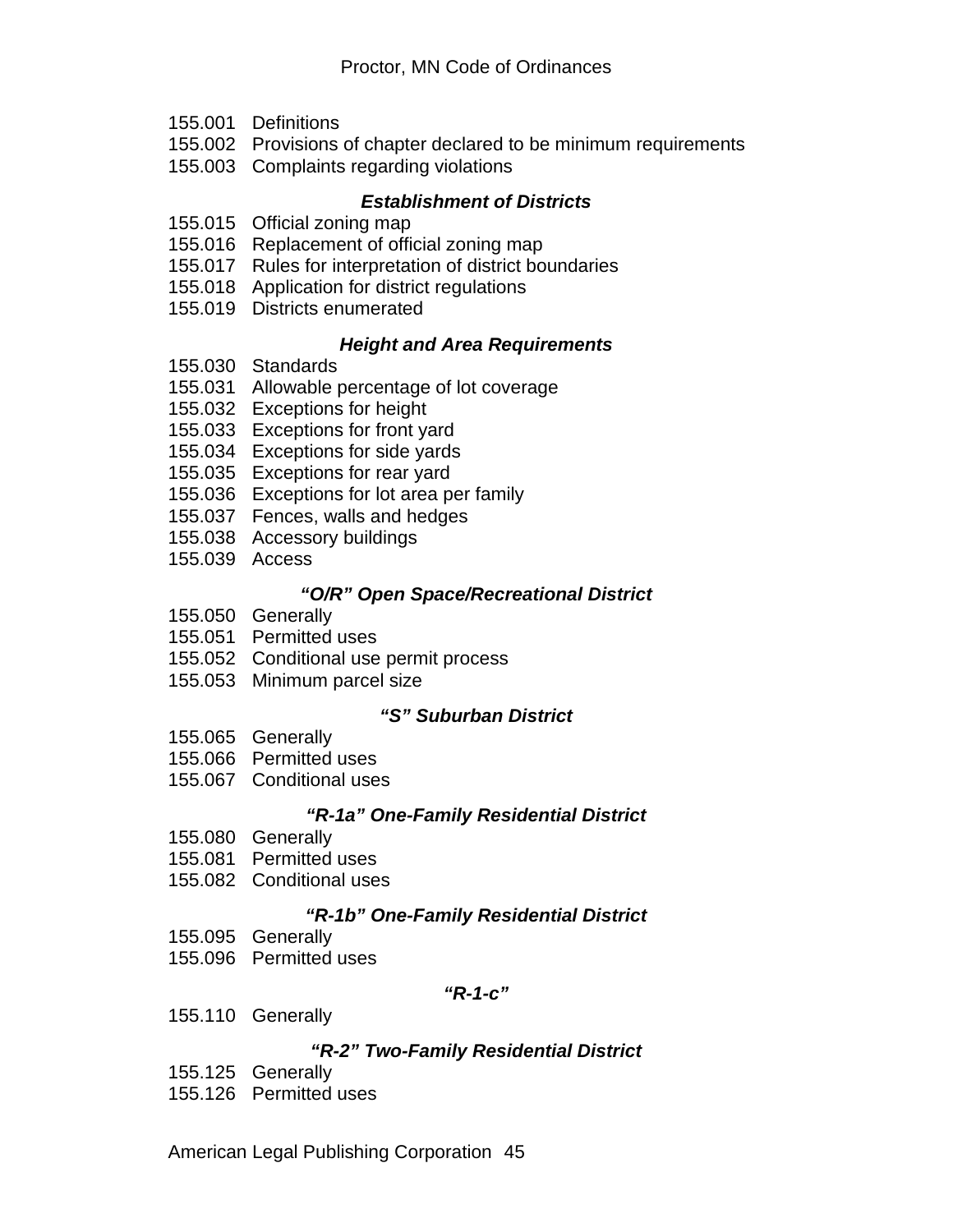155.127 Temporary family health care dwellings

### *"R-3" Apartment Residential District*

- 155.140 Generally
- 155.141 Permitted uses
- 155.142 Conditional uses

#### *"C-1" Retail District*

- 155.155 Generally
- 155.156 Permitted uses
- 155.157 Conditional uses
- 155.158 Height and area regulations
- 155.159 Landscaping requirements
- 155.160 Buffer area between "C-1" and residential zones

#### *"C-2" Commercial District*

- 155.175 Generally
- 155.176 Permitted uses
- 155.177 Conditional uses
- 155.178 Landscaping requirements
- 155.179 Buffer area between "C-2" and residential zones

#### *I Industrial District*

- 155.190 Generally
- 155.191 Permitted uses
- 155.192 Landscaping requirements
- 155.193 Buffer area between "I" and residential zones

#### *Off-Street Parking*

- 155.205 Required parking spaces
- 155.206 Rules for computation of parking spaces
- 155.207 Parking spaces to be located on same lot; exception
- 155.208 Sharing of parking spaces
- 155.209 Location of required parking spaces in front yards
- 155.210 Required loading space
- 155.211 Use of major recreational equipment
- 155.212 Parking and storage of certain vehicles
- 155.213 Buffer area between commercial or industrial zones and residential zones
- 155.214 Grandfathering of nonconforming parking, downtown area

#### *Signs*

- 155.225 Purpose
- 155.226 Intent
- 155.227 Definitions
- 155.228 General provisions
- 155.229 On-premises signs
- 155.230 District regulations for on-premises signs
- 155.231 District regulations for outdoor advertising signs (off-site signs)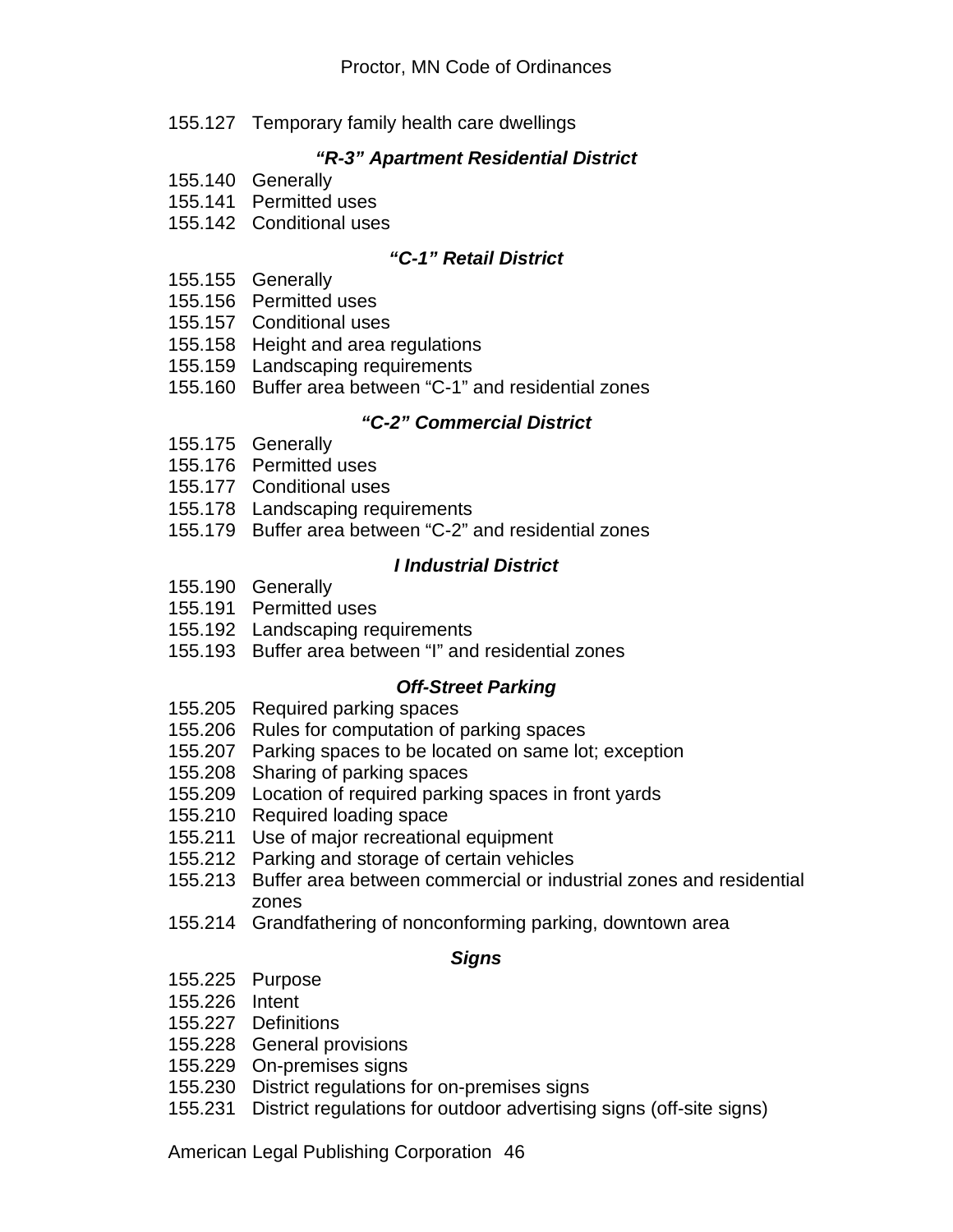- 155.232 Identification signs
- 155.233 Variances for signage
- 155.234 Nonconforming uses/signage
- 155.235 Maintenance and removal of signs
- 155.236 Bond requirements

#### *Nonconforming Uses and Structures*

- 155.250 Nonconformities
- 155.251 Nonconforming lots of record
- 155.252 Nonconforming uses of land
- 155.253 Nonconforming structures
- 155.254 Nonconforming uses of structures or of structures and premises in combination
- 155.255 Repairs and maintenance

#### *Conditional Uses*

- 155.270 Permit from City Council
- 155.271 Study and report by Planning Commission
- 155.272 Compliance
- 155.273 Uses enumerated
- 155.274 Protections required
- 155.275 Manufactured housing park
- 155.276 Procedure for hearing

#### *Enforcement*

155.290 Building Inspector

#### *Board of Adjustment*

- 155.305 Board established
- 155.306 Proceedings of Board of Adjustment
- 155.307 Hearings, appeals and notice
- 155.308 Stay of proceedings
- 155.309 Powers and duties
- 155.310 Variances
- 155.311 Reversing decision of administrative official
- 155.312 Intent

#### *Fees, Charges and Expenses*

155.325 Schedule of fees, charges and expenses

#### *Appeal of Planning Commission*

155.340 Procedure with respect to decisions concerning "R-2" and higher zones

#### *Amendments*

- 155.355 Notice
- 155.356 Planning Commission review

#### *Planning Commission*

155.370 Planning Commission established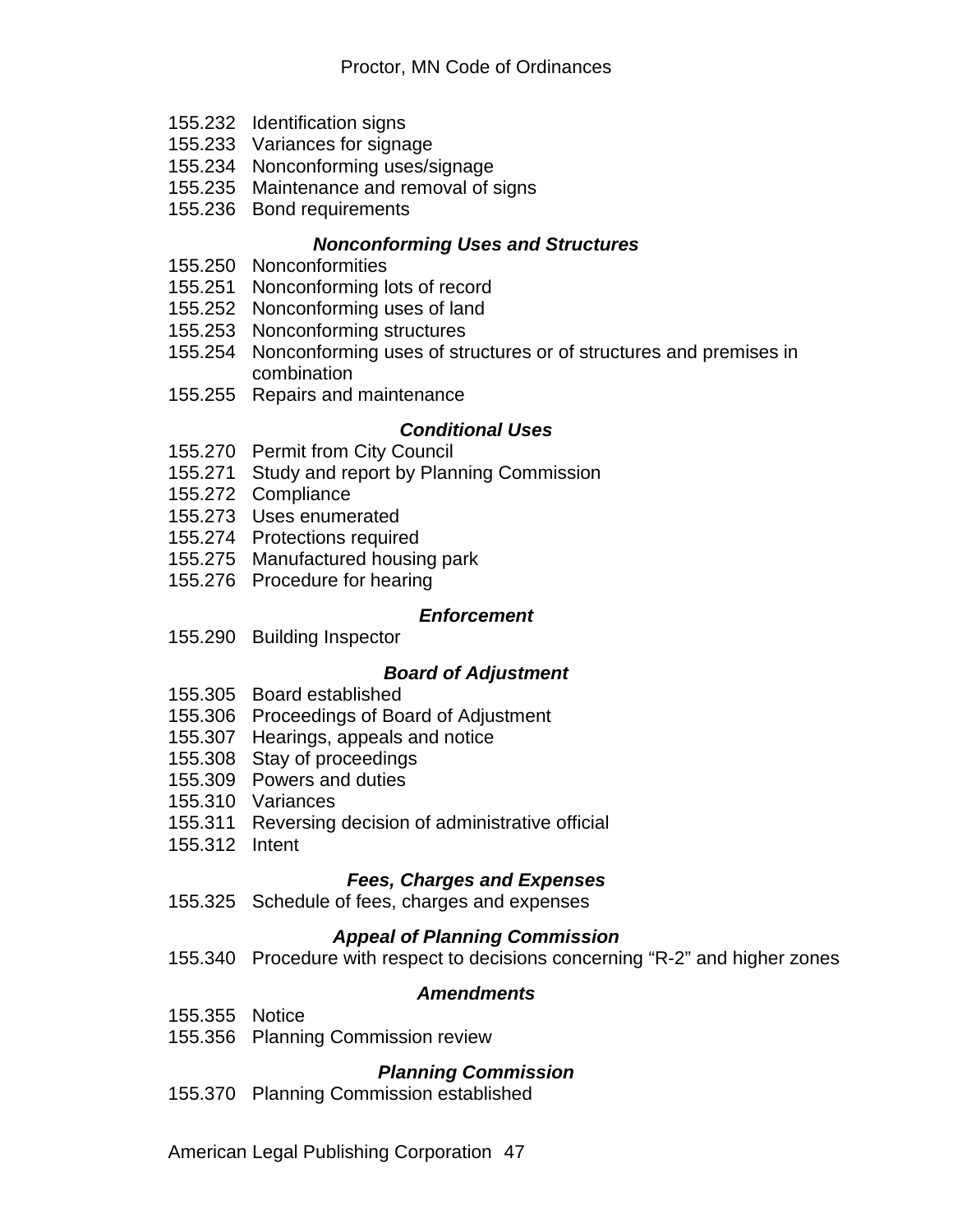155.371 Planning Commission duties and purpose

# **GENERAL PROVISIONS**

## **§ 155.001 DEFINITIONS.**

For the purpose of this chapter, the following definitions shall apply unless the context clearly indicates or requires a different meaning.

*ACCESSORY USE OR STRUCTURE.* A use or structure on the same lot with and of a nature customarily incidental and subordinate to the principal use or structure.

*ATTACHMENT.* An extension of or increase to the floor area or height of an existing building or structure meeting building code standards.

*BOARDINGHOUSE.* A building other than a hotel where, for compensation and by prearrangement for definite periods, meals or lodging and meals are provided for five or more persons, but not exceeding 15 persons.

#### *DWELLING.*

 (1) Any building or portion thereof which is designed for or used for residential purposes. For the purposes of this chapter, a *DWELLING* shall have an outside width of 20 feet at its narrowest point and shall be placed upon a permanent foundation which complies with all applicable manufacturer's specifications, building or other codes, and the city code.

 (2) Manufactured homes meeting the width and foundation requirements set forth above and that otherwise fully comply with applicable codes shall be considered *DWELLINGS*. *MOBILE HOMES* shall be defined as those manufactured homes which do not met the minimum width requirements of this definition. Mobile homes shall be regulated by other provisions of the city code limiting their placement to mobile home parks or other specialized uses.

 (a) *ONE-FAMILY.* Detached residential dwelling unit designed for and occupied by one family only.

 (b) *MULTIPLE-FAMILY.* A residential building designed for or occupied by three or more families, with the number of families in residence not exceeding the number of dwelling units provided.

 (c) *TWO-FAMILY.* A detached residential building containing two dwelling units designed for occupancy by not more than two families.

*FAMILY.* One or more persons related by blood, adoption or marriage, living and cooking together as a single house-keeping unit, exclusive of household servants. A number of persons but not exceeding two living and cooking together as a single housekeeping unit though not related by blood, adoption or marriage shall be deemed to constitute a *FAMILY*.

*FILLING STATION, GAS STATION* or *SERVICE STATION.* Any building, structure or land used primarily for the dispensing, sale or offering for sale at retail of any automobile fuels, oils and accessories, including lubrication of automobiles and replacement or installation of minor parts and accessories.

*HOME OCCUPATIONS.*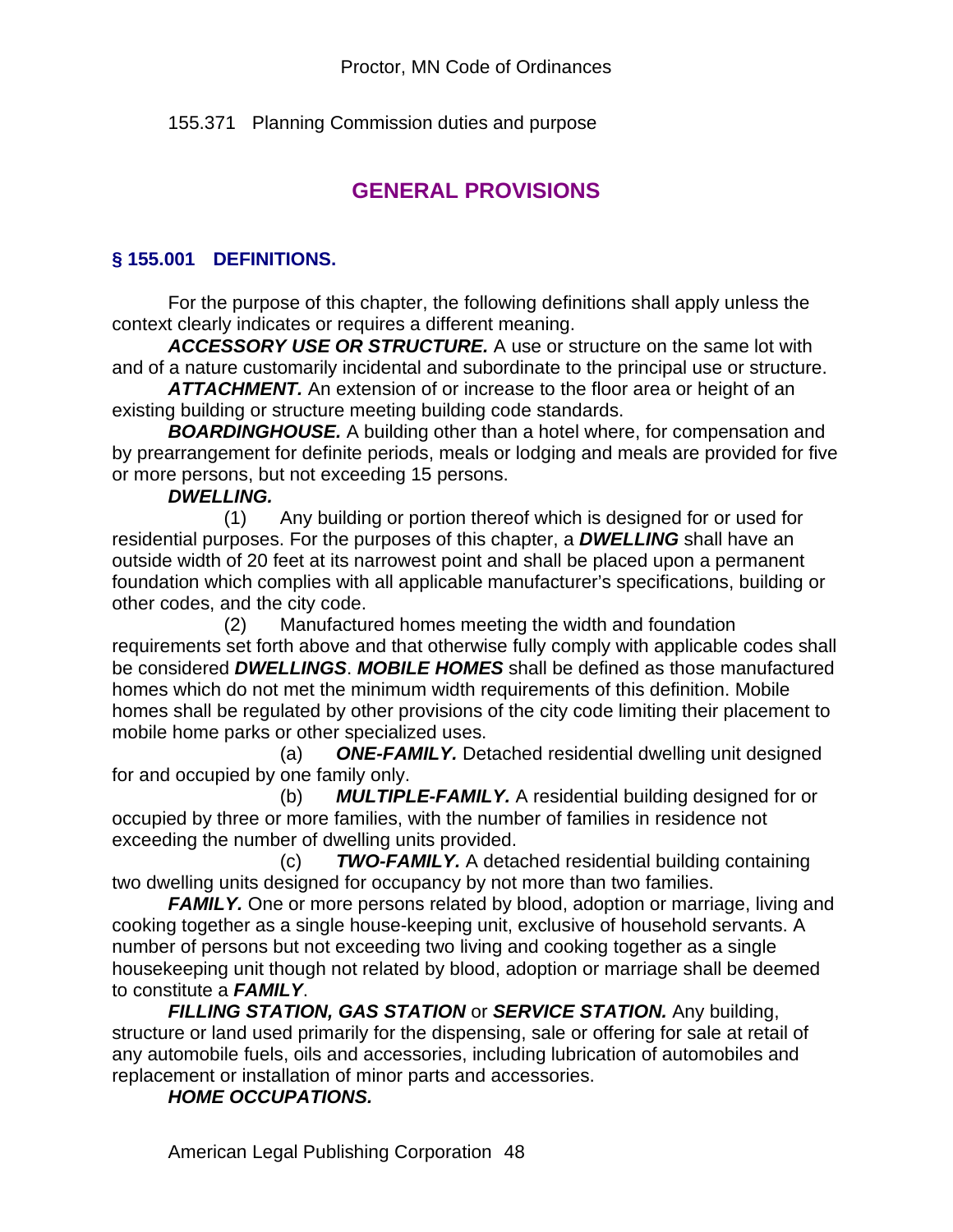(1) *Permit required.* No person required to obtain a permit as provided herein shall engage or conduct a *HOME OCCUPATION* in any dwelling unit within the city not otherwise zoned for the use without first obtaining a permit to do so.

 (2) *Permit requirements. HOME OCCUPATIONS* shall require a permit if any of the following circumstances would occur more than 90 days each year:

- (a) Customers visiting the premises;
- (b) Manufacture of products on the premises;
- (c) More than one vehicle associated with the *HOME OCCUPATION* which is classified as a light commercial vehicle; and

 (d) A vehicle(s) used in the *HOME OCCUPATION*, and parked on the premises, which exceeds a three-quarter ton payload capacity.

(3) *Definitions used in this code.*

 *DWELLING UNIT.* Except as hereinafter specifically limited, means any living unit contained within a dwelling and occupied by a person or family as a residence.

**HOME OCCUPATION.** The use of dwelling unit for gainful employment through the manufacture of or providing the sale of goods and/or services.

 (4) *Intent.* It is the intent of these regulations to permit in dwelling units only those *HOME OCCUPATIONS* that are compatible with other permitted uses and character of residential neighborhoods. No *HOME OCCUPATION* shall be permitted in any building containing more than one dwelling unit or where the owner(s) of the building do not reside therein. Only one permit per dwelling unit shall be generally allowed, provided that the City Council may allow a resident's request for no more than two permits in a single dwelling unit if the combined operation of the two permitted uses does not otherwise violate the provisions herein.

(5) *Application and permit fee.*

 (a) All applicants for a permit for *HOME OCCUPATIONS* shall file with the Clerk- Treasurer a written application for each permit on forms to be prescribed by the city. The application shall be submitted by the Clerk-Treasurer to the Fire Chief, the Building Inspector and other city inspectors as may be appropriate. The approval or disapproval of the Fire Marshal and all city inspectors shall be delivered to the Clerk-Treasurer within 15 working days from the date the application is received by the Clerk-Treasurer. The appropriate permit fee shall accompany each application. All permits shall be reviewed by the Planning Commission. The Commission's recommendations on each permit shall be submitted to the City Council for the Council's consideration.

 (b) The annual permit fee shall be subject to the city schedule of charges and fees and in addition to the annual permit fee, any additional costs incurred by the city in processing any application shall be borne by the applicant and shall be paid prior to the issuance of the permit. All applications for renewal shall be submitted to the Clerk-Treasurer, together with applicable fee, not later than December 1 prior to the effective renewal date. Any annual renewal inspection required of the permitted premises by the City Building Official shall be performed immediately after the renewal application is received by the city. The permit shall run from January 1 of each calendar year, regardless of when the permit was obtained, until December 31 of each calendar year.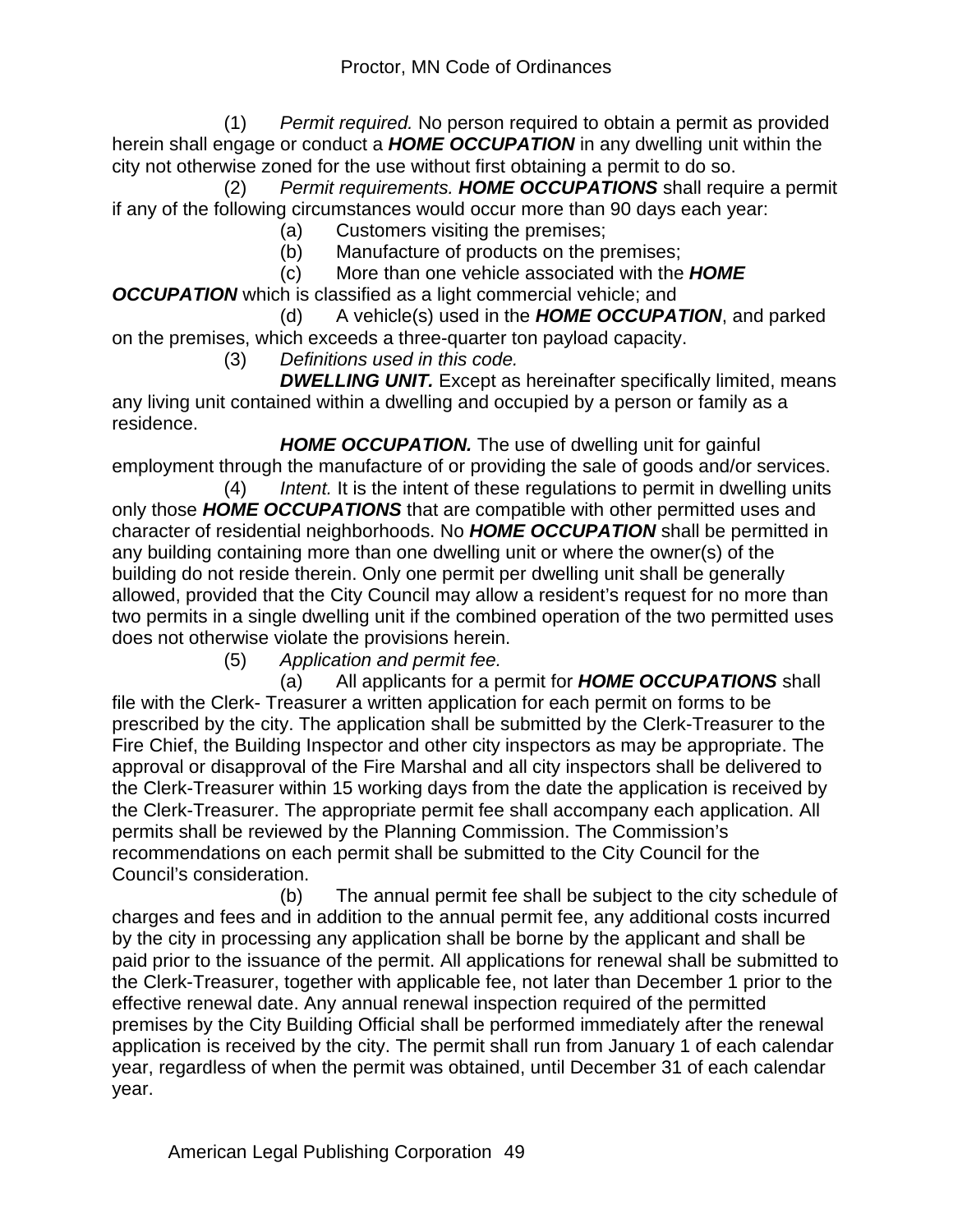(6) *Regulation and performance standards.*

 (a) No one other than a member of the immediate family occupying the dwelling unit shall be employed on the licensed premises at any time.

 (b) Sign: *HOME OCCUPATIONS* shall be permitted one sign which shall not exceed five square feet in size. If the sign is double-faced, both faces of the sign may contain a graphic message, but the total area of any face of the sign shall not exceed five square feet. The sign may be located upon the dwelling in which the *OCCUPATION* is conducted, or it may be placed in the front yard of the premises with a minimum setback from the front property line of 15 feet.

 (c) No *HOME OCCUPATION* shall be conducted in an accessory building except in an attached or detached garage.

 (d) No *HOME OCCUPATION* shall create substantial additional traffic. More than 20 vehicles coming to the licensed dwelling unit for service or products in any one day shall constitute substantial additional traffic.

 (e) Any need for parking shall be met off the street and other than in the required front yard. Any planned use of backyards for parking shall be detailed in the application for permit.

 (f) No *HOME OCCUPATION* shall cause an increase in sewer, electric or water usage to the extent that the combined total use for the licensed dwelling unit exceeds the normal average for comparable residences within the city.

 (g) There shall be no storage of any kind of equipment, materials, supplies or products used or manufactured under the permit which are visible from the outside of any buildings on the licensed premises.

 (h) No use of the licensed premises shall result in a change in fire rating of the dwelling unit or the fire district in which the licensed dwelling unit is located.

 (i) All licensed dwelling units shall retain their residential look, appearance and character; and the appearance of any dwelling unit shall not be altered so as to change its residential look, appearance and character. No *HOME* 

*OCCUPATIONS* shall be conducted in the licensed dwelling unit which alters the residential character of the dwelling unit, either by the use of colors, materials, construction, lighting or the use of advertising signs (other than those specifically permitted).

 (j) No *HOME OCCUPATION* shall be conducted in the licensed dwelling unit which results in the emission of sounds, odors, noises, vibrations, heat, glare or electrical disturbances which constitute a nuisance to other property owners within the city.

 $(k)$  1. An area equivalent to no more than 20% of the gross floor space of the dwelling unit, including the basement and garage, shall be used in the conduct of a *HOME OCCUPATION*.

 2. In calculating the gross floor space devoted to a *HOME OCCUPATION*, the following rules shall apply:

 a. Any room located in the dwelling unit or an attached garage in which the *HOME OCCUPATION* is carried out shall be included in its entirety in the calculation; and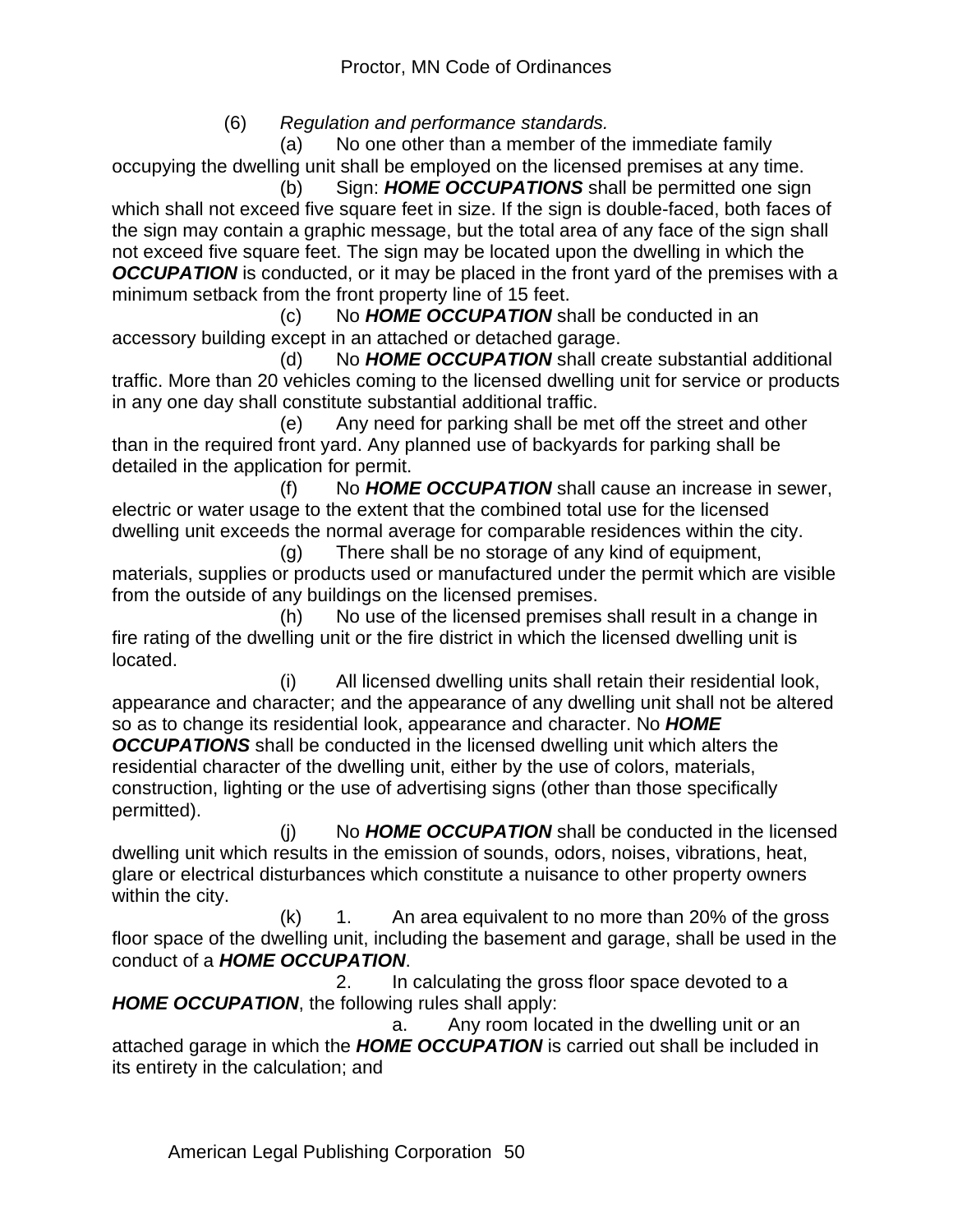b. If the *HOME OCCUPATION* is carried on in a detached accessory building, only those portions actually devoted to the *HOME OCCUPATION* shall be included in the calculation.

 (l) No equipment or process shall be used in a *HOME OCCUPATION* which creates noise, vibration, glare, fumes, odor or electrical interference detectable to the normal senses off the lot. In the case of electrical interference, no equipment or process shall be used which creates visual or audible interference in any radio or television receivers off the premises or causes fluctuations in line voltage off the premises.

(m) There shall be no fire, safety or health hazards.

 (n) A *HOME OCCUPATION* shall not include the repair of internal combustion engines, body shops, machine shops, welding, ammunition manufacturing or other objectionable uses as determined by the city. Machine shops are defined as places where raw metal is fabricated using machines that operate on more than 120 volts of current.

 (o) The City Council may add any additional requirements that it deems necessary to ensure that the operation of *HOME OCCUPATION* will be compatible with nearby land uses.

 (7) *Hours of operation.* No *HOME OCCUPATION*, except family day care homes, shall receive the public in any licensed dwelling unit before 7:00 a.m. or after 9:00 p.m. of any day.

 (8) *Revocation.* Every permit granted hereunder may be revoked by the City Council for a violation of any provision of this chapter or of any ordinance, law, statute or regulation; provided, however, no revocation shall become effective until the permittee has been given ten days' notice by mail or personal service of the Council's intent to revoke the permit. If within the ten-day period the permittee shall request a hearing on a proposed revocation, the revocation shall not become effective until the Planning Commission has held a hearing regarding the matter and made its recommendations to the City Council. After revocation, no permit shall be granted for the same dwelling unit during the three-month period following the effective date of any revocation.

 (9) *Penalties.* Any person violating any provision of this chapter shall upon conviction thereof be guilty of a misdemeanor.

**LOT.** Land occupied or to be occupied by a building and its accessory buildings or by a dwelling group and its accessory buildings, together with the open space as are required under the provisions of this chapter for a building site in the district in which the lot is situated and having its principal frontage on an improved street.

*LOT, CORNER.* A lot abutting upon two or more streets at their intersection.

*LOT DEPTH.* The distance between the midpoints of straight lines connecting the foremost points of the side lot lines in front and the rearmost points of the side lot lines in the rear.

*LOT, DOUBLE FRONTAGE* or *THROUGH LOT.* A lot having a frontage on two streets as distinguished from a corner lot.

*LOT FRONTAGE*. The front of a lot shall be construed to be the portion nearest the street. For the purposes of determining yard requirements on corner lots and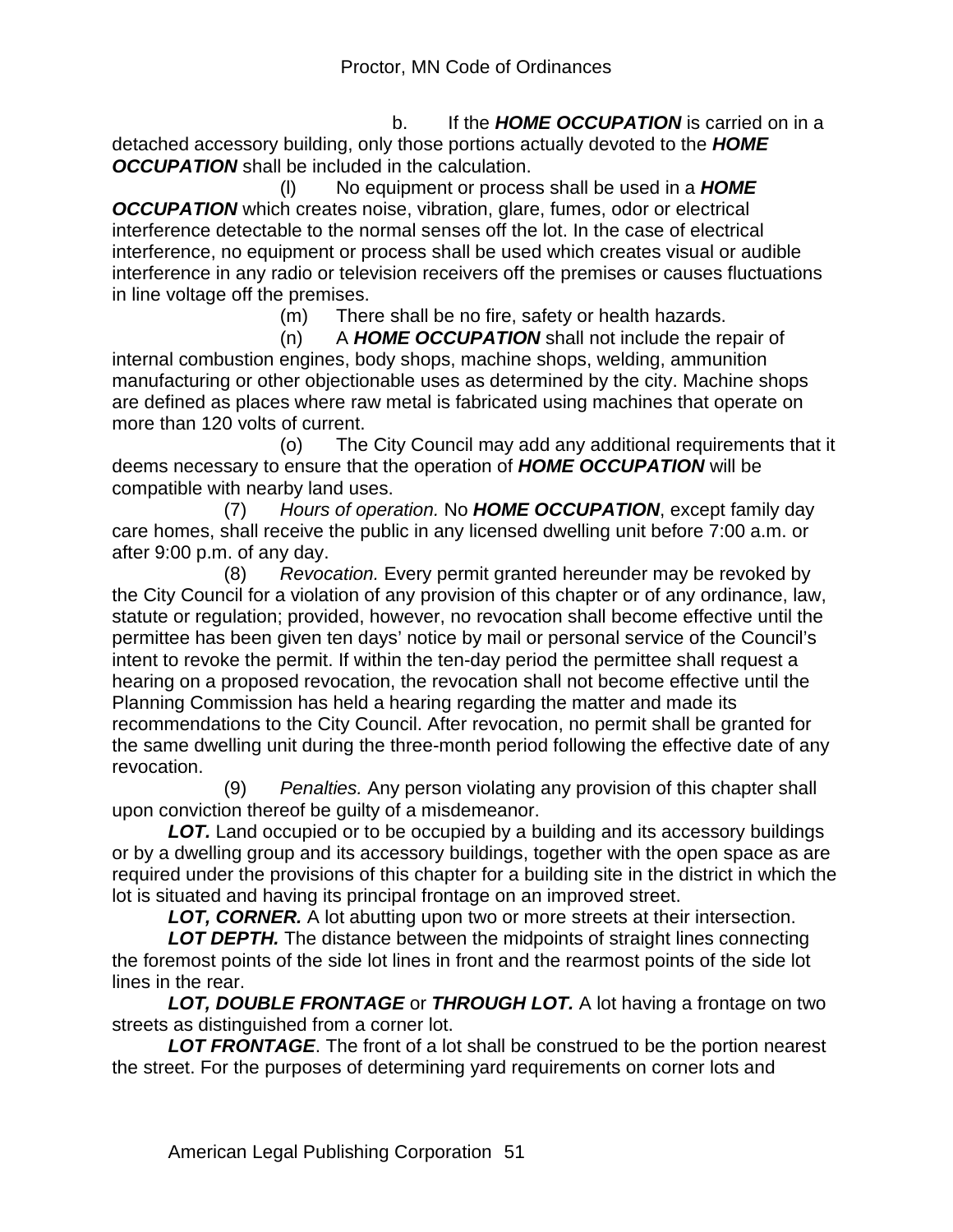through lots, all sides of a lot adjacent to streets shall be considered frontage and yards shall be provided as indicated under the definition for yards in this section.

*LOT OF RECORD.* A parcel of land which is part of a subdivision, the map of which has been recorded in the office of the Register of Deeds of the county or a parcel of land described by metes and bounds, the description of which has been recorded in the office of the Register of Deeds of the county or of the County Auditor.

*LOT WIDTH.* The width of a lot shall be considered to be the distance between straight lines connecting front and rear lot lines at each side of the lot measured across the rear of the required front yard; provided, however, that width between side lot lines at their foremost points (where they intersect with the street line) shall not be less than 80% of the required lot width except in case of lots on turning circle culs-de-sac, where the 80% requirement shall not apply.

*MOBILE HOME PARK.* A contiguous parcel of land which has been developed for the placement of no less than 25 mobile homes and is and shall continue under single ownership by an individual, firm, trust, partnership or public or private association or corporation who shall be responsible for maintenance, operations and control.

*MOTOR COURT* or *MOTEL.* A building or group of buildings used primarily for the temporary residence of motorists or travelers.

*NONCONFORMING USE.* A use or structure lawfully in existence on November 3, 1975, and not conforming to the regulations for the district in which it is situated.

*OUTDOOR ADVERTISING DISPLAY.* A sign which advertises goods, products, facilities or services not on the premises where the sign is located or which directs persons to a different location from where the sign is located.

**PARKING AREA.** An open unoccupied space used or required for use for parking of vehicles exclusively and in which no gasoline or vehicular accessories are sold or no other business is conducted and no fees are charged.

**PARKING LOT.** An open surfaced area used exclusively for the temporary storage of motor vehicles and within which motor fuels and oils may be sold, but no vehicles are to be equipped, repaired, rented or sold.

**PARKING SPACE.** A surfaced area, enclosed or unenclosed, having a width of not less than seven feet and an area of not less than 180 square feet exclusive of driveways permanently reserved for the temporary storage of one vehicle and connected with a street or alley by a surfaced driveway which affords a satisfactory ingress or egress for vehicles.

## *PARKING SPACE, OFF-STREET.*

 (1) Consists of a space adequate for parking an automobile with room for opening doors on both sides, together with properly related access to a public street or alley and maneuvering room. Required off-street parking areas for three or more automobiles shall have individual spaces marked and shall be so designed, maintained and regulated that no parking or maneuvering incidental to parking shall be on any public street, walk or alley, and so that any automobile may be parked and unparked without moving another.

 (2) For purposes of rough computation, an *OFF-STREET PARKING*  **SPACE** and necessary access and maneuvering room may be estimated at 300 square feet, but off-street parking requirements will be considered to be met only when actual spaces meeting the requirements above are provided and maintained, improved in a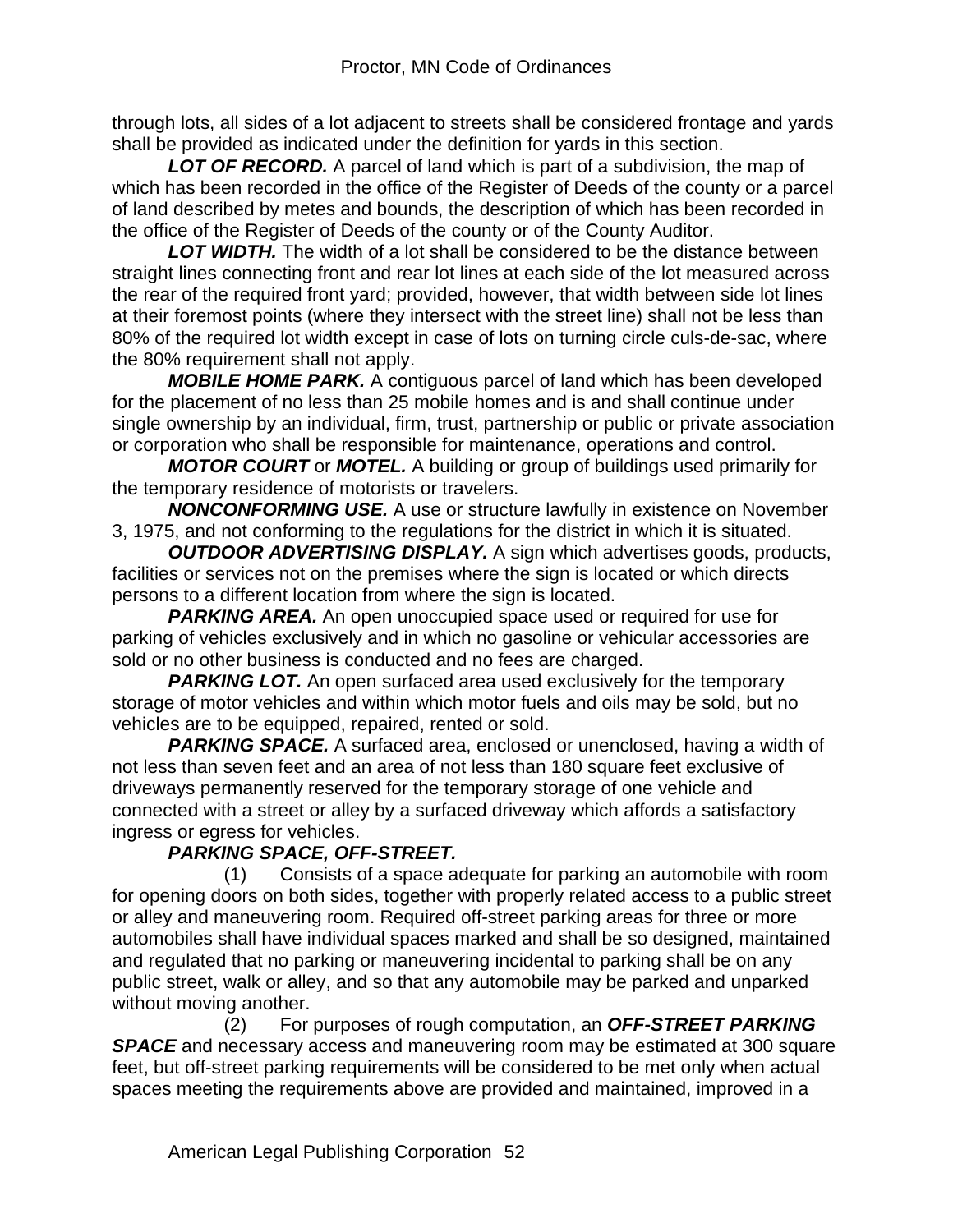manner appropriate to the circumstances of the case, and in accordance with all regulations of the city.

**SIGN.** Signage within the city shall be governed and regulated by §§ 155.225 through 155.236.

*STRUCTURAL ALTERATIONS.* Any change in the supporting members of a building, such as bearing walls, columns, beams or girders or any substantial changes in the roofs or exterior walls but not including openings in bearing walls as permitted by existing ordinances.

#### *STRUCTURE.*

 (1) Any building or edifice, or any constructed addition to a building or edifice that changes its external dimensions which is placed or built in or on the ground, shall be considered a *STRUCTURE*. Every *STRUCTURE* shall be subject to setback requirements prescribed by the city code. Required permits shall be obtained for *STRUCTURES* before they are placed. Temporary storage bins or units and the like are not considered *STRUCTURES*, unless they meet applicable building codes; provided, however, that the storage bins or units and the like are only permitted pursuant a conditional use permit in all zones, except for "I" Zones, in which zone no conditional use permit is required.

 (2) Accessory use buildings with a footprint of less than 30 square feet and up to eight feet in height are not considered structures, but are still subject to established setbacks. Buildings with this footprint size are an exception to the accessory building separation setback only and therefore allowed to be placed within five feet of other accessory buildings.

**VARIANCE.** A change of the terms of the zoning chapter where the variance will not be contrary to the public interest and where, owing to conditions peculiar to the property and not the result of the actions of the applicant, a literal enforcement of the chapter would result in unnecessary and undue hardship. As used in this chapter, a *VARIANCE* is authorized only for height, area, size of structure, or size of yards and open spaces. Establishment or expansion of a use otherwise prohibited shall not be allowed by *VARIANCE*; nor shall a *VARIANCE* be granted because of the presence of nonconformities in the zoning district or uses in an adjoining zoning district.

*YARD.*

 (1) An open space at grade between a building and the adjoining lot lines, unoccupied and unobstructed by any portion of a structure from the ground upward, except as otherwise provided herein. In measuring a *YARD* for the purpose of determining the width of a side yard, the depth of a front yard or the depth of a rear yard, the minimum horizontal distance between the lot line and the main building shall be used.

(2) The following apply to the areas specified.

 (a) *FRONT.* A yard existing across the front of a lot between the side yard lines and being the minimum horizontal distance between the street line and the main building or any projections thereof other than projections permitted in this chapter. On corner lots, the *FRONT YARD* shall be considered as parallel to the street upon which the lot has its least dimension.

 (b) *REAR.* A yard extending across the rear of a lot between the side lot lines and being the minimum horizontal distance between the rear of the main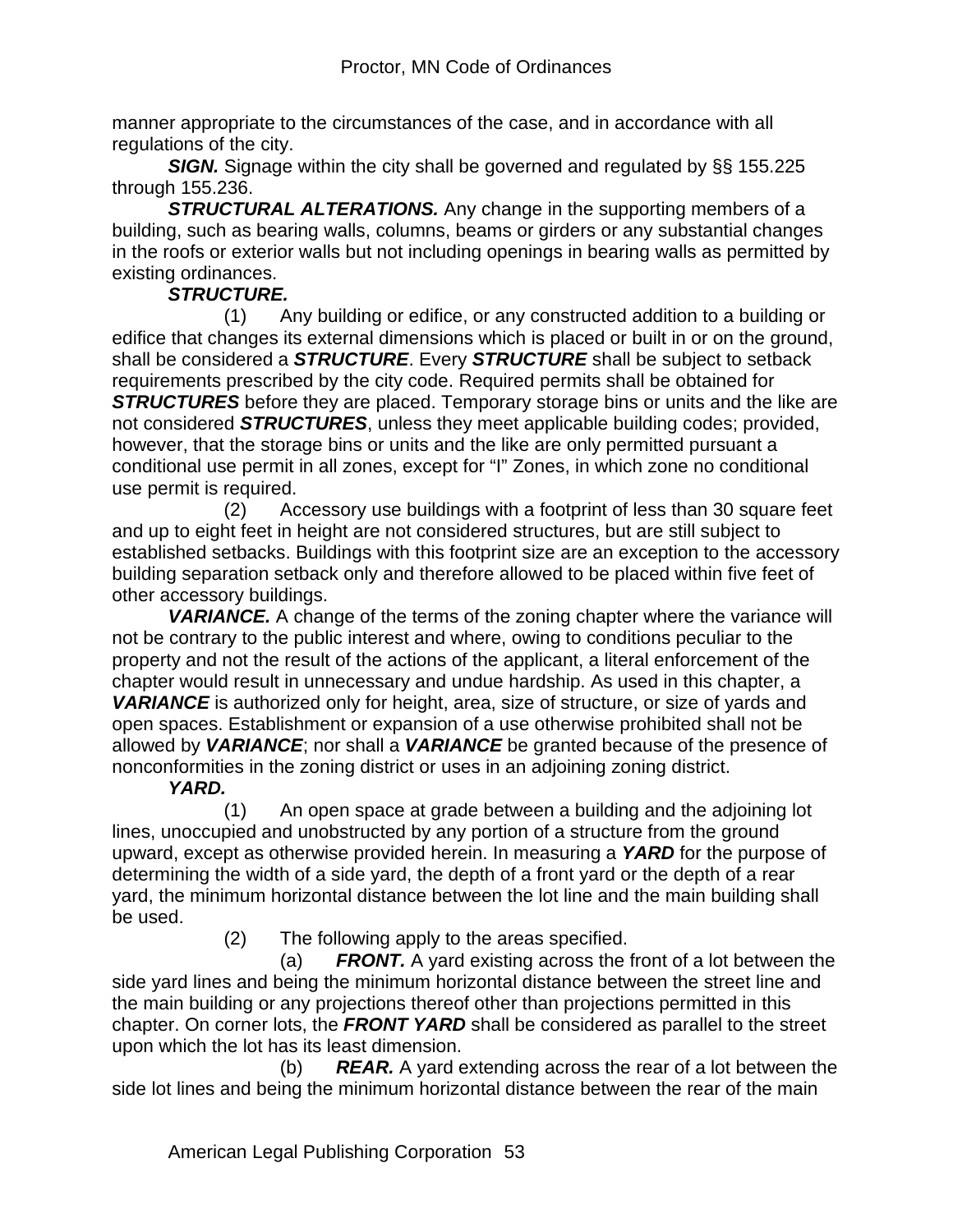building or any projections thereof, other than the projections of uncovered steps, uncovered balconies or uncovered porches, and the rear lot line. On all lots, the *REAR*  YARD shall be at the opposite end of the lot from the front yard.

 (c) *SIDE.* A yard between the main building and the side line of the lot and extending from the front lot line to the rear yard and being the minimum horizontal distance between a side lot line and the side of the main buildings or any projections thereto.

(Prior Code, § 1002.01) (Ord. 02-05, passed 4-4-2005; Ord. 01-10, passed 3-15-2010; Ord. 04-15, passed - -2015; Ord. 02-21, passed 11-1-2021)

#### **§ 155.002 PROVISIONS OF CHAPTER DECLARED TO BE MINIMUM REQUIREMENTS.**

In their interpretation and application, the provisions of this chapter shall be held to be minimum requirements adopted for the promotion of the public health, safety, morals or general welfare. Whenever the requirements of this chapter are at variance with the requirements of any other lawfully adopted rules, regulations, ordinances, deed restrictions or covenants, the most restrictive or that imposing the higher standards shall govern.

(Prior Code, § 1002.20)

### **§ 155.003 COMPLAINTS REGARDING VIOLATIONS.**

(A) Whenever a violation of this chapter occurs or is alleged to have occurred, complaint shall be made in writing to the Building and Zoning Official, who shall investigate the alleged violation. The Building and Zoning Official shall then take action pursuant to this chapter if the violation exists.

(B) The Building and Zoning Official shall be empowered to issue citations for violation of this chapter and the applicable regulatory statutes and codes enforced by and through his or her office. Where appropriate, the Official may also refer matters to the City Administrator or his or her designee for review by the City Attorney and action thereon if deemed appropriate by the City Attorney.

(Prior Code, § 1002.21)

## **ESTABLISHMENT OF DISTRICTS**

## **§ 155.015 OFFICIAL ZONING MAP.**

(A) The city is hereby divided into zones or districts as shown on the official zoning map which, together with all explanatory matter thereon, is hereby adopted by reference and declared to be a part of this chapter.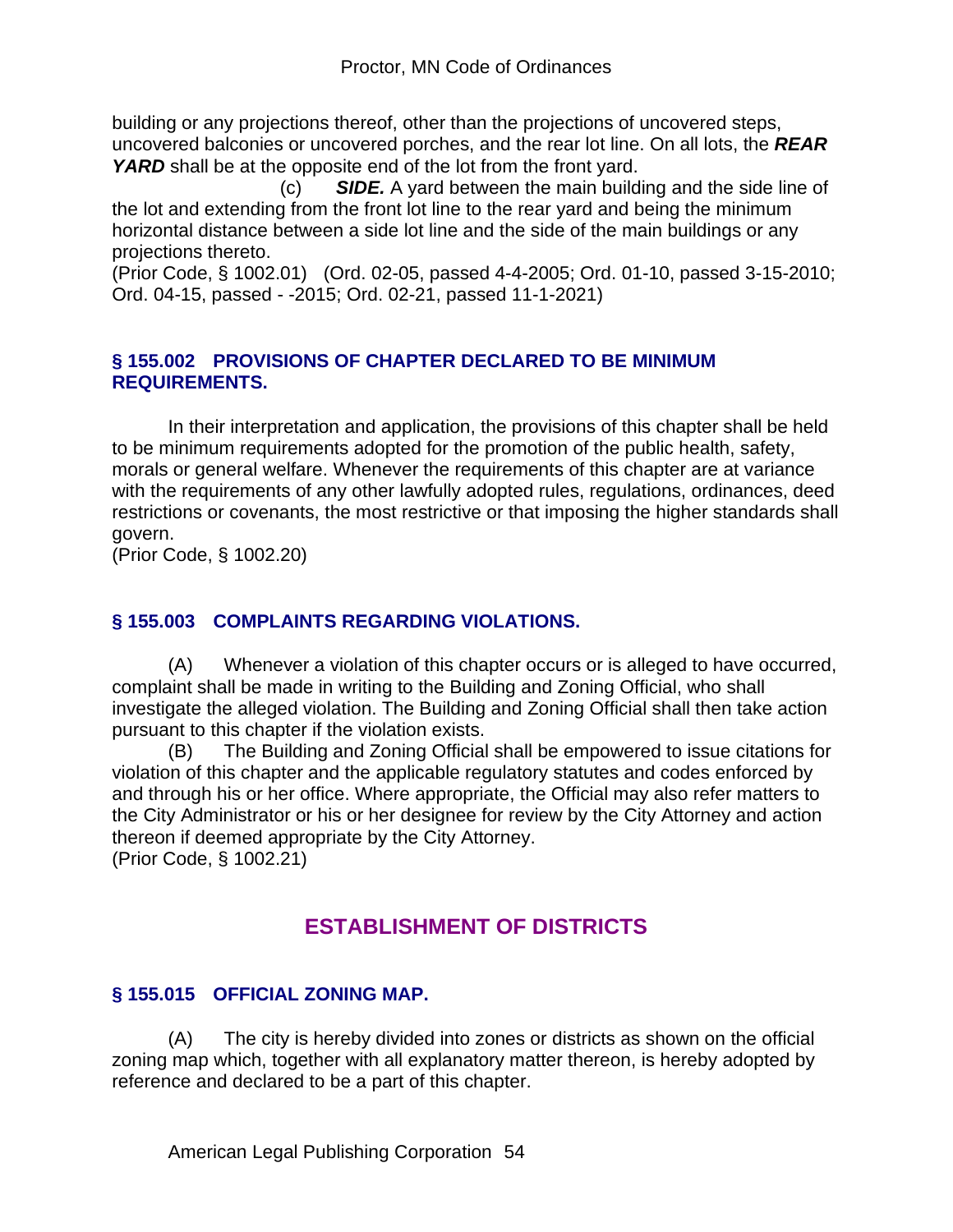(B) The official zoning map shall be identified by the signature of the Mayor, attested by the Clerk-Treasurer, and bearing the seal of the city under the following words: "This is to certify that this is the Official Zoning Map of the City of Proctor, Minnesota", together with the date of the adoption of this chapter.

(C) If, in accordance with the provisions of this chapter and M.S. Ch. 462, as it may be amended from time to time, changes are made in district boundaries or other matter portrayed on the official zoning map, the changes shall be entered at Council direction with an entry on the official zoning map as follows: "On (date), by official action of the City Council, the following change(s) were made in the official zoning map. (Brief description of nature of change)", which entry shall be signed by the Mayor and attested by the Clerk-Treasurer. No amendment to this chapter which involves matter portrayed on the official zoning map shall become effective until after the change and entry has been made on the map.

(D) Regardless of the existence of purported copies of the official zoning map which may from time to time be made or published, the official zoning map which shall be located in the office of the Clerk- Treasurer shall be the final authority as to the current zoning status of land and water areas, buildings and other structures in the city. (Prior Code, § 1002.02)

## **§ 155.016 REPLACEMENT OF OFFICIAL ZONING MAP.**

In the event that the official zoning map becomes damaged, destroyed, lost or difficult to interpret because of the nature or number of changes and additions, the Council may, by resolution, adopt a new official zoning map which shall supersede the prior official zoning map. The new official zoning map may correct drafting or other errors or omissions in the prior official zoning map, but no correction shall have the effect of amending the original official zoning map or any subsequent amendment thereof. The new official zoning map shall be identified by the signature of the Mayor, attested by the Clerk-Treasurer and bearing the seal of the city under the following words: "This is to certify that this is the official zoning map as part of the zoning ordinance of the City of Proctor, Minnesota." Unless the prior official zoning map has been lost or has been totally destroyed, the prior map or any significant parts thereof remaining shall be preserved, together with all available records pertaining to its adoption or amendment.

(Prior Code, § 1002.02)

## **§ 155.017 RULES FOR INTERPRETATION OF DISTRICT BOUNDARIES.**

Where uncertainty exists as to the boundaries of districts as shown on the official zoning map, the following rules shall apply.

(A) Boundaries indicated as approximately following the centerlines of streets, highways or alleys shall be construed to follow the centerlines.

(B) Boundaries indicated as approximately following platted lot lines shall be construed as following the lot lines.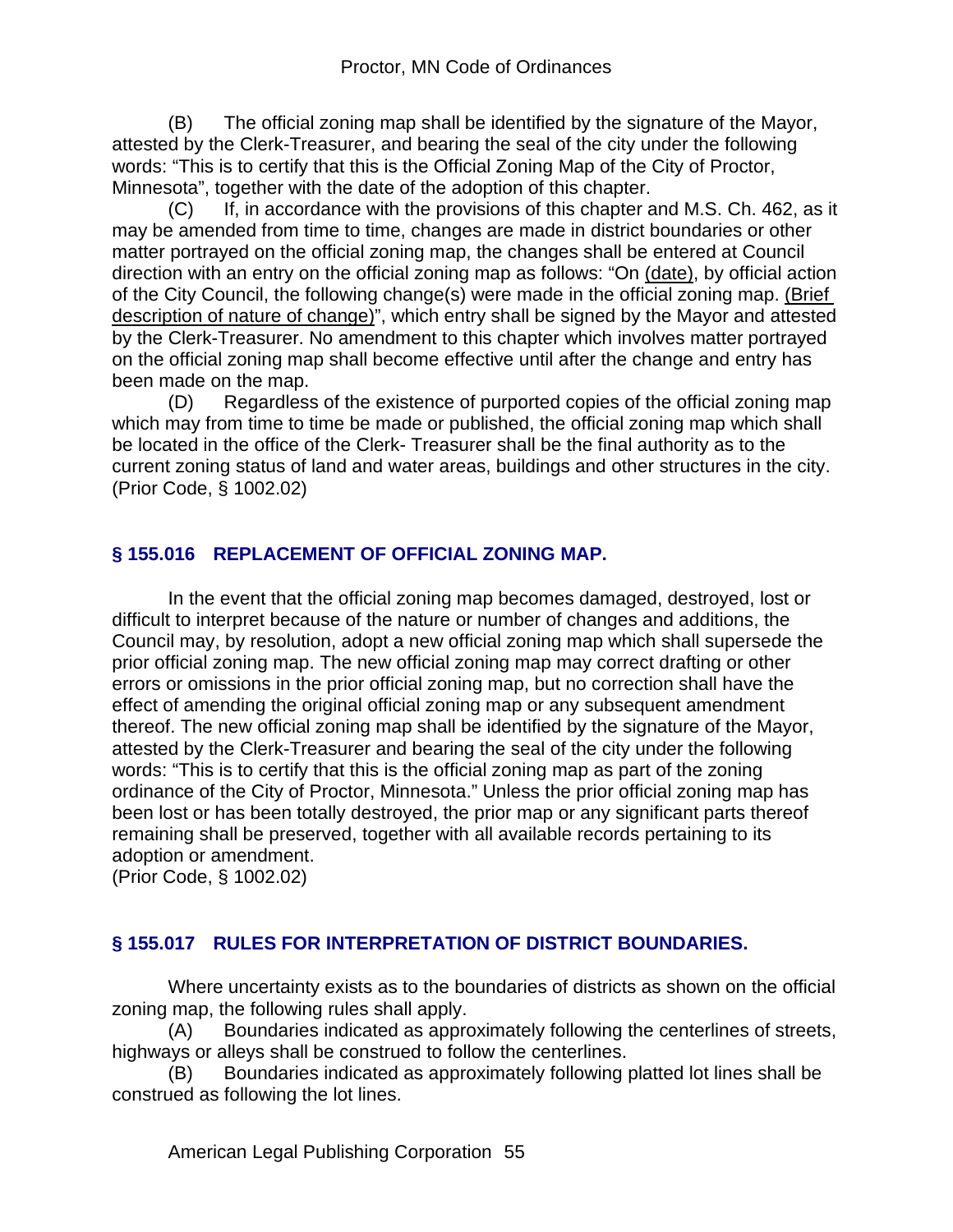(C) Boundaries indicated as approximately following city limits shall be construed as following the city limits.

(D) Boundaries indicated as following railroad lines shall be construed as to be midway between the main tracks.

(E) Boundaries indicated as following shore lines shall be construed to follow the shore lines, and in the event of change in the shore line shall be construed as moving with the actual shore line; boundaries indicated as approximately following the centerlines of streams, rivers, canals, lakes or other bodies of water shall be construed to follow the centerlines.

(F) Boundaries indicated as parallel to or extensions of features indicated in divisions (A) through (E) above shall be so construed. Distances not specifically indicated on the official zoning map shall be determined by the scale of the map.

(G) Where physical or cultural features existing on the ground are at variance with those shown on the official zoning map or in other circumstances not covered by divisions (A) through (F) above, the Board of Adjustment shall interpret the district boundaries.

(H) Where a district boundary line divides a lot which was in single ownership at the time of passage of this chapter, the Board of Adjustment may permit, as a special exception, the extension of the regulations for either portion of the lot not to exceed 50 feet beyond the district line into the remaining portion of the lot.

(Prior Code, § 1002.02)

## **§ 155.018 APPLICATION FOR DISTRICT REGULATIONS.**

The regulations set by this chapter within each district shall be minimum regulations and shall apply uniformly to each class or kind of structure or land, including, but not limited to, the following.

(A) No building, structure or land shall hereinafter be used or occupied and no building or structure or part thereof shall hereinafter be erected, constructed, reconstructed, moved or structurally altered except in conformity with all of the regulations herein specified for the district in which it is located.

(B) No building or other structure shall hereafter be erected or altered:

- (1) To exceed the height or bulk;
- (2) To accommodate or house a greater number of families;
- (3) To occupy a greater percentage of lot area; and

 (4) To have narrower or smaller rear yards, front yards, side yards or other open spaces than herein required; or in any other manner contrary to the provisions of this chapter.

(C) No part of a yard or other open space or off-street parking or loading space required about or in connection with any building for the purpose of complying with this chapter shall be included as part of a yard, open space or off-street parking or loading space similarly required for any other building.

(D) No yard or lot existing at the time of passage of this chapter shall be reduced in dimension or area below the minimum requirements set forth herein. Yards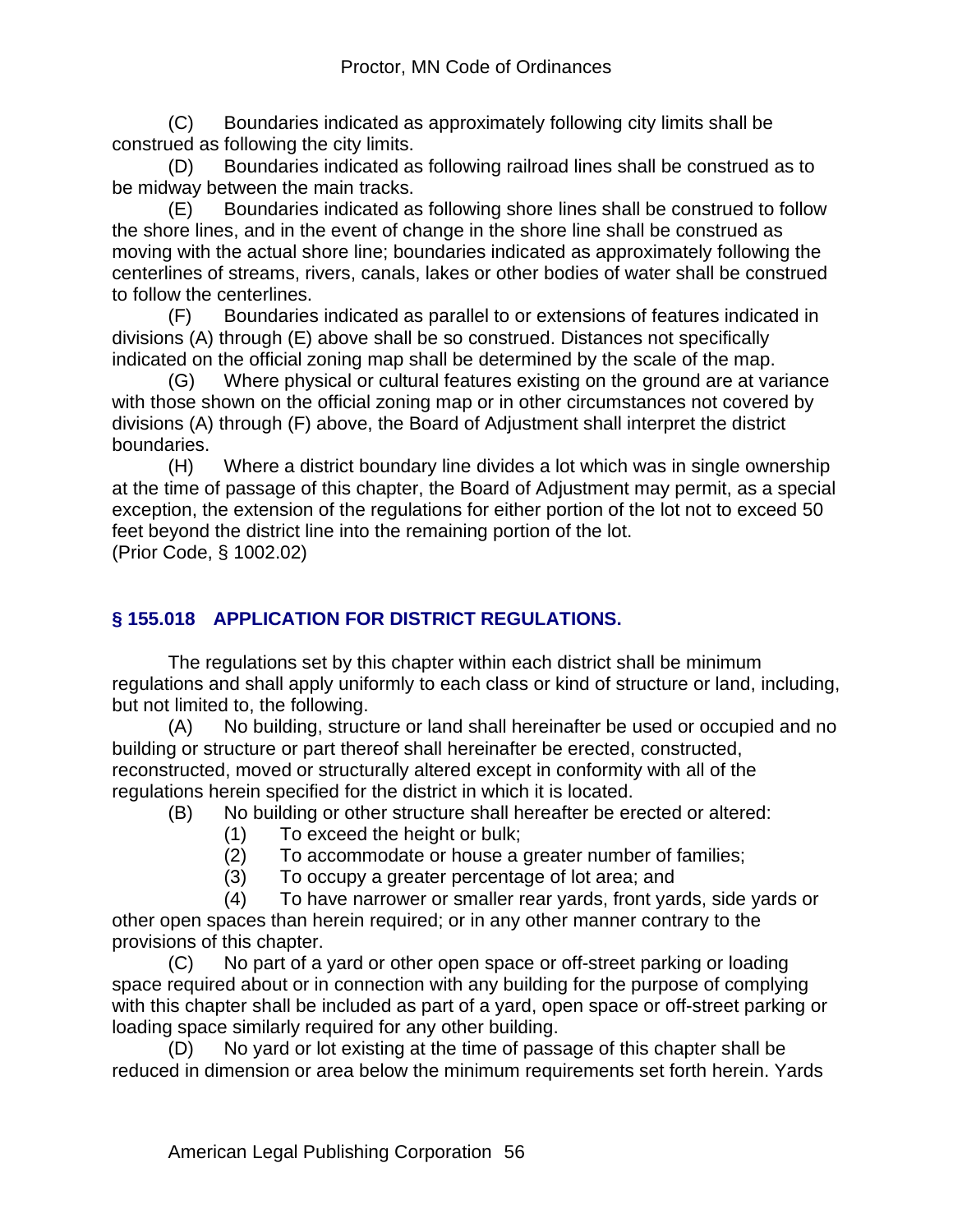or lots created after the effective date of this chapter shall meet at least the minimum requirements established by this chapter.

(E) All territory which may hereafter be annexed to the city shall be considered to be in the "S" Suburban District until otherwise classified. (Prior Code, § 1002.02) Penalty, see § 10.99

### **§ 155.019 DISTRICTS ENUMERATED.**

For the purpose of this chapter, the city is hereby divided into districts, of which there shall be ten in number, as follows:

- (A) "O/R" Open Space/Recreational District;
- (B) "S" Suburban District;
- (C) "R-1a" One Family Residential District;
- (D) "R-1b" One Family Residential District;
- (E) "R-1c" One Family Residential District;
- (F) "R-2" Two Family Residential District;
- (G) "R-3" Apartment Residential District;
- (H) "C-1" Retail District;
- (I) "C-2" Commercial District; and
- (J) "I" Industrial District.

(Prior Code, § 1002.02)

# **HEIGHT AND AREA REQUIREMENTS**

#### **§ 155.030 STANDARDS.**

- (A) *General setback requirements.*
	- (1) *All dwellings, primary structures.*

| <b>General Setback Requirements</b>               |                                                                                                                                                                                                                                                              |                                                                                       |    |    |    |     |    |  |
|---------------------------------------------------|--------------------------------------------------------------------------------------------------------------------------------------------------------------------------------------------------------------------------------------------------------------|---------------------------------------------------------------------------------------|----|----|----|-----|----|--|
| <b>Dwellings, Primary Structures</b>              |                                                                                                                                                                                                                                                              |                                                                                       |    |    |    |     |    |  |
| <b>District</b>                                   | <b>Minimum</b><br><b>Minimum</b><br><b>Minimum</b><br><b>Minimum</b><br>Minimum<br>Maximum<br>Lot Area<br>Side Yard<br><b>Height of</b><br>Lot<br><b>Front</b><br>Rear<br>Width (In<br><b>Buildings</b><br>per Family<br>Yard<br>Yard<br><b>Frontage</b> (In |                                                                                       |    |    |    |     |    |  |
|                                                   |                                                                                                                                                                                                                                                              | Feet)<br>Depth (In<br>Depth (In<br>Feet)<br><b>Stories</b><br>Feet*<br>Feet)<br>Feet) |    |    |    |     |    |  |
| "O/R" (Allowed<br>as " $C$ "-use $\S$<br>155.228) | 10 acres                                                                                                                                                                                                                                                     | 250                                                                                   | 50 | 25 | 50 | 2.5 | 35 |  |
| "S"                                               | 5 acres                                                                                                                                                                                                                                                      | 250                                                                                   | 50 | 25 | 50 | 2.5 | 35 |  |
| "R-1a"                                            | 14,000 sq. ft.<br>$+ +$                                                                                                                                                                                                                                      | $75***$                                                                               | 35 | 8  | 25 | 2.5 | 35 |  |
| " $R-1b$ "                                        | 7,500 sq. ft.                                                                                                                                                                                                                                                | 60***                                                                                 | 35 | 6  | 25 | 2.5 | 35 |  |
| "R-1c"                                            | 32,670 sq. ft.                                                                                                                                                                                                                                               | 3/4 Acre***<br>(150 feet)                                                             | 35 | 6  | 25 | 2.5 | 35 |  |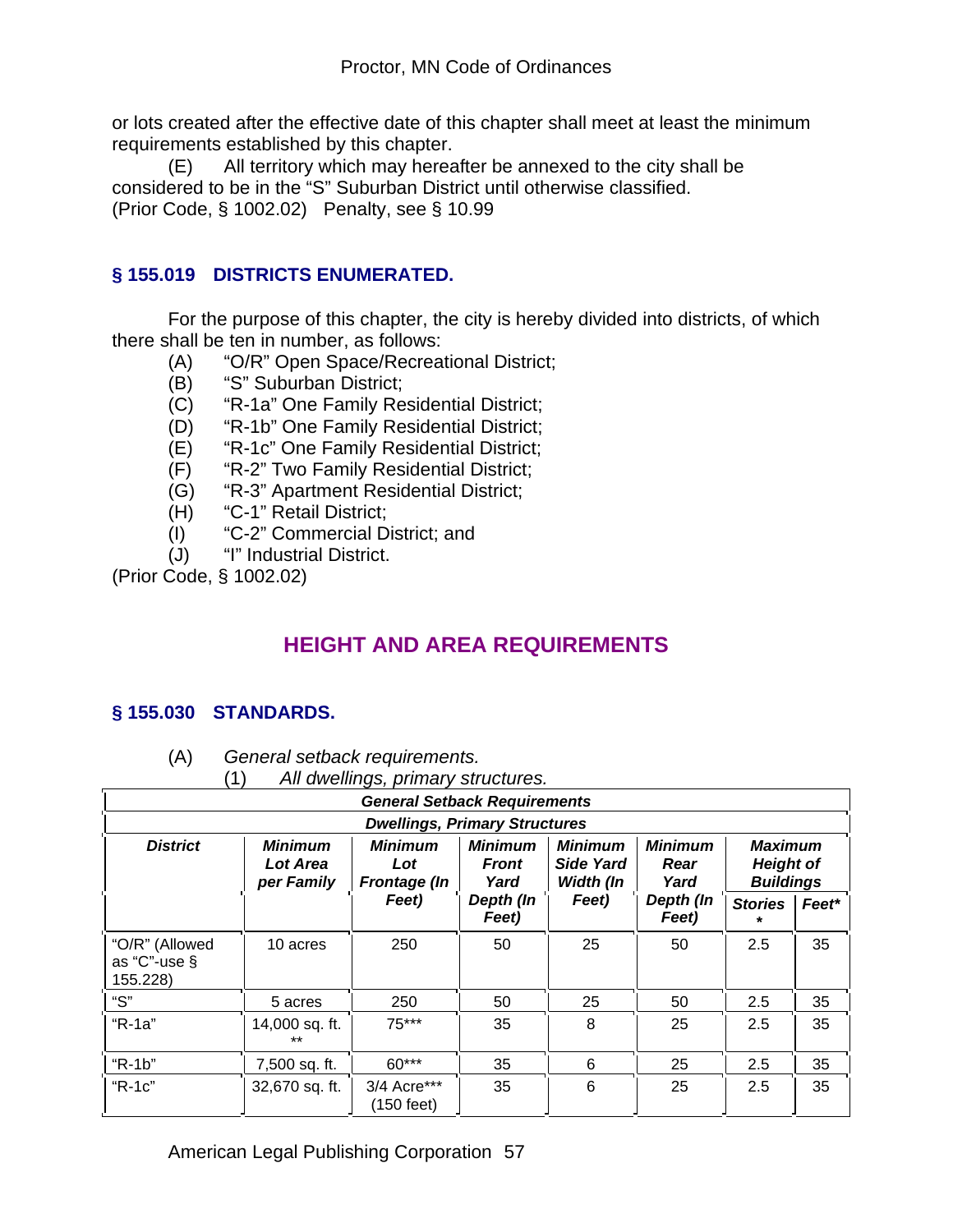|                                      | <b>General Setback Requirements</b>                                                                                                                                                                       |       |                    |       |                    |                |                                                        |  |
|--------------------------------------|-----------------------------------------------------------------------------------------------------------------------------------------------------------------------------------------------------------|-------|--------------------|-------|--------------------|----------------|--------------------------------------------------------|--|
| <b>Dwellings, Primary Structures</b> |                                                                                                                                                                                                           |       |                    |       |                    |                |                                                        |  |
| <b>District</b>                      | <b>Minimum</b><br><b>Minimum</b><br><b>Minimum</b><br>Minimum<br>Minimum<br><b>Side Yard</b><br>Lot Area<br>Rear<br>Lot<br><b>Front</b><br>Width (In<br>Yard<br>Yard<br>per Family<br><b>Frontage (In</b> |       |                    |       |                    |                | <b>Maximum</b><br><b>Height of</b><br><b>Buildings</b> |  |
|                                      |                                                                                                                                                                                                           | Feet) | Depth (In<br>Feet) | Feet) | Depth (In<br>Feet) | <b>Stories</b> | Feet*                                                  |  |
| "R-2"                                |                                                                                                                                                                                                           |       |                    |       |                    |                |                                                        |  |
| 1- Family                            | 7,500 sq. ft.                                                                                                                                                                                             | 60    | 35                 | 6     | 25                 | 2.5            | 35                                                     |  |
| 2- Family                            | 3,750 sq. ft.                                                                                                                                                                                             |       |                    |       |                    |                |                                                        |  |
| "R-3"                                |                                                                                                                                                                                                           |       |                    |       |                    |                |                                                        |  |
| 1- Family                            | 7,500 sq. ft.                                                                                                                                                                                             | 60    | 35(5)              | 6(1)  | 25(5)              | 3.0            | 45                                                     |  |
| 2- Family                            | 3,750 sq. ft.                                                                                                                                                                                             |       |                    |       |                    |                |                                                        |  |
| Multi-                               | 1,500 sq. ft.                                                                                                                                                                                             |       |                    |       |                    |                |                                                        |  |
| Family                               |                                                                                                                                                                                                           |       |                    |       |                    |                |                                                        |  |
| Efficiency                           | 380 sq. ft.                                                                                                                                                                                               |       |                    |       |                    |                |                                                        |  |

| <b>Dwellings, Primary Structures</b>                                                                                                                                                                                                                      |                                                    |                                          |                                                  |                                          |                                                 |                                                        |       |  |
|-----------------------------------------------------------------------------------------------------------------------------------------------------------------------------------------------------------------------------------------------------------|----------------------------------------------------|------------------------------------------|--------------------------------------------------|------------------------------------------|-------------------------------------------------|--------------------------------------------------------|-------|--|
| <b>District</b>                                                                                                                                                                                                                                           | <b>Minimum Lot</b><br>Area per<br><b>Family</b>    | <b>Minimum</b><br>Lot<br><b>Frontage</b> | <b>Minimum</b><br><b>Front Yard</b><br>Depth (In | <b>Minimum</b><br>Side Yard<br>Width (In | <b>Minimum</b><br><b>Rear Yard</b><br>Depth (In | <b>Maximum</b><br><b>Height of</b><br><b>Buildings</b> |       |  |
|                                                                                                                                                                                                                                                           |                                                    | (In Feet)                                | Feet)                                            | Feet)                                    | Feet)                                           | <b>Stories</b>                                         | Feet* |  |
| $°C - 1"$                                                                                                                                                                                                                                                 | Same as "R-3"                                      | N/A                                      | 5                                                | 5(2)                                     | 25                                              | 3.0                                                    | 45    |  |
| "C-2"                                                                                                                                                                                                                                                     | Same as "R-3"                                      | N/A                                      | 5                                                | 5(2)                                     | 25                                              | 3.0                                                    | 45    |  |
| " "                                                                                                                                                                                                                                                       | 5(6)<br>60(4)<br>Not allowed<br>5(3)<br>(3)<br>4.0 |                                          |                                                  |                                          |                                                 |                                                        |       |  |
| $\star$<br>See § 155.032 for standards, restrictions and the like regarding antennas and the like                                                                                                                                                         |                                                    |                                          |                                                  |                                          |                                                 |                                                        |       |  |
| $***$<br>Except Scott's/McGovern Addition as set forth on zoning map; 9,000 square feet where city water<br>available                                                                                                                                     |                                                    |                                          |                                                  |                                          |                                                 |                                                        |       |  |
| $***$<br>Except single lot, where owner of lot does not own other adjacent lots as of date of adoption of<br>zoning ordinance, 33 foot frontage will be buildable. Does not apply where lot is sold or transferred prior<br>to building; see $\S$ 155.036 |                                                    |                                          |                                                  |                                          |                                                 |                                                        |       |  |

(2) *Notes to tables.*

| For buildings less than three stories in height. For three story buildings, side yards of 10 feet are<br>(1)<br>required.<br>(2)<br>The side yard setback is as set forth, except that a side yard of not less than seven feet shall be<br>provided on the side of lot abutting a residential district.<br>No rear yard required and the side yard setback is as set forth; except, that a side yard of not less<br>(3)<br>than 7 feet and a rear yard of not less than 25 feet shall be provided on the side or rear of a lot abutting a<br>residential district.<br>Whenever any building on a "M-1" District adjoins or abuts a residential district, the building shall<br>(4)<br>not exceed three stories or 40 feet in height, unless it is set back one foot from the required side and rear<br>yard lines for each foot of additional height above 40 feet.<br>Front and rear yard requirements in "R-3" District are a minimum of 35 and 25 feet, respectively,<br>(5)<br>except for three story buildings which shall have requirements of 40 and 30 feet, respectively. | Notes to Tables |
|------------------------------------------------------------------------------------------------------------------------------------------------------------------------------------------------------------------------------------------------------------------------------------------------------------------------------------------------------------------------------------------------------------------------------------------------------------------------------------------------------------------------------------------------------------------------------------------------------------------------------------------------------------------------------------------------------------------------------------------------------------------------------------------------------------------------------------------------------------------------------------------------------------------------------------------------------------------------------------------------------------------------------------------------------------------------------------|-----------------|
|                                                                                                                                                                                                                                                                                                                                                                                                                                                                                                                                                                                                                                                                                                                                                                                                                                                                                                                                                                                                                                                                                    |                 |
|                                                                                                                                                                                                                                                                                                                                                                                                                                                                                                                                                                                                                                                                                                                                                                                                                                                                                                                                                                                                                                                                                    |                 |
|                                                                                                                                                                                                                                                                                                                                                                                                                                                                                                                                                                                                                                                                                                                                                                                                                                                                                                                                                                                                                                                                                    |                 |
|                                                                                                                                                                                                                                                                                                                                                                                                                                                                                                                                                                                                                                                                                                                                                                                                                                                                                                                                                                                                                                                                                    |                 |
|                                                                                                                                                                                                                                                                                                                                                                                                                                                                                                                                                                                                                                                                                                                                                                                                                                                                                                                                                                                                                                                                                    |                 |
|                                                                                                                                                                                                                                                                                                                                                                                                                                                                                                                                                                                                                                                                                                                                                                                                                                                                                                                                                                                                                                                                                    |                 |
|                                                                                                                                                                                                                                                                                                                                                                                                                                                                                                                                                                                                                                                                                                                                                                                                                                                                                                                                                                                                                                                                                    |                 |
|                                                                                                                                                                                                                                                                                                                                                                                                                                                                                                                                                                                                                                                                                                                                                                                                                                                                                                                                                                                                                                                                                    |                 |
|                                                                                                                                                                                                                                                                                                                                                                                                                                                                                                                                                                                                                                                                                                                                                                                                                                                                                                                                                                                                                                                                                    |                 |
|                                                                                                                                                                                                                                                                                                                                                                                                                                                                                                                                                                                                                                                                                                                                                                                                                                                                                                                                                                                                                                                                                    |                 |
|                                                                                                                                                                                                                                                                                                                                                                                                                                                                                                                                                                                                                                                                                                                                                                                                                                                                                                                                                                                                                                                                                    |                 |
|                                                                                                                                                                                                                                                                                                                                                                                                                                                                                                                                                                                                                                                                                                                                                                                                                                                                                                                                                                                                                                                                                    |                 |
| If average depth of the lot is less than 250 feet, the minimum front yard depth required is 10% of<br>(6)                                                                                                                                                                                                                                                                                                                                                                                                                                                                                                                                                                                                                                                                                                                                                                                                                                                                                                                                                                          |                 |
| the average lot depth, but not less than 10 feet.                                                                                                                                                                                                                                                                                                                                                                                                                                                                                                                                                                                                                                                                                                                                                                                                                                                                                                                                                                                                                                  |                 |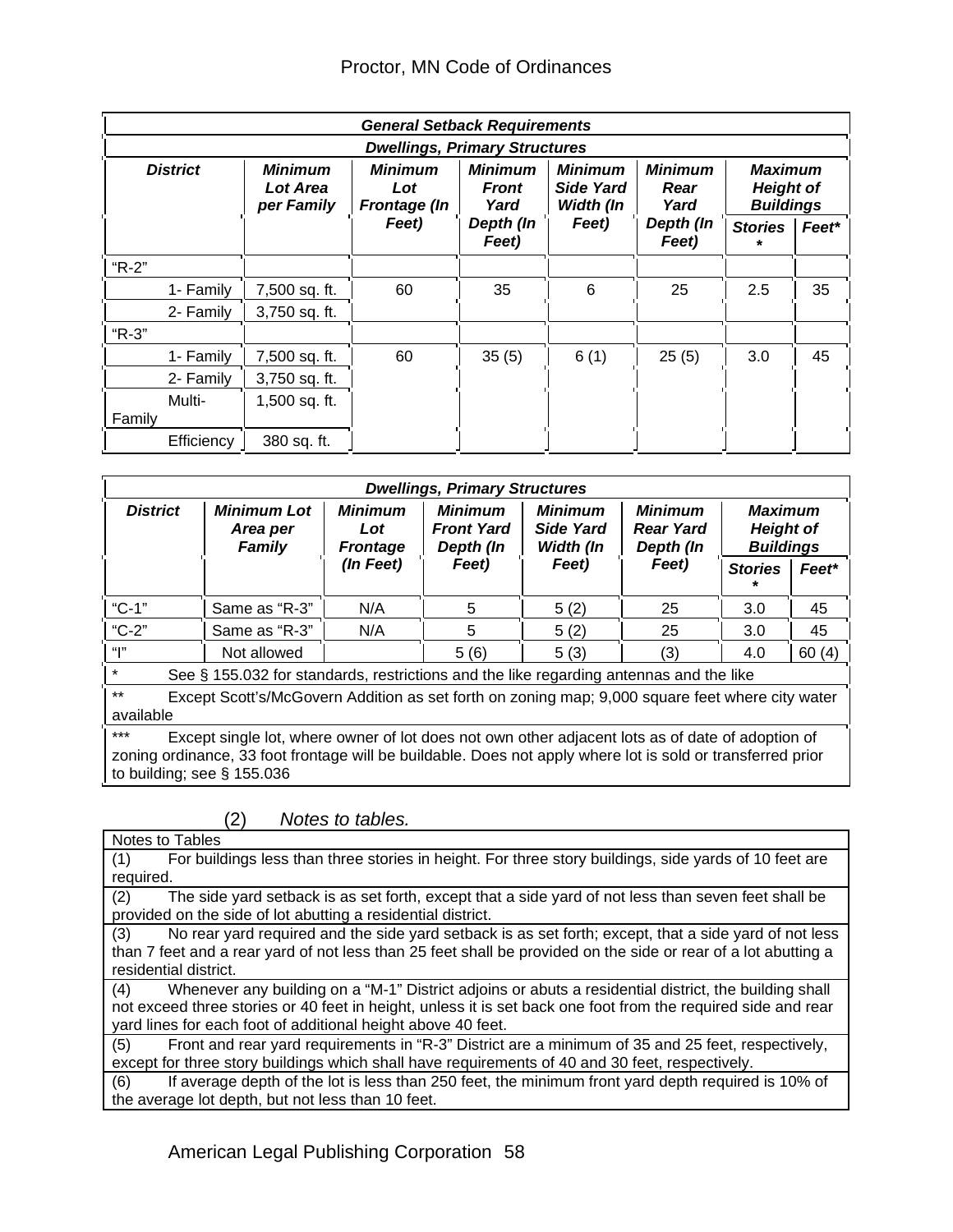| Notes to Tables                                                                                       |
|-------------------------------------------------------------------------------------------------------|
| No lot of record containing 7,500 square feet or less shall be used except for a single-family<br>(7) |
| dwelling or a permitted non-dwelling use.                                                             |
| To be computed so as to include any highway easements or parts thereof within the original<br>(8)     |
| parcel of land.                                                                                       |
|                                                                                                       |

(B) The Planning Commission shall make findings on each of these requirements as seen in light of the individual development, the site and surrounding developments.

(Prior Code, § 1002.03) (Ord. 01-11, passed 6-20-2011) Penalty, see § 10.99

## **§ 155.031 ALLOWABLE PERCENTAGE OF LOT COVERAGE.**

(A) All structures placed upon a lot within the city shall conform to the following allowable percentage of lot coverage standards:

| <b>District</b> | Percentage |
|-----------------|------------|
| " $O/R$ "       | N/A        |
| "S"             | N/A        |
| " $R-1$ "       | 35%        |
| "R-1a"          | 35%        |
| "R-1b"          | 35%        |
| " $R-1c$ "      | 35%        |
| "R-2"           | 35%        |
| "R-3"           | 50%        |
| "C-1"           | 50%        |
| "C-2"           | 50%        |
| <b>"</b>        | 75%        |

(B) *"R" Zones.* Provided, that in any "R" Zone, no accessory structure shall exceed 1,200 square feet on any lot; provided further, that in no event shall any lot located in an "R" Zone have more than three accessory structures located upon it. An exception shall be that within "R-2" and "R-3" Zones, multiple family structures shall be allowed one single-stall motor vehicle garage per dwelling unit. In addition to the single-stall garage, there may also be allowed two additional accessory structures in "R-2" and "R-3" Zones.

(C) *"S" Zones.* Provided, that in any "S" Zone, no accessory structure shall exceed 5,000 square feet on any lot; provided further, that in no event shall a lot have more than four accessory structures in total placed upon it. Only one of the accessory structures located upon the lot may exceed 1,200 square feet in size.

| <b>District</b>                 | <b>Minimum Depth</b><br>of Front Yard<br>(In Feet) |     | <b>Minimum Depth</b><br>of Rear Yard (In<br>Feet) |  |
|---------------------------------|----------------------------------------------------|-----|---------------------------------------------------|--|
| "O/R" Open Space-<br>Recreation | N/A                                                | N/A | N/A                                               |  |
| "S" Suburban                    | 50                                                 | 25  | 50                                                |  |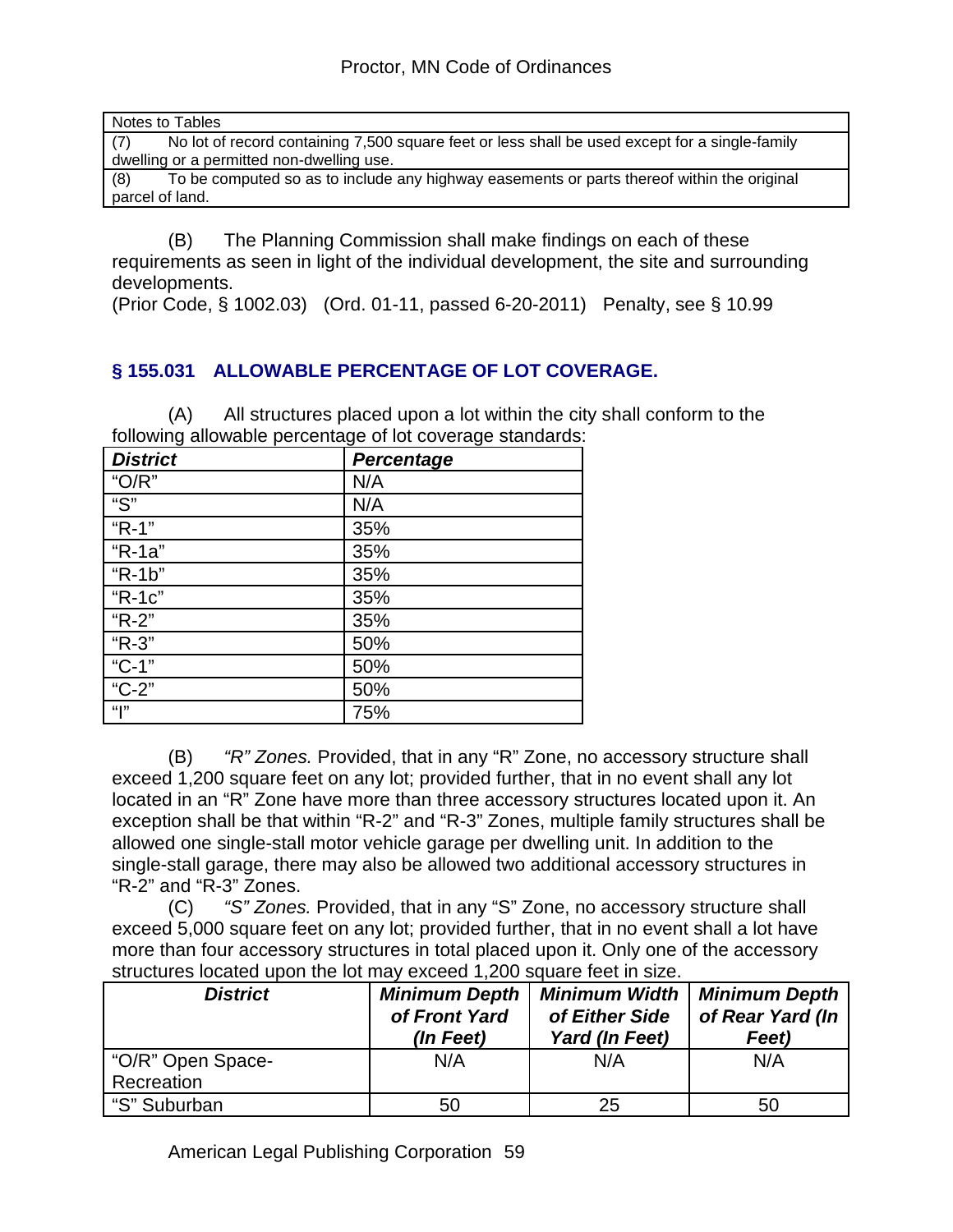| <b>District</b>    | <b>Minimum Depth</b><br>of Front Yard<br>(In Feet) | <b>Minimum Width</b><br>of Either Side<br>Yard (In Feet) | <b>Minimum Depth</b><br>of Rear Yard (In<br>Feet) |
|--------------------|----------------------------------------------------|----------------------------------------------------------|---------------------------------------------------|
| "R-1a" Residential | 35                                                 | 8                                                        | 25                                                |
| "R-1b" Residential | 35                                                 | 6                                                        | 25                                                |
| "R-1c" Residential | 35                                                 | 6                                                        | 25                                                |
| "R-2" Residential  | 35                                                 | 6                                                        | 25                                                |
| "R-3" Residential  | 35(5)                                              | 6<br>(1)                                                 | 25(5)                                             |
| "C-1" Commercial   |                                                    | None $(2)$                                               | 25                                                |
| "C-2" Commercial   |                                                    | None $(2)$                                               | 25                                                |
| "I" Industrial     | See (6)                                            | None $(3)$                                               | None $(3)$                                        |

(D) *Specific setback requirements; structures and accessory buildings.*

|                                                     |                                                      | <b>Specific Setback Requirements</b> |                                                                                                                      |                                                                       |
|-----------------------------------------------------|------------------------------------------------------|--------------------------------------|----------------------------------------------------------------------------------------------------------------------|-----------------------------------------------------------------------|
|                                                     | <b>Standards for Structures, Accessory Buildings</b> |                                      |                                                                                                                      |                                                                       |
| <b>Structures and</b><br><b>Accessory Buildings</b> | Zone<br><b>Applicable</b>                            | <b>Front Yard</b><br><b>Setback</b>  | <b>Side Yard</b><br><b>Setback</b>                                                                                   | <b>Rear Yard</b><br><b>Setback</b>                                    |
| Alleys, impact of                                   | All                                                  |                                      |                                                                                                                      | $1/2$ alley<br>width may be<br>used as part<br>of required<br>setback |
| Alley, lack of                                      | "O/R", "S", all<br><b>Residential</b>                |                                      | May use one<br>side yard,<br>minimum 9<br>ft., for<br>driveway;<br>other side<br>yard must be<br>minimum of 5<br>ft. |                                                                       |
| Apartments, duplexes                                | "R-2", "R-3"<br>only                                 |                                      | <b>Follow rules</b><br>for<br>single-family<br>zones                                                                 |                                                                       |
| Carport, canopy                                     | All residential                                      |                                      | 5 ft. setback<br>from side lot<br>line                                                                               |                                                                       |
| Corner lots*                                        | All residential                                      |                                      |                                                                                                                      |                                                                       |
| (a) Dwellings                                       | "R-1a"                                               |                                      | 25 ft.                                                                                                               |                                                                       |
|                                                     | "R-1b" - "R-3"                                       |                                      | 15 ft.                                                                                                               |                                                                       |
| (b) Detached                                        | "R-1a"                                               |                                      | 25 ft.                                                                                                               |                                                                       |
| accessory buildings                                 | "R-1b" - "R-3"                                       |                                      | 20 ft.                                                                                                               |                                                                       |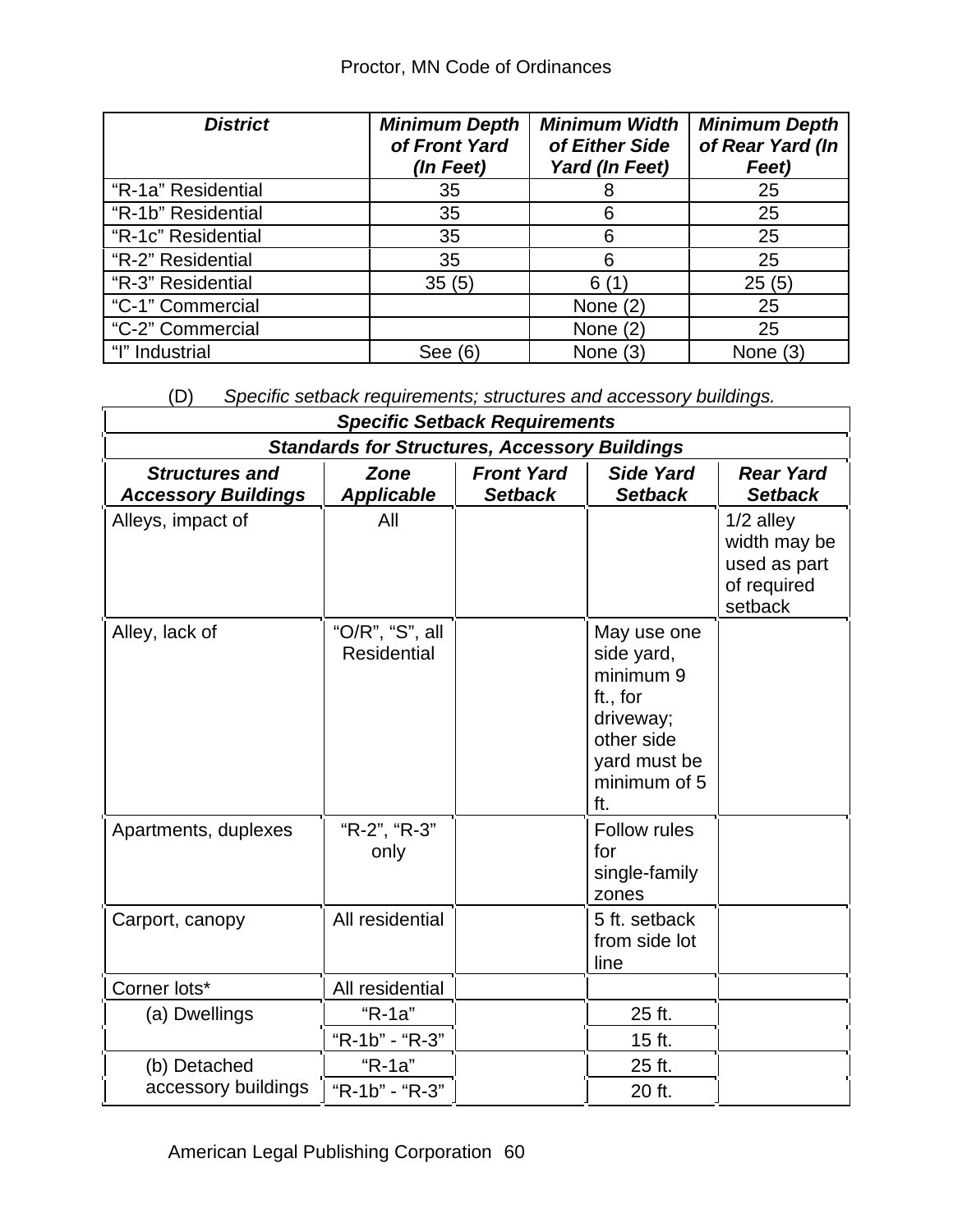| <b>Specific Setback Requirements</b>                                      |                                               |                                                                                 |                                                                                          |                                                |  |  |  |
|---------------------------------------------------------------------------|-----------------------------------------------|---------------------------------------------------------------------------------|------------------------------------------------------------------------------------------|------------------------------------------------|--|--|--|
|                                                                           |                                               | <b>Standards for Structures, Accessory Buildings</b>                            |                                                                                          |                                                |  |  |  |
| <b>Structures and</b><br><b>Accessory Buildings</b>                       | <b>Zone</b><br><b>Applicable</b>              | <b>Front Yard</b><br><b>Setback</b>                                             | <b>Side Yard</b><br><b>Setback</b>                                                       | <b>Rear Yard</b><br><b>Setback</b>             |  |  |  |
| (includes attached<br>garage, front wall)                                 |                                               |                                                                                 |                                                                                          |                                                |  |  |  |
| (c) Educational,                                                          | "R-1a"                                        |                                                                                 | 35 ft.                                                                                   |                                                |  |  |  |
| religious structure                                                       | "R-1b" - "R-3"                                |                                                                                 | 25 ft.                                                                                   |                                                |  |  |  |
| Deck or porch                                                             | All                                           |                                                                                 | 5 ft.                                                                                    |                                                |  |  |  |
| (a) Open                                                                  |                                               | May project<br>10 ft. into<br>required front<br>yard                            | 5 ft.                                                                                    |                                                |  |  |  |
| (b) Closed<br>(maximum 40 sq.<br>$\mathsf{ft}$ .)                         |                                               | May project 4<br>ft. into front<br>yard                                         | 5 ft.                                                                                    |                                                |  |  |  |
| Double lots (frontage)                                                    | All                                           | <b>Setback</b><br>required on<br>all lots with<br>frontage                      |                                                                                          |                                                |  |  |  |
| Dwelling in "C" District<br>(adjacent to or above<br>commercial business) | "C"                                           |                                                                                 | If abuts "R"<br>District, must<br>follow<br>abutting "R"<br>requirement<br>for side yard |                                                |  |  |  |
| Fire escapes and the<br>like                                              | All                                           |                                                                                 |                                                                                          | May project 5<br>ft. into rear<br>yard setback |  |  |  |
| Garage, lack of, see<br>Alley, lack of                                    |                                               |                                                                                 |                                                                                          |                                                |  |  |  |
| Nonconforming lots                                                        | <b>Residential</b><br>(see also §<br>155.035) |                                                                                 |                                                                                          |                                                |  |  |  |
| (a) "R-1a"                                                                |                                               | Lots less<br>than 60 ft.<br>frontage:<br>minimum<br>side yard<br>setback, 5 ft. |                                                                                          |                                                |  |  |  |
| (b) "R-1b" - "R-2"                                                        |                                               | Lots less<br>than 50 ft.<br>frontage: if                                        |                                                                                          |                                                |  |  |  |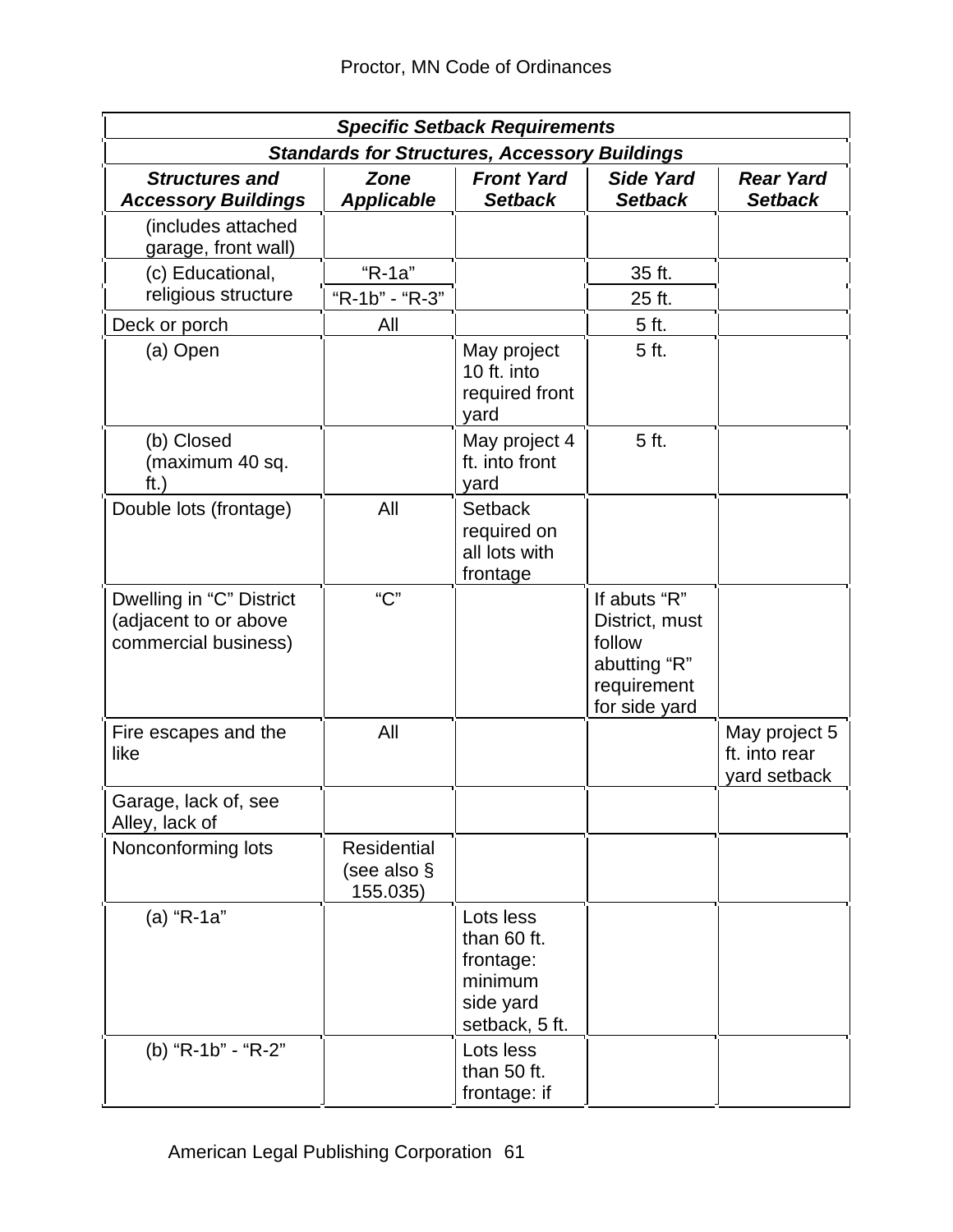| <b>Specific Setback Requirements</b>                                                                                                   |                                  |                                                                        |                                                                                                                 |                                                                                                                                                                                                                                                                                                             |  |  |  |
|----------------------------------------------------------------------------------------------------------------------------------------|----------------------------------|------------------------------------------------------------------------|-----------------------------------------------------------------------------------------------------------------|-------------------------------------------------------------------------------------------------------------------------------------------------------------------------------------------------------------------------------------------------------------------------------------------------------------|--|--|--|
|                                                                                                                                        |                                  | <b>Standards for Structures, Accessory Buildings</b>                   |                                                                                                                 |                                                                                                                                                                                                                                                                                                             |  |  |  |
| <b>Structures and</b><br><b>Accessory Buildings</b>                                                                                    | <b>Zone</b><br><b>Applicable</b> | <b>Front Yard</b><br><b>Setback</b>                                    | <b>Side Yard</b><br><b>Setback</b>                                                                              | <b>Rear Yard</b><br><b>Setback</b>                                                                                                                                                                                                                                                                          |  |  |  |
|                                                                                                                                        |                                  | garage on<br>premises,<br>minimum<br>aggregate<br>side yard, 12<br>ft. |                                                                                                                 |                                                                                                                                                                                                                                                                                                             |  |  |  |
| Projecting sills, eaves<br>and the like. General<br>rule: cannot project<br>beyond a required line<br>running along any<br>street/road | All residential                  | Minimum of<br>18 in. from<br>front yard<br>setback                     | Minimum of<br>18 in. from<br>required side<br>yard setback<br>(see rear<br>yard for<br>accessory<br>structures) | Minimum of<br>18 in. from<br>rear yard for<br>main<br>structure;<br>accessory<br>structures: 5<br>ft. minimum<br>side yard set<br>back<br>measured<br>from closest<br>point of<br>structure to<br>side lot line                                                                                             |  |  |  |
| Rear yards, general<br>rules                                                                                                           | All residential                  | Rear yard<br>must be set<br>back 60 ft.<br>from front<br>property line | 5 ft. setback<br>required from<br>eaves of<br>accessory<br>structure to<br>side lot line                        | See §<br>155.032 for<br>maximum<br>heights: 20<br>ft., "R-3",<br>"C-1" and<br>above; 18 ft.,<br>" $R-1$ " and<br>"R-2". Also,<br>accessory<br>structure<br>must be: 10<br>ft. from main<br>structure 5 ft.<br>from rear lot<br>line 5 ft. from<br>any other<br>structure If no<br>accessory<br>structure in |  |  |  |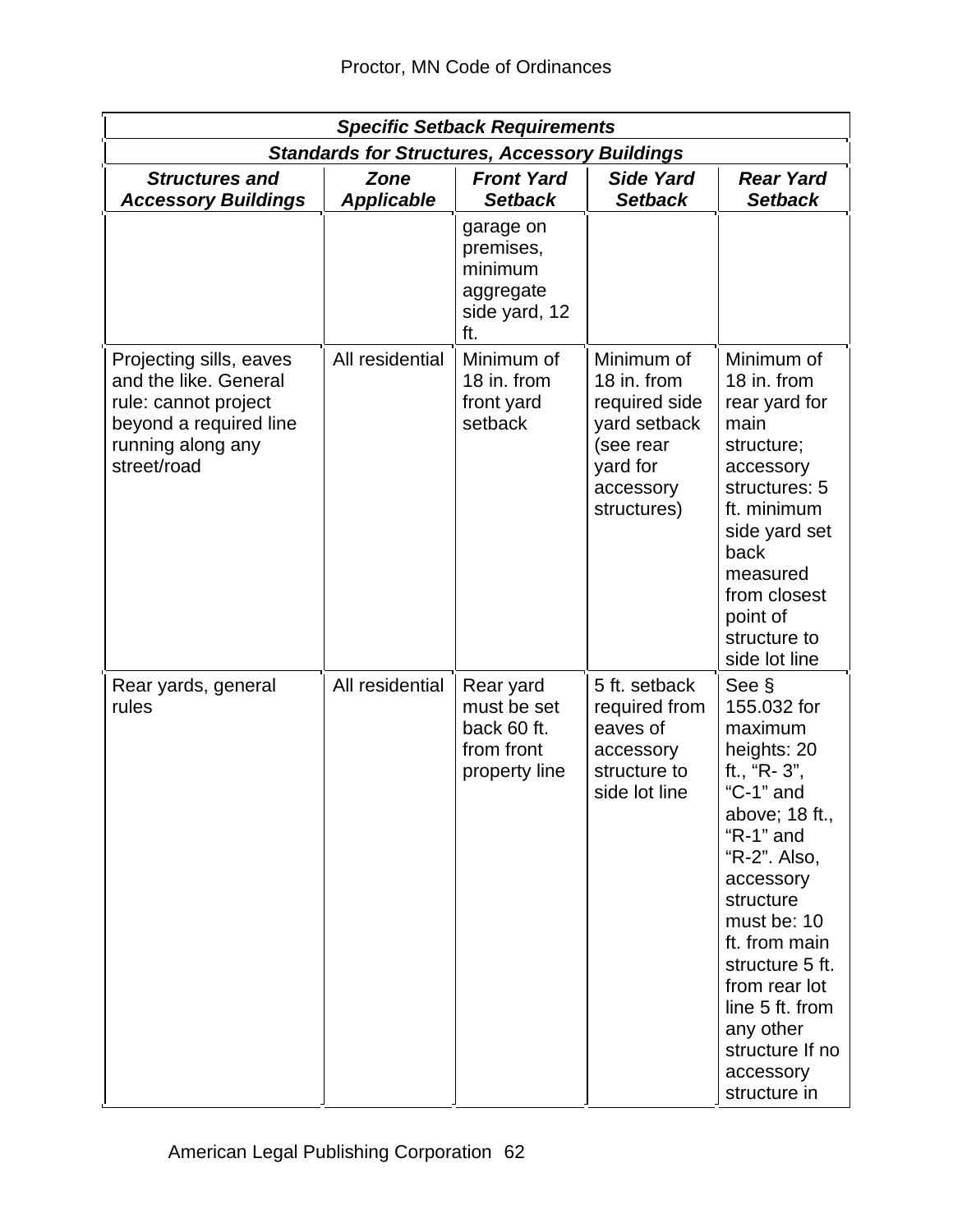|                                                                                                                                                                                                           | <b>Specific Setback Requirements</b> |                                                      |                                    |                                                                                |  |  |  |
|-----------------------------------------------------------------------------------------------------------------------------------------------------------------------------------------------------------|--------------------------------------|------------------------------------------------------|------------------------------------|--------------------------------------------------------------------------------|--|--|--|
|                                                                                                                                                                                                           |                                      | <b>Standards for Structures, Accessory Buildings</b> |                                    |                                                                                |  |  |  |
| <b>Structures and</b><br><b>Accessory Buildings</b>                                                                                                                                                       | <b>Zone</b><br><b>Applicable</b>     | <b>Front Yard</b><br><b>Setback</b>                  | <b>Side Yard</b><br><b>Setback</b> | <b>Rear Yard</b><br><b>Setback</b>                                             |  |  |  |
|                                                                                                                                                                                                           |                                      |                                                      |                                    | rear yard,<br>parking area<br>cannot<br>exceed 90%<br>of required<br>rear lot. |  |  |  |
| All<br>Walls, fences and the<br>like**<br>See §§ 155.037                                                                                                                                                  |                                      |                                                      |                                    |                                                                                |  |  |  |
| "C", "l"<br>Filling station pumps<br>Pumps or<br>islands may<br>be in required<br>front yard<br>setback, but<br>must be a<br>minimum of<br>15 ft. from<br>road; 50 ft.<br>from any "R"<br><b>District</b> |                                      |                                                      |                                    |                                                                                |  |  |  |
| $\star$<br>See also § 155.037(C)                                                                                                                                                                          |                                      |                                                      |                                    |                                                                                |  |  |  |
| $***$<br>Cannot exceed 2 1/2 feet or 30 inches in height along front except by variance in<br>"R" Zone. See § 155.037(G) and (H), 6 ft. general restriction in height for<br>commercial districts.        |                                      |                                                      |                                    |                                                                                |  |  |  |
| Subject to conditional use permit provided in §§ 155.270 through 155.276 if requested<br>setback is to be less than 5 ft.                                                                                 |                                      |                                                      |                                    |                                                                                |  |  |  |

(Prior Code, § 1002.03) (Ord. 01-11, passed 6-20-2011; Ord. 03-11, passed 12-19-2011; Ord. 07-17, passed 10-16-2017)

## **§ 155.032 EXCEPTIONS FOR HEIGHT.**

(A) The height regulations prescribed in this chapter shall not apply to television and radio towers, church spires, belfries, monuments, tanks, water and fire towers, stage towers or scenery lofts, cooling towers, ornamental towers and spires, chimneys, elevator penthouses, air conditioning penthouses, skylights, smokestacks, conveyors, storage elevators and facilities, and flag poles.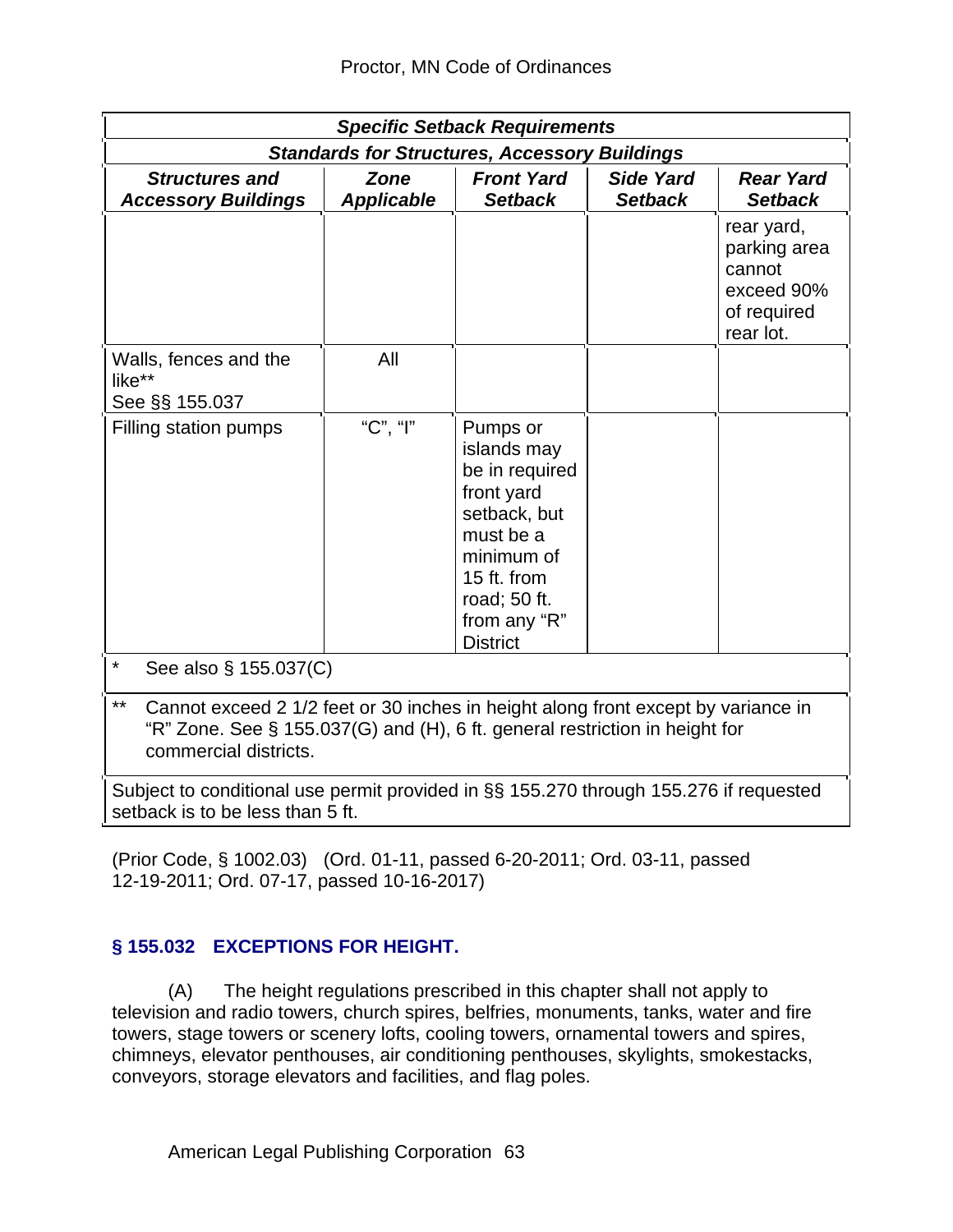(B) Public, semi-public or public service buildings, hospitals, institutions or schools, where permitted, may be erected to a height not exceeding 60 feet and churches and temples not exceeding 75 feet when the required side and rear yards are each increased by one foot for each foot of additional building height above the height regulations for the district in which the building is located.

(C) The limitation on number of stories shall not apply to buildings used exclusively for storage purposes; provided, that the buildings do not exceed the height in feet permitted in the district in which they are located.

(D) Antenna structures.

 (1) The structures shall include any and all device or apparatus exceeding six feet in height from the ground or roof of the structure mounted to, constructed, erected or maintained for the purpose of sending or receiving radio waves, television signals, microwave signals or other forms of energy utilized in wireless communication.

 (2) The antennas shall be considered accessory uses in all zoning districts within the city subject to the following restrictions and standards.

 (a) With the exception of commercial broadcast and non-broadcast antennas maintained, owned, operated and erected by commercial entities or non-profit organizations licensed and/or regulated by the Federal Communications Commission (FCC) for the purpose of broadcasting for commercial purposes or the receipt of broadcast signals for commercial purposes, shall exceed 75 feet as measured from the ground upon which the structure is anchored or immediately adjacent.

 (b) Provided, antenna structures erected for satellite television reception or residential reception of commercial television shall not exceed a height 15 feet above the highest point of the tallest building located upon the same parcel of land as the structure. In no case shall the antenna structures, when ground mounted, exceed 30 feet in height from the ground adjacent to the structure.

 (c) Satellite television receive antennas, citizens' band antennas, residential television reception antennas.

 1. In any commercial, industrial or multi-family residential zone, the antenna structures may be located anywhere on the lot or buildings thereon.

 2. In a noncommercial or single-family zone, subject to the provisions contained herein, the antenna structure shall be located only in the rear yard of any lot. If usable signals cannot be obtained from the rear yard, the antenna structure may be located on the side yard.

 3. In the event that usable signals cannot be received by locating the antenna structure on the rear or side yard of the property, the structure may be placed in the front yard or on the roof of the dwelling structure, provided that a special use permit is obtained prior to the installation. The permit shall be issued upon a showing by the applicant that usable signals are not receivable from any location on the property other than the location selected by the applicant. No fee shall be assessed, and no public hearing shall be required for the issuance of the permit.

 (d) Amateur radio antennas. Antenna structures owned, operated, erected and maintained by residents of the city for purposes of amateur radio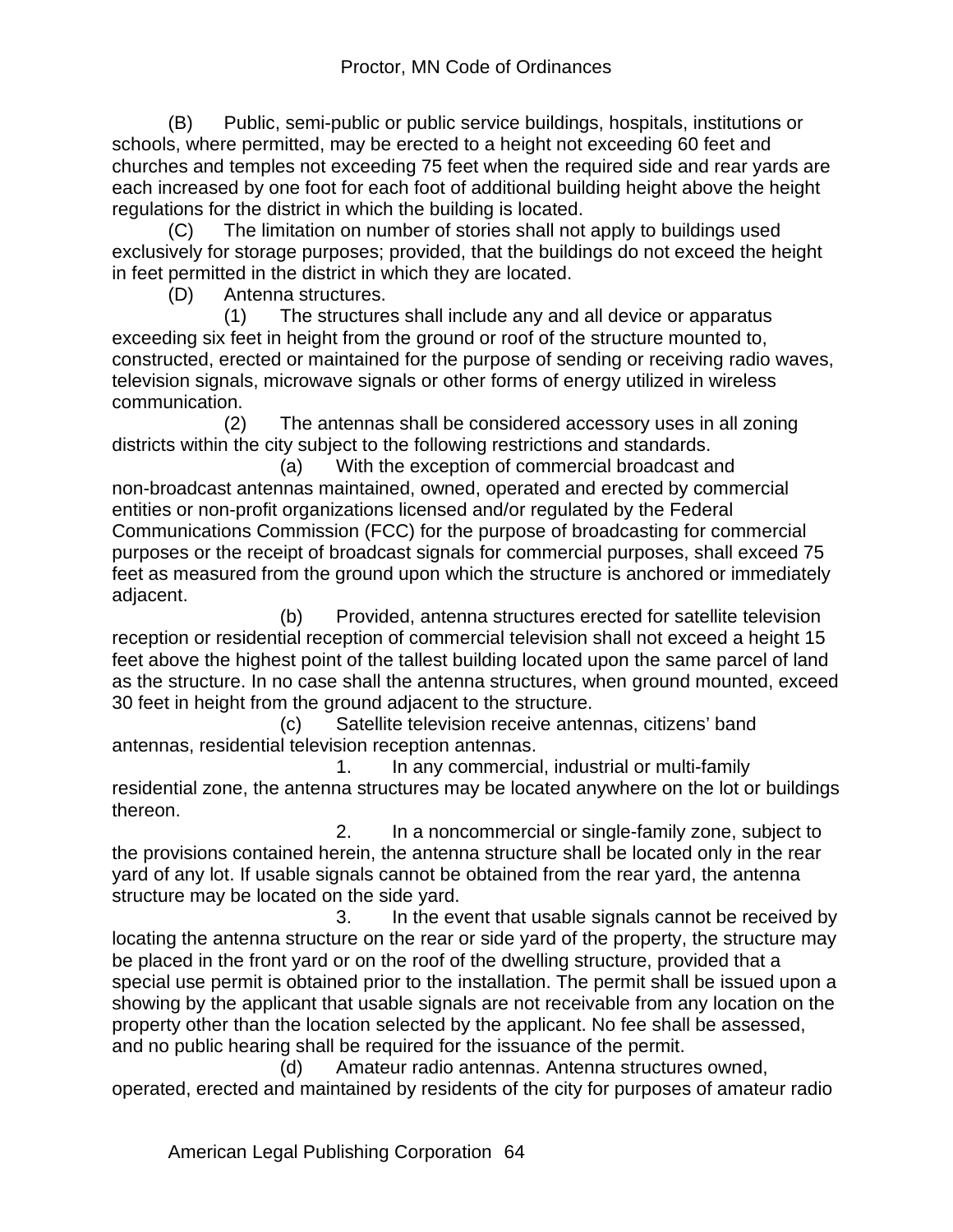reception and transmission and licensed therefor by the FCC shall not exceed the height limitations set forth above at division (D)(1) above and shall be placed in the priority set forth at divisions  $(D)(2)(e)1$ .,  $(D)(2)(e)2$ . and  $(D)(2)(e)3$ . below.

(e) Standards.

 1. In all zones, all noncommercial antenna structures shall be located and designed to reduce visual impact from surrounding properties at street level and from public streets.

 2. Antenna structures shall meet all manufacturer's specifications. The mast or tower shall be made of corrosive-resistant materials. The miscellaneous hardware, such as brackets, turnbuckles, clips and similar type equipment subject to rust or corrosion, shall be protected with a zinc or cadmium coating by either galvanizing or sherardizing process after forming. These finishes are selected to guard against corrosion and to protect the elements against electrolytic action due to the use of adjoining dissimilar metals.

 3. Any part of the antenna structure, including, but not restricted to, the reflector, probe, guy wires and signal clearness from any electric lines, which conform to the latest edition of the National Electrical Safety Code. No attachment of any type shall be made from or to power poles owned, operated, maintained or controlled by the city public utility by any person owning, maintaining, using or erecting any antenna.

 4. Every antenna structure must be adequately grounded for protection against a direct strike of lightning with an adequate ground wire. 5. Guy wires and satellite antenna structures shall be

considered accessory structures and shall meet setbacks for accessory structures except where it is part of a public utility.

 6. a. All noncommercial antenna structures shall be required to meet the required setbacks for structure in the zone located. In addition, antennas so erected shall maintain a setback from the property line equal to 20 feet of setback for every 50 feet of antenna height (40% setback requirement).

 b. Further, all antenna structure installations shall be setback from high voltage electric power lines so that there is a one to one setback ratio relative to the height of the antenna structure.

 (f) Commercial broadcast and non-broadcast antennas. For the purposes of this division (D), the term *COMMERCIAL* means a use of the antenna structure adjunct to or connected with any for-profit or not-for-profit enterprise in any manner, to include FCC regulated broadcasting entities.

 (g) Site location process for commercial antennas. For commercial antennas, as defined in division (D)(2)(f) above, installing of commercial antennas shall follow the requirements of § 155.270 through 155.276.

 (h) Permits and regulations. All antenna structures above-described at division (D)(2)(g) above shall be erected or installed within the city as follows.

 1. Applicants for installation of the antenna structures shall pay the applicable building permit fee required by the fee ordinances and shall have the plans and specifications for the proposed structure reviewed by the Building Inspector.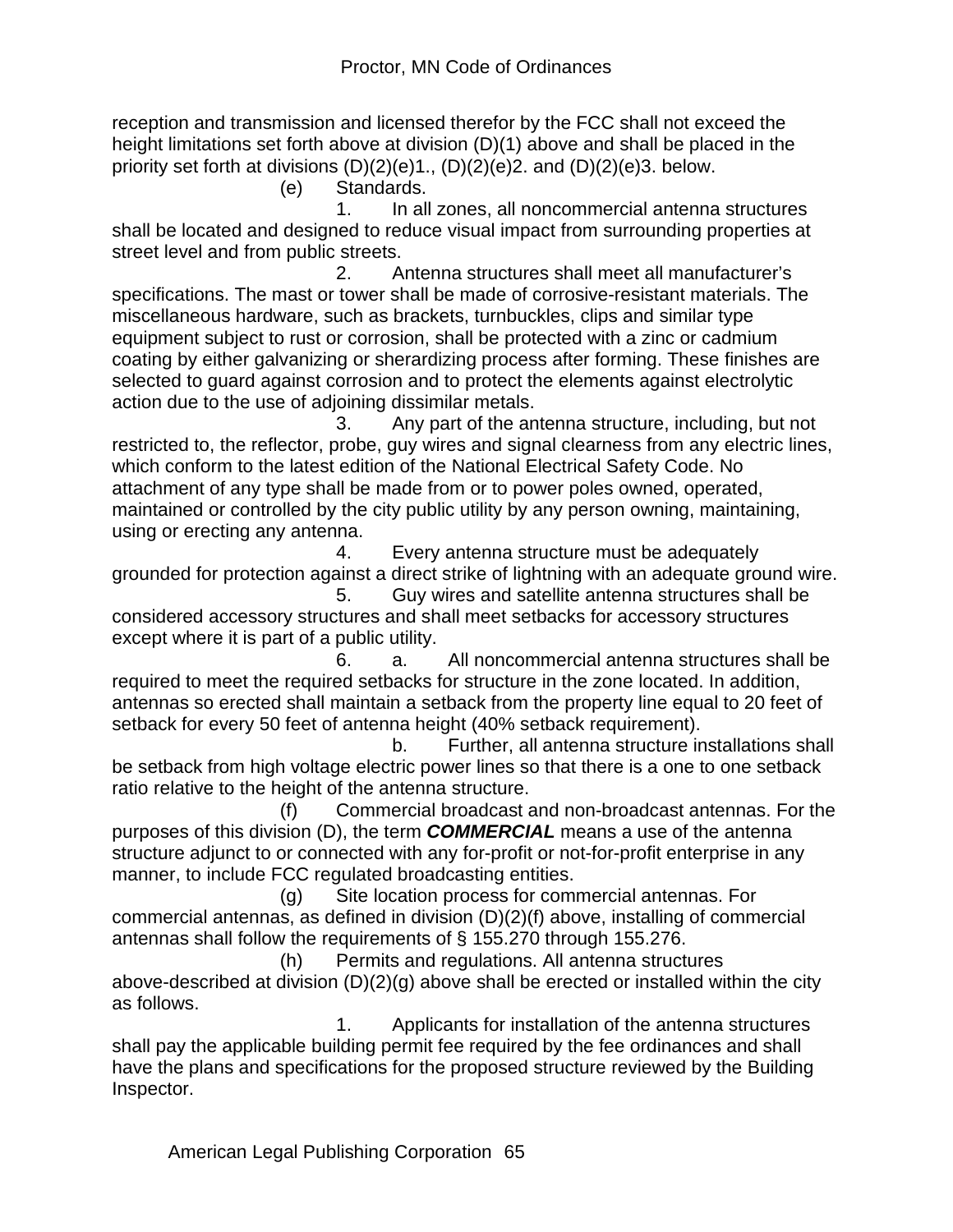2. All commercial broadcast and non-broadcast FCC regulated installations shall be subject to approval by the FCC, if required. (Prior Code, § 1002.03)

## **§ 155.033 EXCEPTIONS FOR FRONT YARD.**

(A) The purpose of this section is to render front yards setbacks relatively consistent in neighborhoods where structures do not comply with the required front yard setback. When 40% or more of the frontage on one side of the street have structures thereon, which structures have observed, with a variation of six feet or less, deviation from the required front yard setback, a proposed improvement shall be allowed to be constructed, provided:

 (1) The setback shall not be less than 50% of the setback required by ordinances; and

 (2) The setback shall not be less than the lesser of the setbacks on the two adjoining lots.

(B) On lots having double frontage, the required front yard shall be provided on both streets.

(C) An open, uncovered porch or paved terrace may project into a required front yard for a distance of not more than ten feet. An enclosed vestibule or fixed canopy with a floor area of not more than 40 square feet may project into a front yard for a distance not to exceed four feet.

(D) Filling station pumps and pump islands may be located within a required yard; provided, that they are not less than 15 feet from any street line and not less than 50 feet from the boundary of any residential district.

(E) The ordinary projections of sills, belt courses, cornices, eaves, awnings, overhangs and ornamental features may extend to a distance not to exceed 18 inches into a required front yard.

(F) In the "I" District, if a lot is less than 250 feet in average depth, the required front yard shall be 10% of the average depth of the lot; provided, that in no event shall the front yard be reduced to less than ten feet. (Prior Code, § 1002.03)

## **§ 155.034 EXCEPTIONS FOR SIDE YARDS.**

(A) On a corner lot the minimum depth of the yard between the side street property line and the structure shall be not less than that shown in the table below; provided, however, that the buildable width of a lot of record on date of adoption shall not be reduced to less than 60 feet.

| <b>Structure Use</b>                           | <b>Zoning Districts</b> |                |
|------------------------------------------------|-------------------------|----------------|
|                                                | "R-1a"                  | "R-1b" through |
|                                                |                         | $"R-3"$        |
| For dwellings                                  | 25 ft.                  | 15 ft.         |
| Detached accessory buildings and front wall of | 25 ft.                  | 20 ft.         |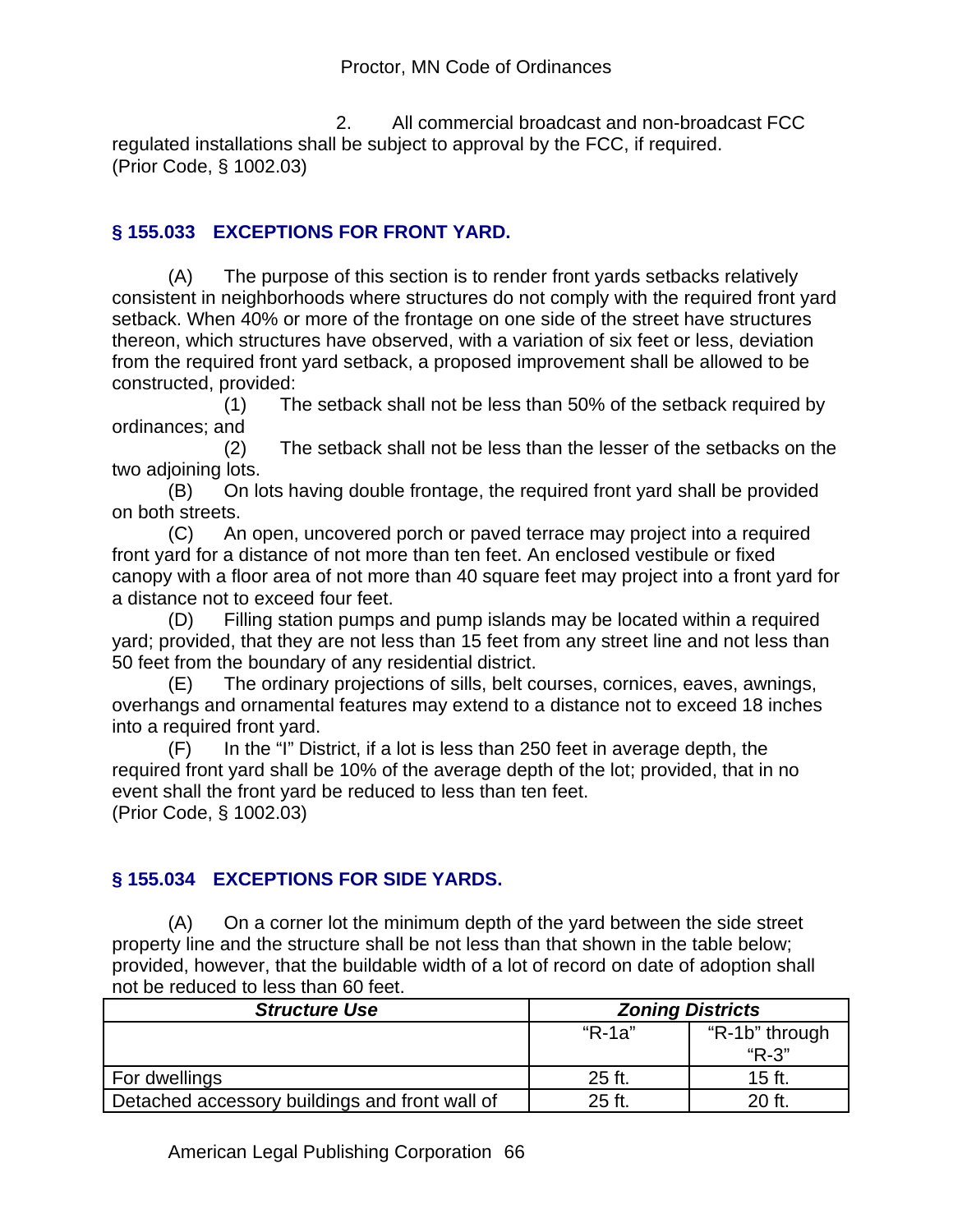| attached garage                           |        |        |
|-------------------------------------------|--------|--------|
| Educational, religious, institutional and | 35 ft. | 25 ft. |
| recreational buildings                    |        |        |

(B) No accessory building shall project beyond a required line along any street.

(C) Where dwelling units are erected above commercial establishments, no side yard is required except when required for the commercial building on the side of a lot adjoining a residential district.

(D) A porte-cochere, carport or canopy may project into a required side yard; provided, that every part of the porte-cochere, carport or canopy is unenclosed, except for necessary structural supports and not less than five feet from any side lot line.

(E) For the purpose of side yard regulations, a two-family dwelling, multiple dwelling or two dwellings shall be considered as one building occupying one lot.

(F) Where a lot of record on date of adoption is less than 60 feet in width, no side yard shall be less than five feet.

(G) The ordinary projections of sills, belt courses, cornices, eaves, awnings, overhangs and ornamental features may extend to a distance not to exceed 18 inches into a required side yard.

(H) Where no garage facilities are provided and the alley is not developed for access at the time the dwelling is constructed in an "R-1b" or "R-2" District, there shall be provided one side yard of a minimum of nine feet for a driveway and the other side yard shall have a minimum width of five feet.

(I) On the lots in the "R-1b" or "R-2" Districts having a frontage of 50 feet or less upon which a garage is provided, the aggregate of the side yards may be 12 feet. (Prior Code, § 1002.03)

## **§ 155.035 EXCEPTIONS FOR REAR YARD.**

(A) Where a lot abuts upon an alley, one-half of the alley width may be considered as part of the required rear yard.

(B) An accessory building may not occupy in excess of 30%, and unenclosed parking spaces may not occupy in excess of 90%, of the area of a required rear yard; but no accessory building or private swimming pool shall be closer than 10 feet to the main building, or any dwelling no closer than 5 feet to any rear lot line, nor closer than 5 feet to any side property line, nor closer than 60 feet to the front property line, except where an improved alley does not exist at the rear of the yard; provided, that the measurement from the accessory building to the side property line, which cannot be closer than 5 feet, shall be measured from that portion of the accessory building closest to the side property line.

(C) The ordinary projections of sills, belt courses, cornices and ornamental features may extend to a distance not to exceed 18 inches into a required rear yard.

(D) Open or lattice-enclosed fire escapes, outside stairways and balconies opening upon fire towers, and the ordinary projections of chimneys and flues into a rear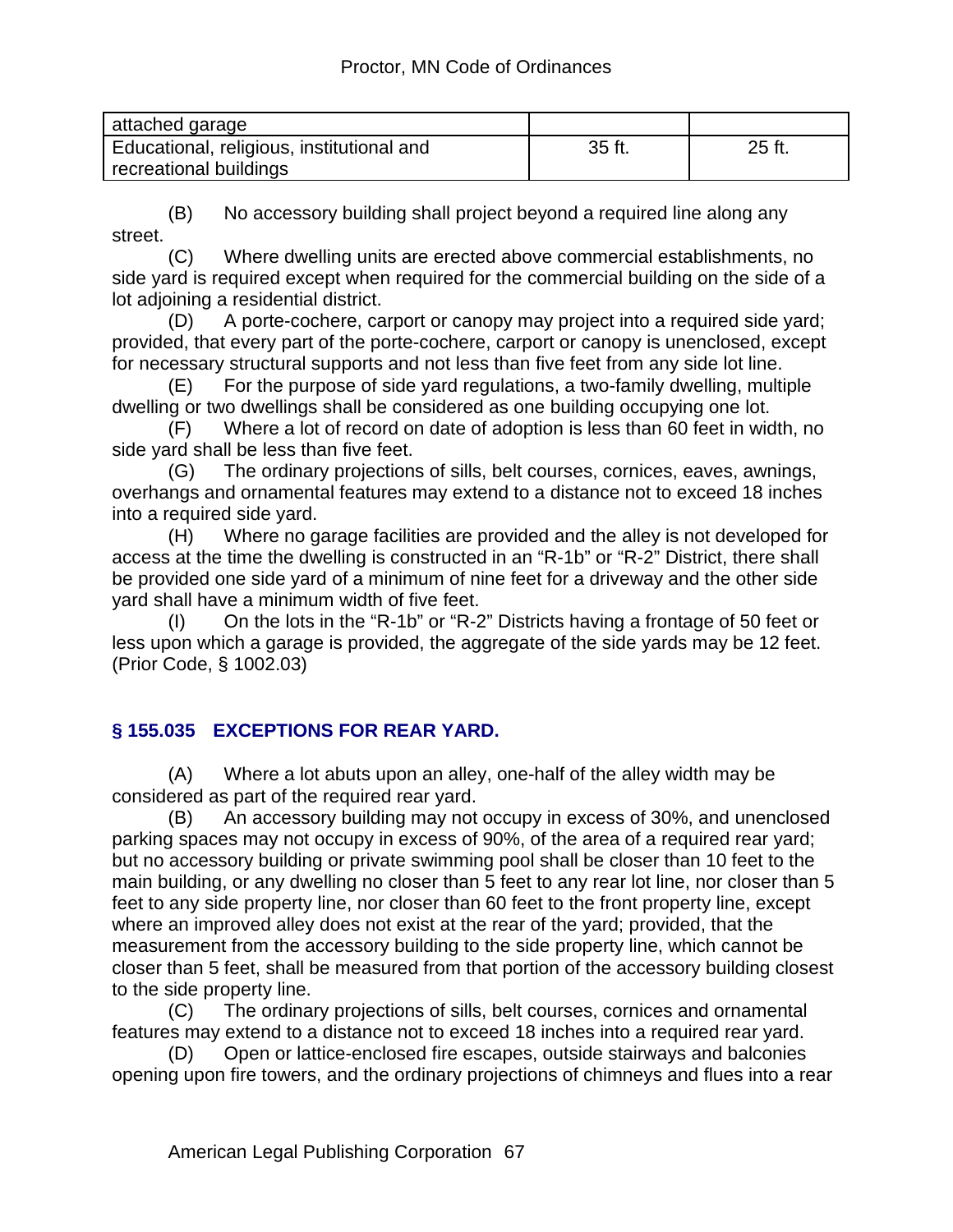yard may project for a distance not to exceed five feet when these are so placed as not to obstruct light and ventilation.

(Prior Code, § 1002.03) (Ord. 01-11, passed 6-20-2011)

#### **§ 155.036 EXCEPTIONS FOR LOT AREA PER FAMILY.**

Where a lot of record on date of adoption was held under separate ownership from adjoining lots and has less area or width than required by this chapter, the lot may nonetheless be used for a one-family dwelling or for any non-dwelling use permitted in the district if it has a width of 33 feet or more. Other area requirements shall be complied with to the maximum extent possible.

(Prior Code, § 1002.03)

### **§ 155.037 FENCES, WALLS AND HEDGES.**

(A) *Standards.* All fences, walls and other screening, which is not natural growth or foliage and which is erected within the city, shall be subject to all the requisites of the city code with respect to construction standards, building code fees, site plans and the like. Fences shall be constructed so as to have the most improved side of the fence facing the public.

(B) *Intersections in residential districts.* On a corner lot in any residential district, nothing shall be erected, placed, planted or allowed to grow in a manner as to materially impede vision between a height of two and one-half feet and ten feet above the centerline grades of the intersecting streets in the area bounded by the street lines of the corner lots and a line joining points along the street lines 50 feet from the point of the intersection.

(C) *Fences, walls and hedges.* Notwithstanding other provisions of this chapter, fences, walls and hedges may be permitted in any required yard or along the edge of any yard; provided that no fence, wall or hedge along the sides or front edge of any front yard shall be over two and one-half feet in height; further provided that no fence, wall or hedge shall be placed or constructed within five feet of an alley right-of-way.

(D) *Fences in side and rear yard.* No fence, hedge or wall, other than a retaining wall, along a side line of a lot in a residential district shall be higher than six feet unless any part above the height has at least 50% of the surface uniformly open and unobstructed or unless the adjoining lot is not in a residential district.

(E) *Residential fences.* Fences constructed in any of the following residential districts, "R-1a", "R-1b", "R-1c", "R-2", "R-3", shall not be constructed of barbed wire. This regulation shall apply to any fence in a side yard, rear yard or front yard. Barbed wire may be allowed in "C" or "I"Districts only as set forth at division (K)(1) below.

(F) *Fences restricting access from the front to the rear yard.* Those instances where a fence exists as an enclosure which restricts access from the front to the rear yard, a gate or other means of recognizable ingress shall be provided. The location of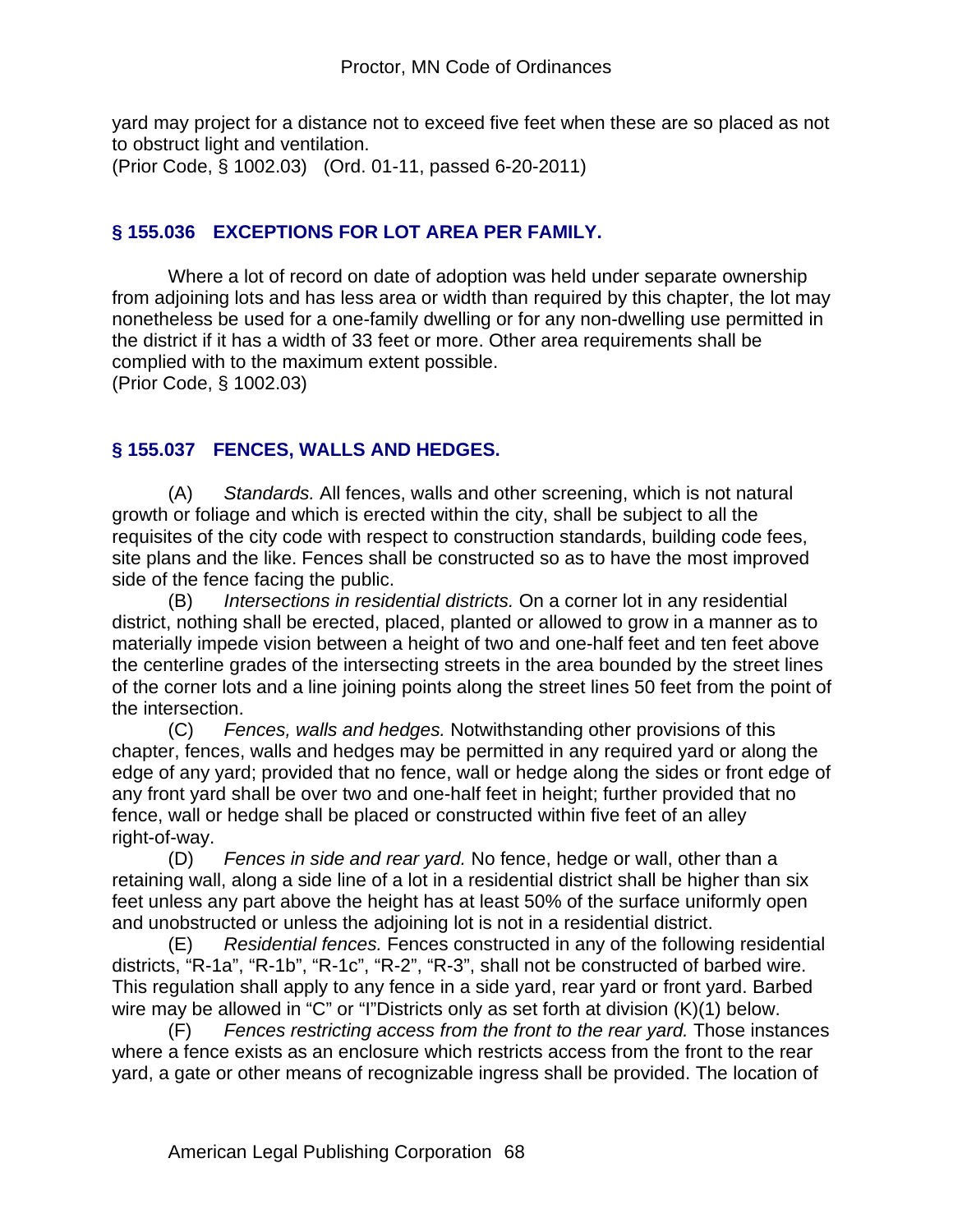the ingress points shall be positioned at any point paralleling the front lot line, between the side lot property line and the principal structure.

(G) *Electric fences.* Fences in "S" Suburban and "O/R" Open Space Districts shall conform to the restrictions set forth above for residential zones; provided that electric fences shall be permitted in the "S" or "O/R" District when related to farming.

(H) *Construction and maintenance.*

 (1) Every fence shall be constructed in a substantial workmanlike manner and of substantial material reasonable suited for the purpose for which the fence is proposed to be used. No constructed fence may have boards, planks or panels larger than 12 inches in width.

 (2) All fences, except hedge fences, in front yards shall be constructed of chain link or wood fencing. Materials such as wire mesh, hog wire, welded wire and straight wire will not be allowed in front yards. Fencing for the remainder of the yard may be constructed of chain link, wood, hog wire or welded wire. No fences likely to cause harm to persons will be permitted.

 (3) (a) Every fence shall be maintained in a condition of reasonable repair and shall not be allowed to become and remain in a condition of disrepair or danger or constitute a nuisance, public or private.

 (b) Any fence which is, or has become, dangerous to the public safety, health or welfare is a public nuisance, and the Building Official shall commence proper proceedings for the abatement thereof.

 (4) Link fences, wherever permitted, shall be constructed in a manner that no barbed ends shall be at the top.

(I) *Commercial and industrial district fences.* Fences in all commercial and industrial districts shall not exceed six feet in height except that:

 (1) Boundary line fences abutting other zoning districts shall conform to those conditions applying to the most restrictive district; and

 (2) (a) Fences which are erected primarily to secure a particular given area may have arms not to exceed 36 inches in length located a minimum of seven feet and a maximum of eight feet above the ground surface.

 (b) The term *ARMS* shall be defined as those supports extending above the main fencing upon which barbed or electric wire may be placed. (J) *Special purpose fences.*

 (1) (a) Fences for special purposes and fences differing in construction, height or length may be permitted in any district in the city by issuance of a conditional use permit approved by the Planning Commission and the City Council.

 (b) Findings shall be made that the fence is necessary to protect, buffer or improve the premises for which the fence is intended.

 (2) An amortization period of 60 days shall be established for the removal of all nonconforming fences stipulated in this section.

(K) *Harmful fencing.* Hazardous fences and walls such as barbed wire, electrical fences (except as allowed in division (G) above), fences with security arms and walls with protruding sharp edges, and other fences designed for or likely to cause harm to persons are declared hazardous and are prohibited in the city except as follows: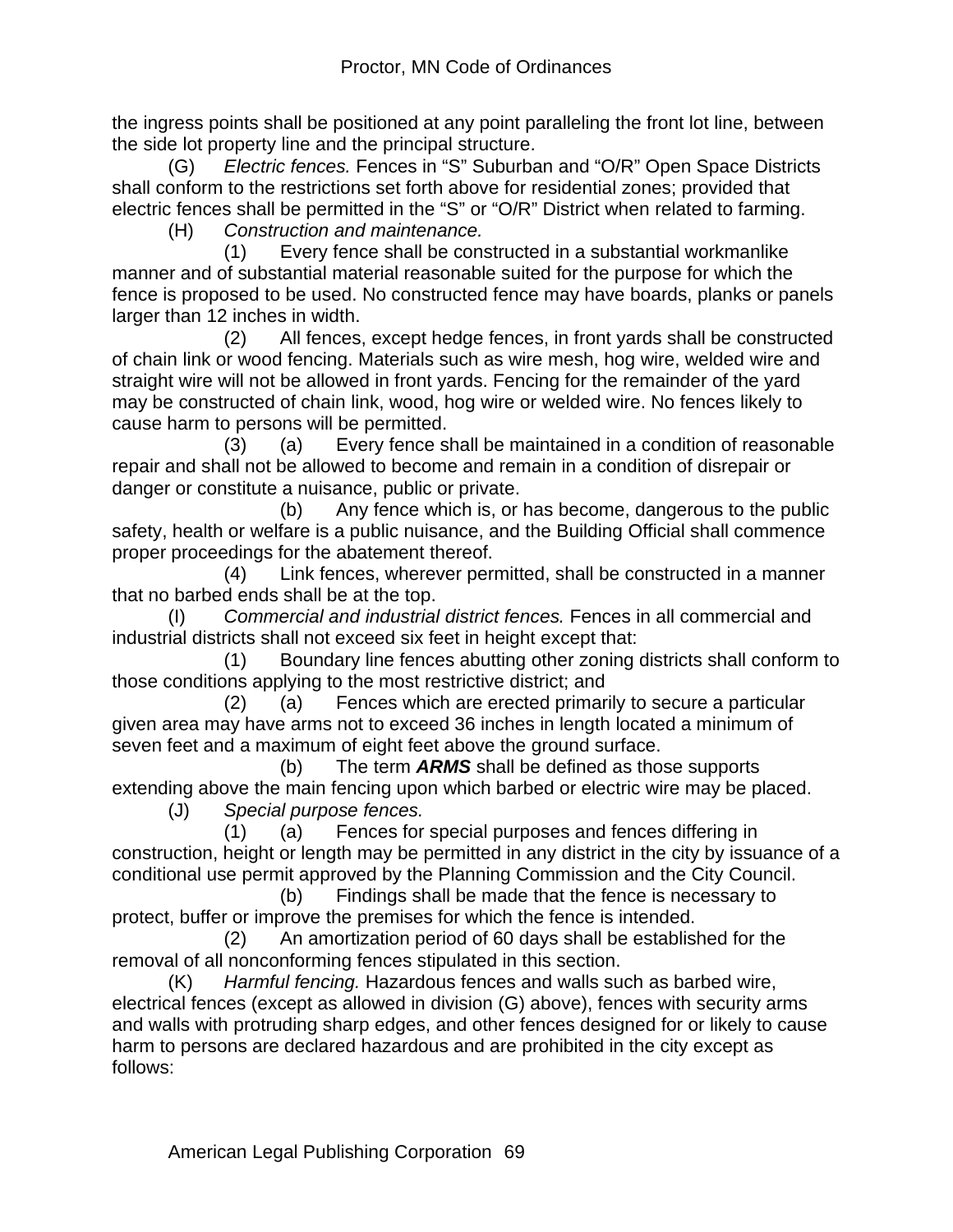(1) Security fences, as defined in division (I)(2) above with top barbs will be permitted in the city for security reasons on commercial and industrial property, but only if a special permit is issued by the Building Official.

 (2) Fencing on nonresidential property required for screening exterior storage may exceed the limitations herein, but only by a special permit issued by the Planning Commission. See division (J) above regarding conditional use permits. The permit process to be used is that set forth at § 155.271. (Prior Code, § 1002.03)

### **§ 155.038 ACCESSORY BUILDINGS.**

No accessory building shall be erected in any required yard, and no separate accessory building shall be erected within five feet of any other building. (Prior Code, § 1002.03)

### **§ 155.039 ACCESS.**

Every building hereafter erected or moved shall be on a lot adjacent to a public street, and all structures shall be so located on lots as to provide safe and convenient access for servicing, fire protection and required off-street parking. (Prior Code, § 1002.03)

## **"O/R" OPEN SPACE/RECREATIONAL DISTRICT**

#### **§ 155.050 GENERALLY.**

The regulations set forth in this section or set forth elsewhere in this chapter, when referred to in this section, are the regulations in the "O/R" Open Space/Recreational District. (Prior Code, § 1002.031)

#### **§ 155.051 PERMITTED USES.**

A building or premises in the "O/R" Open Space/Recreational District shall be used only for the following purposes; provided, however, that no use shall be allowed which will be likely to directly or indirectly pollute, impair or destroy critical environmental features:

(A) Management and utilization of forest resources;

(B) Non-intrusive livestock grazing or other farm operation; each farm parcel shall measure at least 20 acres in size;

(C) Compatible recreational uses; and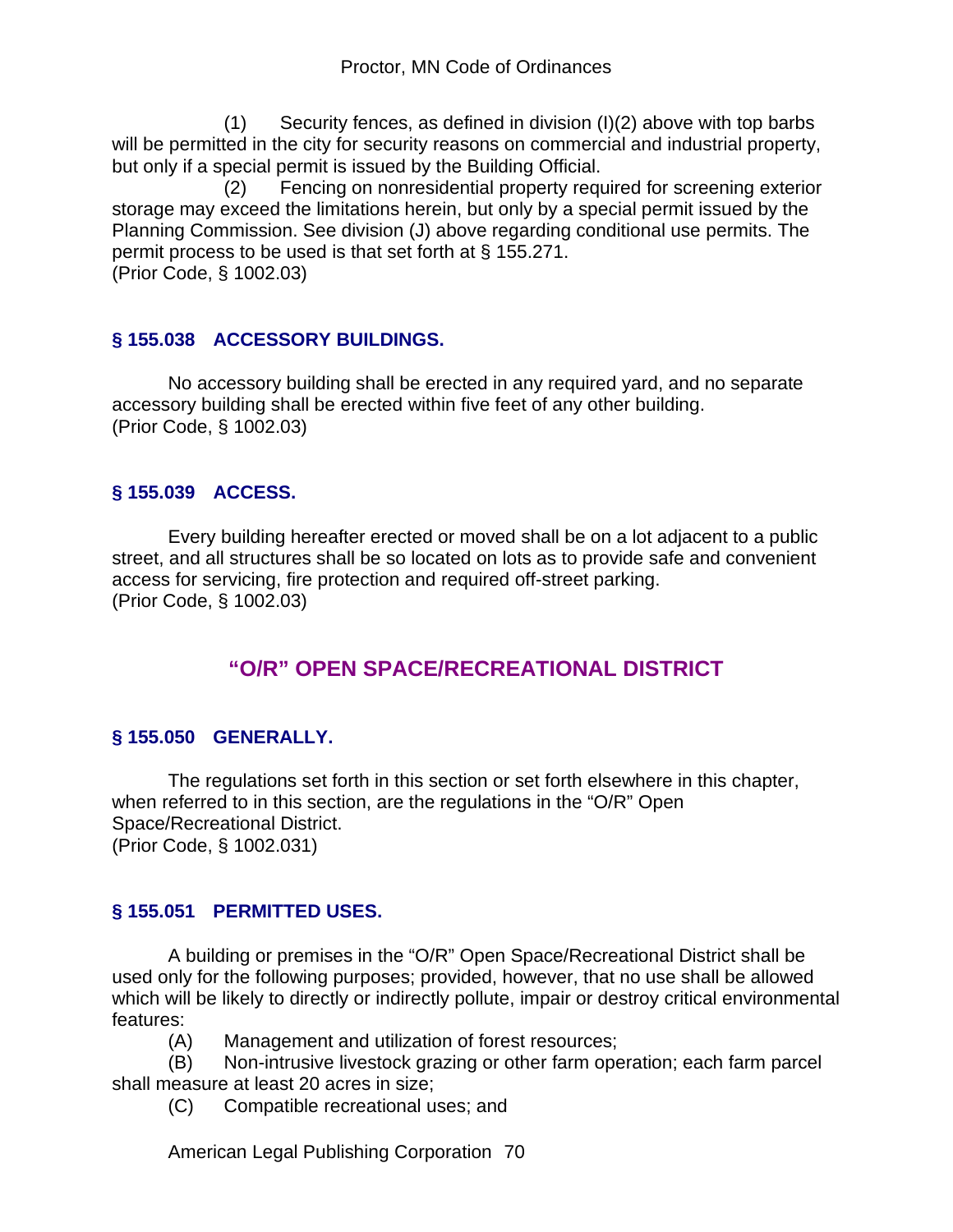(D) Services, utilities and ancillary structures intended to serve the principal permitted use.

(Prior Code, § 1002.031)

### **§ 155.052 CONDITIONAL USE PERMIT PROCESS.**

(A) *Generally.* In addition to the uses permitted above in § 155.051, the district shall also be governed by the conditional use permit process at §§ 155.270 through 155.276.

(B) *Planning Commission review.* The Planning Commission, in determining the acceptability and approval of any "O/R" District conditional use permit, shall follow the procedures outlined in §§ 155.270 through 155.276 and shall require that any conditional use protect and preserve the open space/recreational character and appeal of the property; no use shall be allowed which will be likely to directly or indirectly pollute, impair or destroy critical environmental features.

(C) *Conditional uses permitted.* The only conditional uses permitted in the "O/R" District shall be as follows:

- (1) Cemetery;
- (2) Non-intrusive recreation development;
- (3) Campground (public or commercial);
- (4) Riding stable;
- (5) Hospital, clinic or other medical treatment facility;
- (6) Community building or recreation area;
- (7) Golf course; and

 (8) Single-family residence occupied by owner, renter or manager of any allowed conditional use or "O/R" use. The residence shall comply with all zoning regulations applicable to the "S" District.

(Prior Code, § 1002.031)

#### **§ 155.053 MINIMUM PARCEL SIZE.**

Each parcel within the "O/R" District shall be a minimum of ten acres except as otherwise required herein.

(Prior Code, § 1002.031)

# **"S" SUBURBAN DISTRICT**

#### **§ 155.065 GENERALLY.**

The regulations set forth in this section or set forth elsewhere in this chapter, when referred to in this section, are the regulations in the "S" Suburban District. (Prior Code, § 1002.04)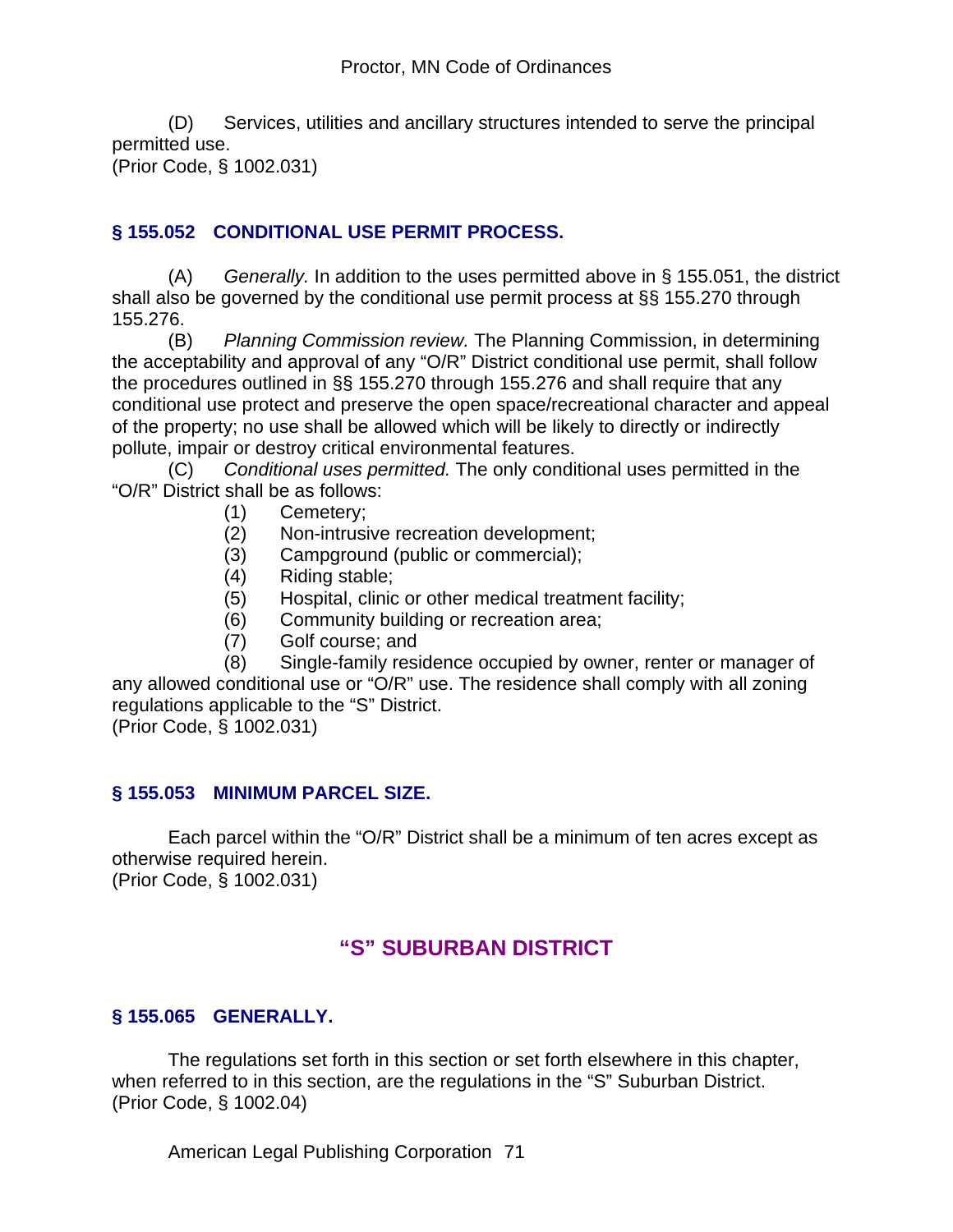#### **§ 155.066 PERMITTED USES.**

A building or premises in the "S" Suburban District shall be used only for the following purposes; provided, however, that no use shall be allowed which will be likely to directly or indirectly pollute, impair or destroy critical environmental features:

- (A) One-family dwelling;
- (B) Church or other place of worship or Sunday school;

(C) Public school, elementary and high school, parochial school or private school having a curriculum similar to that ordinarily given in public schools and having no rooms regularly used for housing or sleeping purposes, except staff quarters, when located on the premises for the school;

(D) Universities and colleges;

(E) Publicly owned or operated forest reserve, park, playground or community building, seasonal camp or cabin, buildings to be located not less than 200 feet from an "R" District;

(F) Hospital or institution of an educational, religious, charitable or philanthropic nature; provided, that the buildings shall occupy not more than 10% of the total area of the lot and shall be set back from all yard lines a distance of not less than two feet for each foot of building height;

(G) Home occupation;

(H) Accessory building or use, customarily incident to the above uses; provided, that any accessory building shall be erected at the same time or after the construction of the principal building; and

(I) Signs. All signage in the "S" District is governed by §§ 155.225 through 155.236.

(Prior Code, § 1002.04)

## **§ 155.067 CONDITIONAL USES.**

 See §§ 155.270 through 155.276. (Prior Code, § 1002.04)

# **"R-1a" ONE-FAMILY RESIDENTIAL DISTRICT**

## **§ 155.080 GENERALLY.**

The regulations set forth in this section or set forth elsewhere in this chapter, when referred to in this section, are the regulations in the "R-1a" One-Family Residential District.

(Prior Code, § 1002.05)

#### **§ 155.081 PERMITTED USES.**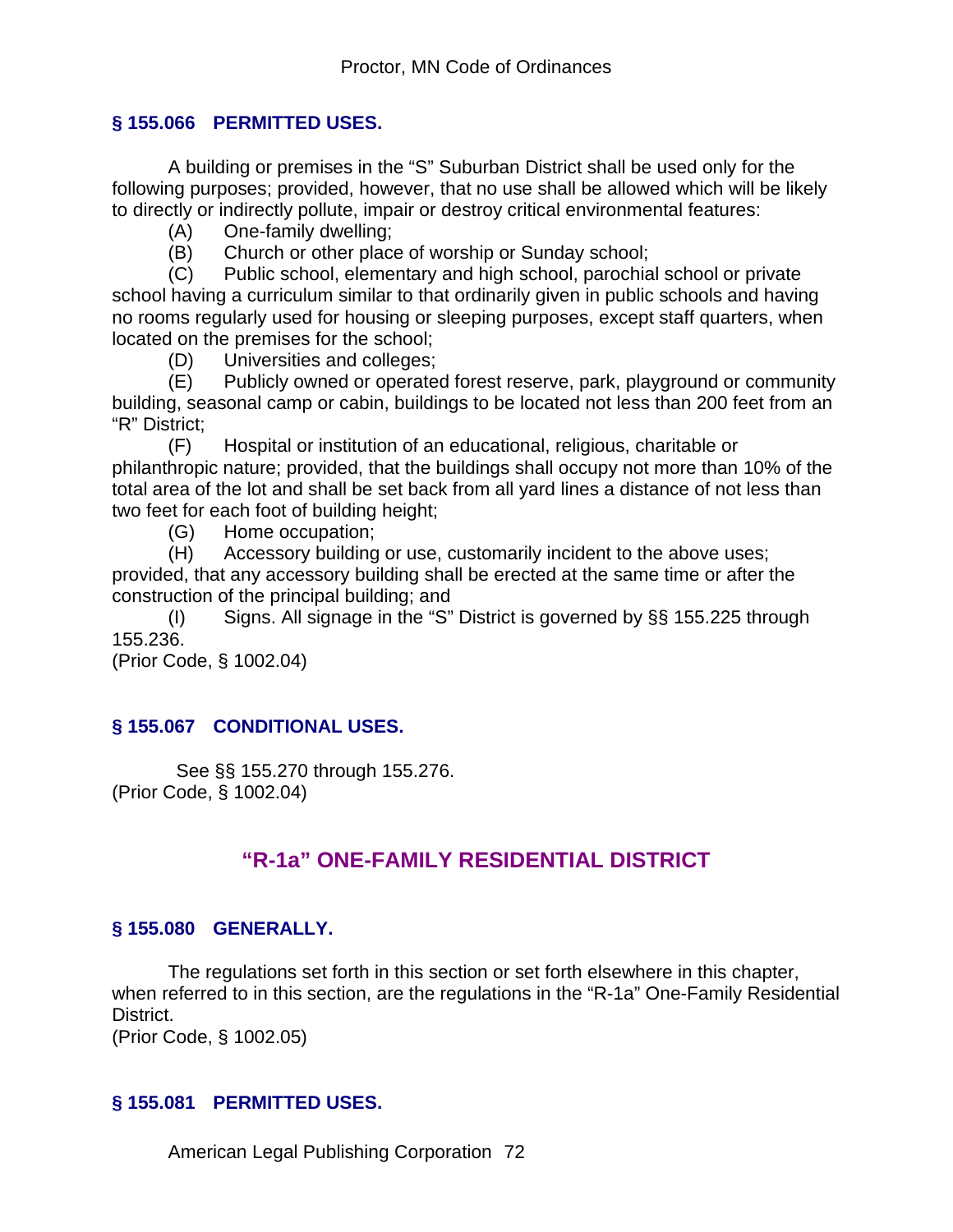A building or premises in the "R-1a" One-Family Residential District shall be used only for the following purposes; provided, however, that no use shall be allowed which will be likely to directly or indirectly pollute, impair or destroy critical environmental features:

(A) One-family dwelling;

(B) Agricultural uses primarily for home consumption, such as domestic gardening, berry or bush crops, tree crops, flower gardening, nurseries, orchards and apiaries, including a greenhouse, but not including a salesroom or roadside stand;

(C) Publicly owned or operated forest reserve, park, playground or community building, museum, library or art gallery; provided, that any building shall be located not less than 25 feet from any side lot line;

(D) Church or other place of worship or Sunday school; provided, that any building shall be located not less than 25 feet from any side lot line;

(E) Public school, elementary and high, university, college, parochial school or private school having a curriculum similar to that ordinarily given in public schools; provided, that any building shall be located not less than 40 feet from any side or rear lot; and provided further, that there shall be no rooms regularly used for housing or sleeping purposes, except staff quarters when located on the premises for the school;

(F) Home occupation;

(G) Accessory building or use, including a private garage, customarily incident to the above uses but not involving the conduct of a business; provided, that any accessory building shall be erected at the same time or after the construction of the principal building; and

(H) Signs. All signage in the "R-1a", "R-1b" and "R-2" Districts is governed by §§ 155.225 through 155.236.

(Prior Code, § 1002.05)

## **§ 155.082 CONDITIONAL USES.**

See §§ 155.270 through 155.276. (Prior Code, § 1002.05)

# **"R-1b" ONE-FAMILY RESIDENTIAL DISTRICT**

## **§ 155.095 GENERALLY.**

The regulations set forth in this section or set forth elsewhere in this chapter when referred to in this section, are the regulations in the "R-1b" One-Family Residential District.

(Prior Code, § 1002.06)

## **§ 155.096 PERMITTED USES.**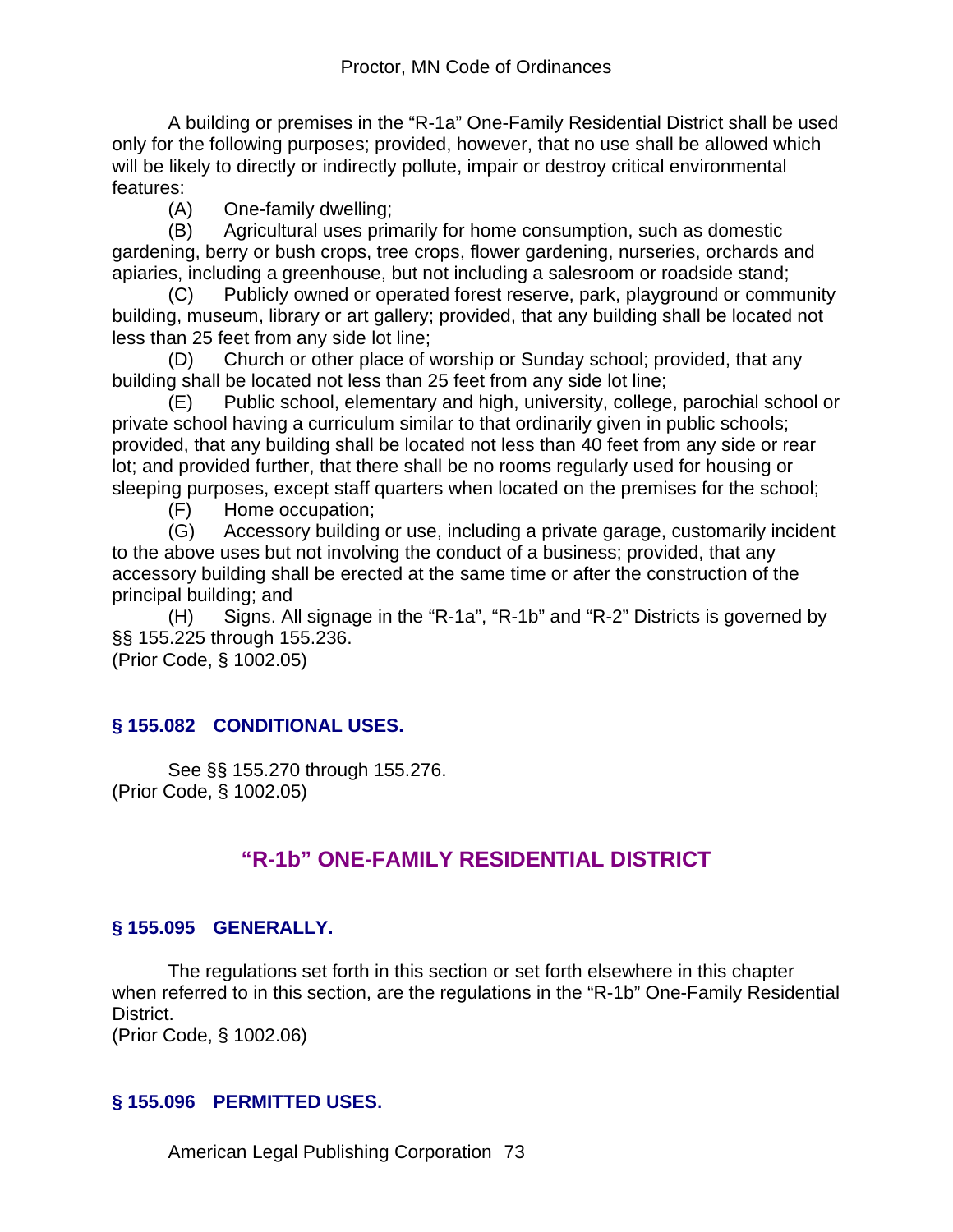The use regulations in the "R-1b" One-Family Residential District are the same as those in the "R-1a" One-Family Residential District. (Prior Code, § 1002.06)

## **"R-1c"**

#### **§ 155.110 GENERALLY.**

"R-1c" shall follow the restrictions and requirements of "R-1b" Zones except as to height and area requirements described. (Prior Code, § 1002.06A)

# **"R-2" TWO-FAMILY RESIDENTIAL DISTRICT**

#### **§ 155.125 GENERALLY.**

The regulations set forth in this section or set forth elsewhere in this chapter when referred to in this section are the regulations in the "R-2" Two-Family Residential District.

(Prior Code, § 1002.07)

#### **§ 155.126 PERMITTED USES.**

A building or premises in the "R-2" Two-Family Residential District shall be used only for the following purposes; provided, however, that no use shall be allowed which will be likely to directly or indirectly pollute, impair or destroy critical environmental features:

(A) Any uses permitted in the "R-1a" One-Family Residential District; and

(B) Two-family dwelling provided the dwelling is under one roof and not of an add-on design such as a renovated garage.

(Prior Code, § 1002.07)

#### **§ 155.127 TEMPORARY FAMILY HEALTH CARE DWELLINGS.**

Pursuant to authority granted by M.S. § 462.3593, subd. 9, as it may be amended from time to time, the city opts out of the requirements of M.S. § 462.3593, as it may be amended from time to time, which defines and regulates temporary family health care dwellings.

(Ord. 03-16, passed 9-6-2016)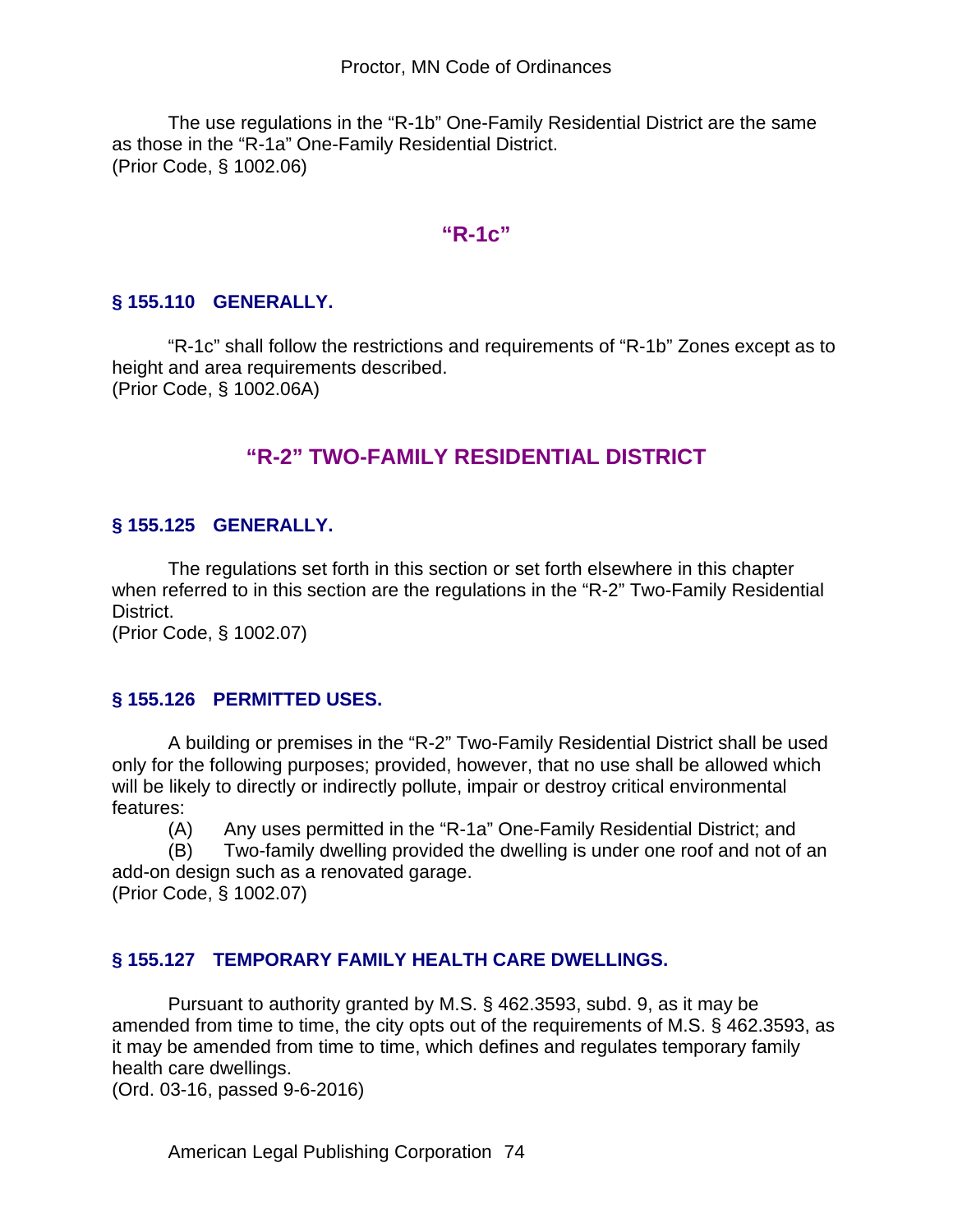## **"R-3" APARTMENT RESIDENTIAL DISTRICT**

#### **§ 155.140 GENERALLY.**

The regulations set forth in this section or set forth elsewhere in this chapter when referred to in this section are the regulations in the "R-3" Apartment Residential District.

(Prior Code, § 1002.08)

#### **§ 155.141 PERMITTED USES.**

A building or premises in the "R-3" Apartment Residential District shall be used only for the following purposes; provided, however, that no use shall be allowed which will be likely to directly or indirectly pollute, impair or destroy critical environmental features:

- (A) Any use permitted in the "R-2" Two-Family Residential District;
- (B) Multiple dwellings containing seven or fewer units per building;
- (C) Attached single-family dwellings;

(D) Signs. All signage in the "R-3" District is governed by §§ 155.225 through 155.236; and

(E) Accessory building or uses customarily incidental to any of the uses in this section; provided, that any accessory building shall be erected at the time or after the construction of the principal building.

(Prior Code, § 1002.08)

#### **§ 155.142 CONDITIONAL USES.**

See §§ 155.270 through 155.276.

- (A) Multiple dwelling with eight or more units per building;
- (B) Day care center, rooming house, boardinghouse, short term rental;

(C) Religious, educational, charitable institution of a philanthropic nature, but not a penal or mental institution;

(D) Hospital, sanitarium, chiropractic, medical and/or dental clinic, or other similar facility; except a criminal, mental, animal hospital, nor hospital, clinic or group home for the mentally impaired, physically impaired or chemically impaired (see § 155.273);

(E) Nursing, rest or convalescent home;

(F) Private club, fraternity, sorority or lodge, excepting one the chief activity of which is a service customarily carried on as a business; and

(G) Professional offices.

 (1) Professional offices shall include offices of attorneys, public accountants, engineers, architects, real estate agents, insurance agents or other similar professions requiring advanced educational training and/or licensure by the state; and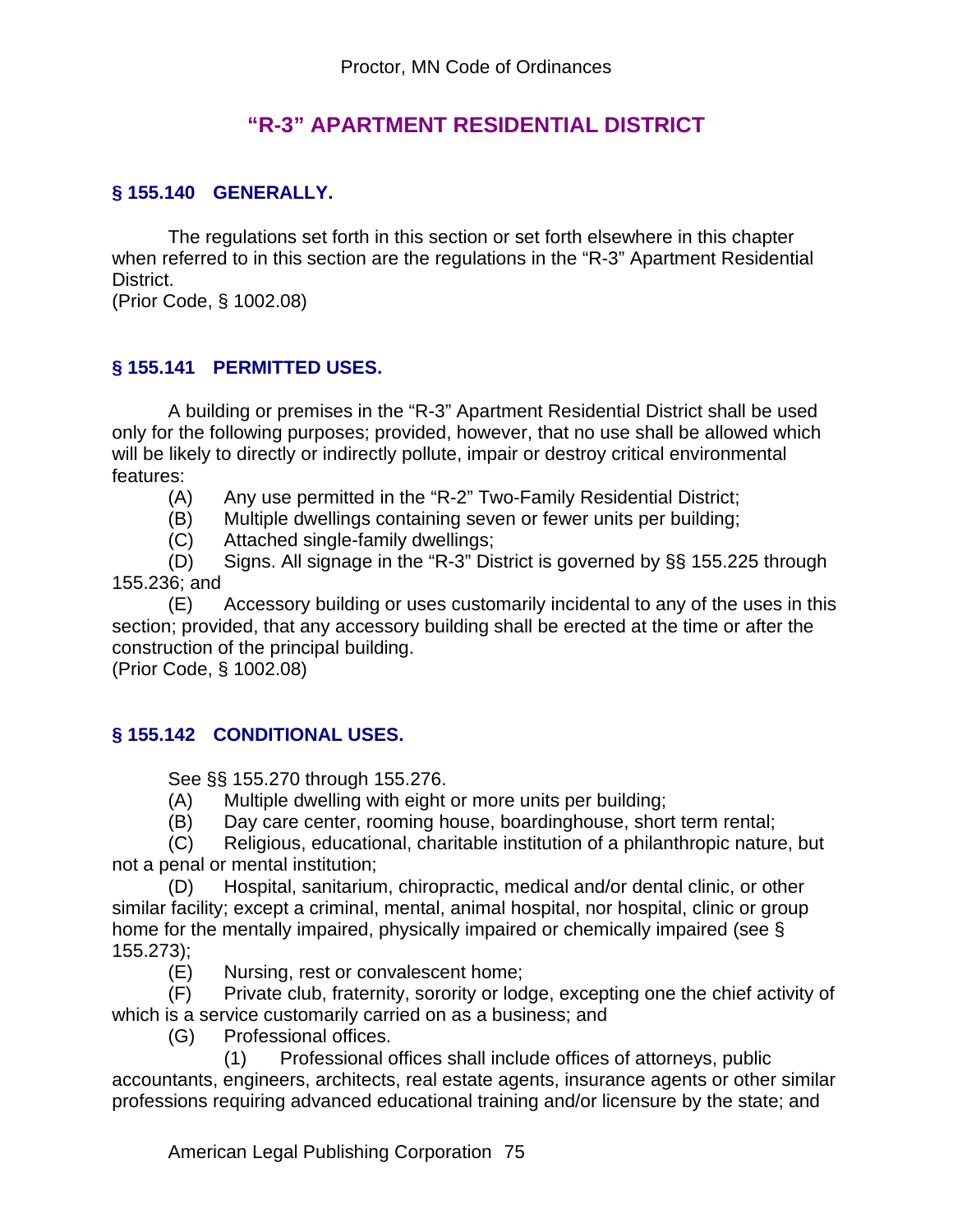(2) This provision does not apply to offices located within a residential structure subject to the home occupation provisions of this chapter.

 (H) Accessory building or uses customarily incidental to any of the uses in this section; provided, that any accessory building shall be erected at the time or after the construction of the principal building; and

(I) Light retail.

(Prior Code, § 1002.08) (Ord. 03-11, passed 12-19-2011)

# **"C-1" RETAIL DISTRICT**

## **§ 155.155 GENERALLY.**

The regulations set forth in this section or set forth elsewhere in this chapter when referred to in this section are the regulations in the "C-1" Retail District. (Prior Code, § 1002.09)

### **§ 155.156 PERMITTED USES.**

A building or premises in the "C-1" Commercial District shall be used only for the following purposes; provided, however, that no use shall be allowed which will be likely to directly or indirectly pollute, impair or destroy critical environmental features:

- (A) Any use permitted in the "R-3" Zone;
- (B) Apartment complex and condominiums;

(C) Automobile, light truck, boat, and/or motor, lawn and garden repair sales and display, and mini-storage facilities, **pursuant to conditional use permit only**; *(See § 155.157 Conditional Uses)*

(D) Bank, credit union or savings and loan;

(E) Medical, dental, chiropractic or other health care clinic, including pharmacies;

(F) Retail sales and service establishments;

(G) Movie theater; dance, play or stage theater; dinner theater; gymnasiums, health clubs;

(H) Convenience stores, including self-service gasoline, kerosene or diesel fuel pumps or premises; provided, all plans and specifications of the store have been approved by the Building Official and the Fire Chief and all applicable licenses, fees and permits have been obtained; provided further, that no motor vehicle repair work, body work, painting or any other activity relating to the repair or reconditioning of motor vehicles shall be allowed at the store;

- (I) Hotels and motels;
- (J) Restaurants;
- (K) The storage and repair of motor vehicles by a public entity; and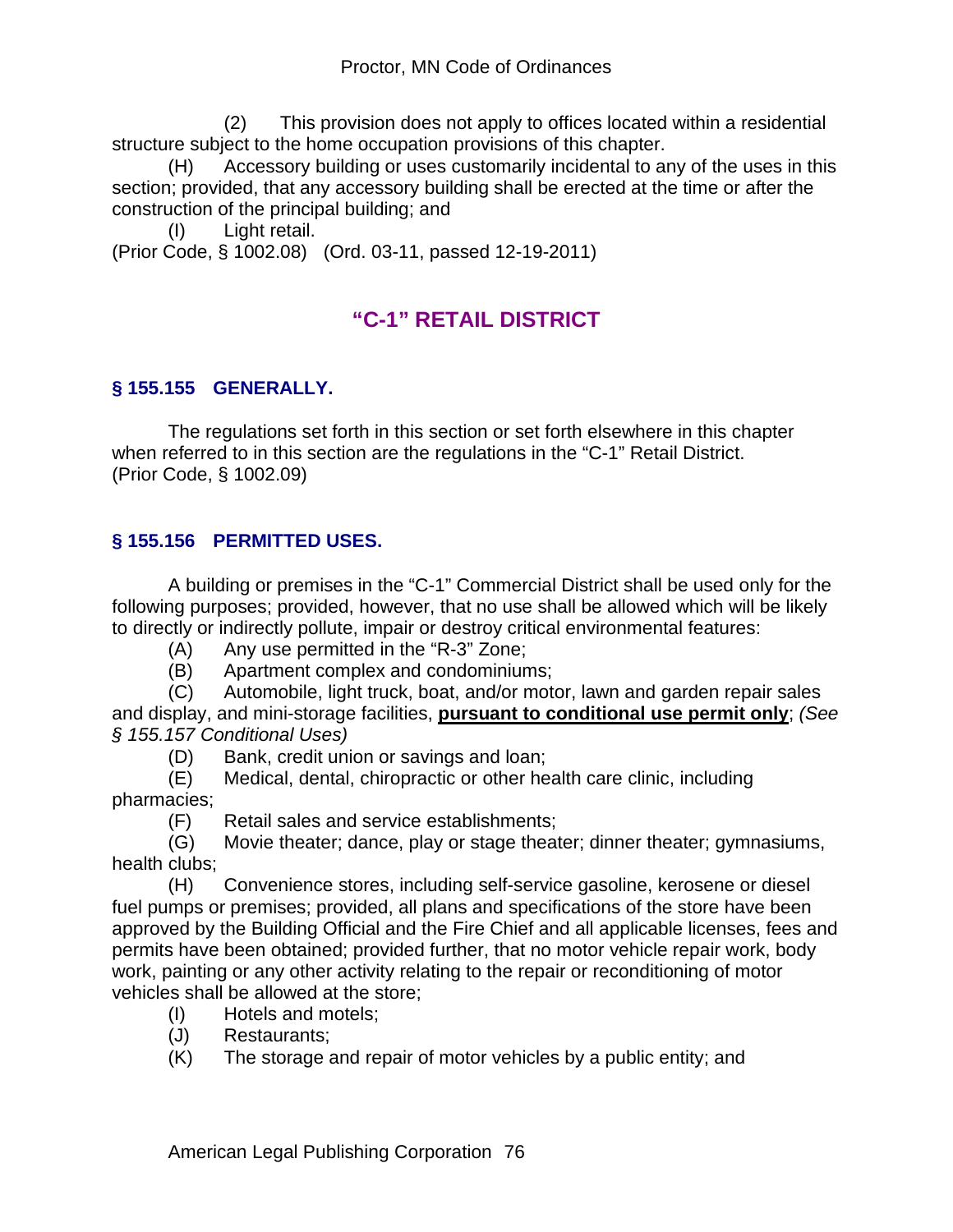(L) Outdoor advertising signs or off-site signs and signs which direct attention of the general public to a business, product, service or commodity which is conducted, sold or offered other than on the premises on which the sign is located. (Prior Code, § 1002.09) (Ord. 01-20, passed 8-3-2020)

## **§ 155.157 CONDITIONAL USES.**

(A) *Generally.* In addition to the uses permitted above in § 155.156, the following uses may be permitted pursuant to a conditional use permit as allowed under §§ 155.270 through 155.276.

(B) *Planning Commission review.* The Planning Commission, in determining the acceptability and approval of any conditional use permit, shall follow the procedures outlined in §§ 155.270 through 155.276 and shall require that any conditional use protect and preserve the character and appeal of the property; no conditional use shall be allowed which is likely to substantially impact the surrounding properties in an adverse fashion.

(C) *Permitted conditional uses.* The following may be permitted in the "C-1" Retail District as conditional uses:

 (1) Self-service establishments such as self-service laundromats, car washes and dry cleaners;

(2) Retail amusement and video game operations, hobby centers;

(3) Photographic, art, television, recording, radio or other type of

studios;

(4) Mortuaries or funeral homes;

 (5) An attached single-family dwelling unit which is incidental to any use permitted or allowed under a conditional use permit in the "C-1" Retail District;

 (6) Service station, motor vehicle repair facility, body shop or paint shop; provided, the inspection, plan review, licensing and permitting provisions applicable to § 155.156(H) shall apply to any use;

 (7) Light, non-intrusive repair facilities such as sewing machine repair, small appliance repair, electronics repair and computer repair;

(8) Hardware store;

 (9) Retail sales, service and display of furnaces, hot water heaters, air conditioners, humidifiers and related appliances, to include the light fabricating of ductwork and accessory sheet metalwork used in the installation of the appliances. In addition, wholesale sales of the appliances and fabricated products are permitted as ancillary to the retail sales permitted hereunder;

 (10) Outdoor advertising signs or off-site signs and signs which direct the attention of the general public to a business, product, service or commodity which is conducted, sold or offered other than on the premises on which the sign is located; and

 (11) Printing and finishing of textiles and fibers into fabric goods. (Prior Code, § 1002.09) (Ord. 12-05, passed 8-16-2005; Ord. 08-17, passed 10-16-2017; Ord. 01-18, passed 5- -2018)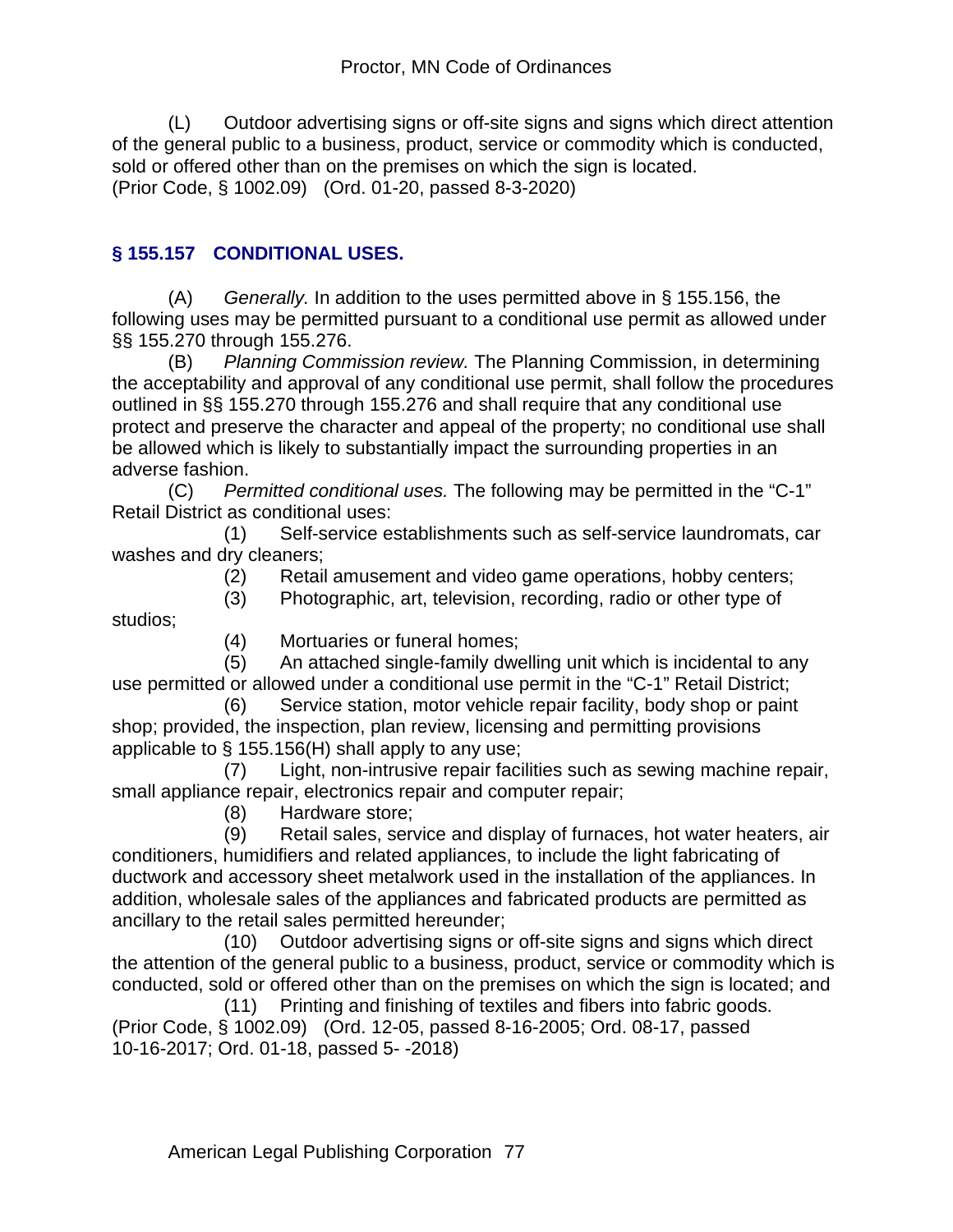#### **§ 155.158 HEIGHT AND AREA REGULATIONS.**

The height and area regulations set forth in §§ 155.030 through 155.039 shall apply in the "C-1" District; and, in addition, every building or portion thereof used for dwelling purposes shall comply with the side yard and lot area per family requirements of the "R-3" Apartment Residential District; provided, however, that single-family residences shall be subject to setbacks as provided for in "R-1a" Zones. (Prior Code, § 1002.09) (Ord. 01-18, passed 5- -2018)

#### **§ 155.159 LANDSCAPING REQUIREMENTS.**

(A) All exposed surfaces shall be covered with vegetation, wood chips, crushed rock or similar cover.

(B) Trees, shrubs and other vegetative growth, existing or planted, must be located around the site in planters and/or in the required yards.

(C) Off-street parking areas must be screened with vegetative growth, wood fencing or other suitable materials.

(D) All objectionable views must be screened with trees, shrubs, wood fencing or other suitable materials. This requirement is mandatory where "C-1" uses abut a residential district.

(Prior Code, § 1002.09)

#### **§ 155.160 BUFFER AREA BETWEEN "C-1" AND RESIDENTIAL ZONES.**

There shall be a buffer area of not less than 50 feet between any and all zones designated as "C-1" Zones and zones designated as "R" Zones. The uses otherwise permitted as of right or by conditional use in "C-1" Zones shall not be allowed in the buffer area. The buffer area shall be arranged or designed in a way to minimize the disturbance created by the uses therein to adjacent "R" Districts. (Prior Code, § 1002.09)

## **"C-2" COMMERCIAL DISTRICT**

#### **§ 155.175 GENERALLY.**

The regulations set forth in this section or set forth elsewhere in this chapter when referred to in this section are the regulations in the "C-2" Commercial District. (Prior Code, § 1002.10)

#### **§ 155.176 PERMITTED USES.**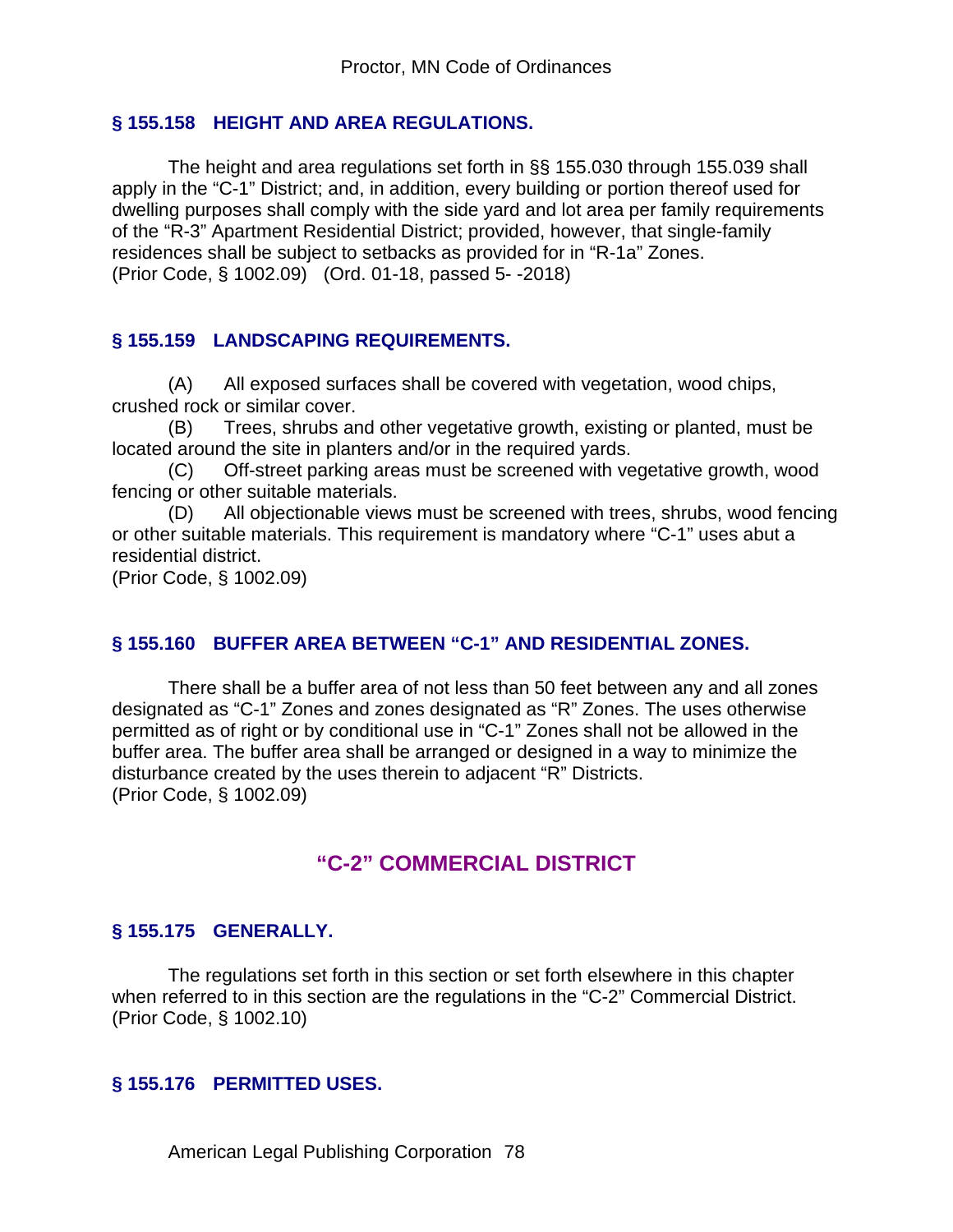A building or premises in the "C-2" Commercial District shall be used only for the following purposes; provided, however, that no use shall be allowed which will be likely to directly or indirectly pollute, impair or destroy critical environmental features:

(A) All uses allowed in "C-1" except that no conditional uses shall be issued for an attached single- family dwelling unit as allowed in § 155.157(C)(5);

- (B) Wholesale supply and/or display;
- (C) Bowling alley; indoor rifle, pistol or archery range;

(D) Light repair and light fabricating, including, but not limited to, outdoor advertising and display shop, household appliance, dry cleaning, pressing, wholesale catering, wholesale baking, small engine repair;

(E) Automobile, light truck, boat and/or motor, lawn and garden repair sales and display;

- (F) Veterinary clinic and/or hospital;
- (G) Commercial laundry or car wash (non-self serve);
- (H) Trade or business school, not including industrial technical school;
- (I) College or university;
- (J) Publishing, job printing, blue-lining;

(K) Wholesale furniture sales, furniture repair and refinishing, business or office supplies sales;

(L) Shopping center or mall;

(M) Accessory buildings incidental to uses in divisions (A) to (L) above.

(Prior Code, § 1002.10) (Ord. 01-20, passed 8-3-2020)

## **§ 155.177 CONDITIONAL USES.**

(A) *Generally.* In addition to the uses permitted above in § 155.176, the following uses may be permitted pursuant to a conditional use permit as allowed under §§ 155.270 through 155.276.

(B) *Planning Commission review.* The Planning Commission, in determining the acceptability and approval of any conditional use permit, shall follow the procedures outlined in §§ 155.270 through 155.276 and shall require that any conditional use protect and preserve the character and appeal of the property; no conditional use shall be allowed which is likely to substantially impact the surrounding properties in an adverse fashion.

(C) *Conditional permitted uses.* The following may be permitted in a "C-2" Commercial District as conditional uses:

 (1) Retail lumber yard; retail plumbing, electrical or other building supply sales and services;

 (2) Dying; painting; plumbing; electrical; tinsmithing automotive, light truck and/or smaller-sized tire sales and service; ornamental iron fabrication; other light fabrication; upholstery; other general or light service and repair of a similar nature;

- (3) Industrial technical school;<br>(4) Wholesale nursery or greer
- Wholesale nursery or greenhouse;
- (5) Licensed contractor's shop or garage; provided, no heavy

equipment shall be stored nor repaird within the premises located in a "C-2" Zone;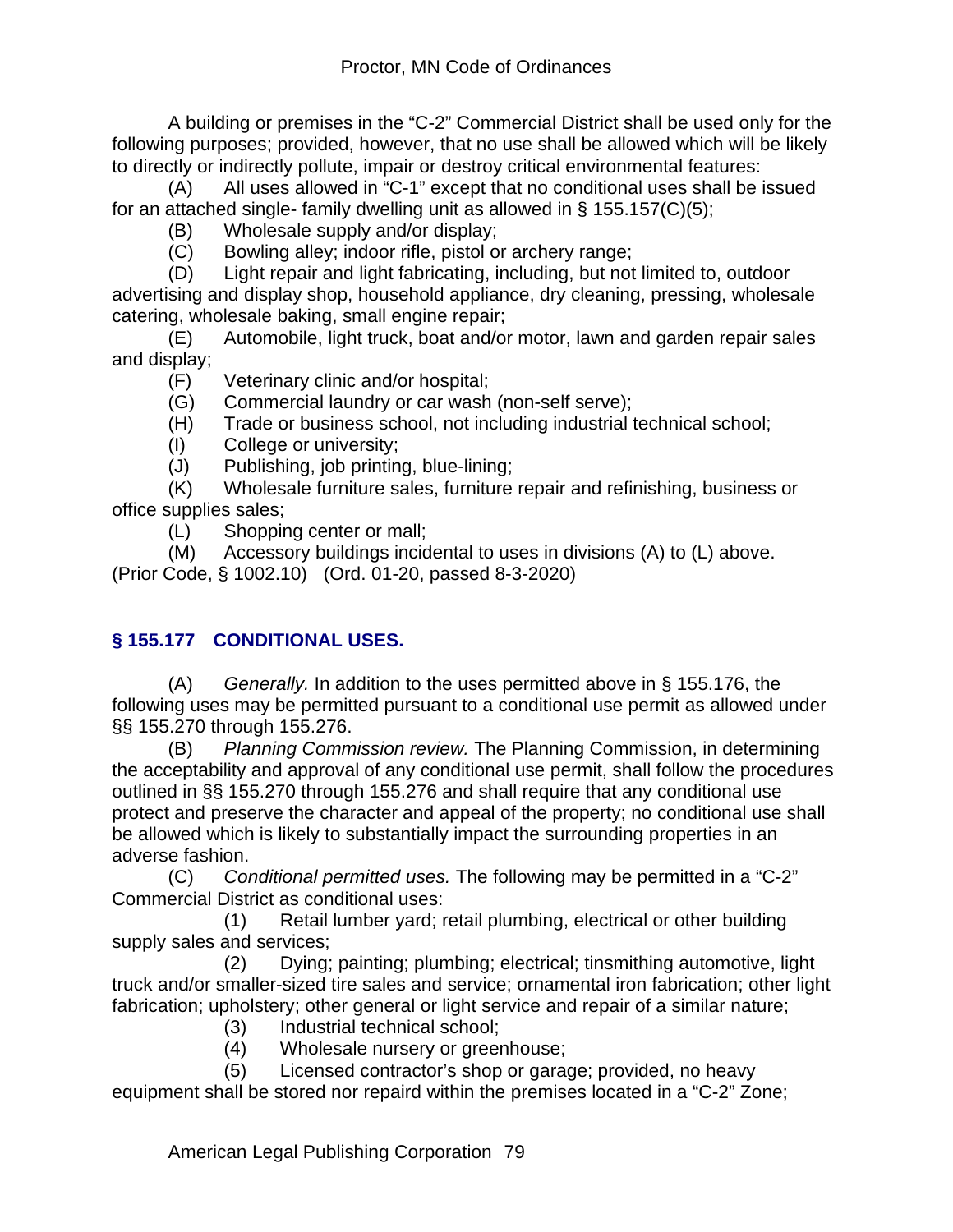(6) Open air or cooperative produce market; and

 (7) Outdoor advertising signs (off-site signs) and signs which direct the attention of the general public to a business, product, service or commodity which is conducted, sold or offered other than on the premises on which the sign is located. (Prior Code, § 1002.10)

## **§ 155.178 LANDSCAPING REQUIREMENTS.**

(A) All exposed surfaces shall be covered with vegetation, wood chips, crushed rock or similar cover.

(B) There shall be trees, shrubs and other vegetation, existing or newly planted, located on the site.

(C) Off-street parking areas should be screened with vegetation, wood fencing or other suitable materials.

(Prior Code, § 1002.10)

#### **§ 155.179 BUFFER AREA BETWEEN "C-2" AND RESIDENTIAL ZONES.**

There shall be a buffer area of not less than 50 feet between any and all zones designated as "C-2" and zones designated as "R" Zones. The uses otherwise permitted as of right or by conditional use in "C-2" Zones shall not be allowed in the buffer area. The buffer area shall be arranged or designed in a way to minimize the disturbance created by the uses therein to adjacent "R" Districts. (Prior Code, § 1002.10)

# **"I" INDUSTRIAL DISTRICT**

#### **§ 155.190 GENERALLY.**

The regulations set forth in this section or set forth elsewhere in this chapter, when referred to in this section, are the regulations in the "I" Industrial District. (Prior Code, § 1002.11)

#### **§ 155.191 PERMITTED USES.**

A building or premises in the "I" Industrial District shall be used only for the following purposes; provided, however, that no use shall be allowed which will be likely to directly or indirectly pollute, impair or destroy critical environmental features:

- (A) All uses permitted in "C-2" as permitted or by conditional uses;
- (B) Truck stop or center;
- (C) The manufacturing of the following products: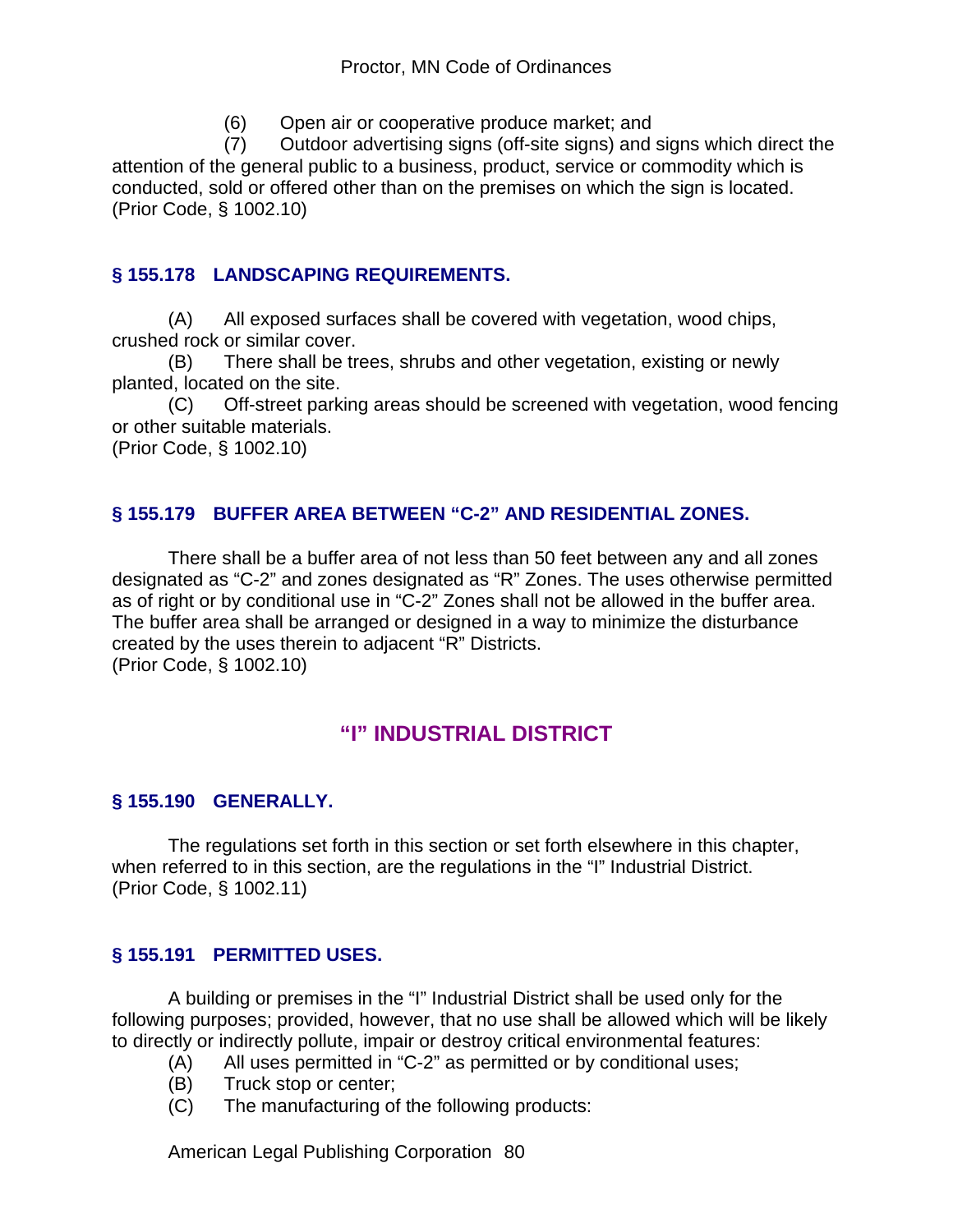- $(1)$  Ice manufacture, including dry ice;
- (2) Pharmaceutical products;
- (3) Clay stone and glass products;
- (4) Concrete products (except central mixing and proportioning plant);
- (5) Pottery and porcelain products;
- (6) Bakery products, wholesale (manufacturing permitted);
- (7) Beverage blending and bottling (all types);
- (8) Confection, wholesale (manufacturing permitted);
- (9) Dairy products;
- (10) Gelatin products;
- (11) Glucose and dextrine;
- (12) Ice cream, wholesale (manufacturing permitted);
- (13) Macaroni and noodle manufacture;
- (14) Malt products manufacture (except breweries);
- (15) Meat and fish products, packaging and processing (no

slaughtering);

- (16) Agricultural or farm implements;
- (17) Aircraft and aircraft parts;
- (18) Aluminum extrusion, rolling, fabrication and forming;
- (19) Automobile, truck, trailer, motorcycle and bicycle assembly;
- (20) Boat manufacture (vessels less that five tons);
- (21) Bolts, nuts, screws, washers and rivets;
- (22) Container (metal);
- (23) Culvert;
- (24) Firearms;
- (25) Foundry products manufacture (electrical only);
- (26) Heating, ventilating, cooking and refrigeration supplies and

#### appliances;

- (27) Machinery manufacture;
- (28) Nails, brads, tacks, spikes and staples;
- (29) Needle and pin;
- (30) Plumbing supplies;
- (31) Safe and vault;
- (32) Sheet metal products;
- (33) Silverware and plated ware;
- (34) Stove and range;
- (35) Tool, die, gauge and machine shops;
- (36) Tools and hardware products;
- (37) Vitreous enameled products;
- (38) Bedding (mattress, pillow and quilt);
- (39) Carpet, rug and mat;
- (40) Hat bodies of fur and wool felt manufacture (including men's hats);
- (41) Hosiery mill;
- (42) Knitting, weaving, printing, finishing of textiles and fibers into fabric

goods;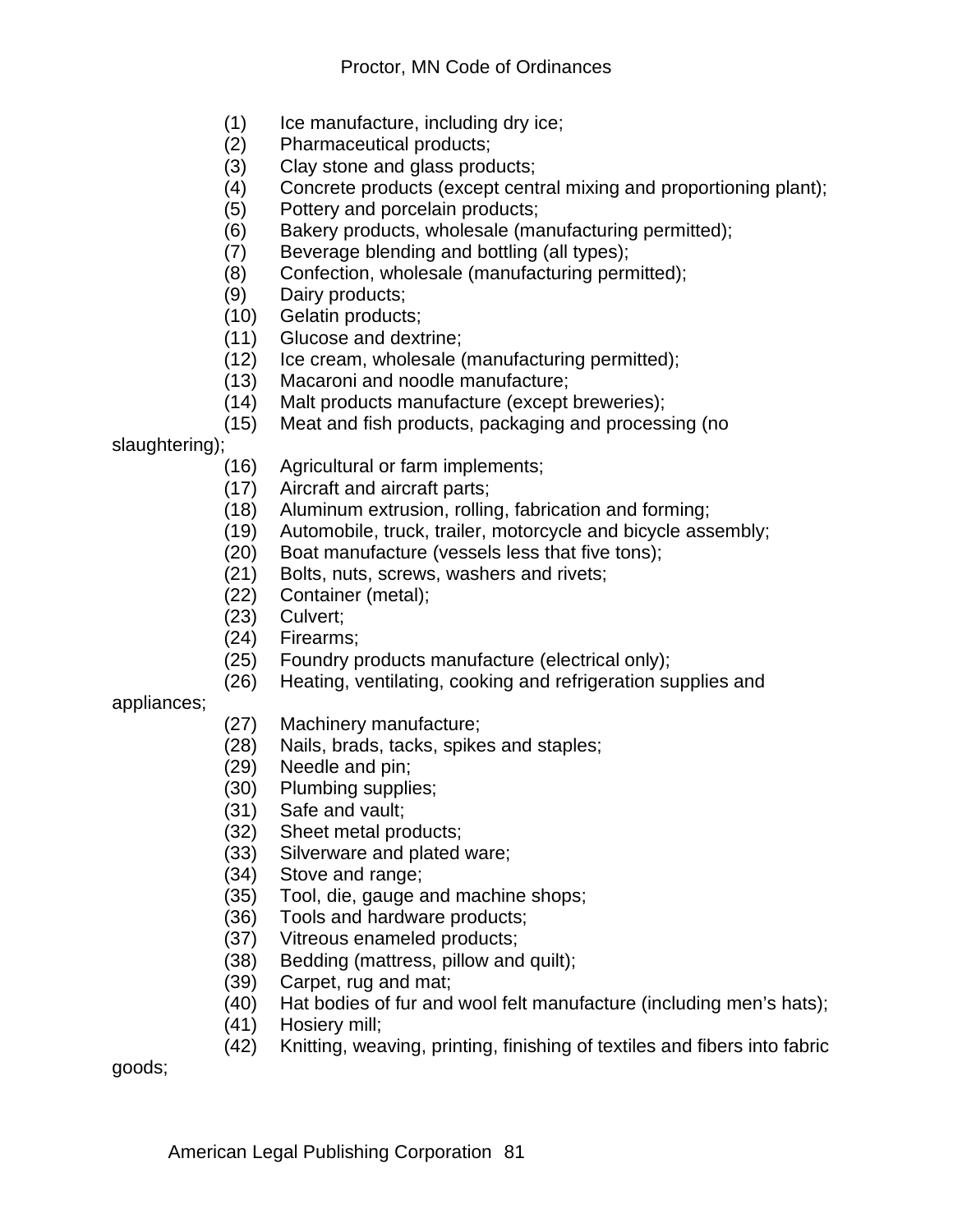(43) Rubber and synthetic treated fabrics (excluding all rubber and synthetic processing);

- (44) Yarn, threads and cordage;
- (45) Basket and hamper (wood, reed, rattan and the like);
- (46) Box and crate;
- (47) Cooperate works (except cooperate stock mill);
- (48) Furniture (wood, reed, rattan and the like);
- (49) Pencils;
- (50) Pulp goods, pressed or molded (including paper-mache products);
- (51) Shipping container (corrugated board, fiber or wire bound);
- (52) Trailer, carriage and wagon;
- (53) Veneer;
- (54) Wood products;
- (55) Button manufacture; and
- (56) Leather goods manufacture, but not including tanning operations.
- (D) The compounding, processing and packaging of:
	- (1) Cosmetics and toiletries (compounding only);
	- (2) Ink manufacture (mixing only);
	- (3) Perfumes and perfumed soap (compounding only);
	- (4) Soap, wash or cleaning, powder or soda (compounding only);
	- (5) Chocolate, cocoa and cocoa products, processing and packaging;
	- (6) Coffee, tea and spices, processing and packaging;
	- (7) Condensed and evaporated milk processing and canning;
	- (8) Flour, feed and grain (packaging, blending and storage only, with

no high-rise storage elevator in excess of three stories);

 (9) Fruit and vegetable processing (including canning, preserving, drying and freezing);

- (10) Grain blending and packaging, but not milling; and
- (11) Margarine (compounding and packaging only).

(E) Other commercial operations as follows:

- (1) Creamery and dairy operations;
- (2) Planing and millwork;
- (3) Animal pound;

```
 (4) Building materials (cement, lime, sand, gravel, lumber and the like),
```
storage and sales;

- (5) Semi-tractor/trailer garage and repair shop;
- (6) Cleaning and dyeing of garments, hats and rugs;
- (7) Coal and coke storage and sales;
- (8) Contractor's shop and storage;
- (9) Fur finishing;

 (10) Storage, repair and/or sales of buses, heavy trucks, heavy equipment and/or farm implements;

- (11) Industrial technical school, including internal combustion engines;
- (12) Laboratories, research, experimental, including combustion type

motor testing;

(13) Laundries;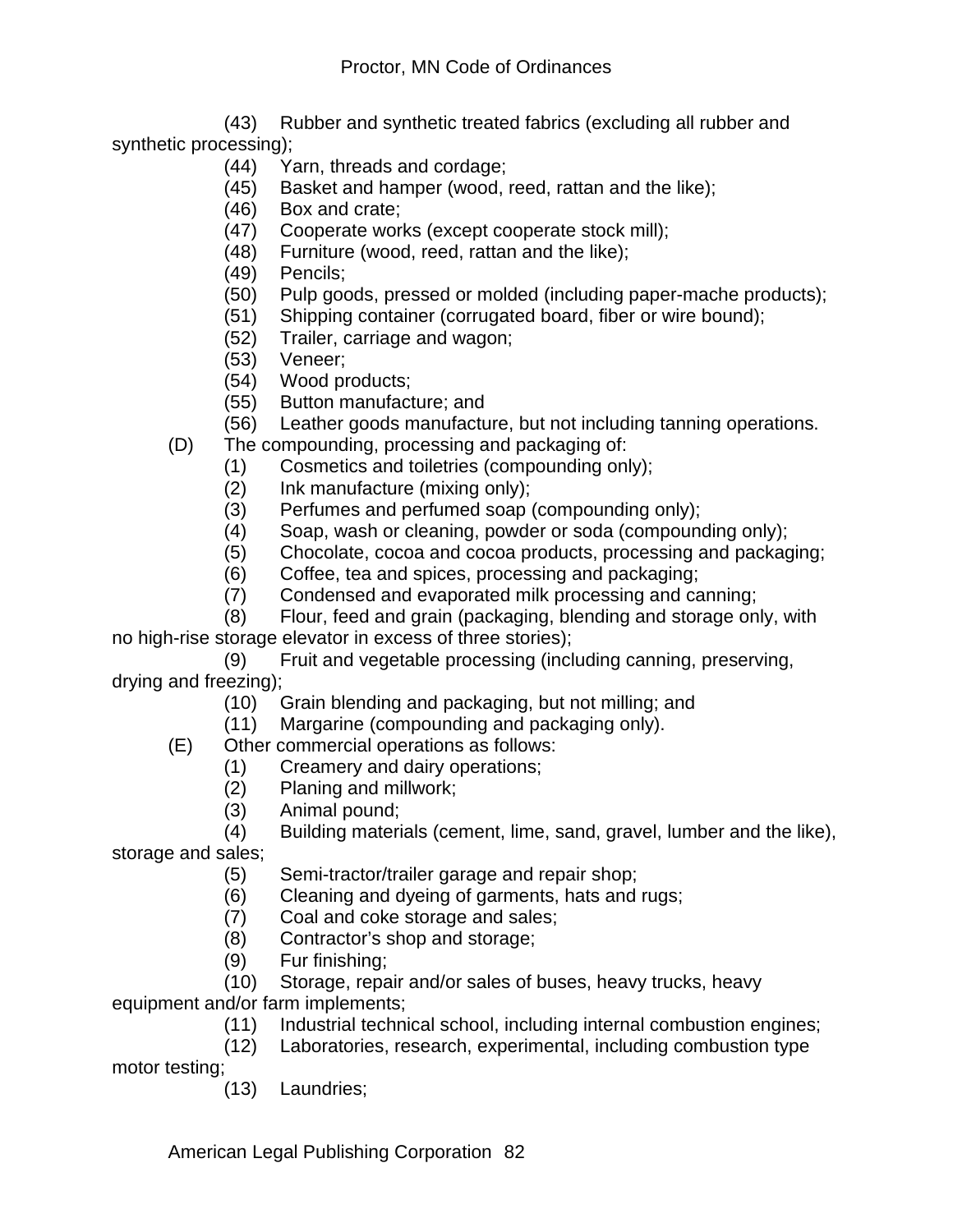- (14) Market, wholesale;
- (15) Printing, publishing and engraving;
- (16) Produce and storage warehouse;
- (17) Tire retreading and vulcanizing shop;
- (18) Air, truck, rail or other transfer terminal or yard, including airport;
- (19) Wholesale houses and distributors; and
- (20) Bulk fuel and petroleum products storage facility.

 (a) The storage of the products for wholesale or retail sale by the owner of the facility where the express business and intent of the owner is to sell the products in bulk quantity sufficient to differentiate the business from convenience stores (as defined in § 155.156(H) and from services stations and the like (as defined in § 155.176(H)) shall be limited to the "I" District.

 (b) This permitted use shall allow the owner of the facility the right to dispense, exchange, barter and/or sell bulk fuel products at the facility in question. No other products may be dispensed, exchanged, bartered or sold at retail or wholesale from the facility.

 (c) Mixing and/or blending of fuels is permitted at the facility, but no manufacturing, distilling or refining of any fuel or petroleum-based product is permitted under this division (E)(20).

 (d) Any storage tanks erected, placed or constructed to facilitate the uses set forth above, whether above or below ground, shall be located a minimum of 250 feet from and "S" or "R" District and at least 100 feet from the property line of any abutting parcel of land now owned by the bulk fuel facility regulated hereunder, regardless of the zoning district.

(Prior Code, § 1002.11)

## **§ 155.192 LANDSCAPING REQUIREMENTS.**

(A) All exposed surfaces shall be covered with vegetation, wood chips or similar cover.

(B) Trees, shrubs and other vegetative growth, existing or planted, must be located around the site in planters and/or in the required yards.

(C) Off-street parking areas must be screened with vegetative growth, wood fencing or other suitable materials.

(D) All objectionable views must be screened with trees, shrubs, wood fencing or other suitable materials. This requirement is mandatory where "I" uses abut a residential district, open area or major street. This requirement is optional, at the Planning Commission's discretion, where the "I" use abuts commercial or industrial uses.

(Prior Code, § 1002.11)

#### **§ 155.193 BUFFER AREA BETWEEN "I" AND RESIDENTIAL ZONES.**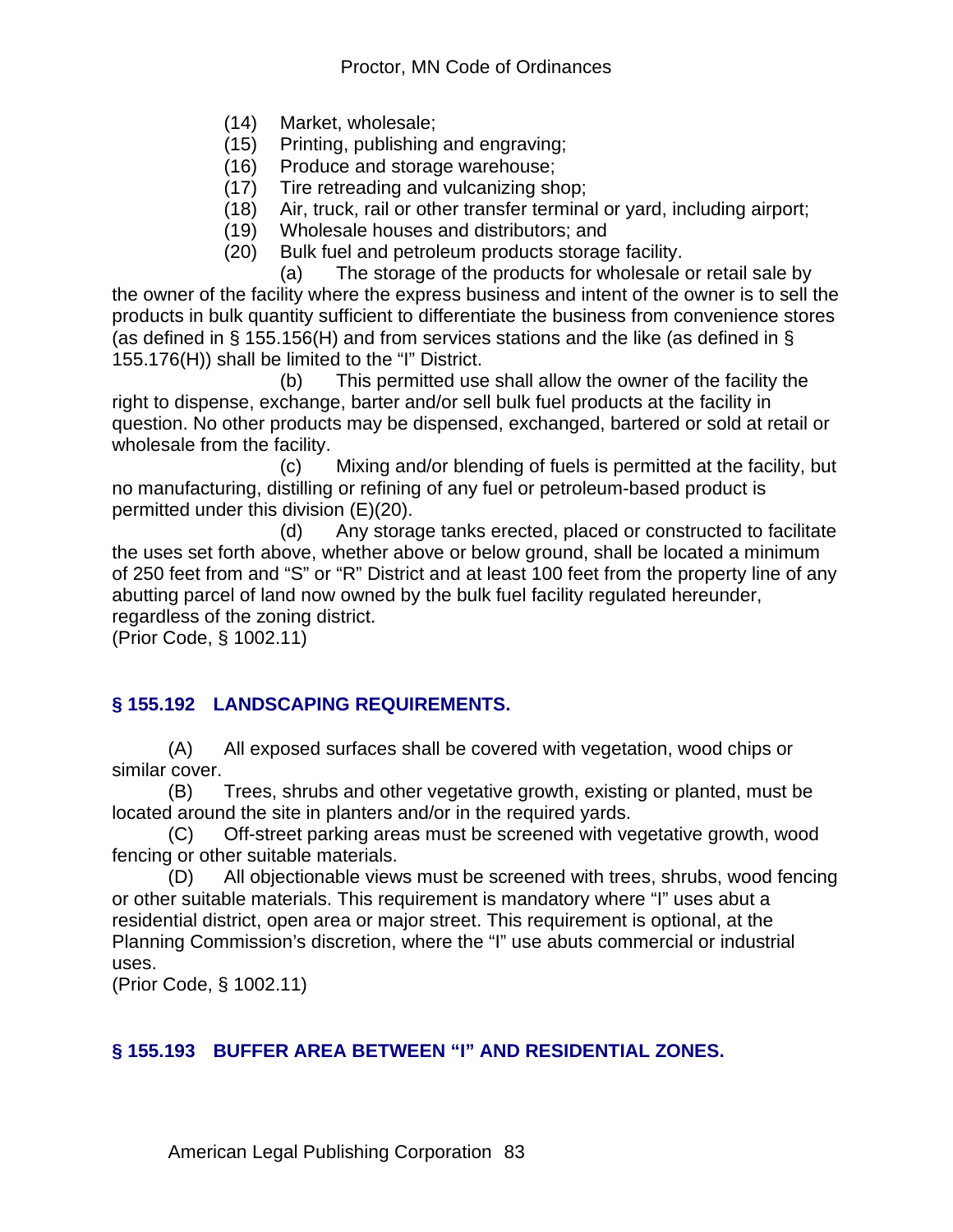There shall be a buffer area of not less than 50 feet between any and all zones designated as "I" and zones designated as "R" Zones. The uses otherwise permitted as of right or by conditional use in "I" Zones shall not be allowed in the buffer area. The buffer area shall be arranged or designed in a way to minimize the disturbance created by the uses therein to adjacent "R" Districts.

(Prior Code, § 1002.11)

# **OFF-STREET PARKING**

## **§ 155.205 REQUIRED PARKING SPACES.**

(A) In all districts there shall be provided, at the time any building or structure is erected or structurally altered, off-street parking spaces in accordance with the following requirements:

| Bowling alley                          | 5 parking spaces for each alley                   |
|----------------------------------------|---------------------------------------------------|
| Business, professional or public       | 3 parking spaces plus 1 additional parking        |
| office building, studio, bank, medical | space for each 400 square feet of floor area      |
| or dental clinic                       | over 1,000 square feet                            |
| Church or temple                       | 1 parking space for each 8 seats in the main      |
|                                        | auditorium                                        |
| College or high schools                | 1 parking space for each 8 seats in the main      |
|                                        | auditorium or 3 spaces for each classroom,        |
|                                        | whichever is greater                              |
| Community center, library, museum      | 10 parking spaces plus 1 additional space for     |
| or art gallery                         | each 300 square feet of floor area in excess of   |
|                                        | 2,000 square feet                                 |
| Dance hall, assembly or exhibition     | 1 parking space for each 100 square feet of floor |
| hall without fixed seats               | area used therefor                                |
| Dwellings three stories or less        | 1 parking space for each dwelling unit            |
| Fraternity or sorority                 | 1 parking space for each 6 beds                   |
| Furniture or appliance store,          | 2 parking spaces plus one additional parking      |
| hardware store, wholesale              | space for each 300 square feet of floor area      |
| establishments, machinery or           | over 1,000 square feet                            |
| equipment sales and service,           |                                                   |
| clothing or shoe repair or service     |                                                   |
| shop                                   |                                                   |
| Golf club                              | 1 parking space for every 400 square feet of      |
|                                        | clubhouse area                                    |
| Hospital                               | 1 parking space for each 4 beds                   |
| Hotel                                  | 1 parking space for each 3 sleeping rooms or      |
|                                        | suites plus 1 space for each 200 square feet of   |
|                                        | commercial floor area contained therein           |
| Manufacturing or industrial            | 1 parking space for each 2 employees on the       |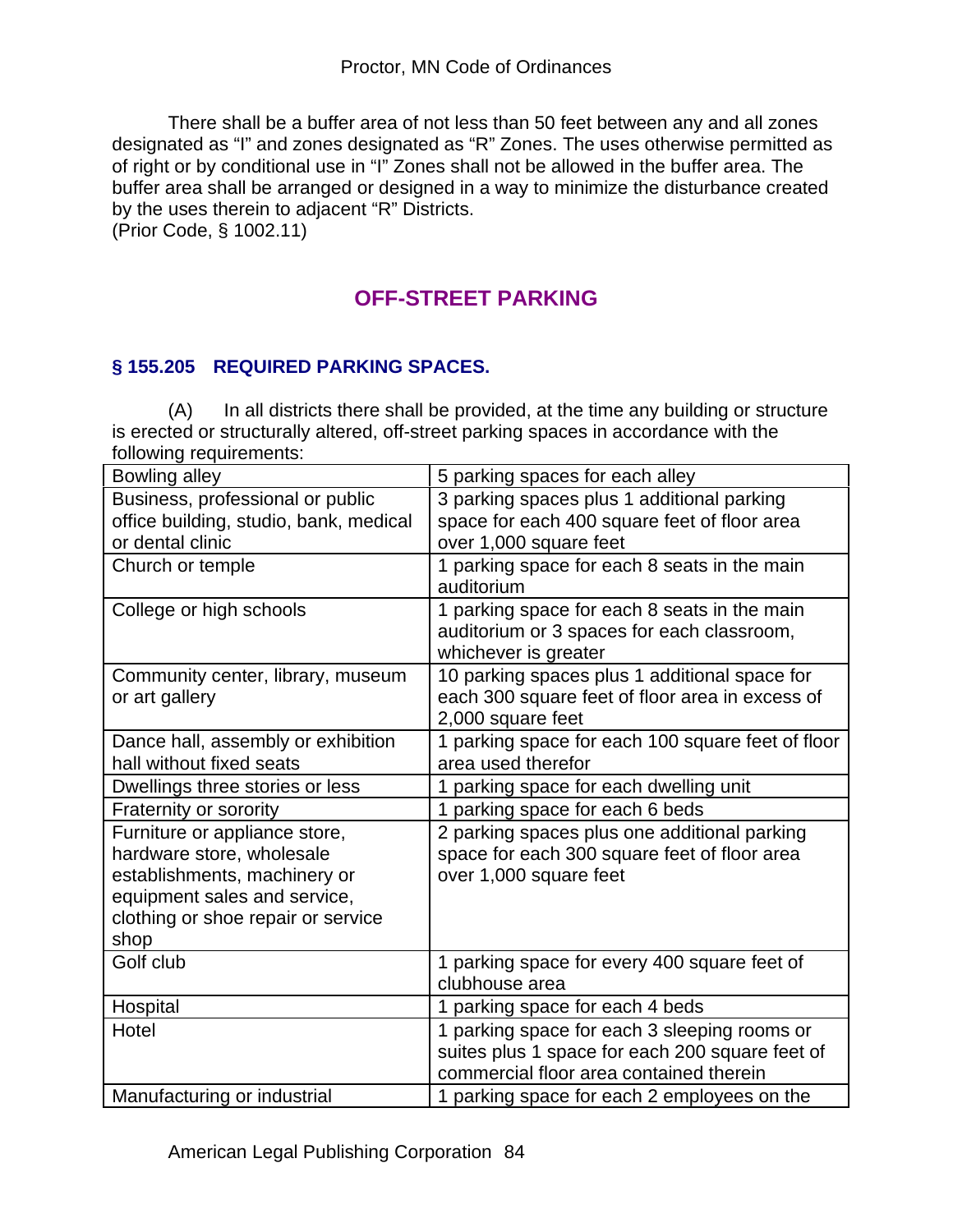| establishment, research or testing<br>laboratory, creamery, bottling plant,<br>warehouse or similar establishment | maximum working shift, but no less than 1<br>space for every 1,000 square feet of floor area                                        |
|-------------------------------------------------------------------------------------------------------------------|-------------------------------------------------------------------------------------------------------------------------------------|
| Mortuary or funeral home                                                                                          | 1 parking space for each 50 square feet of floor<br>space in slumber rooms, parlors or individual<br>funeral service rooms          |
| Multiple dwelling over three stories or<br>apartment hotel                                                        | 2 parking spaces for each 3 dwelling units or<br>suites                                                                             |
| Private club or lodge                                                                                             | 1 parking space for every 400 square feet of<br>floor area                                                                          |
| Restaurant, night club, café or similar<br>recreation or amusement<br>establishment                               | 1 parking space for each 100 square feet of floor<br>space                                                                          |
| Retail store, billiard parlor or<br>personal service establishment,<br>except as otherwise specified herein       | 1 parking space for each 200 square feet of floor<br>area                                                                           |
| Rooming or boardinghouse                                                                                          | parking space for each 2 sleeping rooms                                                                                             |
| Sanatorium, convalescent home,<br>home for the aged or similar<br>institution                                     | 1 parking space for each 6 beds                                                                                                     |
| School, except high school or college                                                                             | 1 parking space for each 10 seats in the<br>auditorium or main assembly room or 1 space<br>for each classroom, whichever is greater |
| Seasonal camp or cabin                                                                                            | 1 parking space for each 2 beds or for each<br>cabin or sleeping unit, whichever is greater                                         |
| Sports arena, stadium or gymnasium<br>(except school)                                                             | 1 parking space for each 5 seats or seating<br>spaces                                                                               |
| Theater or auditorium (except<br>school)                                                                          | 1 parking space for each 5 seats or bench<br>seating spaces                                                                         |
| Tourist home, cabin or motel                                                                                      | 1 parking space for each sleeping room or suite                                                                                     |

(B) In all other cases, the required parking spaces shall be determined by the Planning Commission prior to issuance of any permits or licenses. (Prior Code, § 1002.12)

## **§ 155.206 RULES FOR COMPUTATION OF PARKING SPACES.**

In computing the number of parking spaces required by this subchapter, the following rules shall govern.

(A) **FLOOR AREA** shall mean the gross floor area of the specific use.<br>(B) Where fractional spaces result, the parking spaces required shall b

Where fractional spaces result, the parking spaces required shall be construed to be the nearest whole number.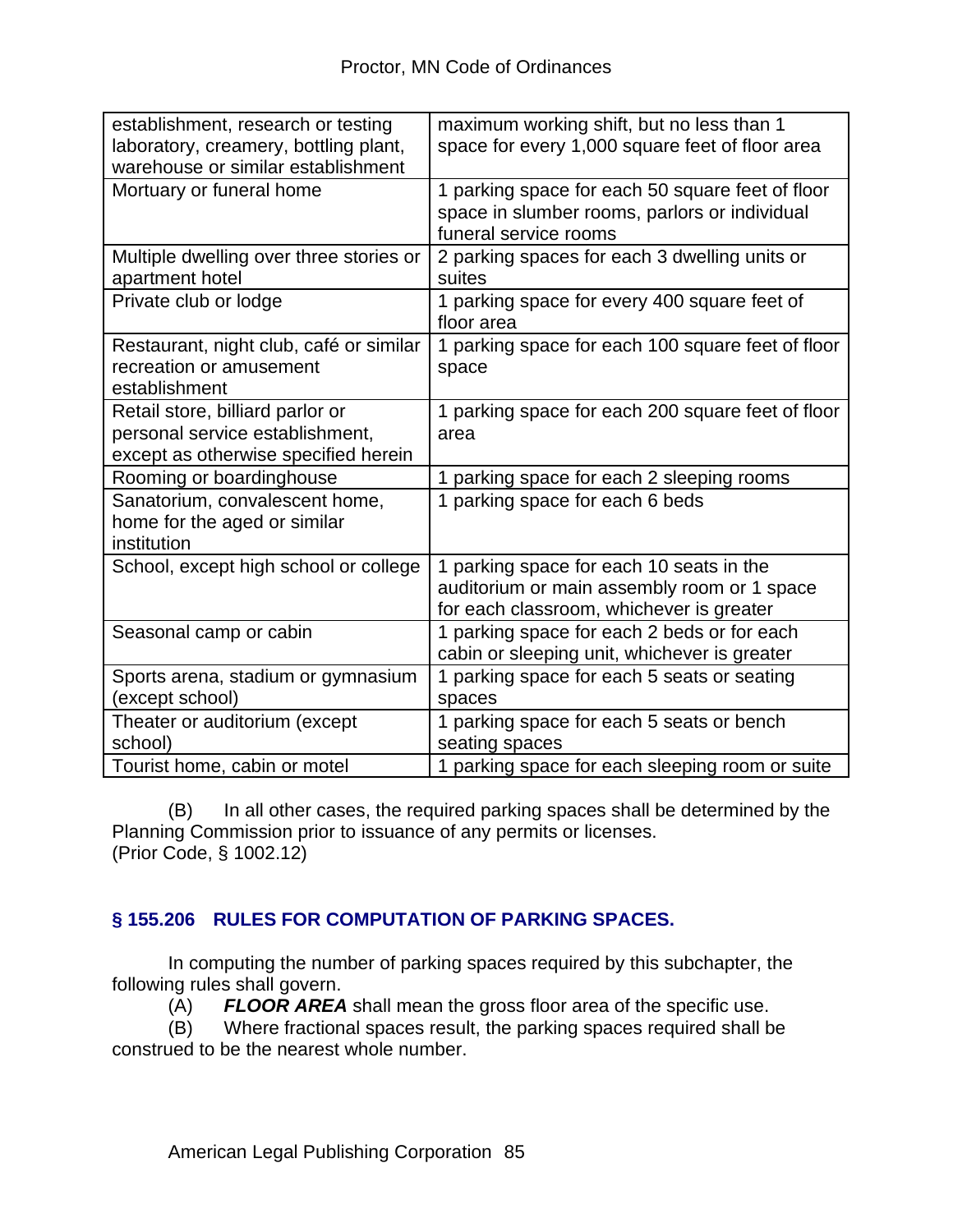(C) The parking space requirement for a use not specifically mentioned herein shall be the same as required for a use of similar nature as determined by the Planning Commission.

(D) Whenever a building or use is enlarged to the extent of 50% or more in floor area or in the area used, the building or use shall then and thereafter comply with the parking requirements set forth in this section for the entire use.

(E) In the case of mixed or joint uses, the parking spaces required shall equal the sum of the requirements of the various uses computed separately. (Prior Code, § 1002.12)

### **§ 155.207 PARKING SPACES TO BE LOCATED ON SAME LOT; EXCEPTION.**

All parking spaces required by this subchapter shall be located on the same lot with the building or use served, except, that where an increase in the number of spaces is required by a change or enlargement of use or where the spaces are provided collectively or used jointly by two or more buildings or establishments, the required spaces may be located and maintained not to exceed 300 feet from an institutional building served and not to exceed 500 feet from any other nonresidential building served. In any case, where the required parking spaces are not located on the same lot with the building or use served or where the spaces are collectively or jointly provided and used, a written agreement thereby assuring their retention for those purposes shall be properly drawn and executed by the parties concerned, approved as to form and execution by the City Attorney, and shall be filed with the application for a building permit.

(Prior Code, § 1002.12)

#### **§ 155.208 SHARING OF PARKING SPACES.**

Up to 50% of the parking spaces required for:

(A) Theaters, public auditoriums, bowling alleys, dance halls, night clubs or cafés and up to 100% of the parking spaces required for a church or school auditorium may be provided and used jointly by:

(B) Banks, offices, retail stores, repair shops, service establishments and similar uses not normally open, used or operated during the same hours as those listed in division (A) above; provided, that written agreement thereto is properly executed and filed as specified in the preceding section.

(Prior Code, § 1002.12)

#### **§ 155.209 LOCATION OF REQUIRED PARKING SPACES IN FRONT YARDS.**

Off-street parking space may be located within the required front yard of any "C" or "I" District, but no parking lot shall be located nearer than 50 feet to any "O/R", "S" or "R" District and no off-street parking shall be permitted in the required front yard of any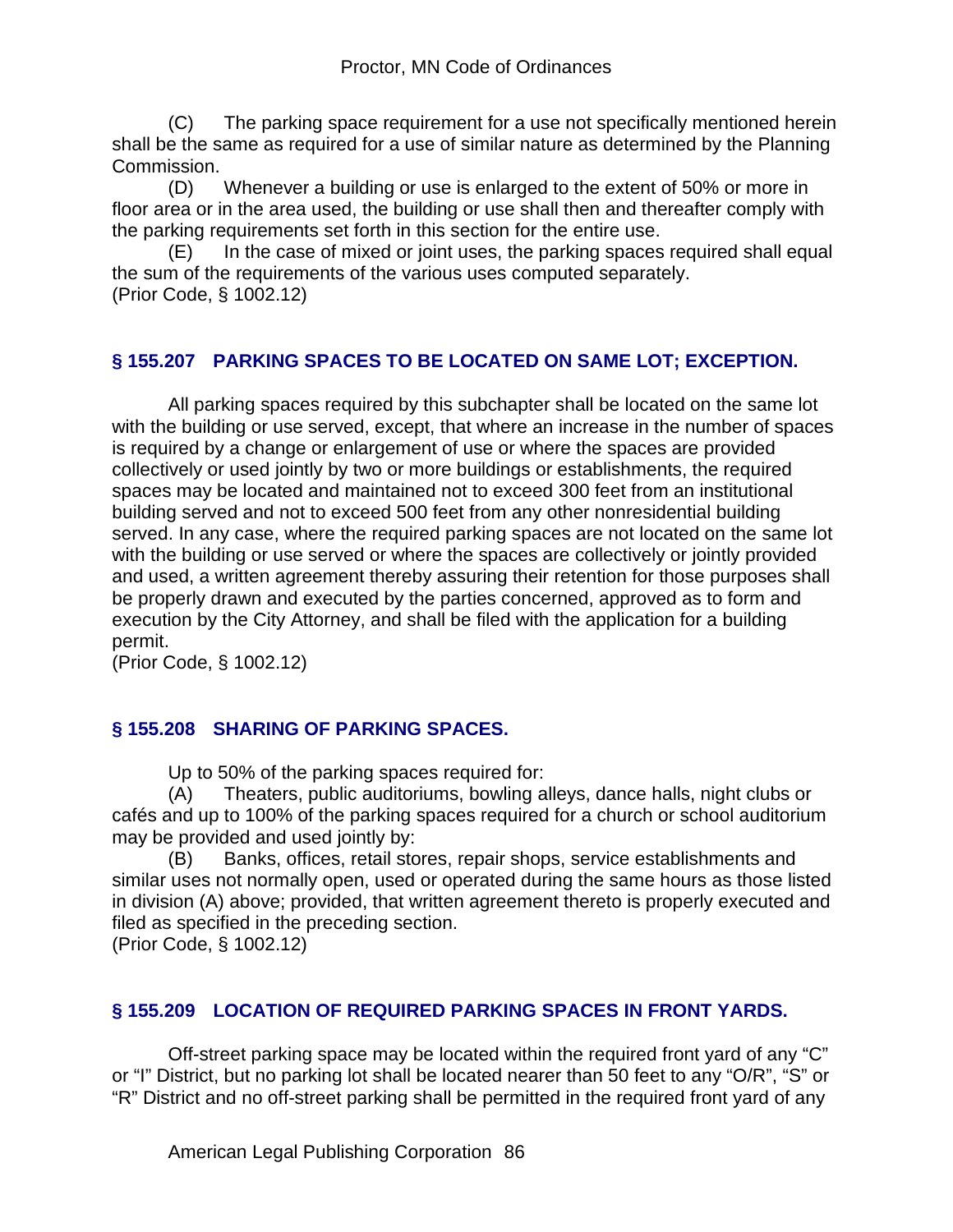"R" District. This section does not prohibit parking in a driveway designed primarily for access to the dwelling or the garage. (Prior Code, § 1002.12)

## **§ 155.210 REQUIRED LOADING SPACE.**

(A) There shall be provided at the time any building is erected or structurally altered, except as otherwise provided in this chapter, off-street loading space in accordance with the following requirements:

| Industrial use                                                  | 1 space for each 5,000 to 25,000 square feet of<br>gross floor area in the "I" District                                                                                             |
|-----------------------------------------------------------------|-------------------------------------------------------------------------------------------------------------------------------------------------------------------------------------|
|                                                                 | 1 additional space for each 75,000 square feet<br>of gross floor area in the "I" District                                                                                           |
| Office space and hotels                                         | 1 space for each 5,000 to 50,000 square feet of<br>gross floor area in the "C-1" and "C-2" Districts                                                                                |
|                                                                 | 1 space for each 20,000 to 50,000 square feet<br>of gross floor area in the "I" District, 2 spaces for<br>each 50,000 to 200,000 square feet of gross<br>floor area in any district |
|                                                                 | 1 additional space for each 75,000 square feet<br>of gross floor area above 200,000 square feet in<br>any district                                                                  |
| Retail or service establishments or<br>wholesale commercial use | 1 space for each 2,000 to 20,000 square feet of<br>gross floor area in the "C-1" and "C-2" Districts                                                                                |
|                                                                 | 1 space for each 4,000 to 20,000 square feet of<br>gross floor area in the "I" District                                                                                             |
|                                                                 | 2 spaces for each 20,000 to 100,000 square feet<br>of gross floor area in any district                                                                                              |
|                                                                 | 1 additional space for each 75,000 square feet<br>of gross floor area above 100,000 square feet in<br>any district                                                                  |

(B) No building or part thereof in the "C-1" and "C-2" Districts erected prior to date of adoption which is used for any of the purposes specified above shall hereafter be enlarged or extended unless off-street loading space is provided for both the original structure and the addition in accordance with the provisions of this subchapter.

(C) No building or part thereof in the "I" District erected prior to date of adoption which is used for any of the purposes specified above shall be hereafter be enlarged or extended to provide a gross floor area of 25,000 square feet or more unless off-street loading space is provided in accordance with the provisions of this subchapter. (Prior Code, § 1002.12)

#### **§ 155.211 USE OF MAJOR RECREATIONAL EQUIPMENT.**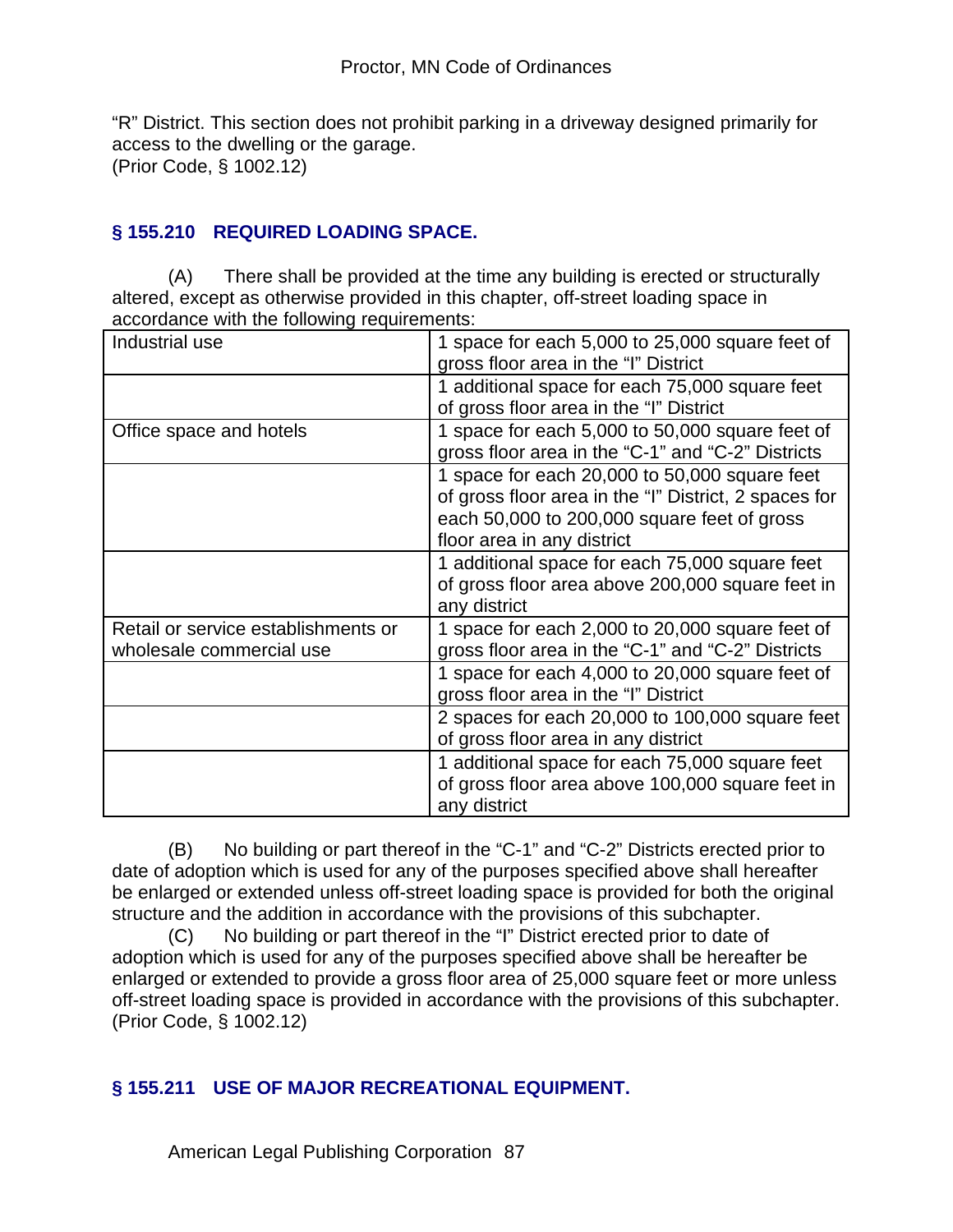For purpose of these regulations, *MAJOR RECREATIONAL EQUIPMENT* is defined as including boats and boat trailers, travel trailers, pick-up campers or coaches (designed to be mounted on automotive vehicles), motorized dwelling, tent trailers and the like and cases or boxes used for transporting recreational equipment, whether occupied by the equipment or not. No equipment shall be used for living, sleeping or housekeeping purposes when parked or stored on a residential lot or in any location not approved for that use.

(Prior Code, § 1002.12)

#### **§ 155.212 PARKING AND STORAGE OF CERTAIN VEHICLES.**

Automotive vehicles or trailers of any kind or type without current license plates shall not be parked or stored on any zoned property other than in completely enclosed buildings or as allowed under §§ 71.40 through 71.42 of this code of ordinances. (Prior Code, § 1002.12) Penalty, see § 10.99

#### **§ 155.213 BUFFER AREA BETWEEN COMMERCIAL OR INDUSTRIAL ZONES AND RESIDENTIAL ZONES.**

(A) There shall be a buffer area of not less than 25 feet between any and all zones designated as either "C" or "I" Zones and zones designated as "R" Zones. The uses otherwise permitted as of right or by conditional use in "C" or "I" Zones shall not be allowed in the buffer area.

(B) The buffer area shall be arranged or designed in a way to minimize the disturbance created by the uses therein to adjacent "R" Districts, and shall be subject to the following additional restrictions:

 (1) Off-street parking areas must be screened with vegetative growth, wood fencing or other suitable materials; and

 (2) All objectionable views must be screened with trees, shrubs, wood fencing or other suitable materials.

(Prior Code, § 1002.12)

#### **§ 155.214 GRANDFATHERING OF NONCONFORMING PARKING, DOWNTOWN AREA.**

(A) *Definition.* For purposes of this chapter, *DOWNTOWN AREA* is defined as that area bordered on the south by First Street, on the east by Second Avenue, on the north by Sixth Street, and on the west by Third Avenue Highway 2. The properties include both sides of the streets and avenues included in the border definition.

(B) *Restriction.* Where on May 2, 2005, if a lawful use of land located in the downtown area exists, and the parking related to the use of land does not conform to the city code as of the date, the parking shall be deemed lawful in the event of a transfer of ownership of the property and a continuation of the use, or of a use which does not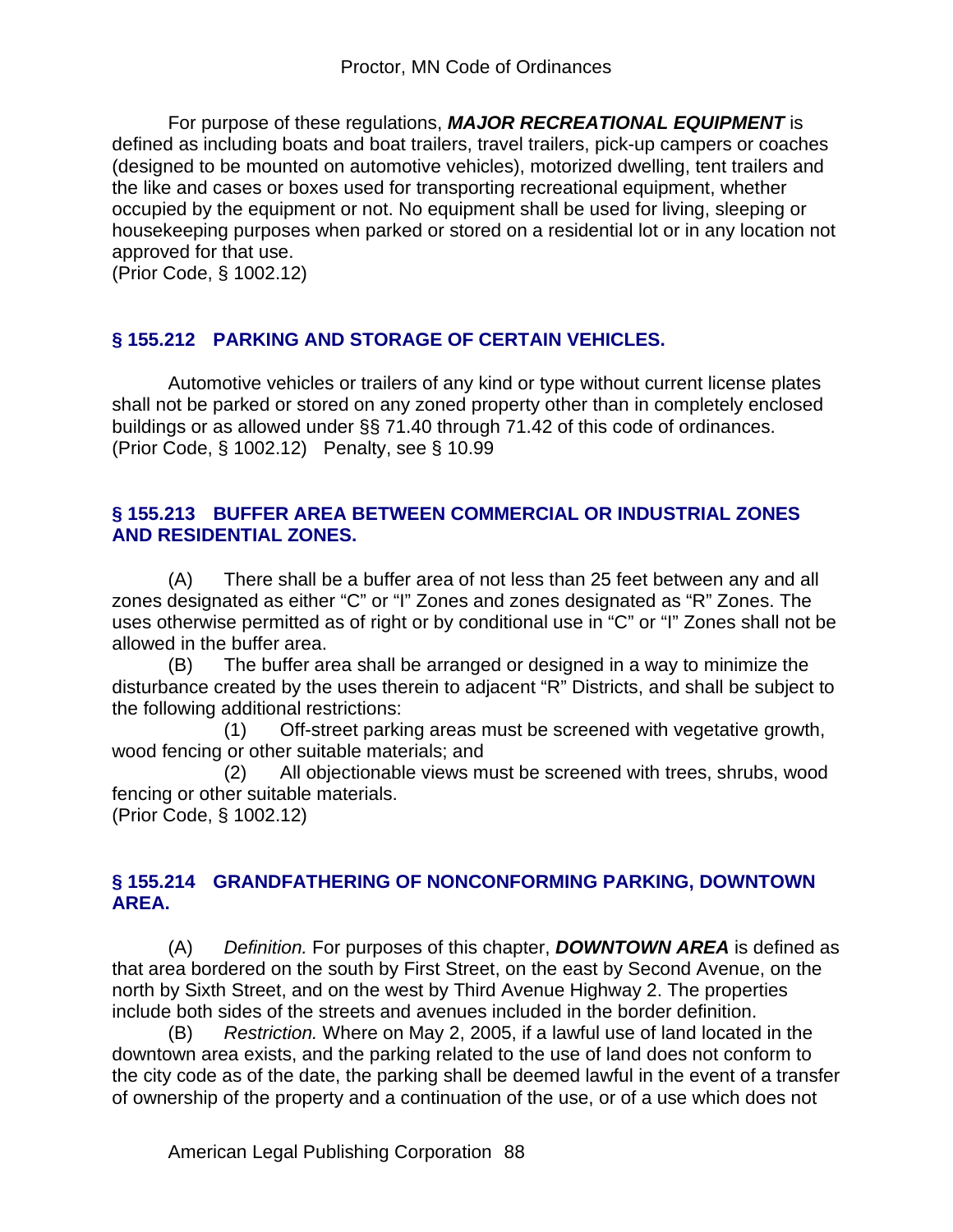require more off-street parking than its use as of May 2, 2005; provided, however, that uses requiring more off-street parking than the land's use as of May 2, 2005, shall require a conditional use permit.

(Prior Code, § 1002.12) (Ord. 04-05, passed 5-2-2005)

# **SIGNS**

### **§ 155.225 PURPOSE.**

(A) It is the purpose of this subchapter to create the legal language and mechanism for a comprehensive and balanced system of standards, regulations and procedures governing the erection, use and display of all advertising street graphics and symbols used to facilitate visual communication of products and services in the city.

(B) It is also the purpose of this subchapter to authorize all visual communicative devices which:

(1) Are compatible with their surroundings;

(2) Are appropriate to the type of activity to which they pertain;

(3) Are safely located with respect to vehicular and pedestrian traffic;

 (4) Will preserve and promote the aesthetics of location, area and community as a whole; and

 (5) Will protect the value of land, buildings and landscapes. (Prior Code, § 1002.13)

## **§ 155.226 INTENT.**

The intent of this subchapter is to protect the health, safety and public welfare through the control of all signs so as to achieve the following:

(A) To control signs which violate privacy or which increase the likelihood of accidents by distracting attention or obstructing vision;

(B) To preserve and protect property values and civic beauty and not allow signs which detract from this objective due to excess size, height, number, visual impact, undesirable location, maintenance, spacing or illumination;

(C) To establish standards which will permit businesses a reasonable and equitable opportunity to advertise, but which will avoid excessive visual competition among sign displays; and

(D) To provide signs which are compatible with their surroundings and appropriate to the type of activity to which they pertain. (Prior Code, § 1002.13)

#### **§ 155.227 DEFINITIONS.**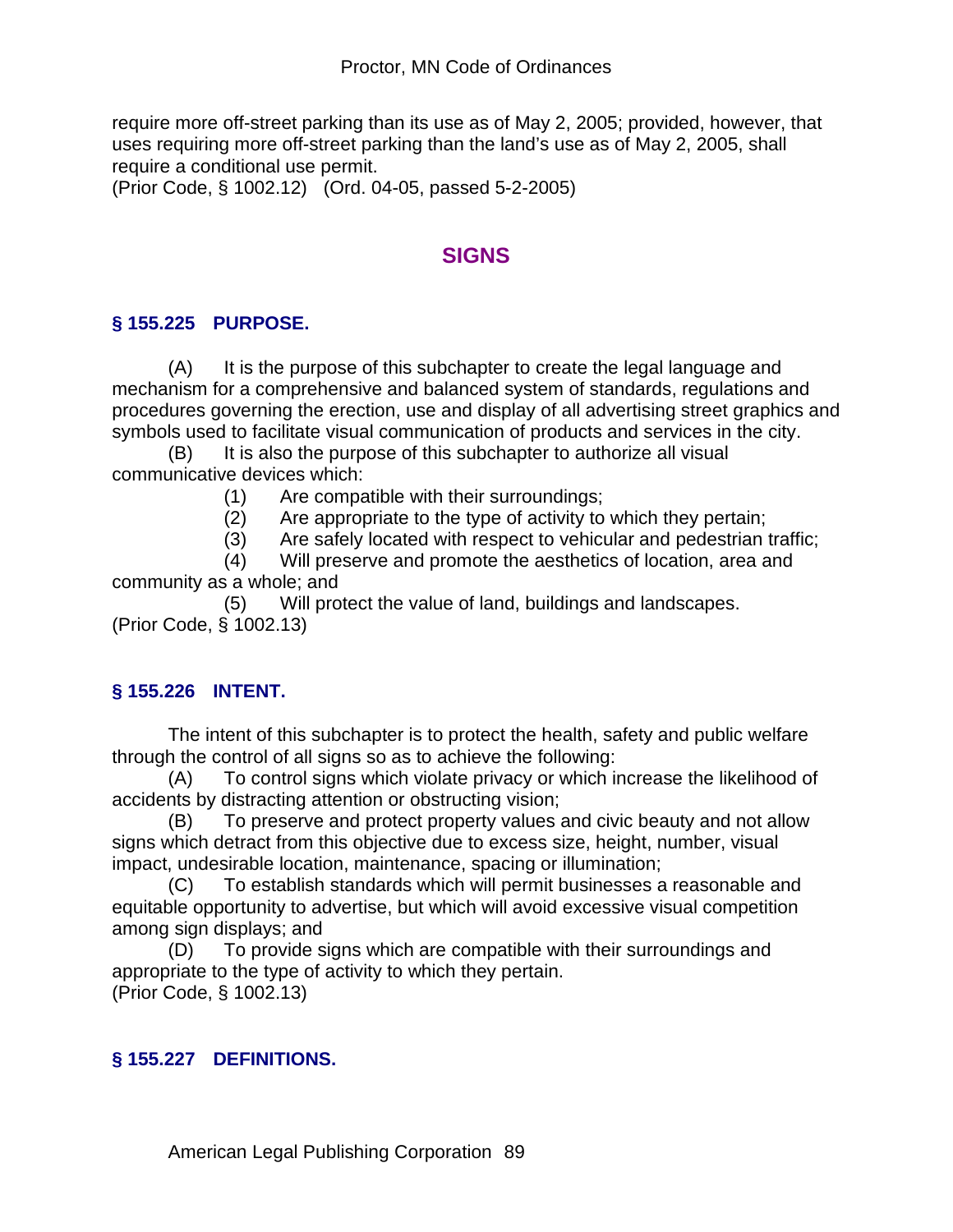For the purpose of this subchapter, the following definitions shall apply unless the context clearly indicates or requires a different meaning.

*ABANDONED SIGN.* A sign which becomes vacant or unoccupied for a period of six months or more, or a sign which pertains to an event, time or purpose which no longer applies, or a sign which no longer correctly directs a person or advertises a product or activity. A sign which applies to a business temporarily suspended because of a change of ownership or management of the business shall not be deemed to be an *ABANDONED SIGN* unless the property on which the sign is located remains vacant for a period of more than six months.

*ADDRESS SIGN.* A sign identifying street address only, either written or numerical.

*AREA IDENTIFICATION SIGN.* A freestanding, on-premises sign which identifies a residential complex of five or more units, a shopping center or complex consisting of three or more separate business concerns, an industrial complex or park, an office building consisting of three or more separate business concerns and located on the contiguous property.

**BANNERS AND PENNANTS.** Advertising or attention-getting devices which resemble flags, streamers and similar devices and are made of paper, cloth or plastic materials. *BANNERS AND PENNANTS* are only permitted in the "O/R" Zone or in association with a community festival pursuant to City Council resolution.

#### *CHANGING SIGN (AUTOMATIC).*

 (1) A sign including an electrically controlled public service information sign, message center or reader board where different automatic messages of an informative or commercial nature of interest to the public are shown.

(2) The following are examples of this type of sign.

 (a) *MESSAGE CENTER SIGN.* Any sign which contains a changing message within the copy area that remains on for a specified period of time.

 (b) *PUBLIC SERVICE INFORMATION SIGN.* Any sign intended primarily to promote messages of general interest to the community such as time, temperature, date, events, news and the like.

 (c) *READER BOARD SIGN.* Any sign which contains a traveling message, usually in a horizontal manner. The characters of the message remain constant and do not change in hue or intensity as they travel across the copy area of the sign.

*FLASHING SIGN.* Any illuminated sign which when operated does not maintain a uniform light, intensity or color at all times.

**FREESTANDING SIGN.** A sign which is either attached directly to the ground or is on pylons, posts or walls and is completely independent of any building or other structure on the property upon which it is located.

*GOVERNMENTAL SIGN.* A sign erected by a local or other unit of government which is used to identify a public building or area, to direct traffic or to otherwise inform the public.

**IDENTIFICATION SIGN.** Freestanding signs which indicate the name of a subdivision, neighborhood or business center.

*ILLUMINATED SIGN.* Any sign which depends upon any artificial light source either directed at the sign or as an integral component of the sign.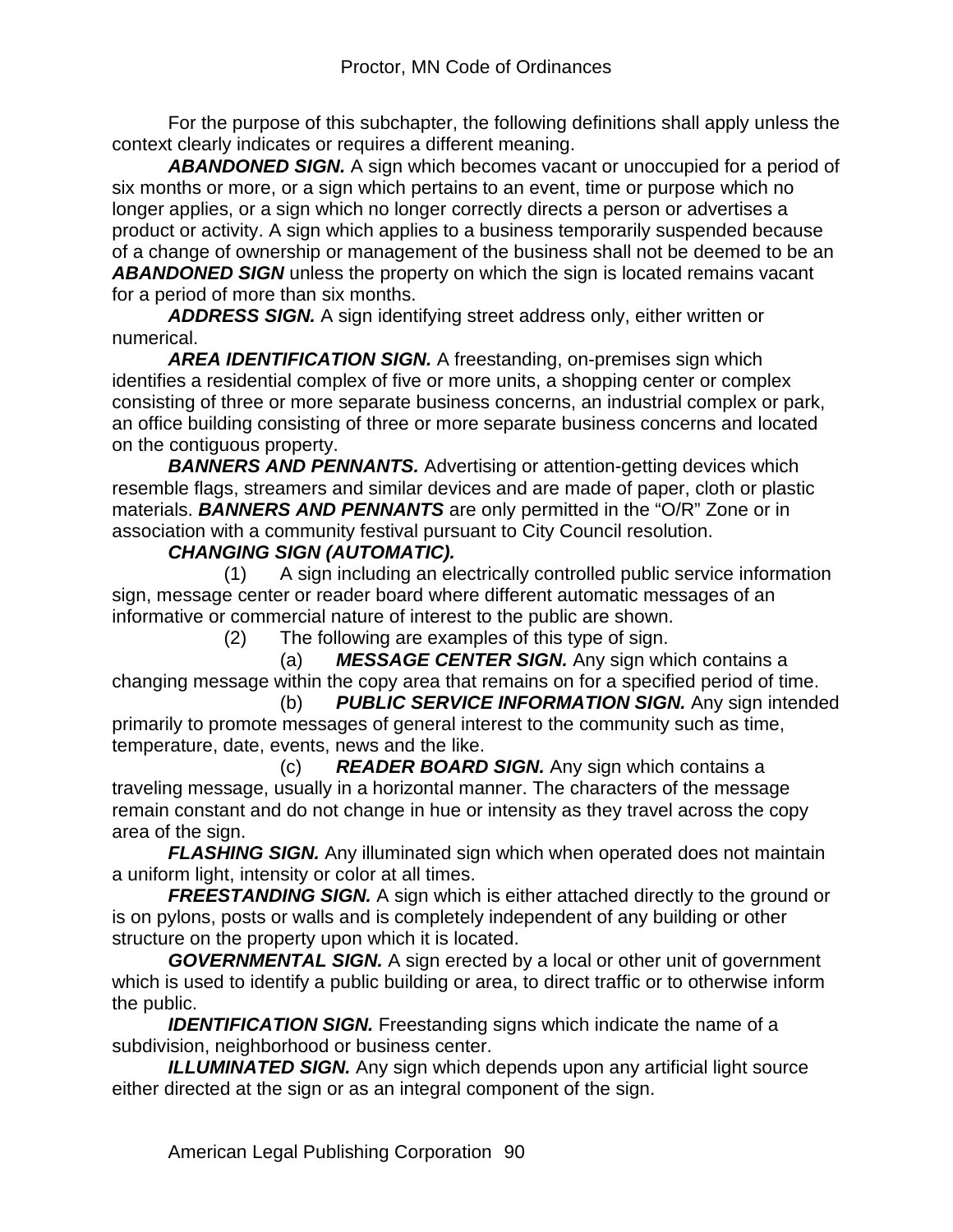**INFORMATIONAL/DIRECTIONAL SIGN.** A sign which has the purpose of informing or directing visitors, employees or delivery vehicles on the premises of a business. The signs shall not contain any advertising messages.

**INSTITUTIONAL SIGN.** Any sign displaying the name of a medical clinic, hospital, veterinary facility, dental facility, school, library, public building, church or other religious structure, or nursing home.

*NAMEPLATE SIGN.* A sign designating the name of a person, business or other entity which is directly attached and affixed flat to the wall of the building housing the individual, business or entity.

*NONCONFORMING SIGN.* Any advertising device or sign which was designed, converted or adopted for a use prior to the adoption of provisions prohibiting the advertising device or sign in that location.

**ON-PREMISES SIGN (BUSINESS SIGN).** Any sign used to direct the attention to a business, service or commodity conducted upon the premises on which the sign is located and/or which refers to goods or services produced, offered for sale or obtained on the premises.

*OUTDOOR (OFF-SITE) ADVERTISING SIGN.* A sign, including all supporting structures, poles and supports which directs the attention of the general public to a business, product, service or commodity which is conducted, sold or offered other than on the premises on which the sign is located.

**POLITICAL CAMPAIGN SIGN.** Signs, posters or banners which pertain to an upcoming election of a candidate and/or political issue.

**PORTABLE SIGN.** A sign which is not affixed permanently to the premises on which it is located and is moveable on the premises or from one location to another.

*REAL ESTATE SIGN.* A sign affixed to a business or lot which advertises the premises on which it is located is for sale, lease or rental.

*ROOF SIGN.* Any sign which is permanently attached to the roof of a building that extends above the roof of the building to which it is attached.

**SIGN.** The use of any letter, symbol, art, device, reading matter, either non-illuminated or illuminated, which is visible by the public, is located upon public or private property, and is used to direct the public attention to any business, product, service, commodity or profession located either on or off the premises on which the sign is located.

*SIGN AREA; CALCULATING SURFACE AREA.* The area within a single continuous perimeter enclosing the extreme limits of the actual sign surface or, in the case of letters, numerals, symbols attached to a building, the area that is included in the smallest continuous perimeter enclosing the letters, numerals or symbols. The sign surface area shall be computed using only one side of a double-face or V-type sign structure.

*TEMPORARY.* Ninety days or less.

*WALL SIGN.* A sign affixed flush and flat to the wall of a building, dwelling or other solid structure.

*WINDOW SIGN.* Any sign affixed to the interior surface of a window of a retail commercial business or service business in an area zoned commercial under the zoning laws of the city which advertises the wares, business, function, price, quality or quantity of items sold by the business.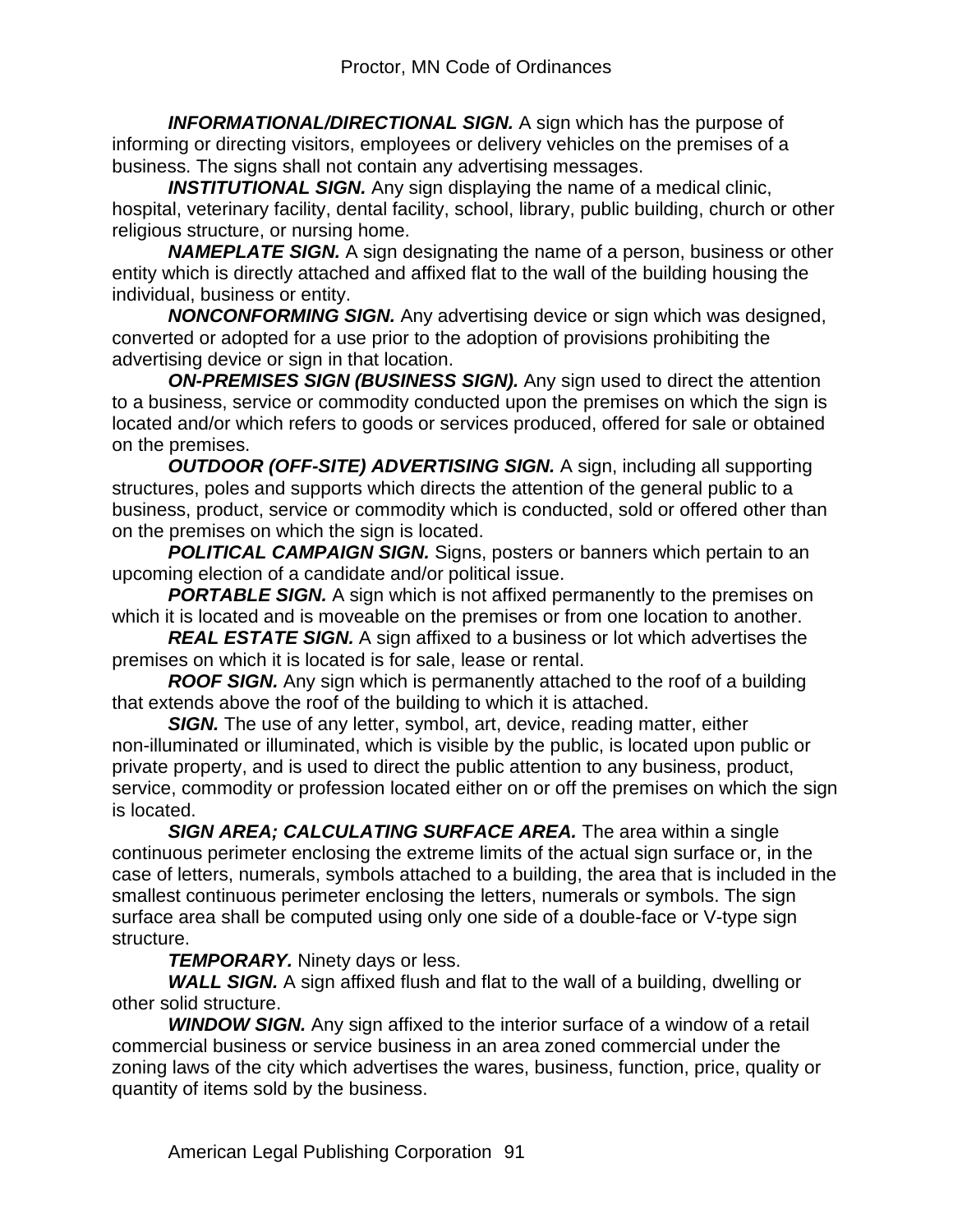(Prior Code, § 1002.13) (Ord. 17-05, passed 2-6-2006; Ord. 01-19, passed 4-1-2019)

## **§ 155.228 GENERAL PROVISIONS.**

(A) *Permit required.* The following general provisions are applicable to all signs. It shall be unlawful for any person to erect, alter, replace or relocate any sign or other advertising structure without first obtaining a permit and paying required fees, except as herein otherwise provided.

(B) *Application.* An application for a sign permit shall be made upon blanks obtained from the City Building Inspector and shall state or have attached thereto the following information:

 (1) The name and address of the applicant, location of the building, structure or lot on which the sign is to be erected, the position of the sign in relation to nearby buildings or structure, the name of the person that will be erecting the sign, and the written consent of the owner of any land, if different from the applicant, on which the sign is to be erected;

 (2) A drawing of the plans, specifications and method of construction or attachment to a structure on the ground; and

 (3) The application shall also reference the type of construction standard to be utilized by the applicant in installing the sign, to reference and meet or exceed one of the following alternative standards:

 (a) Submission of blueprints, scale drawings or other engineering design documentation reflecting the installation design has been approved by a licensed engineer;

 (b) Adherence to national standards as set forth in any nationally recognized and engineer-approved reference guide for the construction of signage. Applicants utilizing the design standards must provide the city with copies of the reference standards relied upon prior to approval of any applications hereunder; and

 (c) Compliance with the Uniform Sign Code's Construction Standards as amended by the city code.

(C) *Fees.*

 (1) *Initial sign fee.* Every applicant shall pay a sign permit fee for each sign regulated by the chapter before being granted a permit. The signage permit shall be the sole and only permit required for signs to be constructed and erected.

 (2) *Initial inspection.* All sign installations for which a permit is required shall be subject to inspection by the Building Inspection Department to insure that the signs are safely secured, supported and braced.

(3) *Fee charged.*

 (a) The fee to be charged for any applications relative to this sign subchapter shall be in lieu of the fees charged for building permits and inspections.

|                                              | Any fee charged shall thus be based upon the project cost of |
|----------------------------------------------|--------------------------------------------------------------|
| the sign, based upon the following schedule: |                                                              |

| <b>Valuation</b> | <b>Fees</b>                               |
|------------------|-------------------------------------------|
| \$1 to \$500     | I Amount set by City Council from time to |
|                  | time by resolution                        |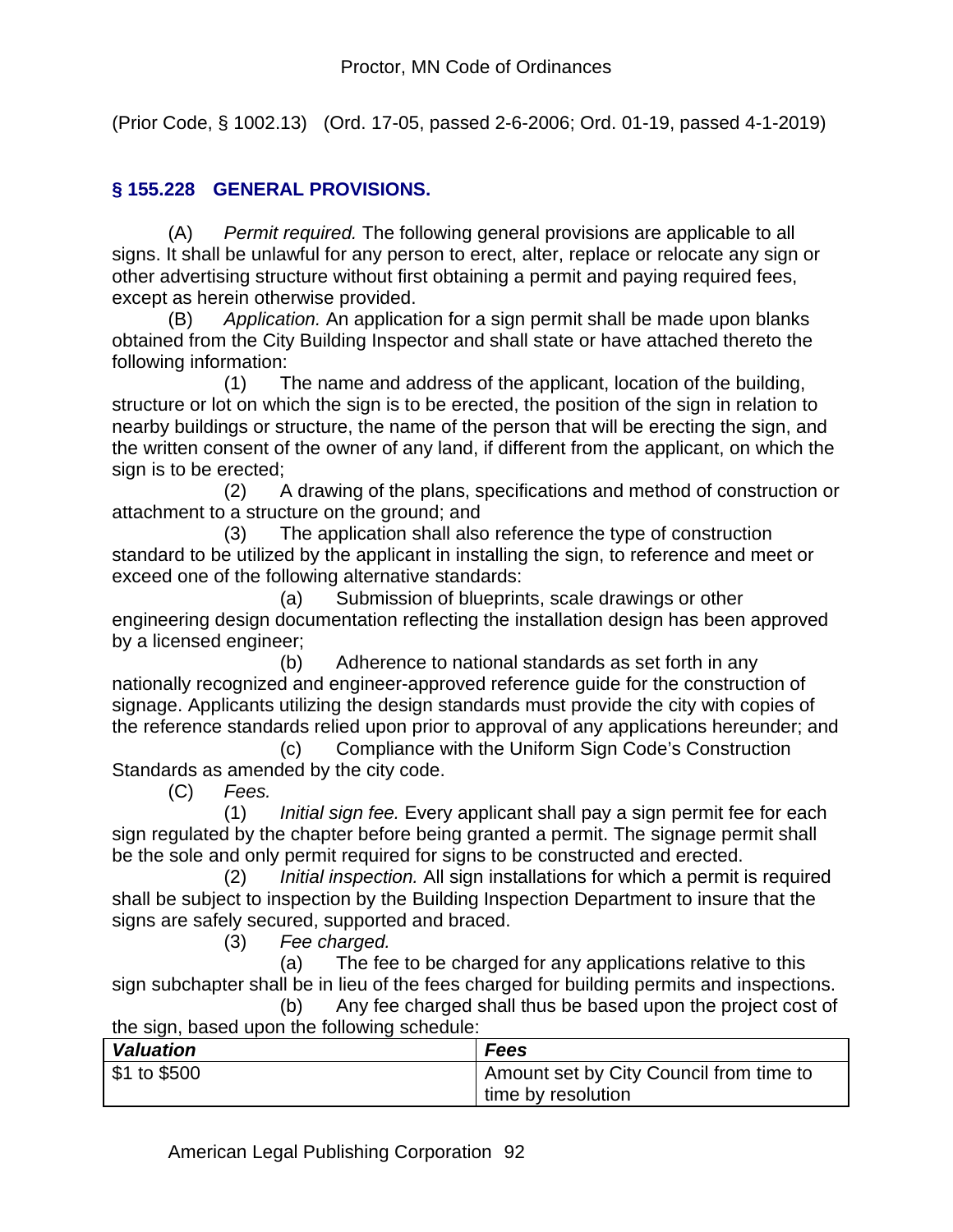| <b>Valuation</b>                            | Fees                                    |
|---------------------------------------------|-----------------------------------------|
| \$501 to \$600                              | Amount set by City Council from time to |
|                                             | time by resolution                      |
| Etc. @ \$1.50 per \$100.00 up to \$2,000.00 |                                         |
| \$2,001 to \$3,000                          | Amount set by City Council from time to |
|                                             | time by resolution                      |
| \$3,001 to \$4,000                          | Amount set by City Council from time to |
|                                             | time by resolution                      |
| \$4,001 to \$5,000                          | Amount set by City Council from time to |
|                                             | time by resolution                      |
| \$5,001 to \$6,000                          | Amount set by City Council from time to |
|                                             | time by resolution                      |
| \$6,001 to \$7,000                          | Amount set by City Council from time to |
|                                             | time by resolution                      |
| \$7,001 to \$8,000                          | Amount set by City Council from time to |
|                                             | time by resolution                      |
| \$8,001 to \$9,000                          | Amount set by City Council from time to |
|                                             | time by resolution                      |
| \$9,001 to \$10,000                         | Amount set by City Council from time to |
|                                             | time by resolution                      |
| \$10,001 to \$11,000                        | Amount set by City Council from time to |
|                                             | time by resolution                      |
| \$11,001 to \$12,000                        | Amount set by City Council from time to |
|                                             | time by resolution                      |
| \$12,001 to \$13,000                        | Amount set by City Council from time to |
|                                             | time by resolution                      |
| \$13,001 to \$14,000                        | Amount set by City Council from time to |
|                                             | time by resolution                      |
| \$14,001 to \$15,000                        | Amount set by City Council from time to |
|                                             | time by resolution                      |
| \$15,001 to \$16,000                        | Amount set by City Council from time to |
|                                             | time by resolution                      |
| \$16,001 to \$17,000                        | Amount set by City Council from time to |
|                                             | time by resolution                      |
| \$17,001 to \$18,000                        | Amount set by City Council from time to |
|                                             | time by resolution                      |
| \$18,001 to \$19,000                        | Amount set by City Council from time to |
|                                             | time by resolution                      |
| \$19,001 to \$20,000                        | Amount set by City Council from time to |
|                                             | time by resolution                      |
| \$20,001 to \$21,000                        | Amount set by City Council from time to |
|                                             | time by resolution                      |
| \$21,001 to \$22,000                        | Amount set by City Council from time to |
|                                             | time by resolution                      |
| \$22,001 to \$23,000                        | Amount set by City Council from time to |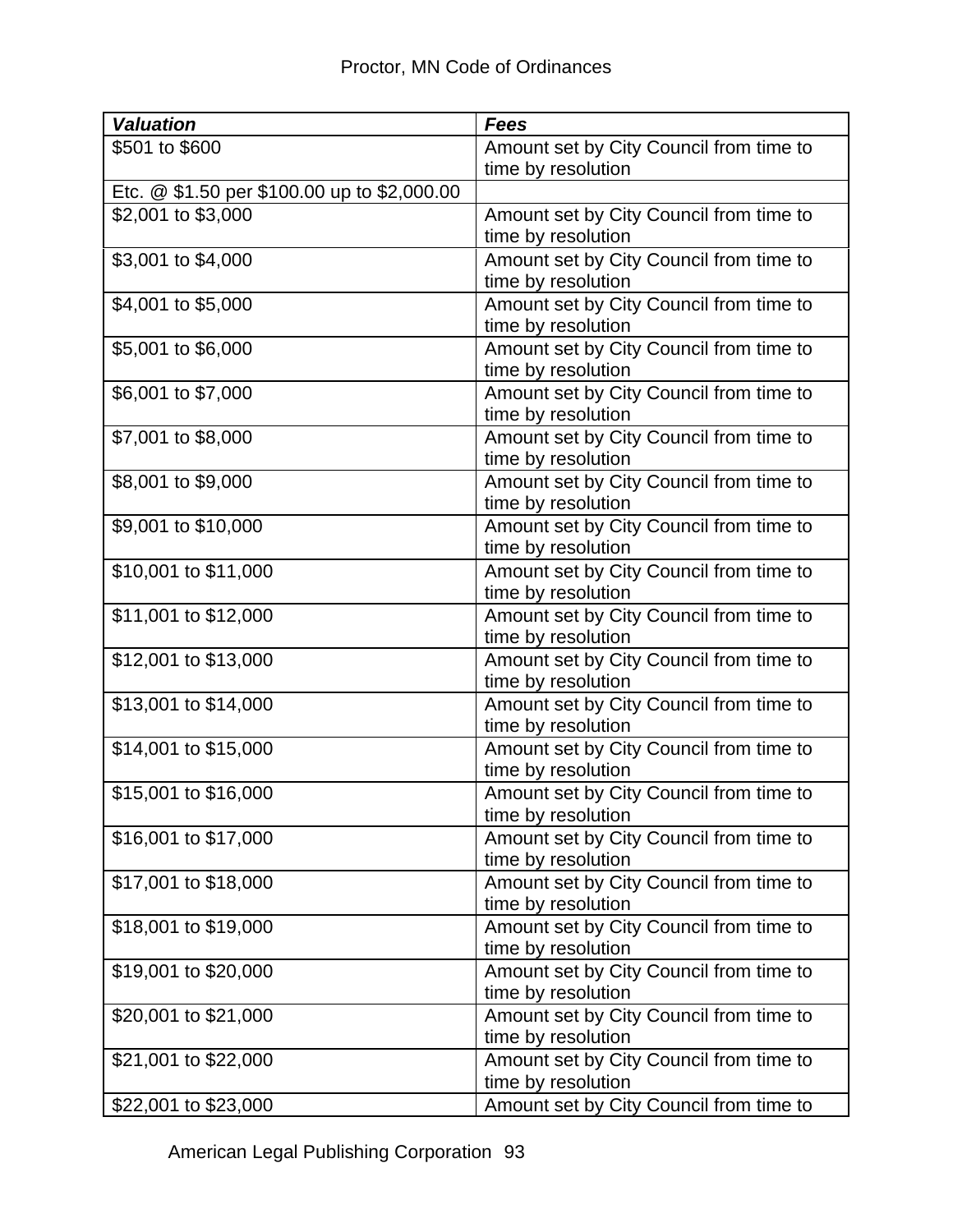| <b>Valuation</b>                                                                                                     | <b>Fees</b>                                                                                                                                                                                                                                                                                                                       |
|----------------------------------------------------------------------------------------------------------------------|-----------------------------------------------------------------------------------------------------------------------------------------------------------------------------------------------------------------------------------------------------------------------------------------------------------------------------------|
|                                                                                                                      | time by resolution                                                                                                                                                                                                                                                                                                                |
| \$23,001 to \$24,000                                                                                                 | Amount set by City Council from time to                                                                                                                                                                                                                                                                                           |
|                                                                                                                      | time by resolution                                                                                                                                                                                                                                                                                                                |
| \$24,001 to \$25,000                                                                                                 | Amount set by City Council from time to                                                                                                                                                                                                                                                                                           |
|                                                                                                                      | time by resolution                                                                                                                                                                                                                                                                                                                |
| \$25,001 to \$26,000                                                                                                 | Amount set by City Council from time to                                                                                                                                                                                                                                                                                           |
|                                                                                                                      | time by resolution                                                                                                                                                                                                                                                                                                                |
| \$26,001 to \$27,000                                                                                                 | Amount set by City Council from time to                                                                                                                                                                                                                                                                                           |
|                                                                                                                      | time by resolution                                                                                                                                                                                                                                                                                                                |
| \$27,001 to \$28,000                                                                                                 | Amount set by City Council from time to                                                                                                                                                                                                                                                                                           |
|                                                                                                                      | time by resolution                                                                                                                                                                                                                                                                                                                |
| \$28,001 to \$29,000                                                                                                 | Amount set by City Council from time to                                                                                                                                                                                                                                                                                           |
|                                                                                                                      | time by resolution                                                                                                                                                                                                                                                                                                                |
| \$29,001 to \$30,000                                                                                                 | Amount set by City Council from time to                                                                                                                                                                                                                                                                                           |
|                                                                                                                      | time by resolution                                                                                                                                                                                                                                                                                                                |
| \$30,001 to \$31,000                                                                                                 | Amount set by City Council from time to                                                                                                                                                                                                                                                                                           |
|                                                                                                                      | time by resolution                                                                                                                                                                                                                                                                                                                |
| \$31,001 to \$32,000                                                                                                 | Amount set by City Council from time to                                                                                                                                                                                                                                                                                           |
|                                                                                                                      | time by resolution                                                                                                                                                                                                                                                                                                                |
| \$32,001 to \$33,000                                                                                                 | Amount set by City Council from time to                                                                                                                                                                                                                                                                                           |
|                                                                                                                      | time by resolution                                                                                                                                                                                                                                                                                                                |
| \$33,001 to \$34,000                                                                                                 | Amount set by City Council from time to                                                                                                                                                                                                                                                                                           |
|                                                                                                                      | time by resolution                                                                                                                                                                                                                                                                                                                |
| \$34,001 to \$35,000                                                                                                 | Amount set by City Council from time to                                                                                                                                                                                                                                                                                           |
|                                                                                                                      | time by resolution                                                                                                                                                                                                                                                                                                                |
| \$35,001 to \$36,000                                                                                                 | Amount set by City Council from time to                                                                                                                                                                                                                                                                                           |
|                                                                                                                      | time by resolution                                                                                                                                                                                                                                                                                                                |
| \$36,001 to \$37,000                                                                                                 | Amount set by City Council from time to                                                                                                                                                                                                                                                                                           |
|                                                                                                                      | time by resolution                                                                                                                                                                                                                                                                                                                |
| \$37,001 to \$38,000                                                                                                 | Amount set by City Council from time to                                                                                                                                                                                                                                                                                           |
|                                                                                                                      | time by resolution                                                                                                                                                                                                                                                                                                                |
| \$38,001 to \$39,000                                                                                                 | Amount set by City Council from time to                                                                                                                                                                                                                                                                                           |
|                                                                                                                      | time by resolution                                                                                                                                                                                                                                                                                                                |
| \$39,001 to \$40,000                                                                                                 | Amount set by City Council from time to                                                                                                                                                                                                                                                                                           |
|                                                                                                                      |                                                                                                                                                                                                                                                                                                                                   |
|                                                                                                                      |                                                                                                                                                                                                                                                                                                                                   |
|                                                                                                                      |                                                                                                                                                                                                                                                                                                                                   |
|                                                                                                                      |                                                                                                                                                                                                                                                                                                                                   |
|                                                                                                                      |                                                                                                                                                                                                                                                                                                                                   |
|                                                                                                                      |                                                                                                                                                                                                                                                                                                                                   |
|                                                                                                                      |                                                                                                                                                                                                                                                                                                                                   |
|                                                                                                                      |                                                                                                                                                                                                                                                                                                                                   |
|                                                                                                                      |                                                                                                                                                                                                                                                                                                                                   |
| \$40,001 to \$41,000<br>\$41,001 to \$42,000<br>\$42,001 to \$43,000<br>\$43,001 to \$44,000<br>\$44,001 to \$45,000 | time by resolution<br>Amount set by City Council from time to<br>time by resolution<br>Amount set by City Council from time to<br>time by resolution<br>Amount set by City Council from time to<br>time by resolution<br>Amount set by City Council from time to<br>time by resolution<br>Amount set by City Council from time to |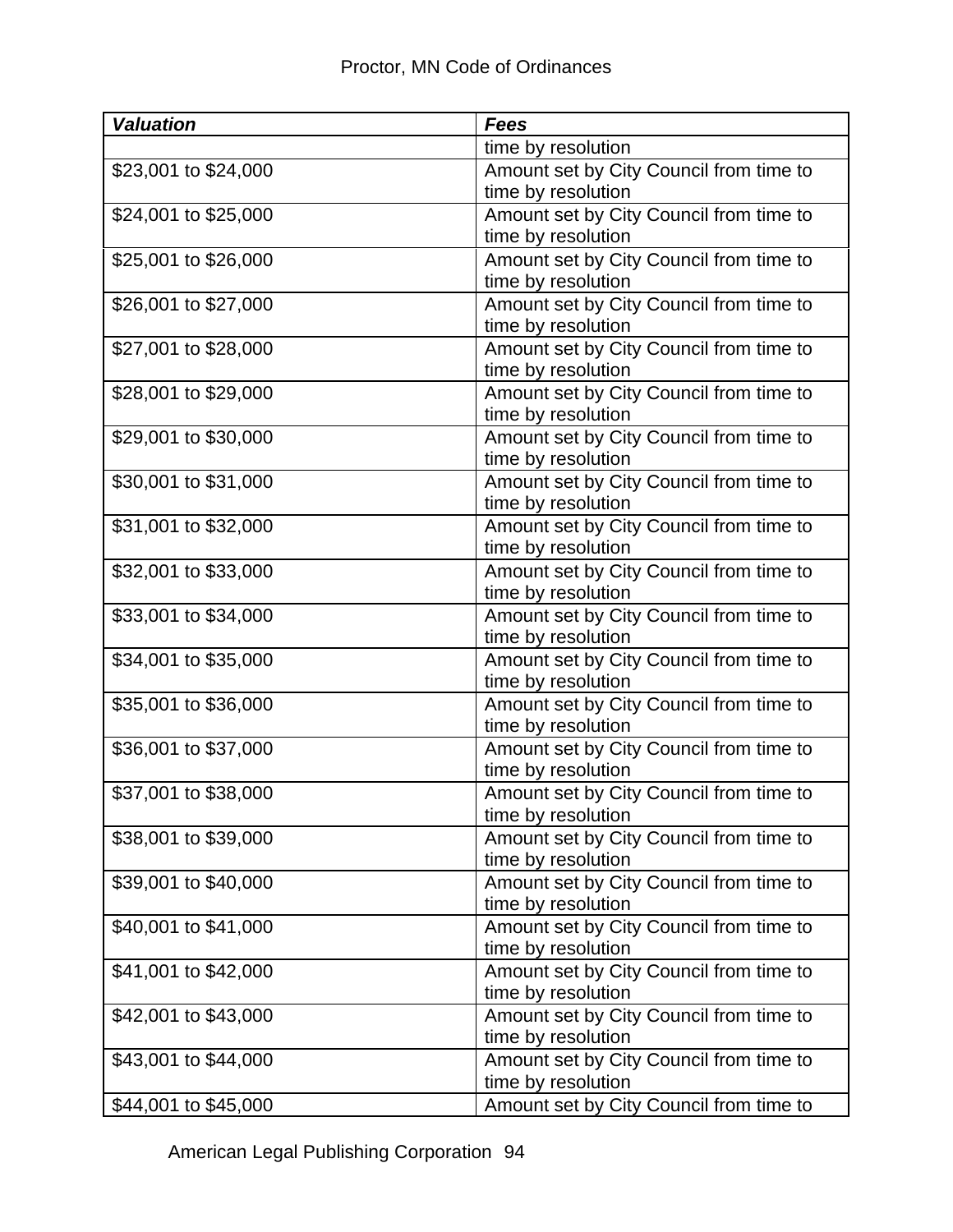| <b>Valuation</b>     | <b>Fees</b>                                                   |
|----------------------|---------------------------------------------------------------|
|                      | time by resolution                                            |
| \$45,001 to \$46,000 | Amount set by City Council from time to<br>time by resolution |
| \$46,001 to \$47,000 | Amount set by City Council from time to<br>time by resolution |
| \$47,001 to \$48,000 | Amount set by City Council from time to<br>time by resolution |
| \$48,001 to \$49,000 | Amount set by City Council from time to<br>time by resolution |
| \$49,001 to \$50,000 | Amount set by City Council from time to<br>time by resolution |

 (c) In addition to the above, plan checking fees (if applicable) shall be included.

(D) *Revocation of permit.* The Building Inspection Department is hereby authorized to revoke a sign permit upon failure of the holder thereof to comply with any provision of this chapter, including failure to pay the required inspection fee. Any party aggrieved by the revocation may appeal the action to the Board of Zoning Adjustment within 60 days after the revocation.

(E) *Expiration of permit.* A permit shall expire if the sign is not erected within 360 days after issuance, and no permit fees or inspection fees for the sign shall be refunded.

(Prior Code, § 1002.13) Penalty, see § 10.99

## **§ 155.229 ON-PREMISES SIGNS.**

(A) *Exempted signs.* The following signs are exempt from all of the requirements of this subchapter and do not require a permit or permit fee:

 (1) Informational/directional signs not exceeding two square feet in area;

(2) Memorial plaques, cornerstones and historical tablets;

 (3) Wall or window occupational signs of marquee, awning or canopy signs giving the name or profession of a business; provided the sign does not exceed six square feet in area; and

 (4) Public signs, street signs, warning signs, railroad crossing signs, signs of public service companies for the purpose of safety or traffic and on-site directional signs.

(B) *Allowed signs, exempt from permit or permit fee.* The following allowed signs do not require a permit or permit fee. The structural, design and other requirements of this subchapter shall apply:

- (1) Informational signs not exceeding two square feet;
- (2) Memorial plaques, cornerstones and historical tablets;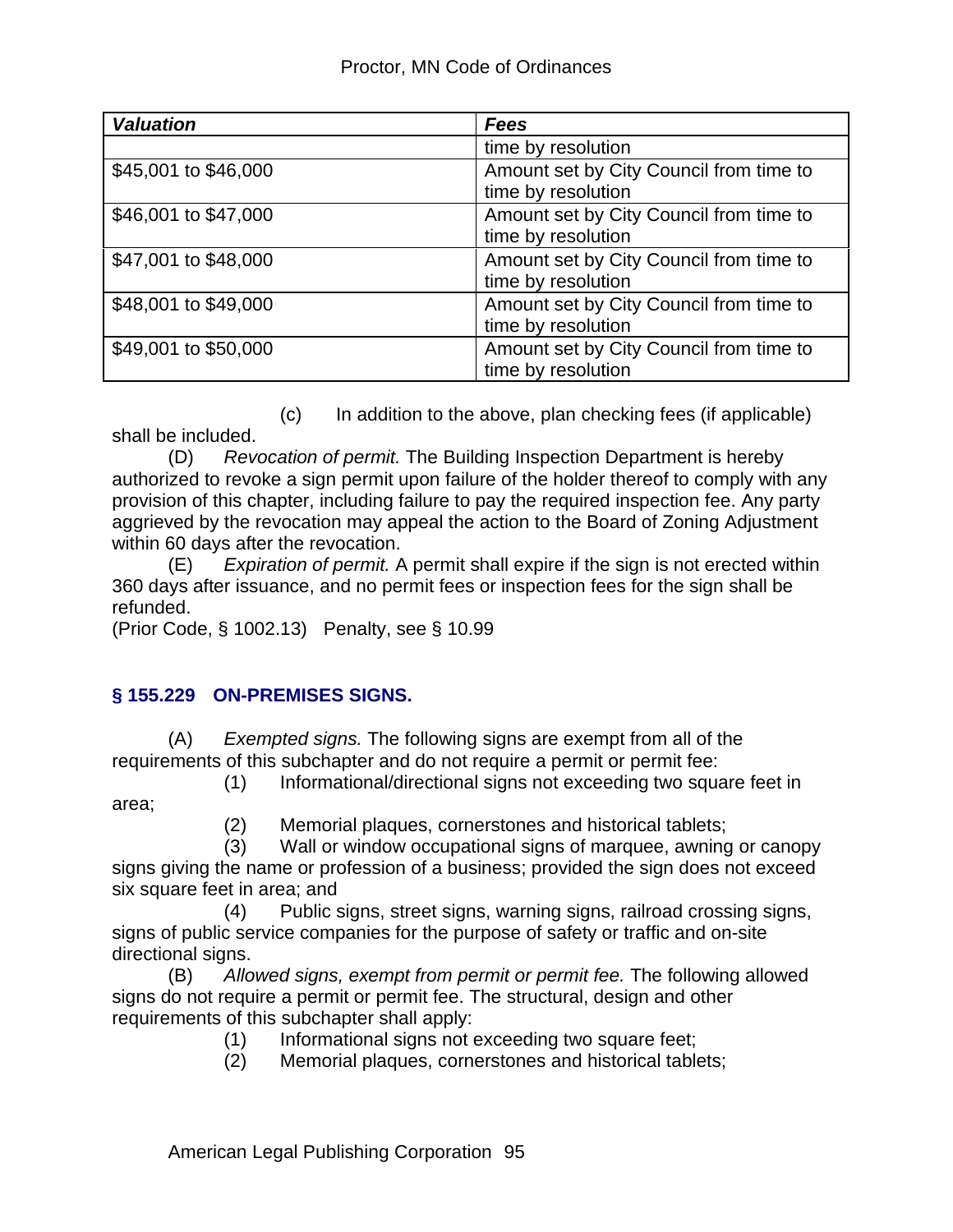(3) Construction signs designating the architects, lending institutions, engineers or contractors when placed on a site where a building is to be constructed within 90 days;

(4) Temporary window signs;

 (5) Holiday signs. Signs or displays which contain or depict message pertaining to a national, state or local holiday and no other matter and which are displayed for a period not to exceed 60 days; and

 (6) Rummage sale signs. Rummage sales may be held and signs displayed; provided, therefore, that all related signs shall be confined to the private property, conform to the applicable provisions of this subchapter and be removed at the termination of the sale. Any signs allowed pursuant to the above designations shall not exceed 16 square feet in surface area in any "S" or "R" Zoned District. In all other zones, the signs may not exceed 20 square feet in surface area.

(C) *Prohibited signs.*

(1) No signs shall be attached to trees or utility poles.

 (2) No signs shall overhang the public right-of-way, except in the "C-1" Retail Zoning District and in conformance with other requirements in this chapter.

 (3) No sign shall be installed which by reason of position, movement, shape, illumination or color would constitute a traffic hazard by obstructing a driver's vision or by interfering, confusing or misleading traffic.

(4) All other signs not expressly permitted by this chapter.

(D) *Size limitations.* On-premises signs in commercial zones for use in connection with commercial structures located on streets or highways with a maximum speed limit of 55 mph or more shall not exceed 200 square feet, or 10% of the gross silhouette of the front of the structure, whichever is less. On-premises signs in commercial zones for use in connection with commercial structures located in the I-35 Corridor shall not exceed 400 square feet, or 10% of the gross silhouette of the front of the structure, whichever is less. The Planning and Zoning Commission shall review each application for a sign permit in areas falling within this provision.

(Prior Code, § 1002.13) (Ord. 05-14, passed 11-17-2014) Penalty, see § 10.99

## **§ 155.230 DISTRICT REGULATIONS FOR ON-PREMISES SIGNS.**

(A) *Residential.* In zoning districts "O/R", "R-1a", "R-1b", "R-1c", "R-2" and "R-3" only the following signs shall be permitted to be erected.

(1) *Type of signs.* The type of signs allowed is as follows:

- (a) Political campaign signs;
- (b) Real estate signs;
- (c) Nameplate signs;
- (d) Identification signs;
- (e) Institutional signs; and
- (f) Banners and pennants.

 (2) *Restrictions on residential signs.* The restrictions on these type of signs are as follows.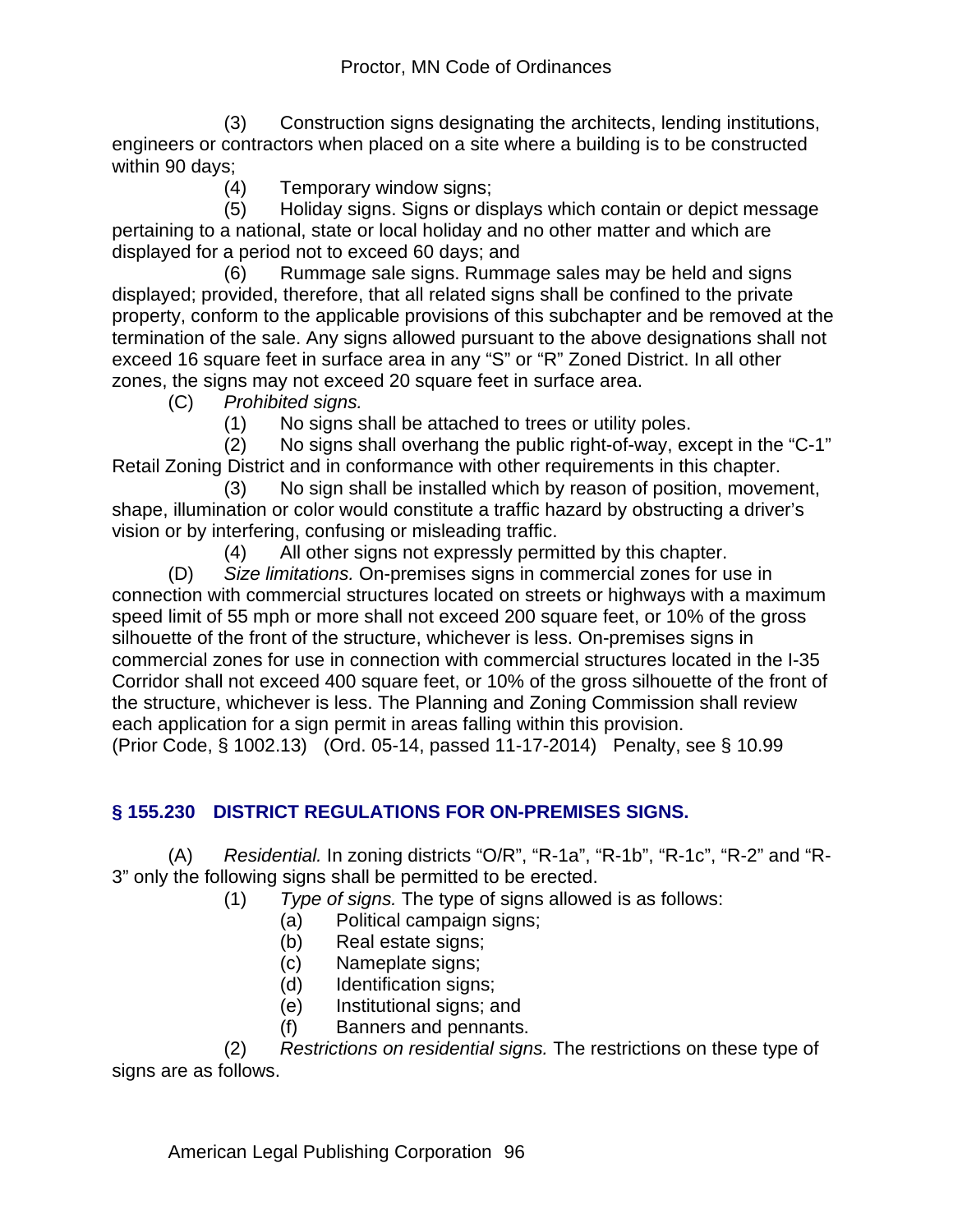(a) Political campaign banners and pennants and real estate signs shall not exceed 12 square feet in area or be located not less that five feet from the property line and shall be removed within ten days after the election or sale or lease of the building respectively by the owner.

 (b) Nameplate signs shall not exceed 12 square inches in area and be within the building lines of the property.

 (c) Institutional signs where required shall not exceed 20 square feet or be located less than five feet from the property line. This sign may be illuminated.

(d) No signs shall be attached to trees or utility poles.

(e) No sign shall be installed which by reason of position,

movement, shape, illumination or color would constitute a traffic hazard by obstructing a driver's vision or by interfering, confusing or misleading traffic.

 (f) No permit or permit fee shall be required for the above-stated types of signs.

(B) *Retail and commercial districts "C-1", "C-2".* In zoning districts "C-1", "C-2" only the following signs shall be permitted to be erected.

(1) *Types of signs.* The type of signs allowed are as follows:

- (a) All residential signs;
- (b) Changing sign (automatic);
- (c) Message center sign;
- (d) Reader board sign;
- (e) On-premises sign (business sign);
- (f) Portable sign;
- (g) Roof sign; and
- (h) Wall sign.

 (2) *Restrictions on signs.* The restrictions on these types of signs are as follows.

 (a) There shall be no signs having blinking, flashing or fluttering lights or having a changing brightness or colors.

 (b) All other illuminated signs may be permitted; provided they do not constitute a traffic or safety hazard to the public.

 (c) The aggregate square footage of sign surface shall not exceed the sum of two square feet per lineal foot of street frontage, but in no case shall the sign area exceed 100 square feet.

 (d) The sign shall not exceed three feet in height above the roof line of the building.

 (e) The sign shall contain only the name of the business establishment, the principal product, the services sold on the premises, or all three.

 (f) The changing sign shall become part of the total sign area allowed on the property.

(C) *Industrial District "I".* In zoning district "I" only the following permitted uses will be allowed:

 (1) *Types of signs.* The type of signs allowed is as follows: all signs allowed in "C-1" and "C-2".

 (2) *Restrictions on signs.* The restrictions on these types of signs are as follows: restrictions as stated under "C-1" and "C-2" Commercial.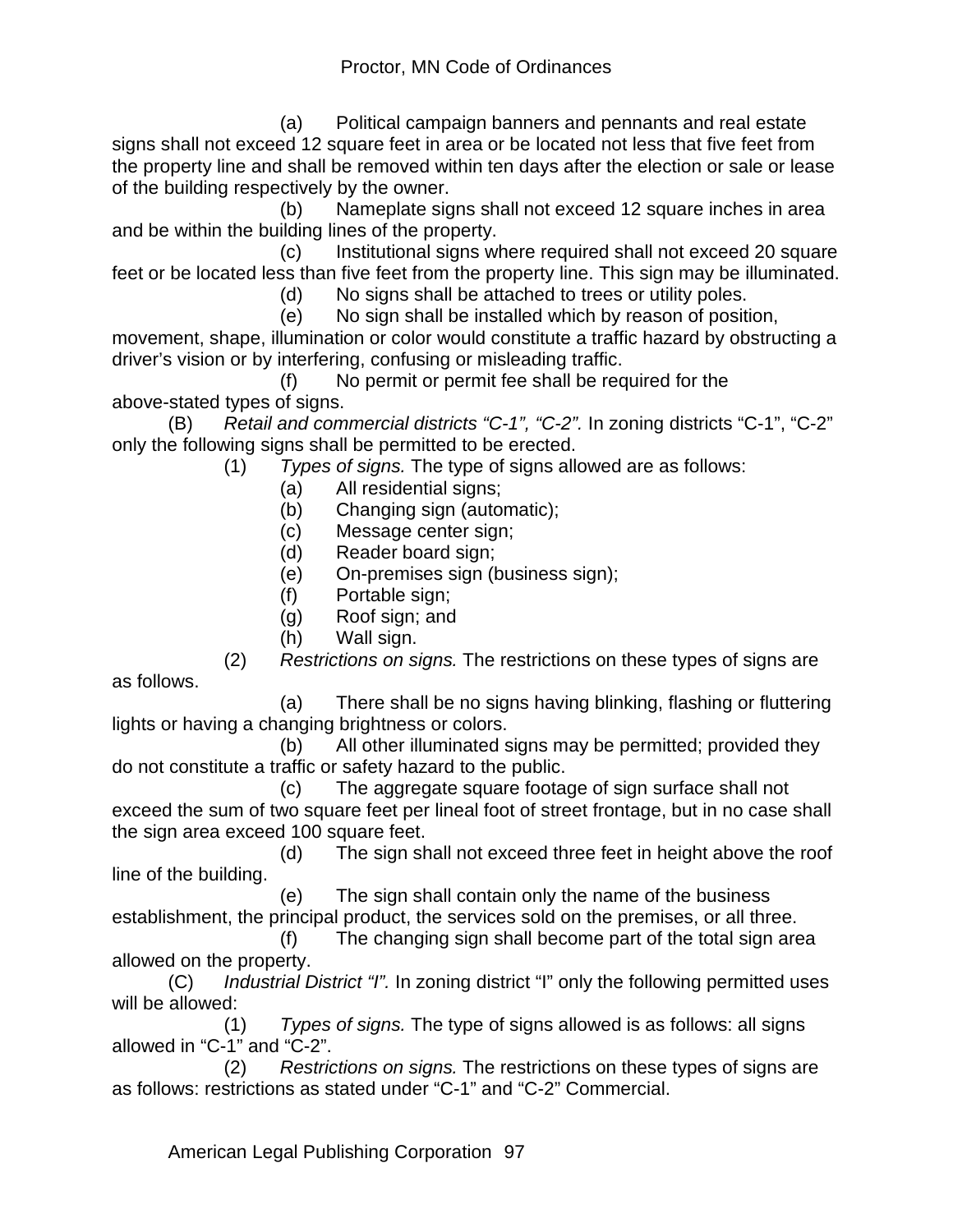(Prior Code, § 1002.13) (Ord. 17-05, passed 2-6-2006; Ord. 01-19, passed 4-1-2019) Penalty, see § 10.99

### **§ 155.231 DISTRICT REGULATIONS FOR OUTDOOR ADVERTISING SIGNS (OFF-SITE SIGNS).**

(A) Outdoor advertising signs or off-site signs and signs which direct the attention of the general public to a business, product, service or commodity which is conducted, sold or offered other than on the premises on which the sign is located.

(B) For purposes of this section, the term *I-35 CORRIDOR* shall mean that area within the city adjacent to and within 100 feet of the northerly right-of-way boundary of Interstate Highway No. 35. No off-site advertising of any nature shall be permitted along the southerly right-of-way boundary of I-35 or the adjacent properties. For purposes of this division (B), the term *HIGHWAY 2 CORRIDOR* shall mean that area within the city adjacent to and within 100 feet of the right-of-way line of United States Highway No. 2.

(C) Outdoor advertising signs or off-site signs are permitted upon the following conditions and under the following circumstances.

 (1) *Location.* Outdoor advertising signs or off-site signs shall be allowed on property which is zoned for commercial or industrial uses only as provided herein.

(2) *Size.*

 (a) For outdoor advertising signs or off-site signs located in the Highway 2 Corridor, the maximum sign area for any one face of an outdoor advertising sign or off-site sign shall not exceed 390 square feet, excluding border, trim and structural supports and extensions.

 (b) For outdoor advertising signs or off-site signs located in the I-35 Corridor, the maximum sign area for any one face of an outdoor advertising sign or off-site sign shall not exceed 700 square feet, excluding border, trim, structural supports and extensions.

 (c) For all signs, the maximum sign area limitations shall apply to each face of a sign structure. Signs may be placed back to back, side by side or in a "V" type construction (not to exceed 45 degrees), but not more than two separate advertisements are allowed on each face of an outdoor advertising sign structure. For purposes of calculating the sign area of a back to back or a "V" type constructed sign, only one face of the sign shall be considered.

 (3) *Height.* The maximum height of an outdoor advertising or off-site sign shall not exceed 50 feet. The height of an outdoor advertising sign or off-site sign shall be measured from the point where the base of the sign meets the ground or from the street grade, whichever is higher, to the top of the outdoor advertising sign or off-site sign.

(4) *Spacing.*

 (a) In the Highway 2 Corridor, no outdoor advertising sign may be closer than 500 feet to any other outdoor advertising sign located on the same side of the street or highway.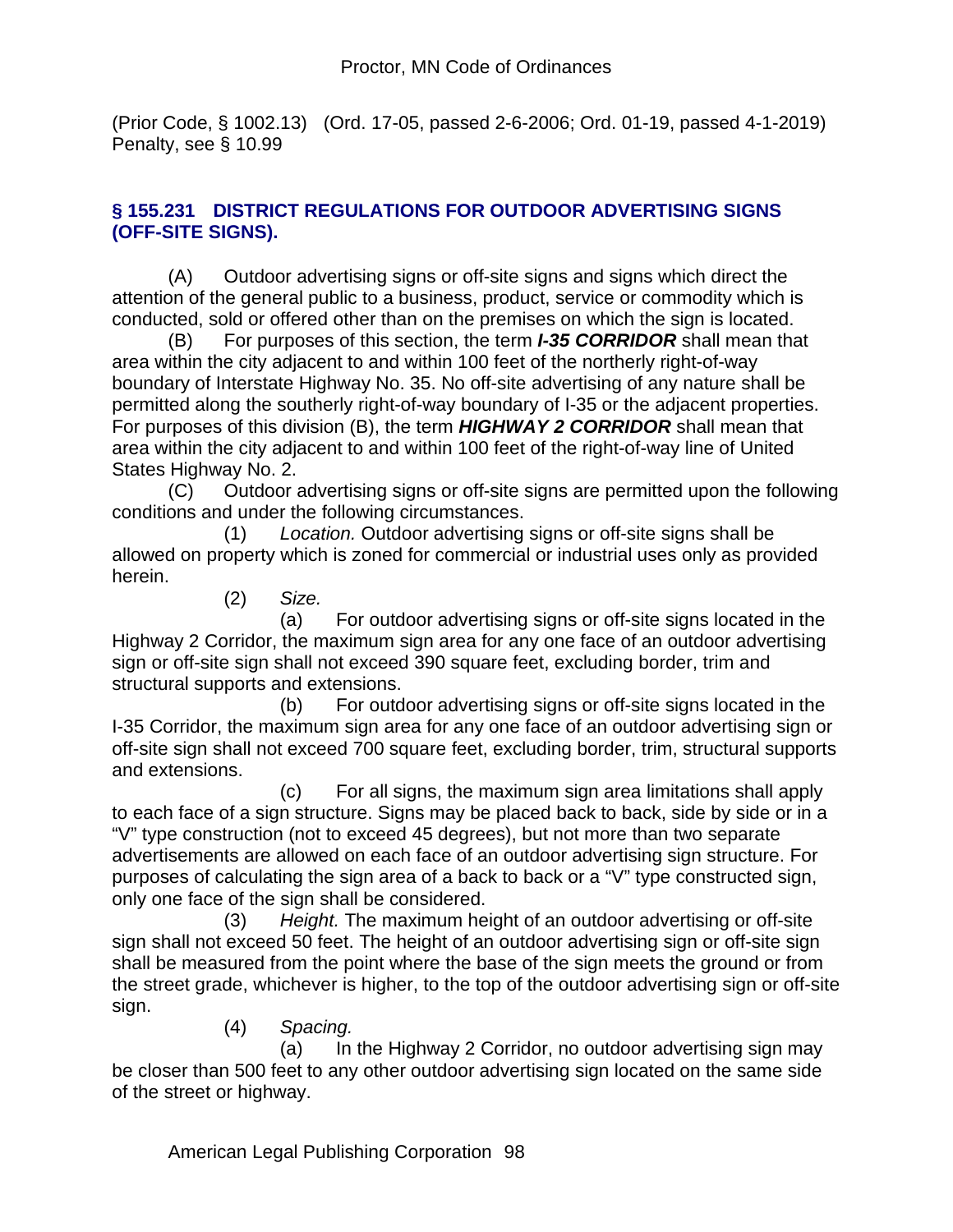(b) In the I-35 Corridor, no outdoor advertising sign may be closer than 1,000 feet to any other outdoor advertising sign located on the same side of Interstate No. 35.

 (c) This provision shall not prohibit back-to-back or "V" type construction of outdoor advertising signs. The distance between outdoor advertising signs shall be measured along the nearest edge of the pavement between points directly opposite the center of the outdoor advertising signs along the same side of the street or highway.

 (d) The spacing requirements of this division (C)(4) shall apply to any outdoor advertising sign, outdoor advertising display or off-site sign constructed pursuant to this division (C)(4) or pursuant to any other provision of this zoning chapter.

 (5) *Setbacks.* All outdoor advertising signs must be off the highway, street or other public right-of-way and must be placed within 100 feet from the street or highway right-of-way line.

 (6) *Construction requirements.* All outdoor advertising signs or off-site signs larger than 32 square feet in sign area shall be constructed to the design standards set forth in division (C)(4)(c) above.

 (7) *Lighting.* Outdoor advertising signs or off-site signs may be illuminated. Illumination of signs shall not be of a flashing type. Changing signs (automatic) are permitted.

(Prior Code, § 1002.13)

## **§ 155.232 IDENTIFICATION SIGNS.**

Identification signs shall be permitted for the purpose of permanent identification. At each principal entrance to an area, a maximum of one sign, not to exceed 20 square feet of sign area per side with a maximum of two sides, excluding decorative landscaping and sign base, will be permitted on private property. The maximum height on the signs shall be six feet above the natural grade including the base, or two and one-half feet above natural grade including the based if located within 50 feet of the cross-section of an intersection, in which the case the sign may be located up to the property line. When the signs are proposed and constructed by an individual or firm other than the individual or association who will be responsible for the maintenance, there shall be a covenant or easement prepared to the proponent establishing responsibility for the maintenance for the sign or signs over the entire project or subdivision, to be approved by the city, and to be recorded on the property title(s) prior to issuance of the sign permit.

(Prior Code, § 1002.13) (Ord. 17-05, passed 2-6-2006)

## **§ 155.233 VARIANCES FOR SIGNAGE.**

The variance procedure established in § 155.310 shall apply to all signs covered and regulated by this chapter. (Prior Code, § 1002.13)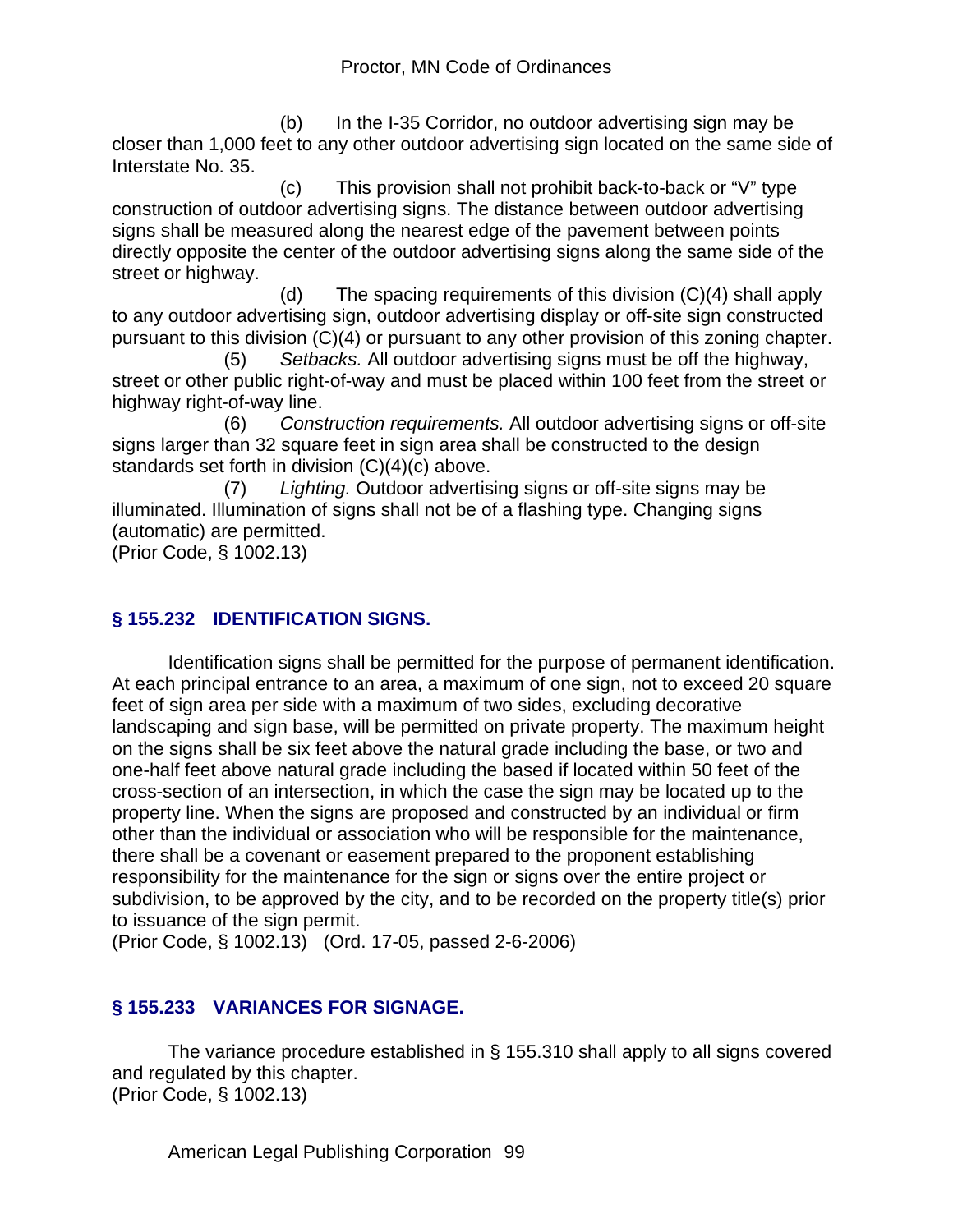#### **§ 155.234 NONCONFORMING USES/SIGNAGE.**

(A) Any sign legally existing on the effective date of this chapter which does not conform to the requirements set forth in this chapter shall become a nonconforming use.

(B) Nonconforming signs shall comply with the following requirements.

 (1) Permanent nonconforming or premises signs shall be allowed to continue, and reasonable maintenance of the sign shall be allowed, but the sign shall not be rebuilt, relocated, replaced or substantially altered without being brought into compliance with all the requirements of this chapter.

(2) All nonconforming signs shall be subject to the provision of  $\S$ 155.253 regarding nonconforming structures and shall be deemed nonconforming structures.

(Prior Code, § 1002.13)

#### **§ 155.235 MAINTENANCE AND REMOVAL OF SIGNS.**

(A) All signs shall be maintained by the owner in a safe condition. A sign shall be repainted whenever its paint begins to fade, chip or discolor.

(B) If the Building Inspection Department shall find that any sign is abandoned, unsafe, a detriment to the public, not maintained or constructed, erected or maintained in violation of the provisions of this chapter, the Building Official shall give written notice to the sign owner thereof. If the sign owner fails to comply with the standards of this chapter with 30 days after the notice, a sign shall be removed, and the costs for the removal charged against the property in the manner prescribed for public nuisances. Erection of a sign which requires the issuance of a permit without a lawful permit shall further constitute a petty misdemeanor and fined based upon the city administrative fine schedule.

(Prior Code, § 1002.13) (Ord. 02-05, passed 4-4-2005) Penalty, see § 10.99

#### **§ 155.236 BOND REQUIREMENTS.**

Every person regularly engaged in the business of erecting advertising and business signs in the city shall, before any sign permits are granted under this chapter, file with the Clerk-Treasurer a continuing bond in the penal sum of an amount set by City Council from time to time by resolution executed by the applicant and a surety company approved by the corporation counsel and conditioned for the faithful observance of the provisions of this chapter.

(Prior Code, § 1002.13)

## **NONCONFORMING USES AND STRUCTURES**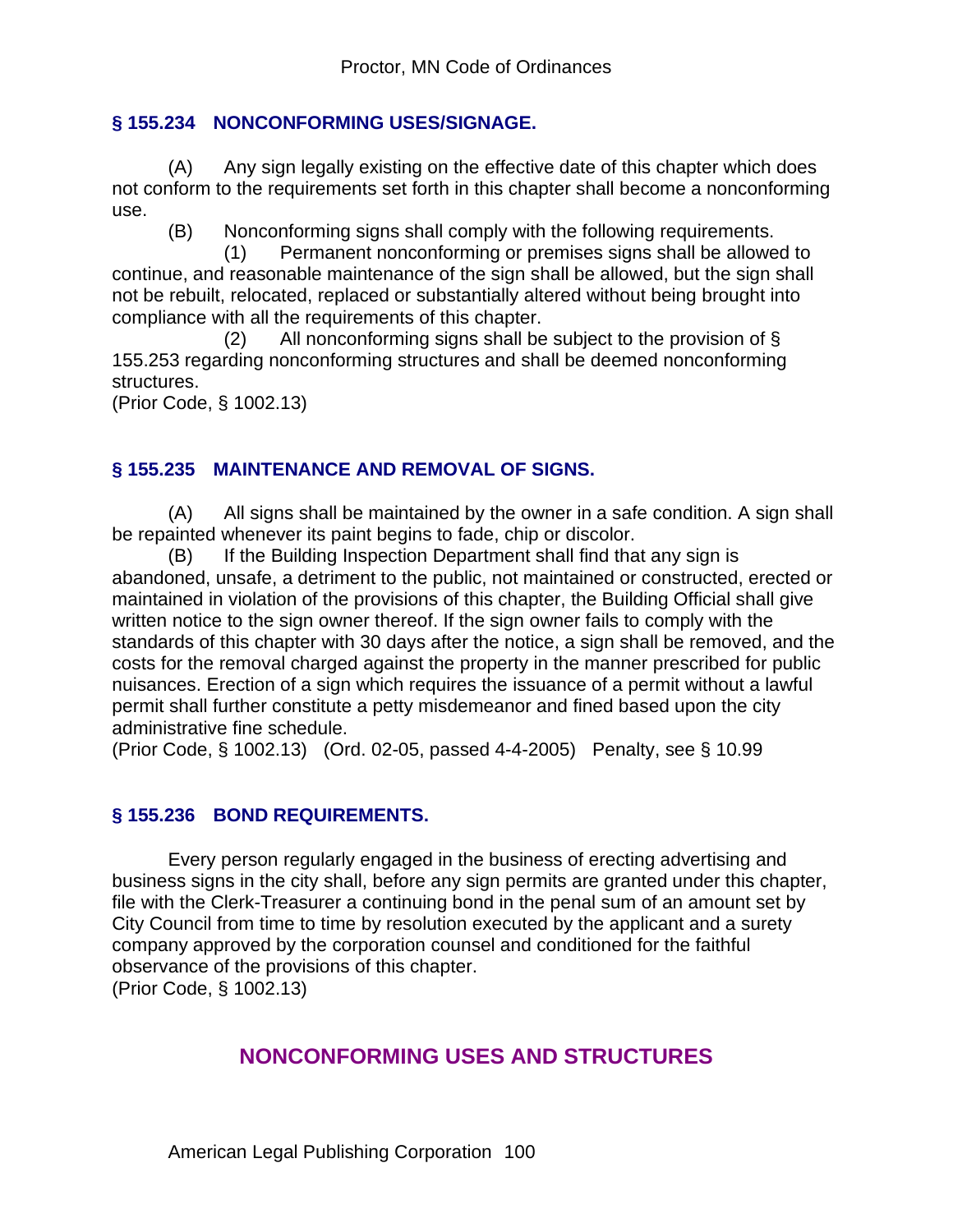#### **§ 155.250 NONCONFORMITIES.**

Within the districts established by this chapter or later amendments there may exist uses of structures, land, or land and structures combined under a prior ordinance or regulation which were lawful at the time but which are prohibited, regulated or restricted under the terms of this chapter or its amendment. Nonconforming uses are declared by this subchapter to be incompatible with permitted uses in the districts involved. Therefore, it is the intent of this subchapter to permit these nonconformities to continue until they are removed but not to encourage their survival. It is further the intent of this subchapter that nonconformities shall not be enlarged upon, expanded or extended, nor the use for adding other structures or uses prohibited elsewhere in the same district. A nonconforming use or structure, a nonconforming use of land or a nonconforming use of structure and land in combination shall not be extended or enlarged by attachment on a building or premises of additional signs intended to be seen from off the premises or by the addition of a nature which would be prohibited generally in the district involved. To avoid undue hardship, nothing in this subchapter shall be deemed to require a change in the plans, construction or designated use of any building on which actual construction was lawful under this chapter or its amendment and which actual building construction has been carried on diligently. *ACTUAL CONSTRUCTION* is hereby defined to include the placing of construction materials in permanent position and fastened in a permanent manner. Where excavation, demolition or removal of an existing building has been substantially begun preparatory to rebuilding, the excavation, demolition or removal shall be deemed to be actual construction; provided that work shall be carried on diligently. (Prior Code, § 1002.14)

#### **§ 155.251 NONCONFORMING LOTS OF RECORD.**

In any district in which single-family dwellings are permitted, a single-family dwelling and customary accessory buildings may be erected on any single lot of record on November 3, 1975, or which are made lawful by an amendment of this subchapter, notwithstanding the limitations imposed by other provisions of this subchapter. The lot must be in separate ownership and not of continuous frontage with other lots in the same ownership. This provision shall apply even though the lot fails to meet the requirements for area or width or both that are generally applicable in the district; provided, that yard dimensions and requirements other than these applying to area or width or both of the lot shall conform to the regulations for the district in which the lot is located. Variance of yard requirements shall be obtained only through action of the Board of Adjustment; provided, however, that 32-foot wide lots (or those less than 32 feet in width) do not meet requirements to build under any circumstances. If two or more lots or combinations of lots and portions of lots with continuous frontage in single ownership were of record at the time of November 3, 1975, or at a time of amendment of this subchapter and if all or part of the lots do not meet the requirements established for lot width and area, the lands involved shall be considered to be an undivided parcel for the purposes of this subchapter, and no portion of the parcel shall be used or sold in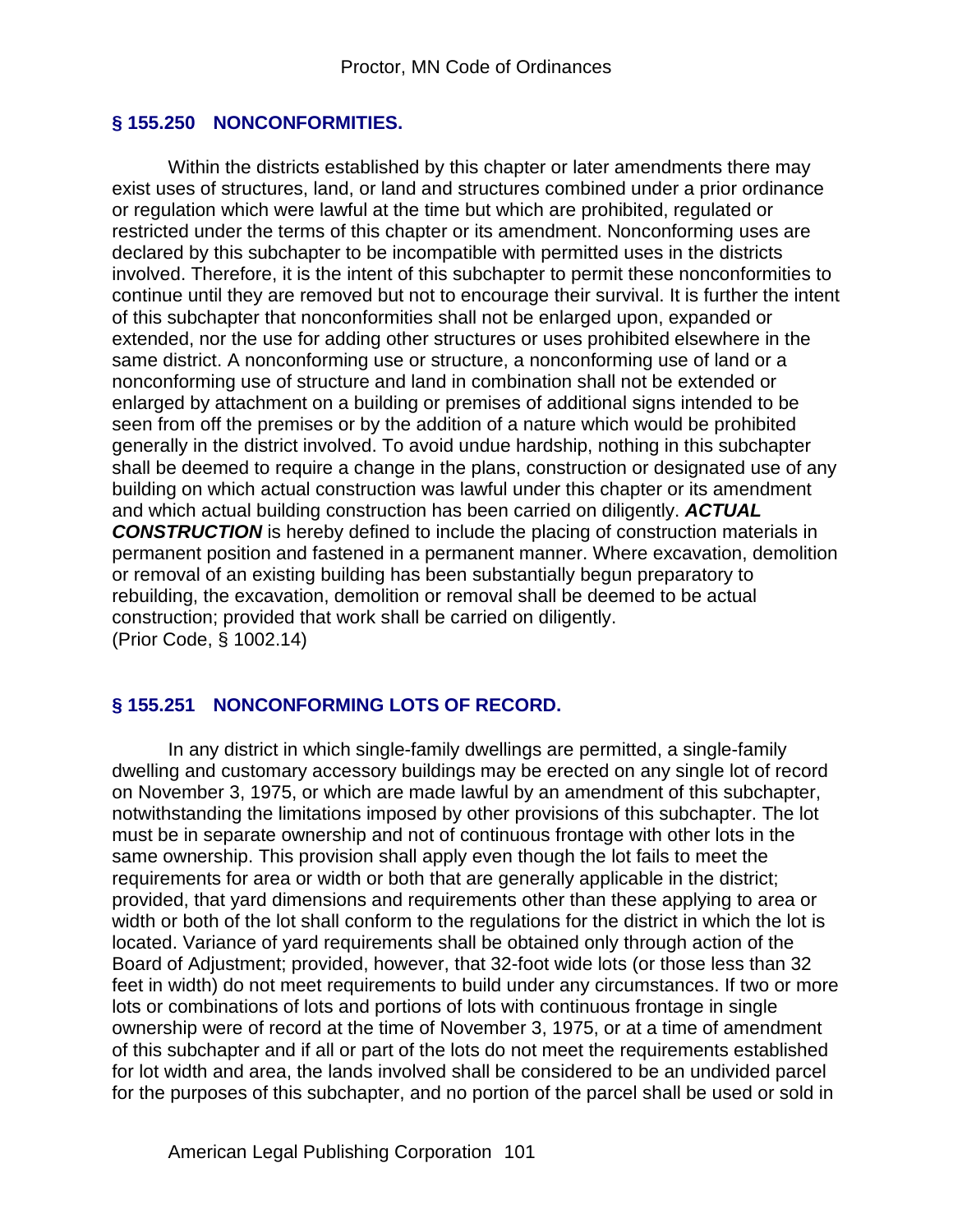a manner which diminishes compliance with lot width and area requirements established by this chapter, nor shall any division of any parcel be made which creates a lot with width or area below the requirements stated in this chapter. (Prior Code, § 1002.14)

#### **§ 155.252 NONCONFORMING USES OF LAND.**

Where on November 3, 1975, a lawful use of land exists which would not be permitted by the regulations imposed by this chapter, the use may be continued so long as it remains otherwise lawful; provided:

(A) No nonconforming use shall be enlarged, increased or extended to occupy a greater area of land than on November 3, 1975;

(B) No nonconforming use shall be moved in whole or in part to any portion of the lot or parcel other than that occupied by the use on November 3, 1975;

(C) If any nonconforming use of land ceases for any reason for a period of more than one year, any subsequent use of the land shall conform to the regulations specified by this chapter for the district in which the land is located; and

(D) No additional structure not conforming to the requirements of this chapter shall be erected in connection with the nonconforming use of land. (Prior Code, § 1002.14) (Ord. 15-05, passed 10-17-2005)

## **§ 155.253 NONCONFORMING STRUCTURES.**

Where a lawful structure exists on November 3, 1975, that could not be built under the terms of this chapter by reason of restrictions on area, lot coverage, height, yards, its location on the lot or other requirements concerning the structure, the structure may be continued so long as it remains otherwise lawful, subject to the following provisions.

(A) No nonconforming structure may be enlarged or altered in a way which increases its nonconformity, but any structure or portion thereof may be altered to decrease its nonconformity.

(B) Should the nonconforming structure or nonconforming portion of structure be destroyed by any means to an extent of more than 80% of its replacement cost at time of destruction due to other causes, it shall not be reconstructed except in conformity with the provisions of this chapter. A building permit to reconstruct the structure or portion of a structure must be applied for within 180 days from when the property was damaged, provided that the structure was damaged to an extent of less than 80% of its replacement cost at time of destruction.

(C) Should the structure be moved for any reason for any distance whatever, it shall thereafter conform to the regulations for the district in which it is located after it is moved.

(D) With regard to accessory buildings, it shall be deemed an expansion or enlargement of a nonconformity in the event any addition or enlargement to a nonconforming portion of the accessary building is made; or in the event that repair or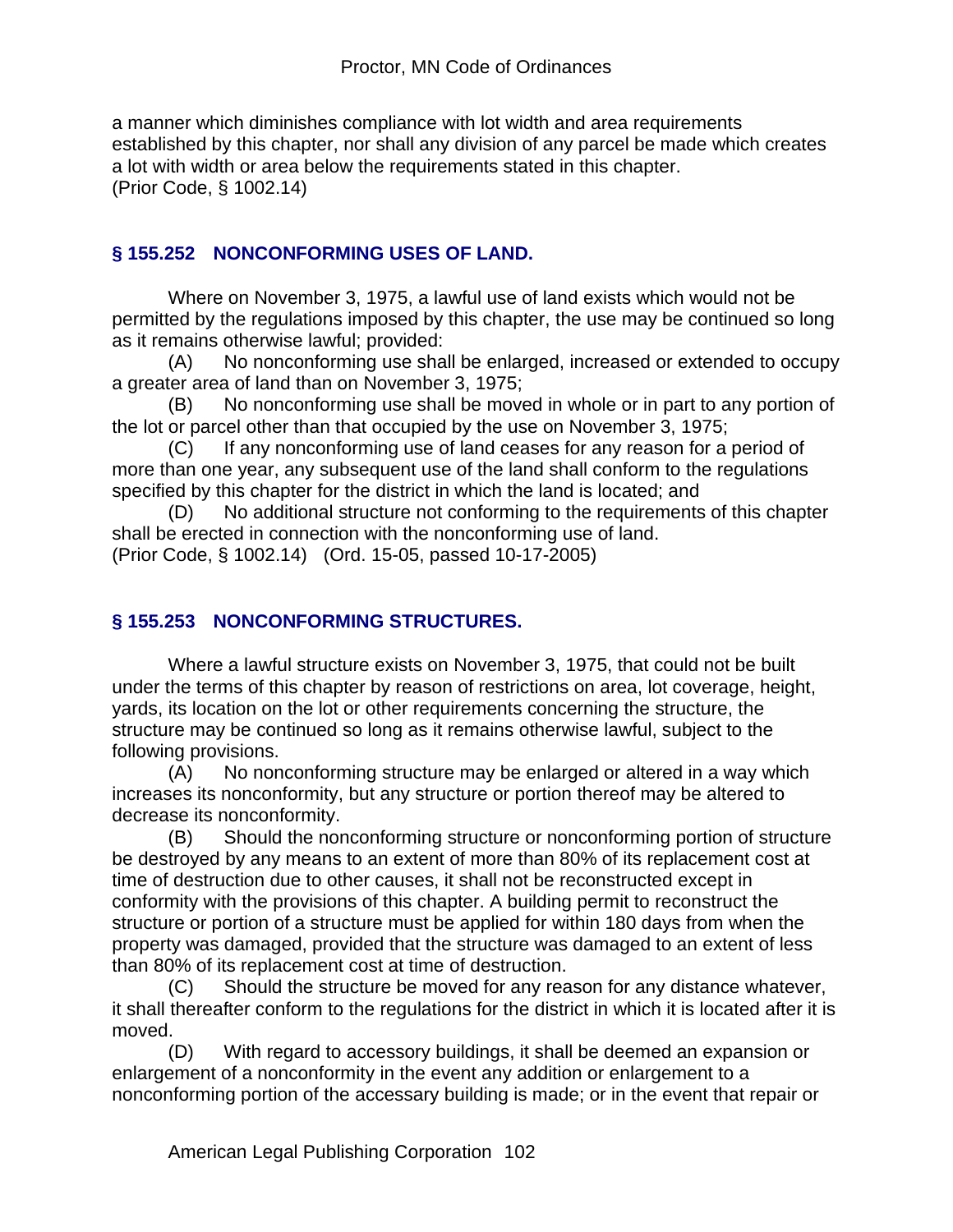rebuilding of the nonconforming portion of the accessory building is made or done which has the effect of adding to or enlarging the nonconforming portion thereof. (Prior Code, § 1002.14) (Ord. 15-05, passed 10-17-2005)

#### **§ 155.254 NONCONFORMING USES OF STRUCTURES OR OF STRUCTURES AND PREMISES IN COMBINATION.**

If lawful use involving individual structures with a replacement cost of an amount set by City Council from time to time by resolution or of a structure and premises in combination exists on November 3, 1975, that would not be allowed in the district under the terms of this chapter, the lawful use may be continued so long as it remains otherwise lawful, subject to the following provisions.

(A) No existing structure devoted to a use not permitted by this chapter in the district in which it is located shall be enlarged, extended, constructed, reconstructed, moved or structurally altered except in changing the use of the structure to a use permitted in the district in which it is located.

(B) Any nonconforming use may be extended throughout any parts of a building which were manifestly arranged or designed for the use at the time of adoption or amendment of this chapter, but no use shall be extended to occupy any land outside the building.

(C) If no structural alterations are made, any nonconforming use of a structure or structure and premises may as a special exception be changed to another nonconforming use; provided that the Board of Adjustment, either by general rule or by making findings in the specific case, shall find that the proposed use if equally appropriate or more appropriate to the district that the existing nonconforming use. In permitting the change, the Board of Adjustment may require appropriate conditions and safeguards in accord with the provisions of this chapter.

(D) Any structure or structure and land in combination in or on which a nonconforming use is superseded by a permitted use shall thereafter conform to the regulations for the district, and the nonconforming use may not thereafter be reused.

(E) When a nonconforming use of a structure or structure and premises in combination is discontinued or abandoned for one year, the structure or structure and premises in combination shall not thereafter be used except in conformity with the regulations of the district in which it is located.

(F) (1) Where nonconformity use status applies to a structure and premises in combination, removal or destruction of the structure shall eliminate the nonconforming status of the land.

 (2) *DESTRUCTION* for the purposes of this section is defined as damage to an extent of more than 80% of the replacement cost at the time of destruction.

(Prior Code, § 1002.14) (Ord. 15-05, passed 10-17-2005)

#### **§ 155.255 REPAIRS AND MAINTENANCE.**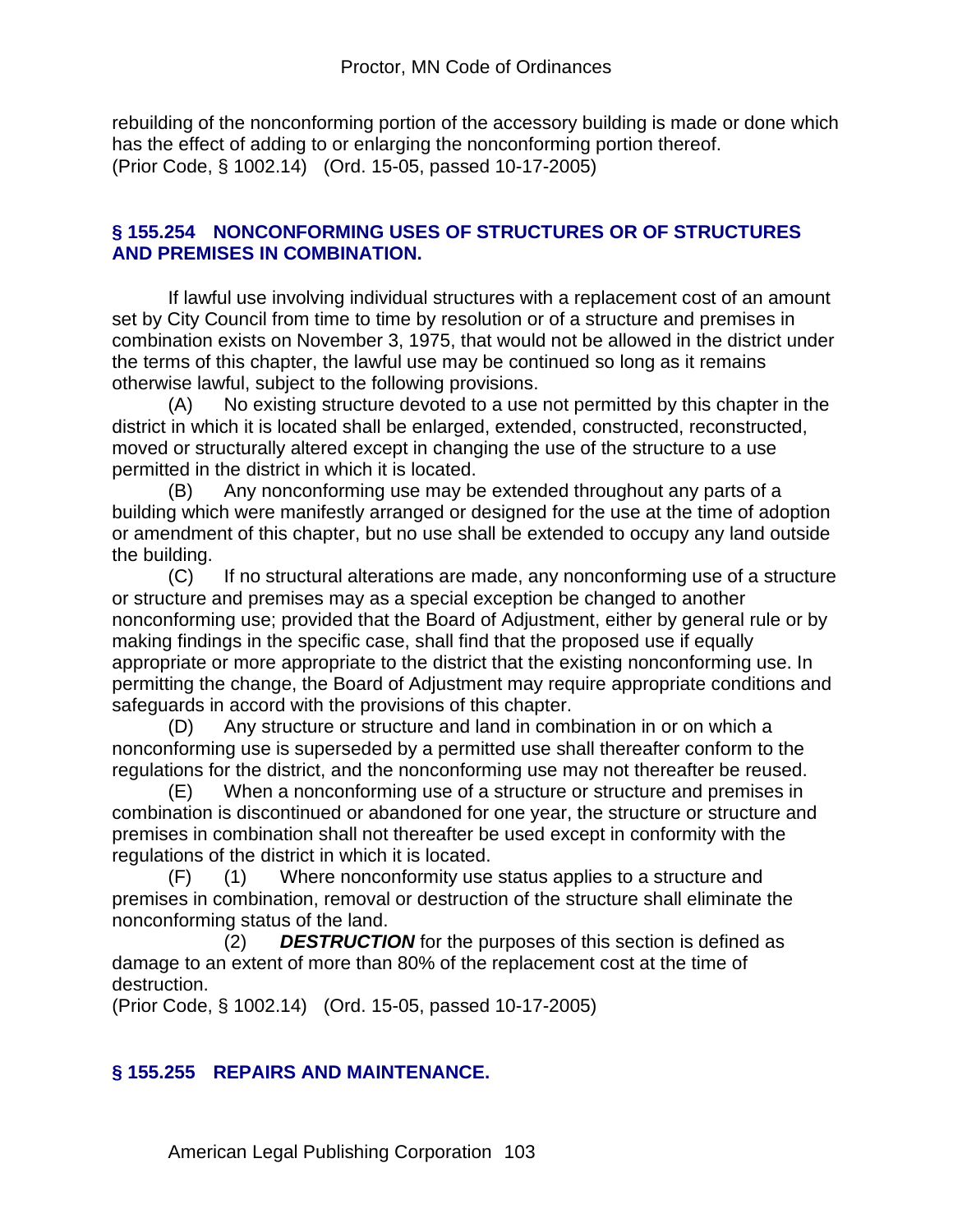On any nonconforming structure or portion of a structure containing a nonconforming use, work may be done in any period of 12 consecutive months on ordinary repairs or nonrepair or replacement of non-bearing walls, fixtures, wiring or plumbing to an extent not exceeding 10% of the current replacement cost of the nonconforming structure or nonconforming portion of the structure as the case may be; provided that the cubic content existing when it became nonconforming shall not be increased. The repairs shall be performed only after issuance of proper building permits. If a nonconforming structure or portion of a structure containing a nonconforming use becomes physically unsafe or unlawful due to lack of repairs and maintenance and is declared by any duly authorized official to be unsafe or unlawful by reason of physical condition, it shall not thereafter be restored, repaired or rebuilt except in conformity with the regulations of the district in which it is located. Nothing in this chapter shall be deemed to prevent the strengthening or restoring to a safe condition of any building or part thereof declared to be unsafe by any official charged with protecting the public safety, upon order of the official.

(Prior Code, § 1002.14)

# **CONDITIONAL USES**

### **§ 155.270 PERMIT FROM CITY COUNCIL.**

Subject to the provisions of §§ 155.271 and 155.272, the Council may, by resolution, grant a special permit for the special uses set out in this subchapter in any district except "I" as herein qualified, which uses are otherwise prohibited by this chapter and shall impose appropriate conditions and safeguards, including a specified period of time for the permit to protect the comprehensive plan and to conserve and protect property and property values in the neighborhood. The Council may issue the permits only after a hearing and recommendation thereon by the Planning Commission. (Prior Code, § 1002.15)

#### **§ 155.271 STUDY AND REPORT BY PLANNING COMMISSION.**

Before any action is taken either by the Planning Commission or the City Council, the applicant, except the state, any of its political subdivisions, or the federal government, shall pay to the Clerk- Treasurer a filing fee of an amount set by City Council from time to time by resolution for all conditional use permits other than community unit plans. In the case of community unit plans, the fee for conditional use permit application shall be based upon the city schedule of charges and fees plus any charges for Building Inspector's time and Working Street Foreman's/City Engineer's time for plan alteration review. The purpose of the fees is to help defray the cost of reviewing and hearing the application. Prior to the Planning Commission hearing required in § 155.270, notice to all affected landowners, as defined at § 155.310 shall be provided.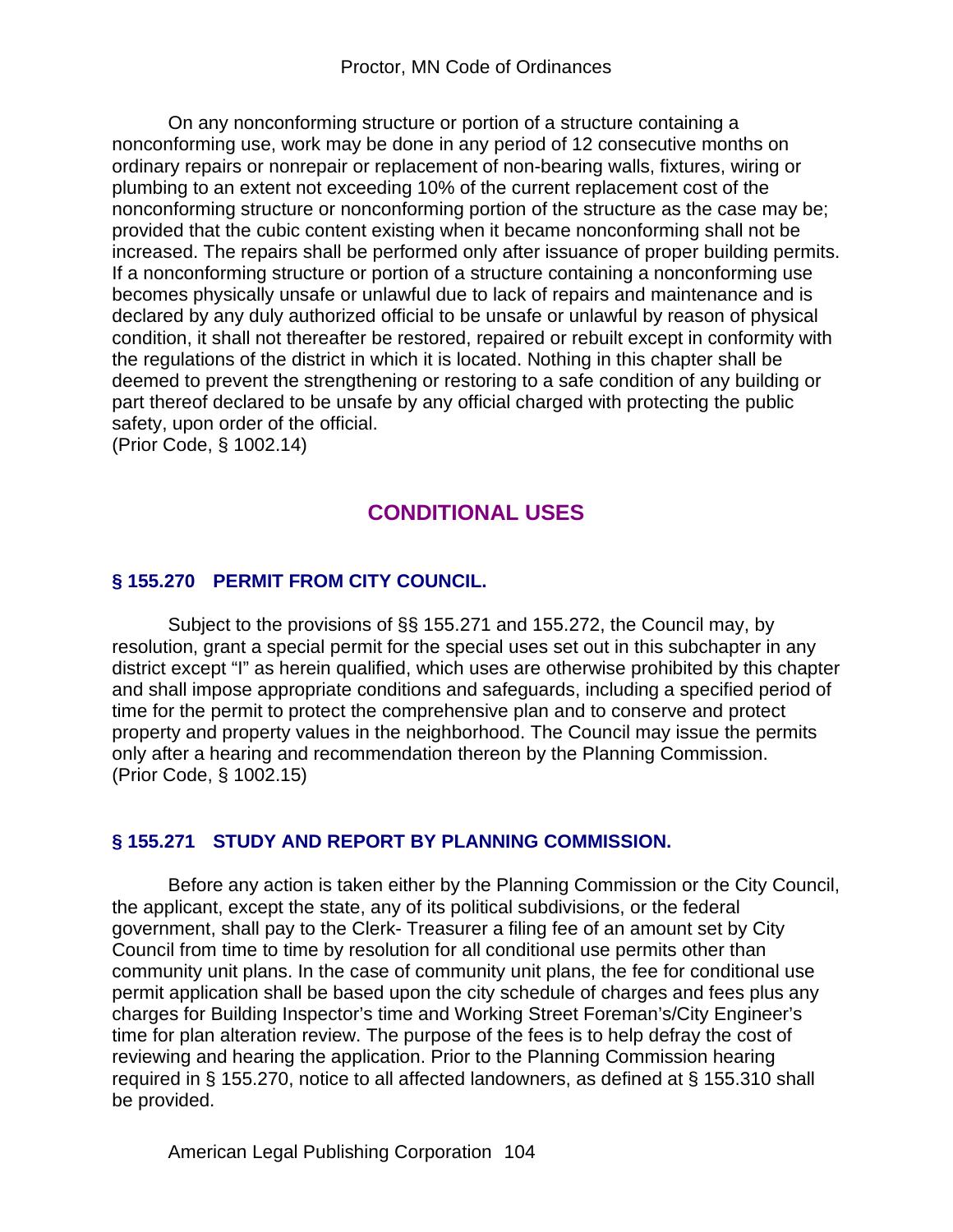(Prior Code, § 1002.15) (Ord. 02-05, passed 4-4-2005)

#### **§ 155.272 COMPLIANCE.**

Any proposed conditional use shall otherwise comply with all the regulations set forth in this chapter for the district in which the use is located and, in addition, shall comply with the following:

(A) Will not be detrimental to or endanger the public health, safety, morals, comfort, convenience or general welfare of the neighborhood or the city;

(B) Will be harmonious with the general and applicable specific objectives of the comprehensive plan of the city and this chapter;

(C) Will be designed, constructed, operated and maintained so as to be harmonious and appropriate in appearance with the existing or intended character of the general vicinity and will not change the essential character of that area;

(D) Will not be hazardous or disturbing to existing or future neighboring uses;

(E) Will be served adequately by essential public facilities and services, including parking, streets, police and fire protection, drainage structures, refuse disposal, water and sewer systems, and schools, or will be served adequately by the facilities and services provided by the persons or agencies responsible for the establishment of the proposed use;

(F) Will not create excessive additional requirements at public cost for public facilities and services and will not be detrimental to the economic welfare of the community;

(G) Will not involve uses, activities, processes, materials, equipment and conditions of operation that will be detrimental to any person, property or the general welfare because of excessive production of traffic, noise, smoke, fumes, glare or odors;

(H) Will have vehicular approaches to the property which are so designed as not to create traffic congestion or an interference with traffic on surrounding public thoroughfares;

(I) Will not result in the destruction, loss or damage of a natural, scenic or historic feature of major importance; and

(J) Will conform to specific standards of this chapter applicable to the particular use.

(Prior Code, § 1002.15)

## **§ 155.273 USES ENUMERATED.**

The following are the conditional uses for which the Council may issue a conditional use permit upon finding that the conditions of § 155.272 have been met:

(A) Amusement park, but not within 300 feet of any other "O/R", "S" or "R" parcel;

(B) Circus or carnival grounds, but not within 300 feet of any other "O/R", "S" or "R" parcel;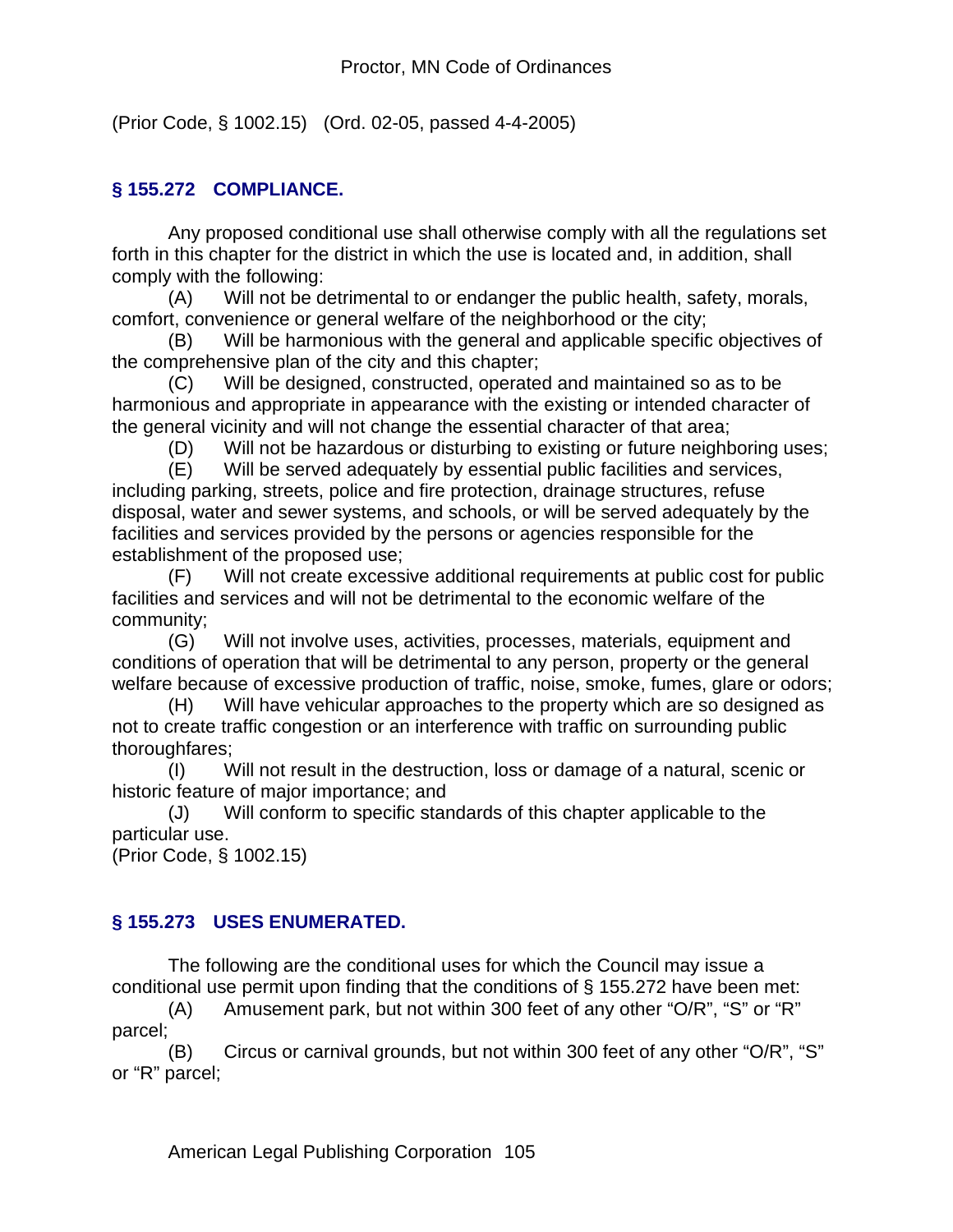(C) Commercial, recreational or amusement development for temporary or seasonal periods;

(D) Hospital, clinic, group home for the mentally impaired, physically impaired or chemically impaired, or other similar institution; provided, that any hospital or institution permitted in any "R" District shall be located on a site of not less that five acres, shall not occupy more than 10% of the total area, and shall be set back from all yard lines at least two feet for each foot of building height;

(E) Privately operated community building or recreation field;

(F) Any public or government owned or leased building not permitted in a particular district; provided, that the permit shall run for not less that ten years from date of permit;

(G) Riding stable;

(H) Radio or television broadcasting tower or station;

(I) Tourist or trailer camp; provided, that the tourist or trailer camp shall comply with the applicable provisions of this code and the laws of the state;

(J) Day care center, early learning center, nursery school, or the like licensed and regulated by the state. Residential day care homes licensed by the county shall not require a conditional use or home occupation permit; and

(K) Other conditional uses as set forth in the provisions applicable to each specific zone.

(Prior Code, § 1002.15)

## **§ 155.274 PROTECTIONS REQUIRED.**

Whenever a conditional use is granted under this chapter, the following area protections and requirements shall be imposed and observed.

(A) *Storage.* All materials, supplies, merchandise or other similar matter not on display for direct sale, rental or lease shall be stored out of sight of passing pedestrians and/or motorists.

(B) *Buffering.* All conditional uses, except business signs, which are within 50 feet of any "O/R", "S" or "R" District shall be buffered from any adjoining parcels of land by open space of not less than ten feet in depth. In addition, the uses shall have an opaque fence screening the business premises from the "O/R", "S" or "R" properties adjacent to it; the plans for the fence to be approved by the Building Inspector prior to the fence being constructed.

(C) *Other protections, constraints.* Should the Planning Commission determine it necessary to restrict the hours of operation, type of lighting, storage of units for sale or any other attributes and activities of the business seeking a conditional use permit, the Planning Commission may, prior to the recommendation of the permit to the City Council, place upon the operation the protections and constraints as are deemed necessary to protect the public health, welfare, safety, peace and quiet, and enjoyment. (Prior Code, § 1002.15)

## **§ 155.275 MANUFACTURED HOUSING PARK.**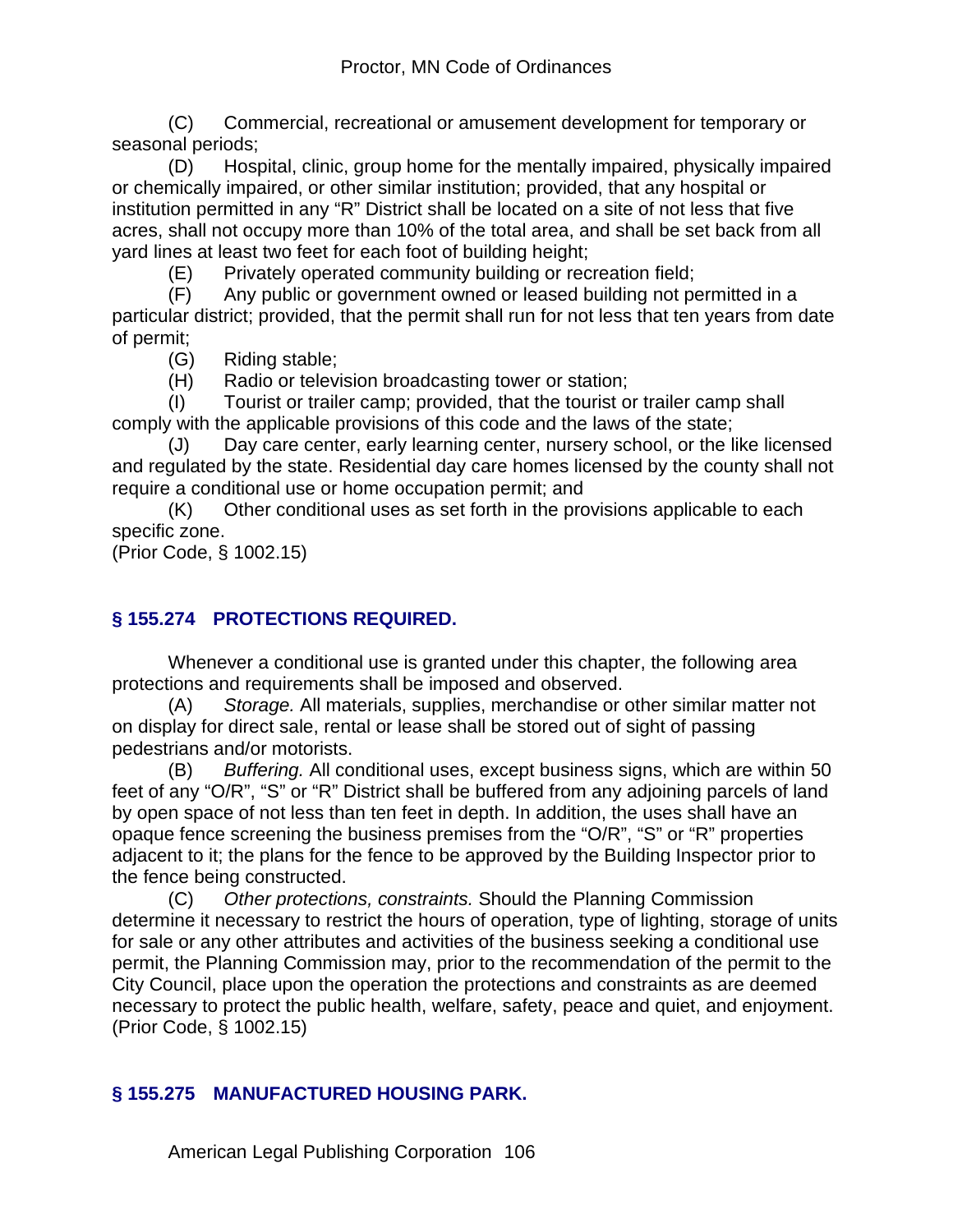A conditional use permit is required for the construction of a manufactured home park and may be issued by the Council, upon approval by the Planning Commission, on land zoned "S" and "R-1a"; provided, that the application for the construction conforms to the following requirements.

(A) *Lot size.* The lot size shall comply with lot sizes and specifications in "R-1b".

(B) *Site location.* Same as for § 155.274(A).

(C) *Site design.* Same as § 155.274(B) plus the following additional requirements.

 (1) All manufactured homes shall be located at least 65 feet from any manufactured home park property boundary line abutting upon a public street or highway and at least 50 feet from other park property boundary lines.

 (2) There shall be a minimum distance of 15 feet between the manufactured home stand and abutting internal streets, but in no case shall there be less than 58 feet between units located on opposite sides of a park street.

 (3) Manufactured homes shall be separated from each other and from other buildings and structures by at least 12 feet. Structures such as awnings, porches and the like, which are attached to the manufactured home shall, for the purposes of separation requirements, be considered a part of the manufactured home.

 (4) Manufactured home stands shall be constructed of asphalt or concrete so as to provide adequate support for the placement and tie-down of the manufactured home unit; thereby securing the superstructure against uplift, sliding, rotation and overturning. Each anchor or tie-down shall be able to sustain a minimum tensile strength of 2,800 pounds. The area between any manufactured home and the ground shall be surrounded by a skirting of sufficient construction so as to be stable and attractive in appearance.

 (5) All fuel oil and petroleum gas containers shall be permanently installed and securely fastened in place and screened or located in an inconspicuous and safe location or manner.

 (6) The minimum width of any manufactured housing unit shall be 12 feet.

(D) *Operation and maintenance.*

 (1) No space shall be rented for residential use of a manufactured home in any park except for periods of 30 days or more, and no manufactured home shall be admitted to any park unless it meets the requirements of state codes.

 (2) All refuse shall be stored in fly-tight, water-tight, rodent-proof containers which shall be located not more than 150 feet from any manufactured home lot. Containers shall be provided in sufficient number and capacity to properly store all refuse. Collections stands shall be provided for all refuse containers and shall be designed as to prevent spillage and container deterioration and to facilitate cleansing around them. The refuse areas shall be screened in an attractive manner. All refuse which contains garbage shall be collected as required by the other provisions of the city code. (See Chapter 50 of this code of ordinances.)

 (3) Roadways and sidewalks shall be maintained in a neat and attractive manner, and snow accumulating thereon shall be removed as soon thereafter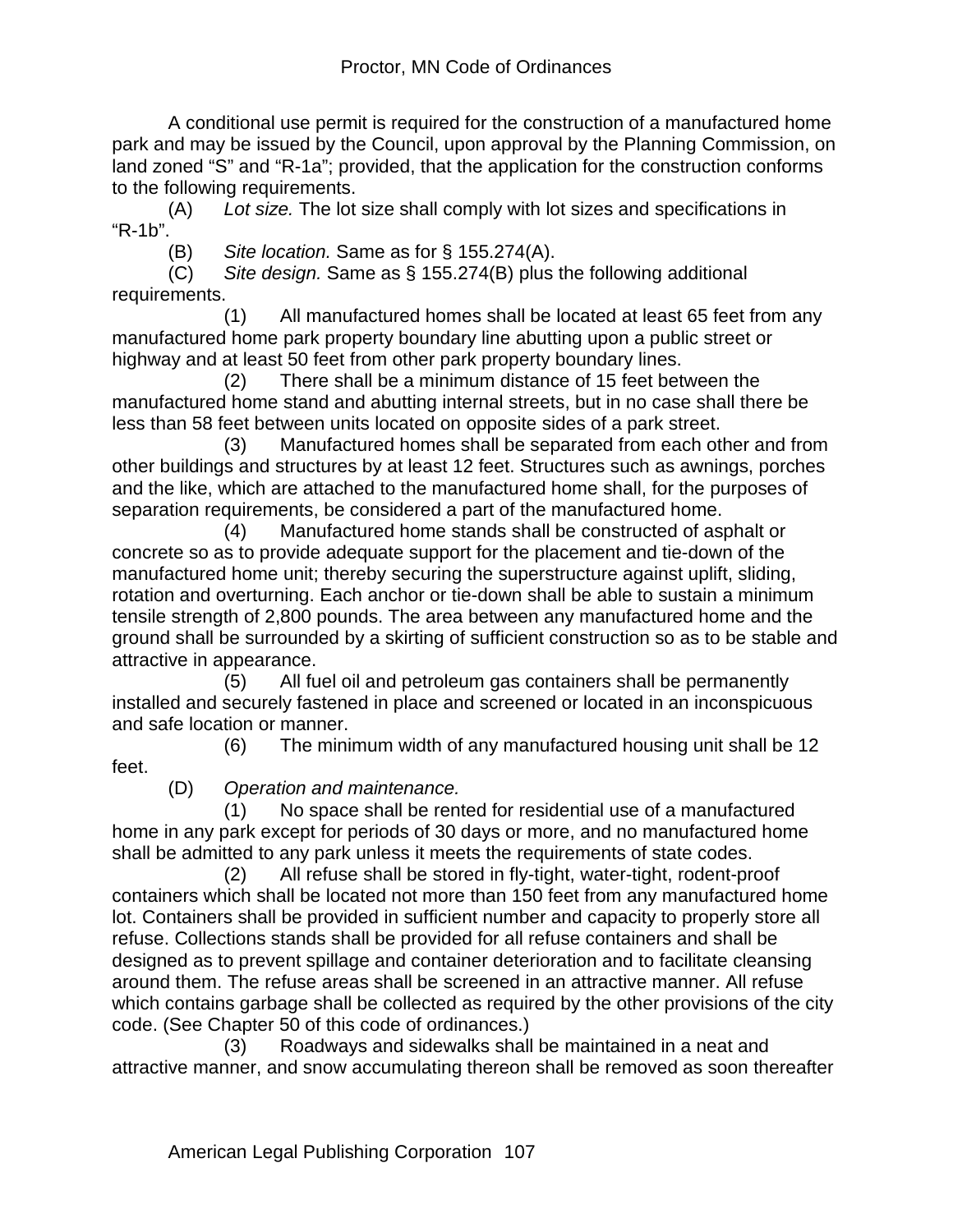as it is reasonably practicable in order to ensure passage by motor vehicles and pedestrians.

 (4) The park management shall operate the park in compliance with this chapter and in accord with the following restrictions.

 (a) The park management shall provide adequate supervision to maintain the park, its facilities and equipment in good repair and in a clean and sanitary condition.

 (b) Rental of lots within the park shall not be restricted to those renters who have purchased their manufactured homes from the owners of the park.

 (c) The park management is hereby forbidden to enter a manufactured home on his or her lot which he or she does not own without the prior approval of the owner of the manufactured home, except in instances of emergency where the manufactured home, a person and/or adjacent property may be damaged.

 (d) The park management is hereby forbidden to enter into or upon a rented lot without the prior approval of the lessee, the manufactured home occupying it and/or adjacent property, or at reasonable times for necessary repairs.

(E) *Procedures and approval.* Section 155.274 shall apply to this section. (Prior Code, § 1002.15) (Ord. 02-04, passed 3-1-2004)

## **§ 155.276 PROCEDURE FOR HEARING.**

Prior to any recommendation being submitted by the Planning Commission to the City Council regarding proposed and planned community unit development or a manufactured housing park, the hearing and notice provisions of § 155.271 shall be complied with by the Commission.

(Prior Code, § 1002.15)

# **ENFORCEMENT**

## **§ 155.290 BUILDING INSPECTOR.**

It shall be the duty of the Building Inspector to enforce this chapter. In no case shall a permit be granted for the construction or alteration of any building if the building as proposed to be constructed or altered would be in violation of any of the provisions of this chapter. It shall be unlawful to use, occupy or permit the use or occupancy of any building or premises, or both, or part thereof hereafter created, erected, changed, converted or wholly or partly altered or enlarged in its use or structure until a certificate of zoning compliance shall have been issued therefor by the Building Inspector stating that the proposed use of the building or land conforms to the requirements of this chapter. Appeal from a decision of the Building Inspector may be made to the Board of Adjustment as provided by this chapter. Electrical installations shall be inspected by the City Electrical Inspector under the direction of the Building Inspector. Water, sewer and other plumbing connections shall be inspected by the City Plumbing Inspector. Appeals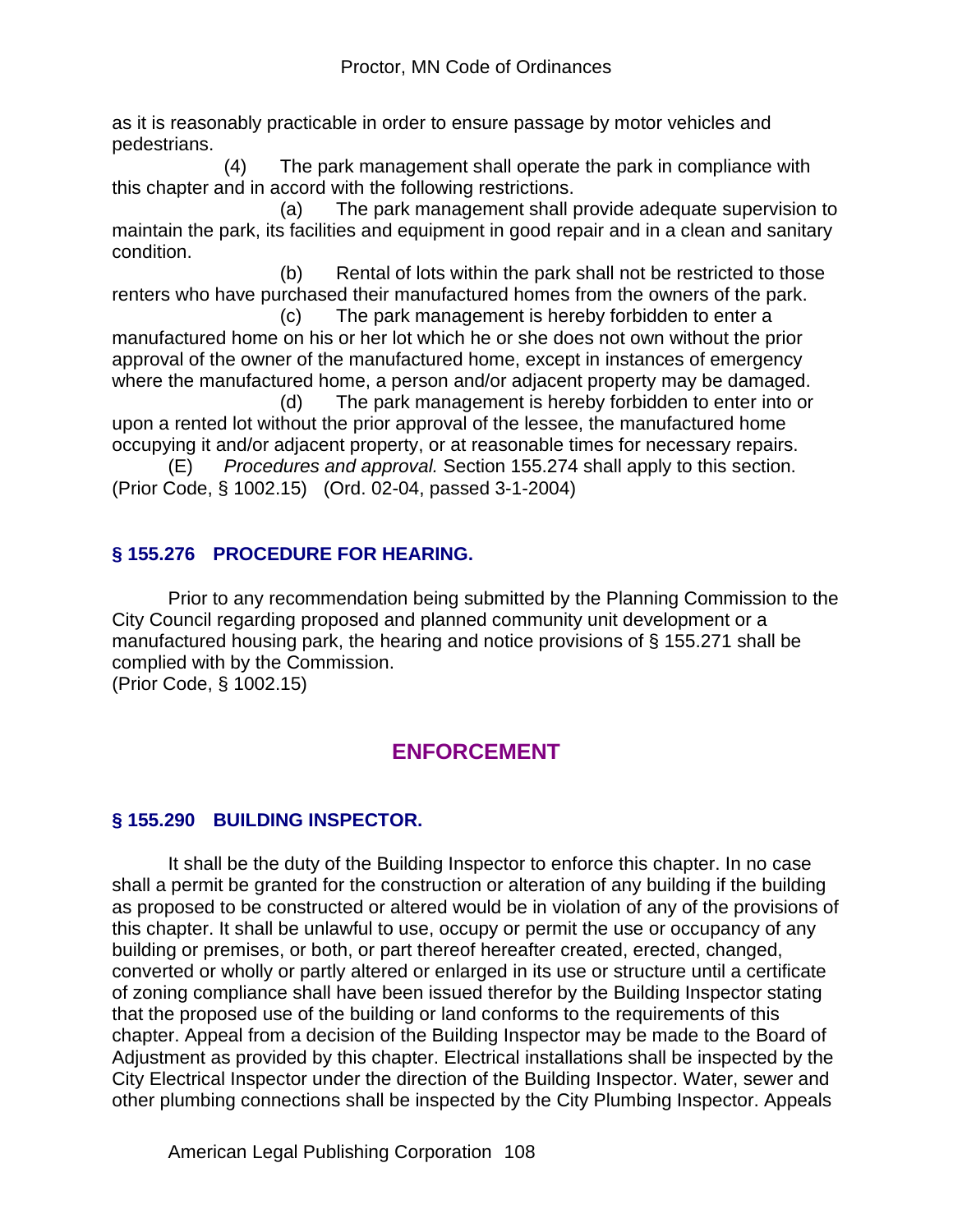from decisions of the Electrical Inspector or the Plumbing Inspector shall be as set forth in the applicable specialty codes or state law. The Building Inspector, Electrical Inspector and Plumbing Inspector shall be appointed annually by majority vote of the City Council members present at the first regular meeting of each year. (Prior Code, § 1002.16)

# **BOARD OF ADJUSTMENT**

### **§ 155.305 BOARD ESTABLISHED.**

A Board of Adjustment is hereby established and vested with administrative authority as is hereinafter provided. The Board shall consist of three citizens of the city serving as Planning Commission members, selected by the Chairperson thereof as set forth at § 150.01(E).

(Prior Code, § 1002.17)

### **§ 155.306 PROCEEDINGS OF BOARD OF ADJUSTMENT.**

The Board of Adjustment shall adopt rules necessary to the conduct of its affairs and in keeping with the provisions of this chapter. Meetings shall be held at the call of the Chairperson and at those other times as the Board may determine. The Chairperson or, in his or her absence, the Acting Chairperson, may administer oaths and compel the attendance of witnesses. All meetings shall be open to the public. The Board of Adjustment shall keep minutes of its proceedings, showing the vote of each member upon each question, or if absent or failing to vote indicating the fact, and shall keep records of its examinations and other official actions, all of which shall be a public record and be immediately filed in the office of the Board. (Prior Code, § 1002.17)

#### **§ 155.307 HEARINGS, APPEALS AND NOTICE.**

Appeals to the Board of Adjustment concerning interpretation or administration of this chapter may be taken by any person aggrieved or by any officer or bureau of the governing body of the city affected by the decision of the administrative official. The appeals shall be taken within a reasonable time, not to exceed 60 days or a lesser period as may be provided by the rules of the Board, by filing with the administrative official and with the Board of Adjustment a notice of appeal specifying the grounds thereof. The administrative official shall forthwith transmit to the Board all papers constituting the record upon which the action appealed from adjustment a notice of appeal specifying the grounds thereof. The administrative official shall forthwith transmit to the Board all papers constituting the record upon which the action appealed from was taken. The Board of Adjustment shall fix a reasonable time for the hearing of appeal,

American Legal Publishing Corporation 109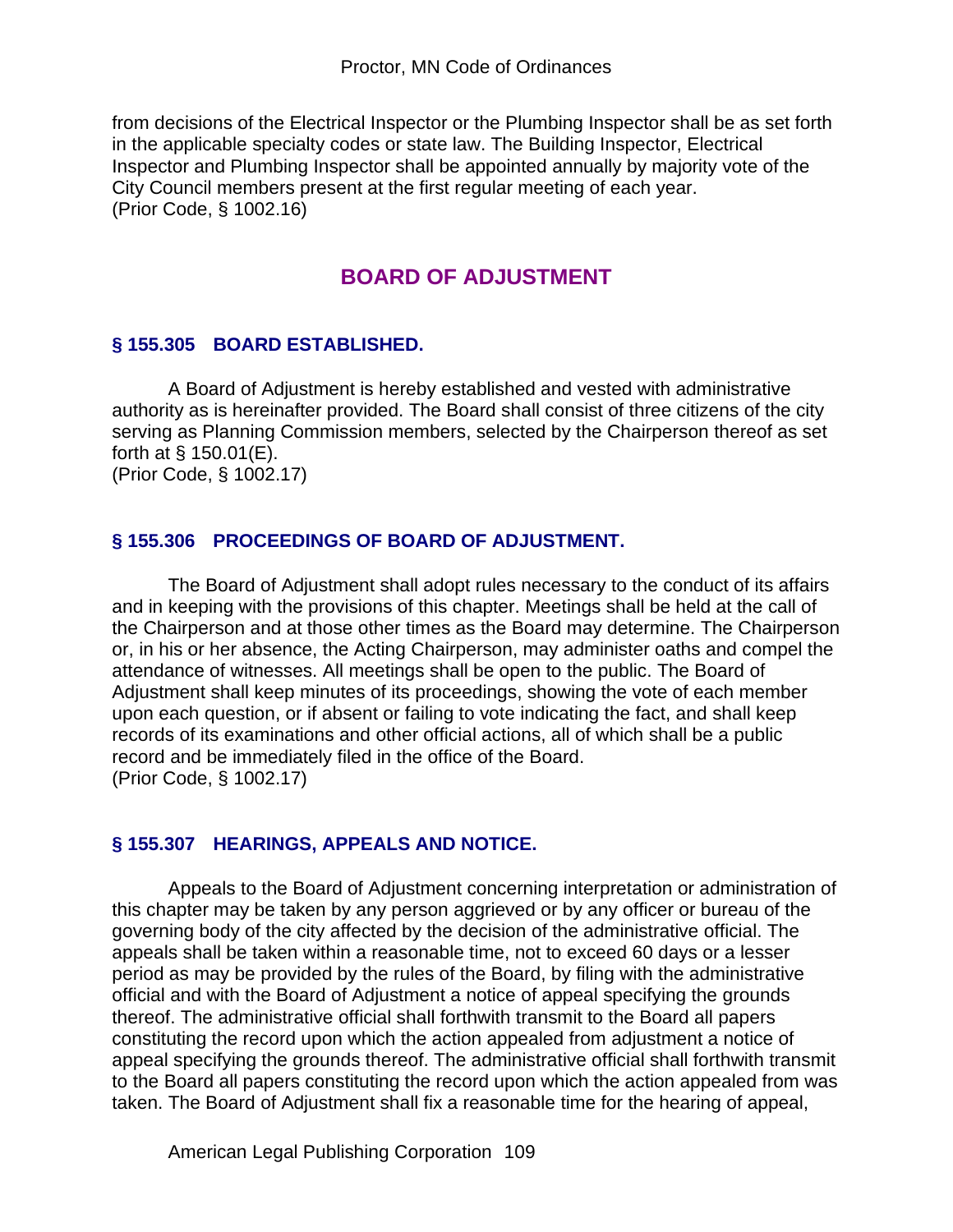give public notice thereof as well as due notices to the parties in interest, and decide the same within a reasonable time. At the hearing, any party may appear in person or by agent or attorney.

(Prior Code, § 1002.17)

#### **§ 155.308 STAY OF PROCEEDINGS.**

An appeal stays all proceedings in furtherance of the action appealed from unless the administrative official from whom the appeal is taken certifies to the Board of Adjustment after the notice of appeal is filed with him or her that by reason of facts stated in the certificate a stay would, in his or her opinion, cause imminent peril to life and property. In that case, proceedings shall not be stayed other than by a restraining order which may be granted by the Board of Adjustment or by a court of record on application, on notice to the administrative official from whom the appeal is taken, and on due cause shown.

(Prior Code, § 1002.17)

#### **§ 155.309 POWERS AND DUTIES.**

The Board of Adjustment shall have powers and duties:

(A) *Administrative review.* To hear and decide appeals where it is alleged there is error in any order, requirement, decision or determination made by the administrative official in the enforcement of this chapter; and

(B) *Special exceptions.* To hear and decide only special exceptions as the Board of Adjustment is specifically authorized to pass on by the terms of this chapter; to decide those questions as are involved in determining whether special exceptions should be granted; and to grant special exceptions when not in harmony with the purpose and intent of this chapter. A special exception shall not be granted by the Board of Adjustment unless and until:

 (1) A written application for a special exception is submitted indicating the section of this chapter under which the special exception is sought and stating the grounds on which it is requested;

 (2) Notice shall be given at least 15 days in advance of public hearing. The owner of the property for which special exception is sought or his or her agent shall be notified by mail. Notice of the hearings shall be posted on the property for which special exceptions is sought, at the City Hall and in one other public place at least 15 days prior to the public hearing.

 (3) The public hearing shall be held. Any party may appear in person, by agent or by attorney;

 (4) The Board of Adjustment shall make a finding that is empowered under the section of this chapter described in the application to grant the special exception and that the granting of the special exception will not adversely affect the public welfare; and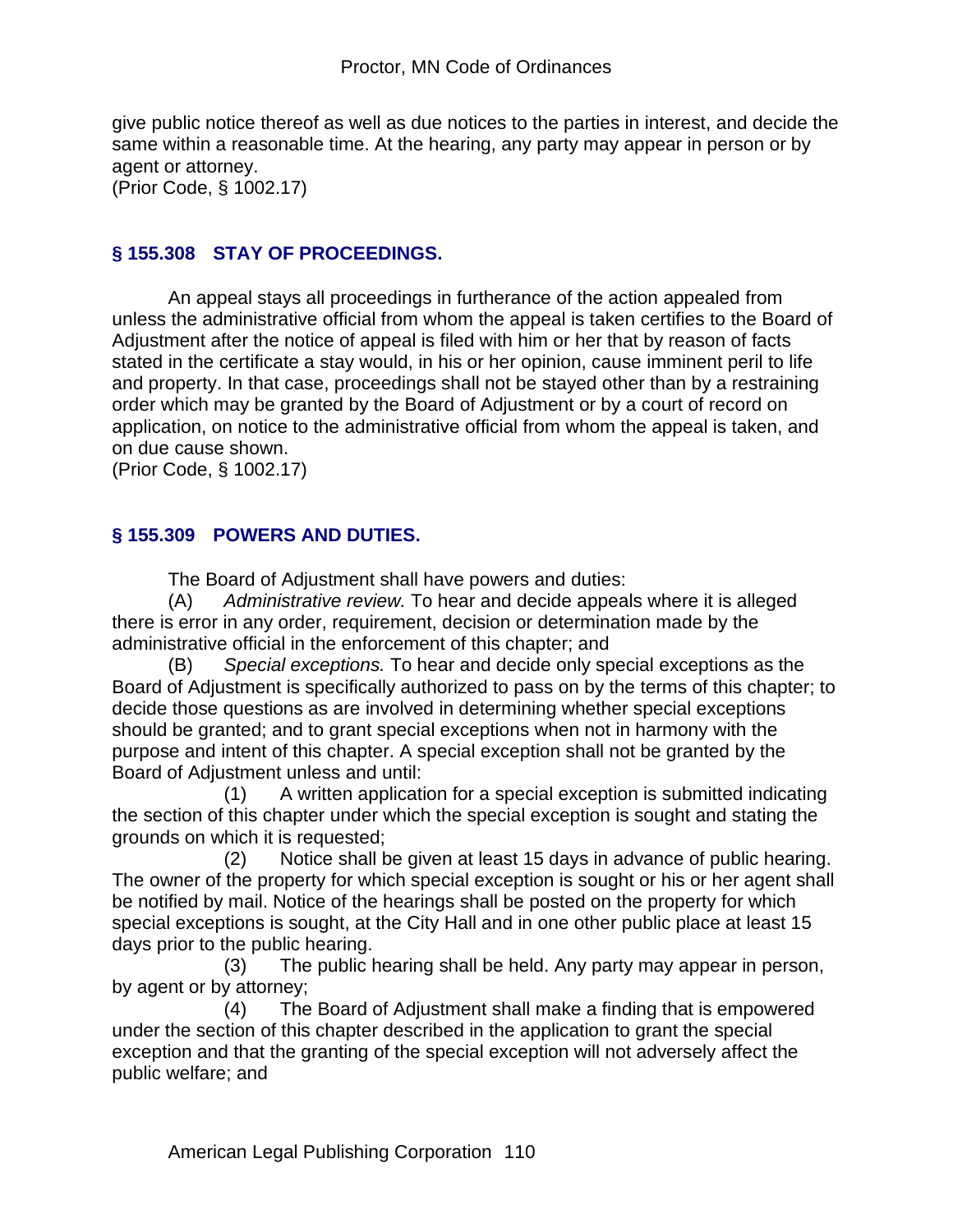(5) Before any special exception shall issue, the Board shall make written findings certifying compliance with the specific rules governing individual special exceptions and that satisfactory provision and arrangement has been made concerning the following where applicable:

 (a) Ingress and egress to property and proposed structures thereon with particular reference to automotive and pedestrian safety and convenience, traffic flow and control, and access in case of fire or catastrophe;

 (b) Off-street parking and loading areas where required, with particular attention to the items in division (B)(5)(a) above and the economic, noise, glare or odor effects of the special exception of adjoining properties and properties generally in the district;

 (c) Refuse and service areas, with particular reference to the items in divisions  $(B)(5)(a)$  and  $(B)(5)(b)$  above;

 (d) Utilities, with reference to locations, availability and compatibility;

(e) Screening and buffering, with reference to type, dimensions

and character;

 (f) Signs, if any, and proposed exterior lighting with reference to glare, traffic safety, economic effect and compatibility and harmony with properties in the district;

- (g) Required yards and other open space; and
- (h) General compatibility with adjacent properties and other

property in the district. (Prior Code, § 1002.17)

## **§ 155.310 VARIANCES.**

(A) To authorize upon appeal in specific cases the variance from the terms of this chapter as will not be contrary to the public interest where, owing to special condition, a literal enforcement of the provisions of this chapter would result in unnecessary hardship.

(B) A variance from the terms of this chapter shall not be granted by the Board of Adjustment unless and until:

(1) A written application for a variance is submitted demonstrating:

 (a) The special conditions and circumstances exist which are peculiar to the land, structure or building involved and which are not applicable to other lands, structures or buildings in the same district;

 (b) Literal interpretation of the provisions of this chapter would deprive the applicant of rights commonly enjoyed by other properties in the same district under the terms of this chapter;

 (c) The special conditions and circumstances do not result from the actions of the applicant; and

 (d) Granting the variance requested will not confer on the applicant any special privilege that is denied by this chapter to other lands, structures or buildings in the same district. No nonconforming use of neighboring lands, structures or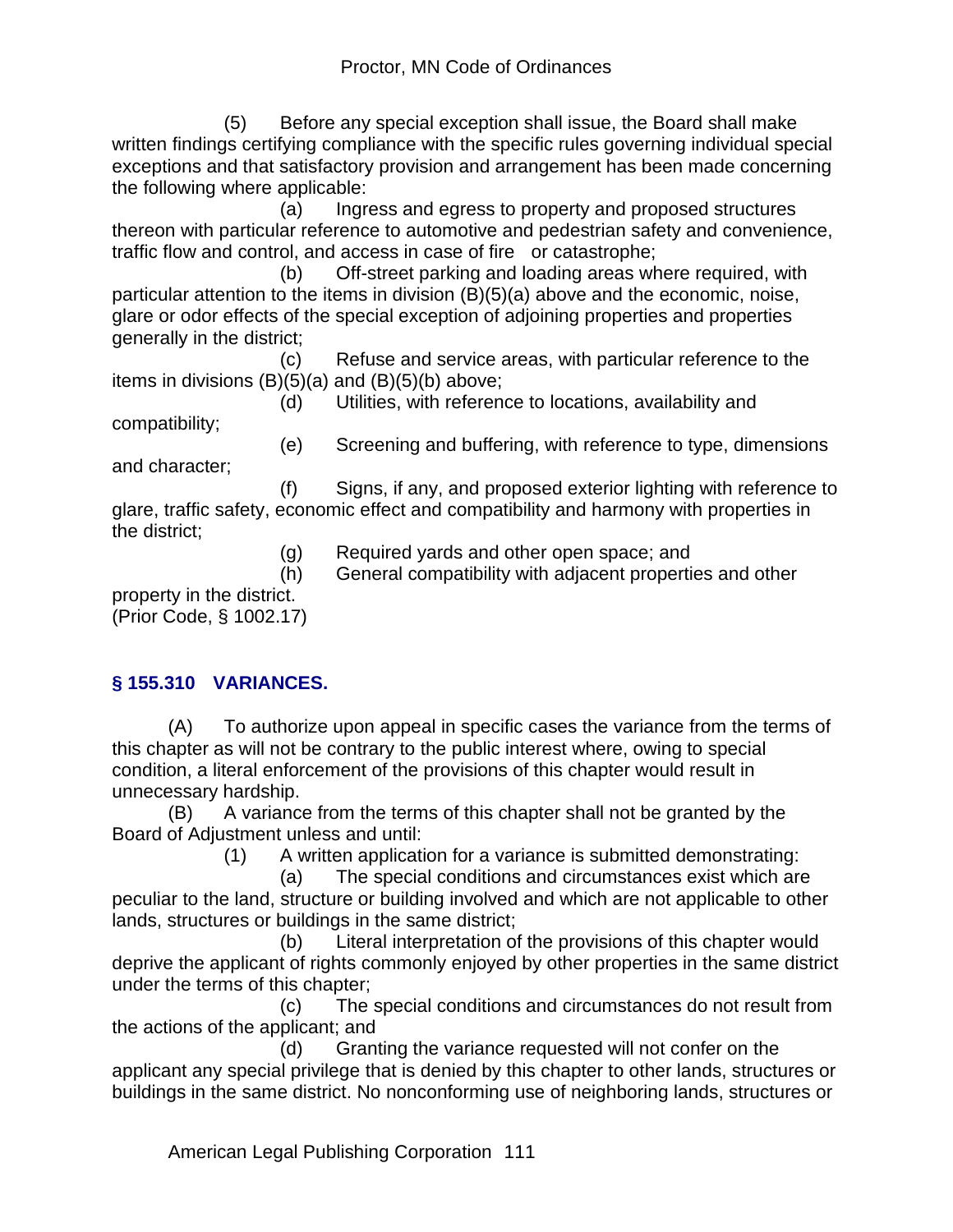buildings in the same district and no permitted or nonconforming use of lands, structures or buildings in other districts shall be considered grounds for the issuance of a variance.

(2) Notice of public hearing shall be given as in § 155.355;

 (3) The public hearing shall be held. Any party may appear in person, by agent or by attorney;

 (4) The Board of Adjustment shall make findings that the requirements of this section have been met by the applicant for variance;

 (5) The Board of Adjustment shall further make a finding that the reasons set forth in the application justify the granting of the variance and that the variance is the minimum variance that will make possible the reasonable use of the land, building or structure; and

 (6) The Board of Adjustment shall further make a finding that the granting of the variance will be in harmony with the general purpose and intent of this chapter and will not be injurious to the neighborhood or otherwise detrimental to the public welfare. In granting any variance, the Board of Adjustment may prescribe appropriate conditions and safeguards in conformity with this chapter. Violation of the conditions and safeguards, when made a part of the terms under which the variance is granted, shall be deemed a violation of this chapter. Under no circumstances shall the Board of Adjustment grant a variance to allow a use not permissible under the terms of this chapter in the district involved or any use expressly or by implication prohibited by the terms of this chapter in the district.

(Prior Code, § 1002.17)

## **§ 155.311 REVERSING DECISION OF ADMINISTRATIVE OFFICIAL.**

In exercising the above-mentioned powers, the Board of Adjustment may, so long as the action is in conformity with the terms of this chapter, reverse or affirm, wholly or partly, or may modify the order, requirement, decision or determination as ought to be made, and to that end, shall have the powers of the administrative official from whom the appeal is taken. A majority vote of the full Board shall be necessary to reverse any order or requirement, decide in favor of the applicant on any matter upon which it is required to pass under this chapter, or to affect any variation in the application of this chapter.

(Prior Code, § 1002.17)

## **§ 155.312 INTENT.**

It is the intent of this chapter that all questions of interpretation and enforcement shall be first presented to the administrative official and that the questions shall be presented to the Board of Adjustment only on appeal from the decision of the administrative official and that recourse from the decisions of the Board of Adjustment shall be to the courts as provided by law. It is further the intent of this chapter that the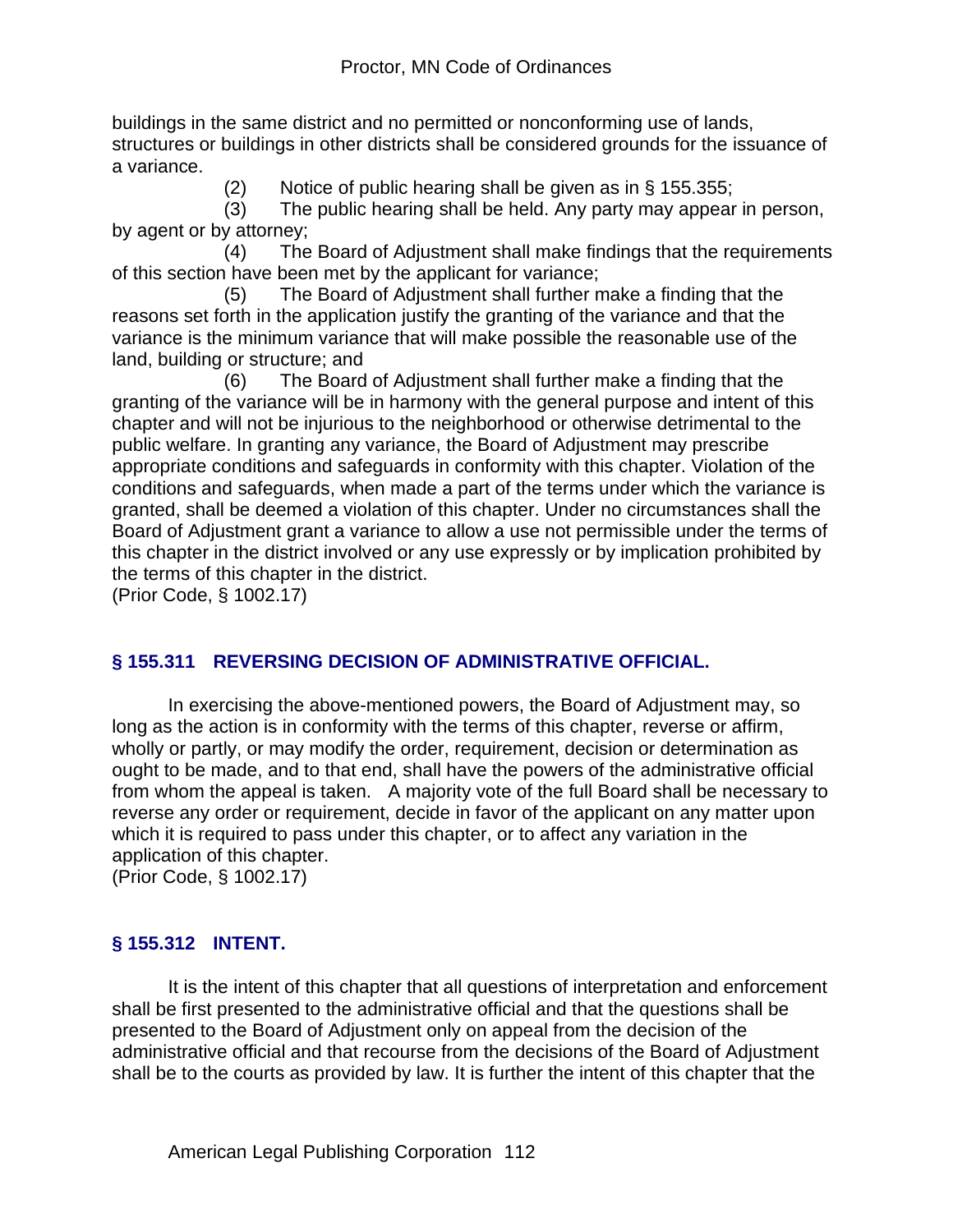duties of the Council in connection with this chapter shall not include hearing and deciding questions or interpretation and enforcement that may arise. (Prior Code, § 1002.17)

# **FEES, CHARGES AND EXPENSES**

#### **§ 155.325 SCHEDULE OF FEES, CHARGES AND EXPENSES.**

The Council shall establish a schedule of fees, charges and expenses and a collection procedure for building permits, certificates of zoning compliance, appeals and other matters pertaining to this chapter. The schedule of fees shall be posted in the office of the administrative official and may be altered or amended only by the Council. Until all applicable fees, charges and expenses have been paid in full, no action shall be taken on any application or appeal. See § 150.01 for a listing of fees; see also Chapter 37 of this code of ordinances.

(Prior Code, § 1002.18)

## **APPEAL OF PLANNING COMMISSION**

#### **§ 155.340 PROCEDURE WITH RESPECT TO DECISIONS CONCERNING "R-2" AND HIGHER ZONES.**

In those situations where the administrative decision of the city has been accomplished through a hearing and decision of the Planning Commission, to include decisions reached under § 155.371(C)(2) (review of building permits for "R-2" and higher zones), the City Council shall constitute the proper authority for purposes of an appeal under this chapter, the Planning Commission having been empowered to function as the Building Official in those instances. All of the procedures and policies applicable to appeals to the Board of Adjustment shall apply to any hearing held before the City Council.

(Prior Code, § 1002.18A)

## **AMENDMENTS**

#### **§ 155.355 NOTICE.**

(A) No amendment to this chapter shall be adopted until a public hearing has been held thereon by the Planning Commission. A notice of the time, place and purpose of the hearing shall be published in the official newspaper at least ten days prior to the

American Legal Publishing Corporation 113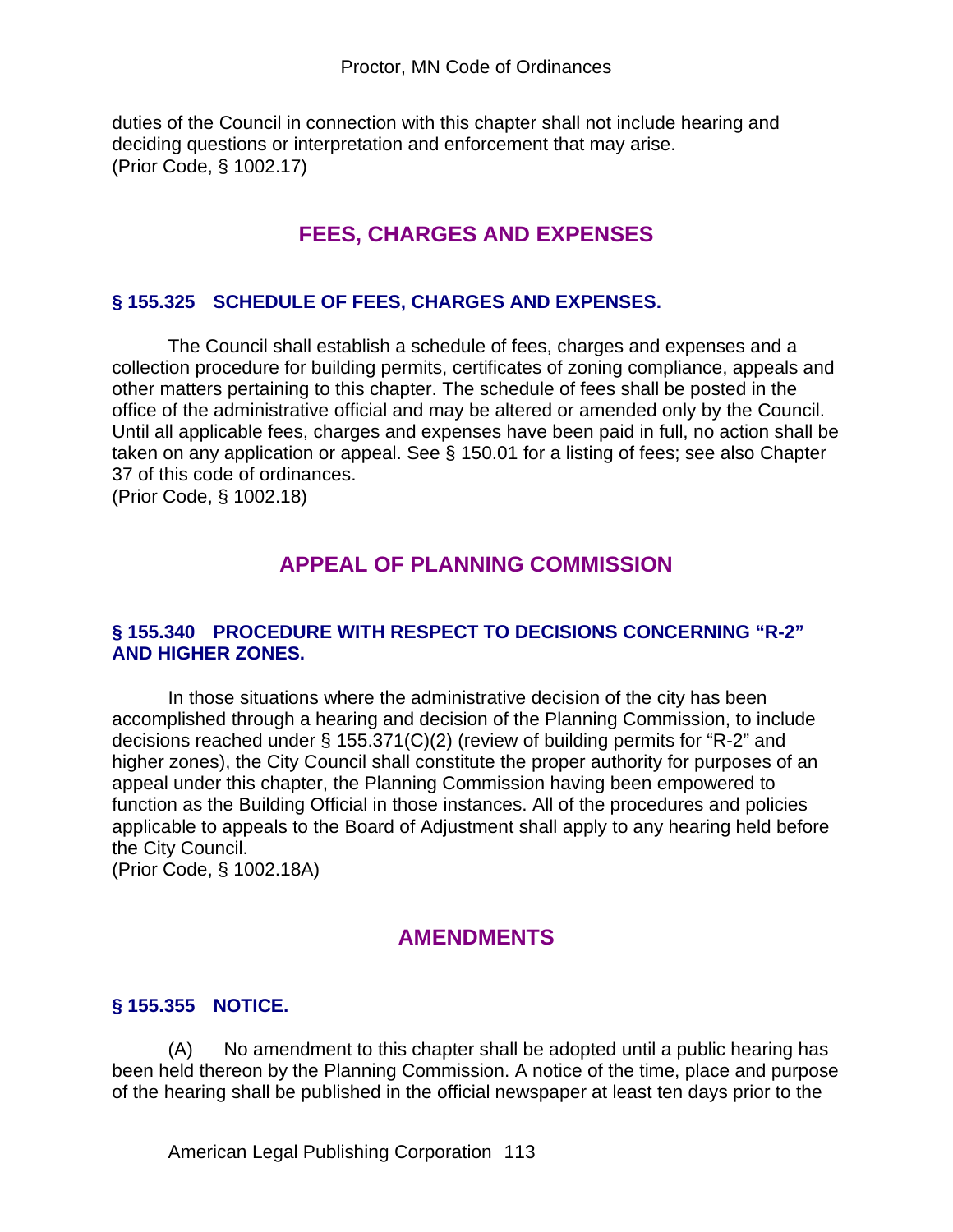day of the hearing. When an amendment involves changes in district boundaries affecting an area of five acres or less, a similar notice shall be mailed at least ten days before the day of the hearing to each owner of affected property and property situated wholly or partly within 350 feet of the property to which the amendment relates. For the purpose of giving mailed notice, the person responsible for mailing the notice may use any appropriate records to determine the names and addresses of owners. A copy of the notice and a list of the owners and addresses to which the notice was sent shall be attested to by the responsible person and shall be made a part of the records of the proceedings. The failure to give mailed notice to individual property owners or defects in the notice shall not invalidate the proceedings; provided, a bona fide attempt to comply with this subdivision has been made.

(B) Following the hearing, the Planning Commission shall issue its recommendation to the City Council for Council action thereon. This chapter may be amended only by a two-thirds vote of all Council members. (Prior Code, § 1002.19)

## **§ 155.356 PLANNING COMMISSION REVIEW.**

An amendment to this chapter may be initiated by the Council, the Planning Commission or by petition of affected property owners. An amendment not initiated by the Planning Commission shall be referred to the Planning Commission for public hearing and study and report and may not be acted upon by the Council until it has received the recommendation of the Planning Commission on the proposed amendment.

(Prior Code, § 1002.19)

# **PLANNING COMMISSION**

## **§ 155.370 PLANNING COMMISSION ESTABLISHED.**

(A) A Planning Commission is hereby established and vested with the administrative authority as is hereinafter provided. The Planning Commission will be advisory except as to its other powers and duties as are imposed on it by this chapter and by the laws of the state. The Commission shall be composed of five members, only one of whom may be an elected official of the city, member of the Public Utilities Commission or employee of the city or its Utilities Commission. (Prior Code, § 1002.22)

(B) All members of the Commission shall be residents of the city, except that a building official of the city may be appointed to the Commission even if he or she is not a resident of the city.

(Ord. 05-20, passed 3-16-2020)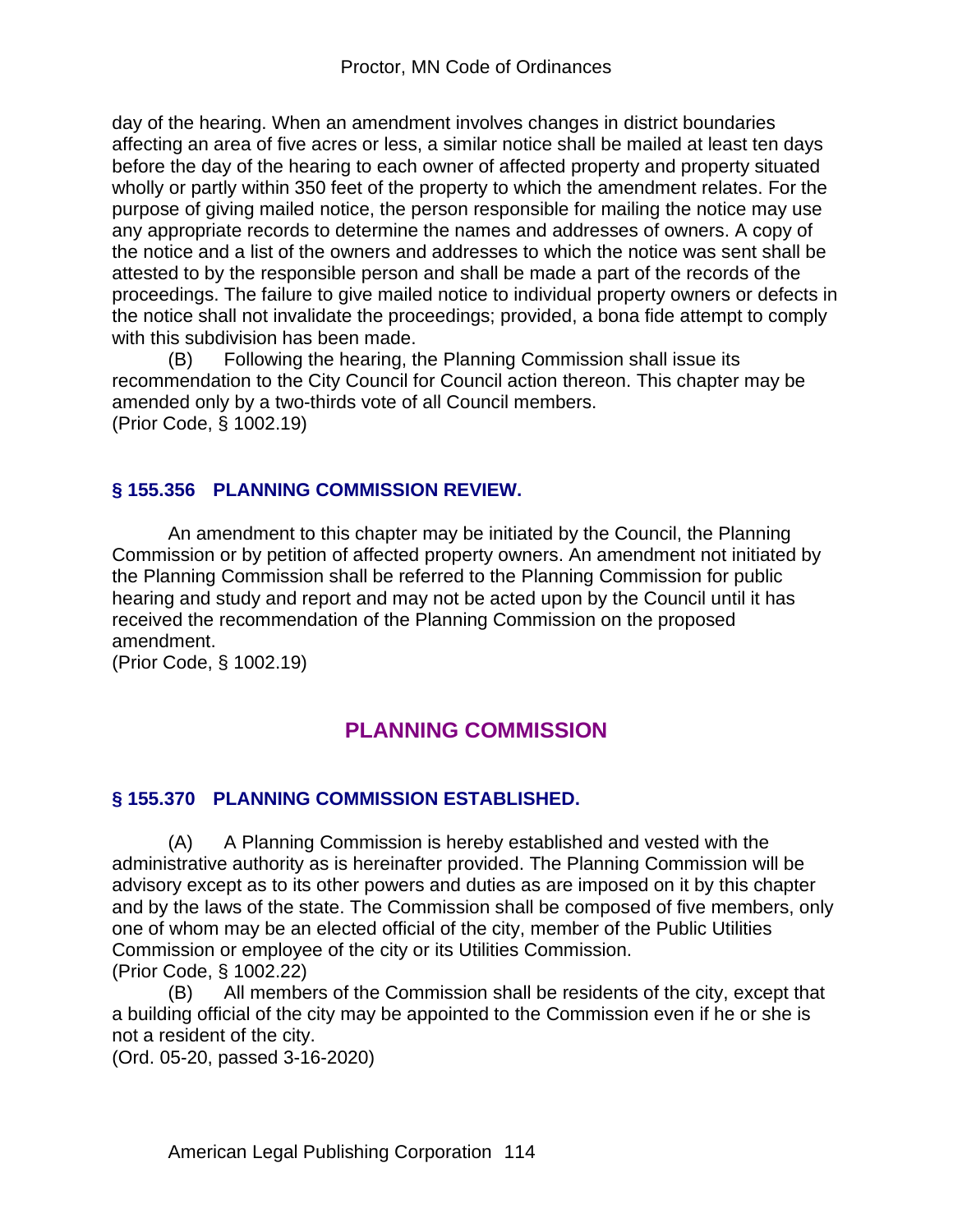### **§ 155.371 PLANNING COMMISSION DUTIES AND PURPOSE.**

(A) *Comprehensive plan.* The Planning Commission may adopt and amend from time to time the comprehensive plan of the city and recommend the same to the City Council.

 (1) Prior to adoption, the Commission shall hold a public hearing regarding the proposed comprehensive plan of the city. A notice shall be published once within the official newspaper of the city at least ten days prior to the hearing.

 (2) Additionally, prior to the notice being published, the proposed plan or amendment shall be submitted by the Commission to the City Council.

 (3) Any plan or amendment adopted by the Commission shall be approved by the Commission by resolution. Upon adoption, any plan or amendment shall be certified and submitted to the City Council for approval. The Council may propose amendments to the plan and shall submit the same to the Commission by resolution of the Council for deliberation and/or vote by the Commission.

(B) *General planning and zoning functions.* The Planning Commission shall conduct monthly or more frequent meetings as required to discuss and consider any issues relating to or concerning planning and zoning matters. In this regard, the Commission shall:

 (1) Conduct public hearings for changes or amendments to this zoning chapter;

- 
- (2) Serve as members of the following bodies or review and appeal:
	- (a) Building Code Board of Appeals;
	- (b) Board of Adjustment; and
	- (c) Design Review Board.

 (3) Indirectly supervise the duties and job performance of the City Building Official as it relates to Chapter 154 and this chapter, the Building Code of Appeals and Board of Adjustment; provided that direct supervision of the Building Official will be performed by the City Administrator;

 (4) Make recommendations to the City Council regarding amendments to the city zoning map, this chapter or related documents;

(5) Perform those duties set forth in Chapter 154 and this chapter; and

 (6) Complete all other matters assigned to it by the various chapters and sections of the city code not otherwise set forth herein.

(C) *Specific duties and functions.*

 (1) *Special projects.* The Commission shall be provided detailed information by the City Building Official, wherever practicable, regarding any planning and zoning matters, to include proposed construction projects, including the design review, special use permit or community unit development provisions of Chapter 154 and this chapter.

 (2) *Construction involving "R-2" Zones and above*. In each instance involving the construction of a new primary structure other than a single-family residence zoned "R-2" or "R-3", requiring a permit of any type, the Building Official will present a report to the Planning Commission for review and approval prior to the issuance of any permit. In each instance involving building construction, substantial alteration, modification or addition to property zoned commercial, or industrial requiring